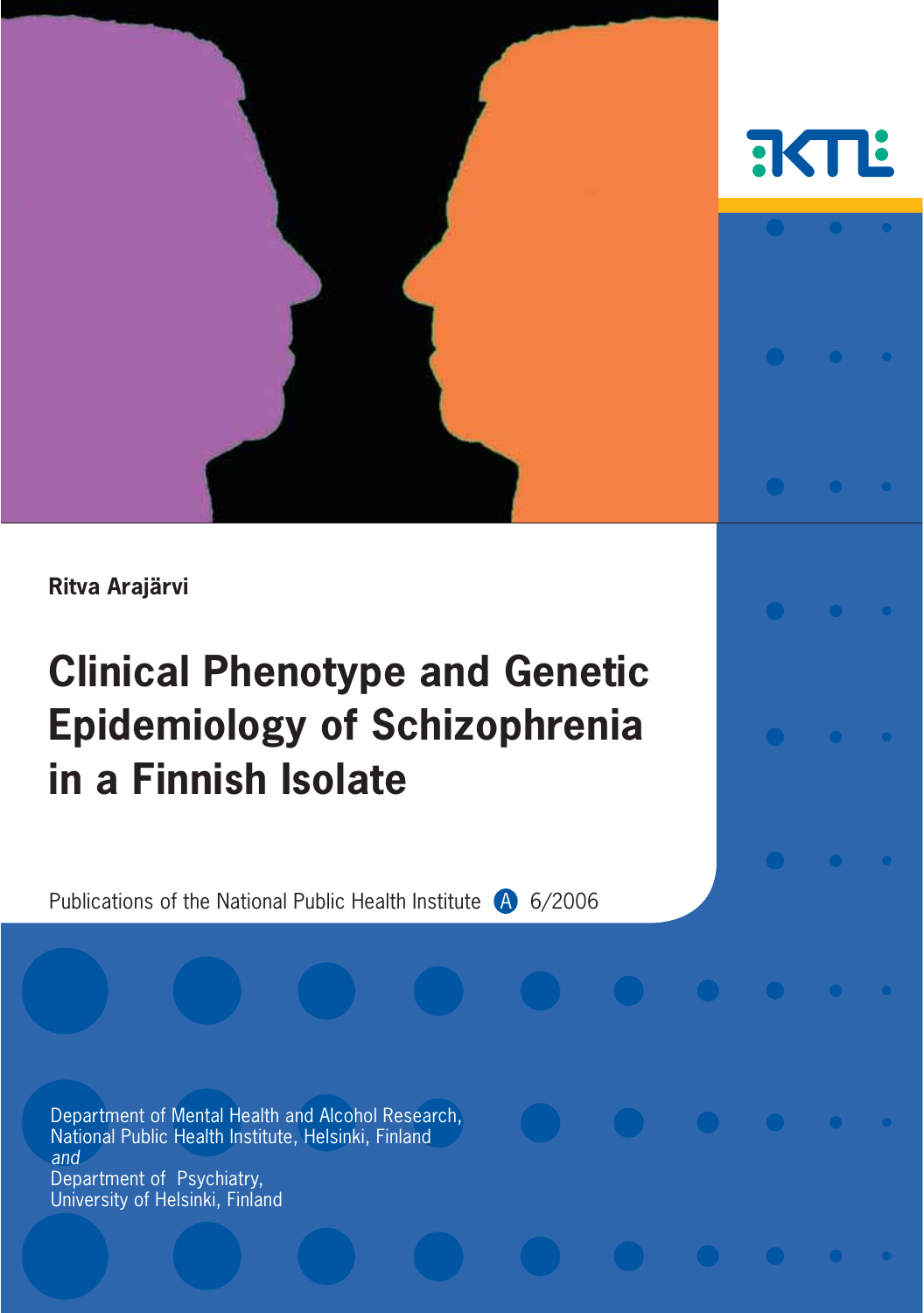**Ritva Arajärvi**

# **CLINICAL PHENOTYPE AND GENETIC EPIDEMIOLOGY OF SCHIZOPHRENIA IN A FINNISH ISOLATE**

**Academic Dissertation**

To be presented with the permission of the Faculty of Medicine, University of Helsinki, for public examination in the Christian Sibelius Lecture Hall of the Department of Psychiatry, Välskärinkatu 12, on May 5, 2006, at 12 noon.

> Department of Mental Health and Alcohol Research, National Public Health Institute, Helsinki, Finland and Department of Psychiatry, University of Helsinki, Helsinki, Finland

> > Helsinki 2006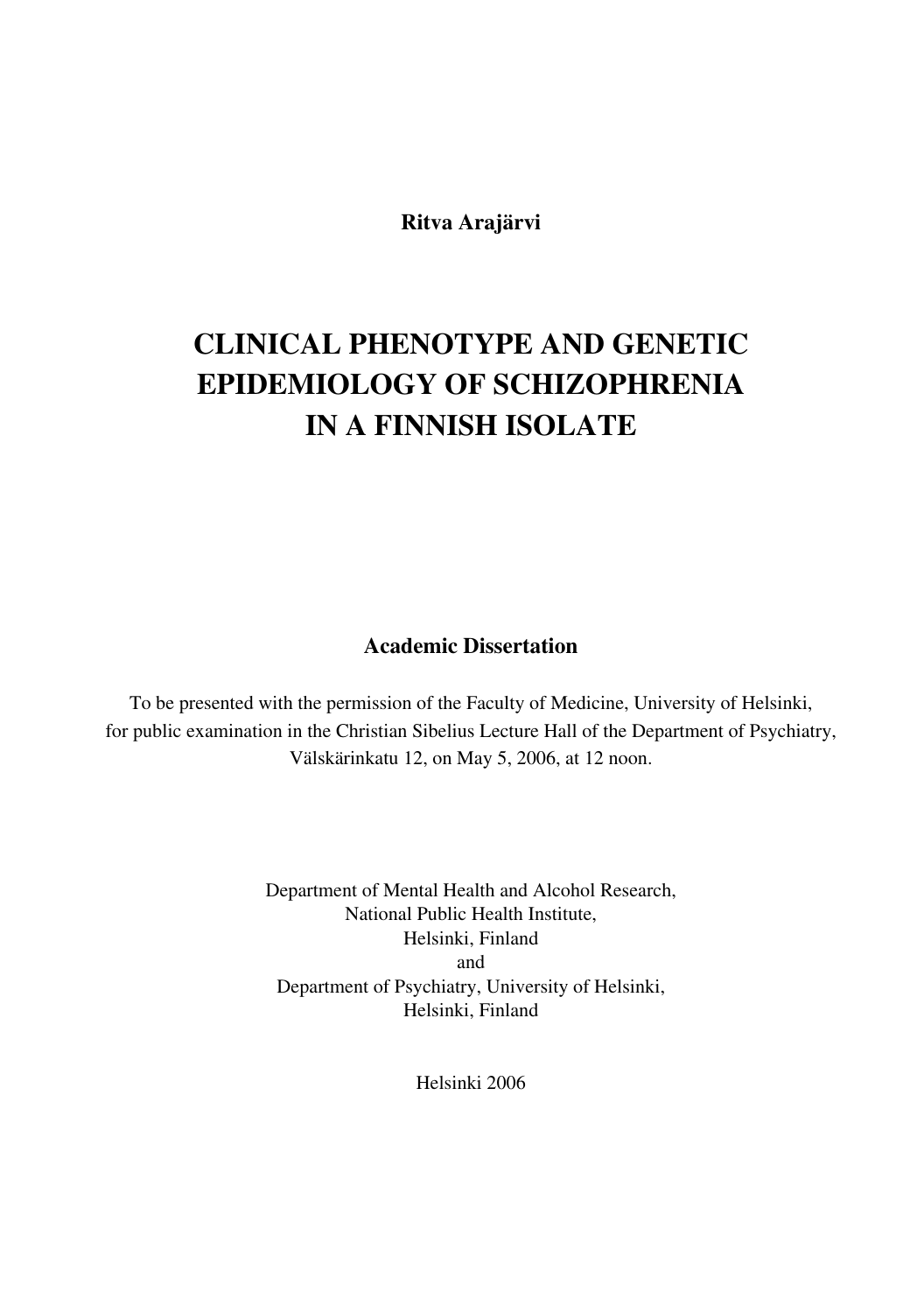### **Publications of the National Public Health Institute KTL A6/2006**

Copyright National Public Health Institute

#### **Julkaisija-Utgivare-Publisher**

Kansanterveyslaitos (KTL) Mannerheimintie 166 FIN-00300 Helsinki, Finland puh. (09) 4744 1, fax (09) 4744 08

Folkhälsoinstitutet Mannerheimvägen 166 FIN-00300 Helsingfors, Finland tel. (09) 4744 1, fax (09) 4744 08

National Public Health Instutute (NPHI) Mannerheimintie 166 FIN-00300 Helsinki, Finland tel. +358-9-4744 1, fax +358-9-4744 08

ISBN 951-740-612-6 ISBN 951-740-613-4613-4 (pdf) ISSN 0359-3584 ISSN 1458-6290 (pdf)

**Kannen kuva - cover graphic:** Jarmo Raveala

Edita Prima Oy Helsinki 2006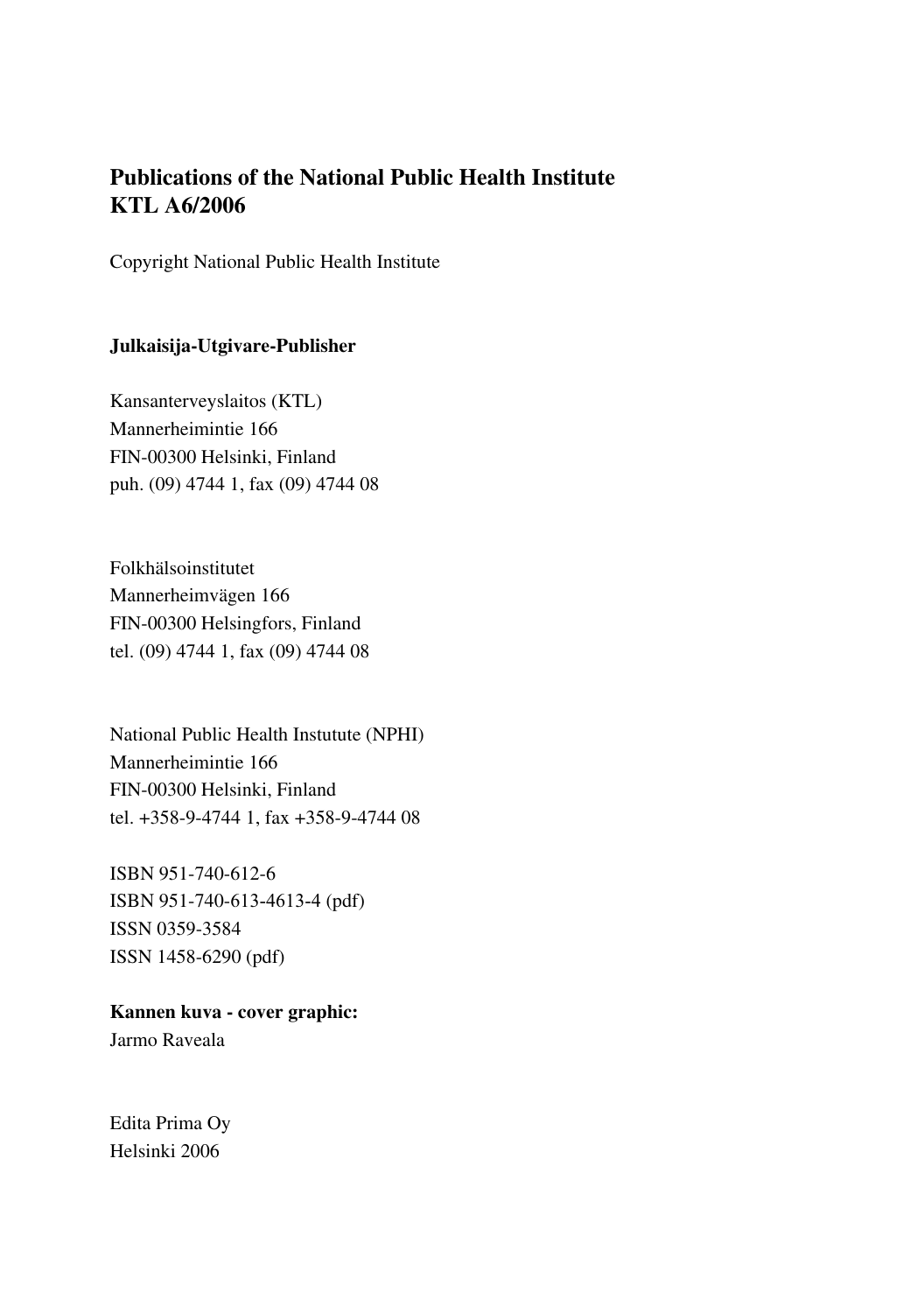### **Supervised by**

Professor Jouko Lönnqvist, M.D., Ph.D. Department of Mental Health and Alcohol Research, National Public Health Institute, Helsinki, Finland and Department of Psychiatry, University of Helsinki, Helsinki, Finland

#### **Reviewed by**

Docent Juha Veijola, M.D., Ph.D. Department of Psychiatry, University of Oulu, Oulu, Finland

and

Professor Sari Lindeman, M.D., Ph.D. Department of Psychiatry, University of Oulu, Oulu, Finland

#### **Opponent:**

Professor Matti Joukamaa, M.D., Ph.D. Tampere School of Public Health, University of Tampere Tampere, Finland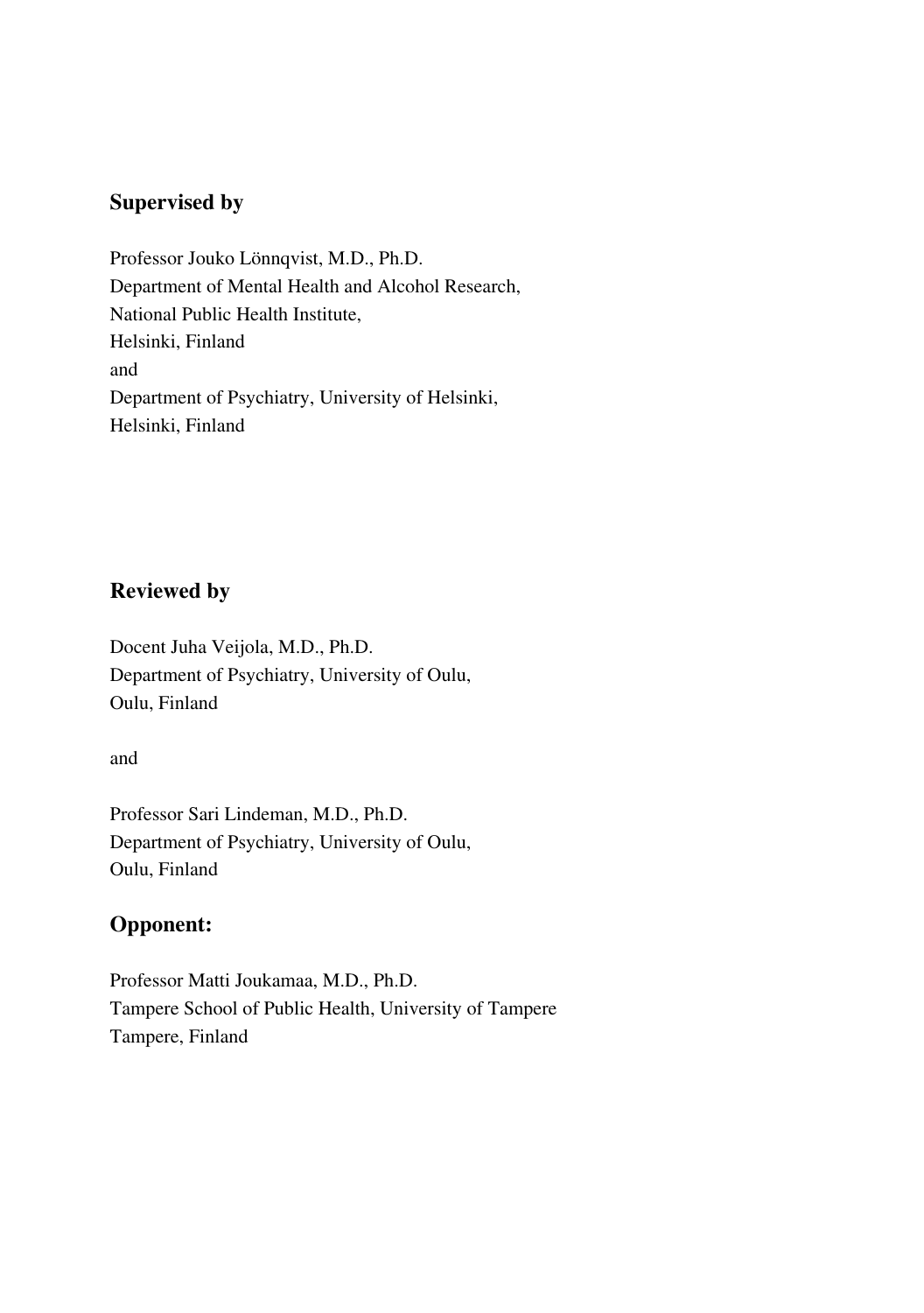# **CONTENTS**

|    | TIIVISTELMÄ                                                                                                                                                                                                                                                                                                                                                                                                                                                                                                                                                                                                                                                                                                                                                                                                                                                                                        | $\boldsymbol{7}$                                                                             |  |  |  |  |  |  |  |
|----|----------------------------------------------------------------------------------------------------------------------------------------------------------------------------------------------------------------------------------------------------------------------------------------------------------------------------------------------------------------------------------------------------------------------------------------------------------------------------------------------------------------------------------------------------------------------------------------------------------------------------------------------------------------------------------------------------------------------------------------------------------------------------------------------------------------------------------------------------------------------------------------------------|----------------------------------------------------------------------------------------------|--|--|--|--|--|--|--|
|    | <b>ABBREVIATIONS</b>                                                                                                                                                                                                                                                                                                                                                                                                                                                                                                                                                                                                                                                                                                                                                                                                                                                                               | 9                                                                                            |  |  |  |  |  |  |  |
|    | 1. ABSTRACT<br>10                                                                                                                                                                                                                                                                                                                                                                                                                                                                                                                                                                                                                                                                                                                                                                                                                                                                                  |                                                                                              |  |  |  |  |  |  |  |
|    | 2. LIST OF ORIGINAL PUBLICATIONS<br>12                                                                                                                                                                                                                                                                                                                                                                                                                                                                                                                                                                                                                                                                                                                                                                                                                                                             |                                                                                              |  |  |  |  |  |  |  |
| 3. | <b>INTRODUCTION</b><br>13                                                                                                                                                                                                                                                                                                                                                                                                                                                                                                                                                                                                                                                                                                                                                                                                                                                                          |                                                                                              |  |  |  |  |  |  |  |
| 4. | REVIEW OF THE LITERATURE<br>15                                                                                                                                                                                                                                                                                                                                                                                                                                                                                                                                                                                                                                                                                                                                                                                                                                                                     |                                                                                              |  |  |  |  |  |  |  |
|    | 4.1 Epidemiology of schizophrenia<br>4.1.1 Prevalence of schizophrenia<br>4.1.2 Incidence of schizophrenia<br>4.1.3 Schizophrenia and migration and geographical variation in occurrence<br>of schizophrenia<br>4.1.4 Gender differences in prevalence and age of onset of schizophrenia<br>4.2 Methods of assessing genetic and environmental risk factors<br>4.2.1 Family studies<br>4.2.2 Twin studies<br>4.2.3 Adoption studies<br>Symptoms and signs of schizophrenia<br>4.3<br>4.3.1 Studies based on the Operational Criteria Checklist for Psychotic Illness<br>4.3.2 Studies based on the Scale for Assessment of Negative and<br>Positive Symptoms of schizophrenia<br>4.3.3 Negative symptoms and family history of schizophrenia<br>4.4 Reliability of the schizophrenia diagnosis<br>4.4.1 Accuracy and reliability of register diagnosis<br>4.4.2 Reliability of consensus diagnosis | 15<br>15<br>16<br>16<br>17<br>17<br>17<br>18<br>18<br>19<br>20<br>22<br>24<br>24<br>24<br>25 |  |  |  |  |  |  |  |
|    | 4.4.3 Reliability of interview diagnosis<br>Summary of the literature<br>4.5                                                                                                                                                                                                                                                                                                                                                                                                                                                                                                                                                                                                                                                                                                                                                                                                                       | 25<br>26                                                                                     |  |  |  |  |  |  |  |
| 5. | <b>AIMS OF THE STUDY</b>                                                                                                                                                                                                                                                                                                                                                                                                                                                                                                                                                                                                                                                                                                                                                                                                                                                                           | 28                                                                                           |  |  |  |  |  |  |  |
| 6. | <b>SUBJECTS AND METHODS</b>                                                                                                                                                                                                                                                                                                                                                                                                                                                                                                                                                                                                                                                                                                                                                                                                                                                                        | 29                                                                                           |  |  |  |  |  |  |  |
|    | Identification of the isolate and families from the isolate and the whole country<br>6.1<br>6.1.1 Identification of the isolate<br>6.1.2 Identification of isolate and multiplex families from the whole country                                                                                                                                                                                                                                                                                                                                                                                                                                                                                                                                                                                                                                                                                   | 29<br>29<br>30                                                                               |  |  |  |  |  |  |  |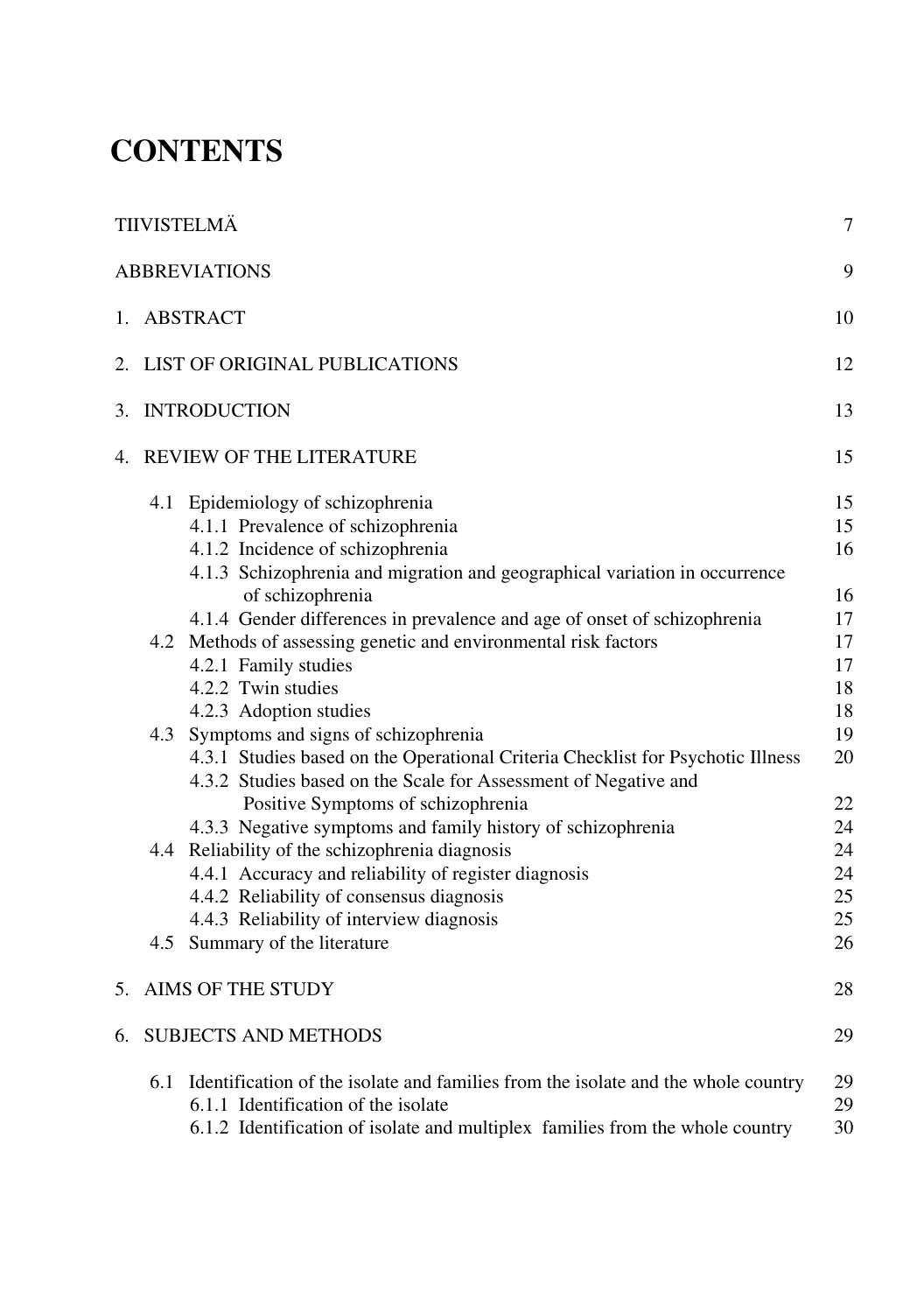|     | 6.2 Subjects in Studies I-IV                                                     | 33 |
|-----|----------------------------------------------------------------------------------|----|
|     | 6.2.1 Subjects in Study I                                                        | 33 |
|     | 6.2.2 Subjects in Study II                                                       | 34 |
|     | 6.2.3 Subjects in Study III                                                      | 34 |
|     | 6.2.4 Subjects in Study IV                                                       | 37 |
|     | 6.2.4.1 Comparison group (Study IV)                                              | 39 |
|     | 6.3 The Finnish Health Care Registers from 1969 to 1998                          | 39 |
|     | 6.3.1 International Classification of Diseases, Eighth Edition                   | 40 |
|     | 6.3.2 International Classification of Diseases, Ninth Edition                    | 40 |
|     | 6.3.3 International Classification of Diseases, Tenth Edition                    | 40 |
|     | 6.4 The research diagnosis of schizophrenia                                      | 41 |
|     | 6.4.1 The DSM-IV criteria for schizophrenia                                      | 42 |
| 6.5 | Case record based assessments                                                    | 44 |
|     | 6.5.1 The consensus diagnosis                                                    | 44 |
|     | 6.5.2 The Operational Criteria Checklist for Psychotic Illness ratings           | 45 |
|     | 6.6 Clinical interviews                                                          | 46 |
|     | 6.6.1 Diagnostic interviews                                                      | 46 |
|     | 6.6.2 Assessment of Negative and Positive Symptoms                               | 47 |
|     | 6.7 The genealogical studies in the isolate                                      | 47 |
| 6.8 | Statistical analyses                                                             | 49 |
|     | 6.8.1 Statistical analysis in Study I                                            | 49 |
|     | 6.8.2 Statistical analysis in Study II                                           | 49 |
|     | 6.8.3 Statistical analysis in Study III                                          | 50 |
|     | 6.8.4 Statistical analysis in Study IV                                           | 50 |
|     | 7. RESULTS                                                                       | 51 |
|     | 7.1 Prevalence and diagnosis of schizophrenia based on register, case record and |    |
|     | interview data in an isolated Finnish birth cohort born 1940-1969 (Study I)      | 51 |
|     | 7.1.1 Lifetime prevalence and cumulative incidence                               | 51 |
|     | 7.1.2 The register, case record, consensus and interview diagnoses of            |    |
|     | schizophrenia                                                                    | 51 |
|     | 7.1.3 Comparison of register, consensus and interview diagnoses                  | 51 |
|     | 7.2 Clinical phenotype of schizophrenia in a Finnish isolate (Study II)          | 53 |
|     | 7.2.1 Frequency of symptoms between the isolate and whole country                | 53 |
|     | patient groups<br>7.2.2 Clinical phenotype according to factor analysis          | 53 |
|     | Affective flattening and alogia associate with the familial form of              |    |
| 7.3 | schizophrenia (Study III)                                                        | 53 |
|     | 7.3.1 Comparison between isolate and whole country patient groups                | 53 |
|     | 7.3.2 Phenotype according to factor analysis                                     | 54 |
|     | 7.3.3 Influence of consanguinity                                                 | 54 |
|     |                                                                                  |    |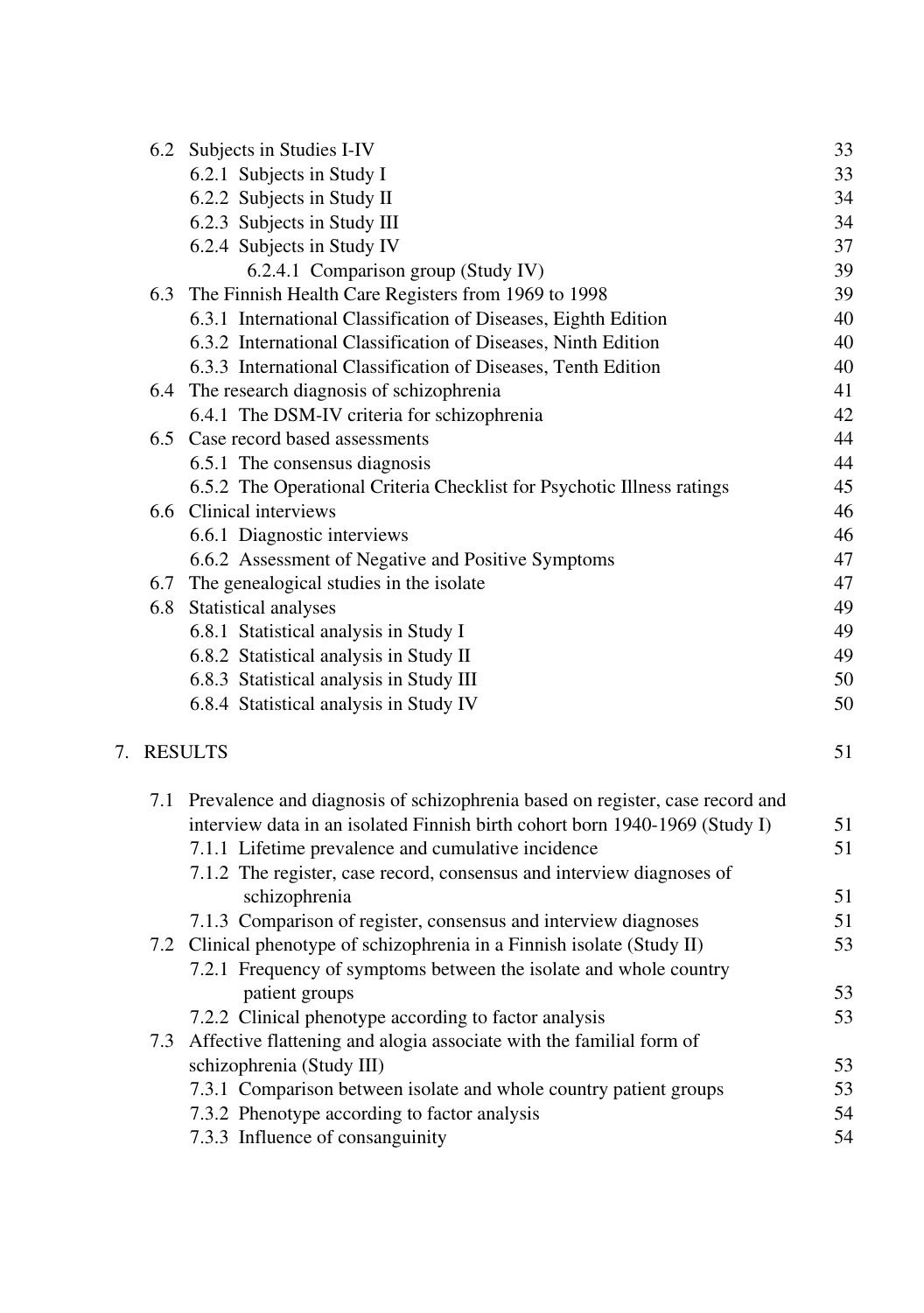|                      | 7.4 Psychosis among initially healthy siblings of schizophrenia patients (Study IV) | 55 |  |  |  |  |  |
|----------------------|-------------------------------------------------------------------------------------|----|--|--|--|--|--|
|                      | 7.4.1 Psychotic disorders of initially healthy siblings                             | 55 |  |  |  |  |  |
|                      | 7.4.2 Negative symptoms of initially healthy siblings                               | 56 |  |  |  |  |  |
|                      | 7.4.3 Siblings with initially no register diagnosis of psychosis compared to        |    |  |  |  |  |  |
|                      | the comparison group                                                                | 56 |  |  |  |  |  |
|                      |                                                                                     |    |  |  |  |  |  |
|                      | 8. DISCUSSION                                                                       | 58 |  |  |  |  |  |
|                      | 8.1 Methods and methodological limitations                                          | 58 |  |  |  |  |  |
|                      | 8.1.1 Registers and representativeness of study samples                             | 58 |  |  |  |  |  |
|                      | 8.1.2 Case record collection and consensus diagnosis based assessments              | 60 |  |  |  |  |  |
|                      | 8.1.3 The Operational Criteria Checklist for Psychotic Illness ratings              | 61 |  |  |  |  |  |
|                      | 8.1.4 Interview based assessments                                                   | 61 |  |  |  |  |  |
|                      | 8.1.5 Assessment of negative and positive symptoms                                  | 62 |  |  |  |  |  |
|                      | 8.1.6 Genealogical studies                                                          | 62 |  |  |  |  |  |
|                      | 8.1.7 Statistical methods                                                           | 62 |  |  |  |  |  |
|                      | 8.2 Lifetime prevalence and cumulative incidence (Study I)                          | 63 |  |  |  |  |  |
| 8.3                  | The phenotype in the isolate is similar to familial schizophrenia in                |    |  |  |  |  |  |
|                      | the whole of Finland (Study II)                                                     | 64 |  |  |  |  |  |
|                      | 8.4 Affective flattening and alogia associate with the familial form of             |    |  |  |  |  |  |
|                      | schizophrenia (Study III)                                                           | 65 |  |  |  |  |  |
|                      | 8.5 Psychosis among initially healthy siblings of schizophrenia patients (Study IV) | 66 |  |  |  |  |  |
|                      | 9. CONCLUSIONS AND IMPLICATIONS                                                     | 67 |  |  |  |  |  |
|                      | 9.1 Conclusions                                                                     | 67 |  |  |  |  |  |
|                      | 9.2 Clinical implication                                                            | 68 |  |  |  |  |  |
|                      | 9.3 Implications for future research                                                | 68 |  |  |  |  |  |
|                      | 10. ACKNOWLEDGEMENTS                                                                | 69 |  |  |  |  |  |
| 11. REFERENCES<br>72 |                                                                                     |    |  |  |  |  |  |
|                      | 12. APPENDIX                                                                        | 88 |  |  |  |  |  |
|                      | Appendix 1 Operational Criteria Checklist for Psychotic Illness                     | 88 |  |  |  |  |  |
|                      | Appendix 2 Scale for the Assessment of Negative Symptoms (SANS)                     | 91 |  |  |  |  |  |
|                      | Appendix 3 Scale for the Assessment of Positive Symptoms (SAPS)                     | 92 |  |  |  |  |  |
|                      |                                                                                     |    |  |  |  |  |  |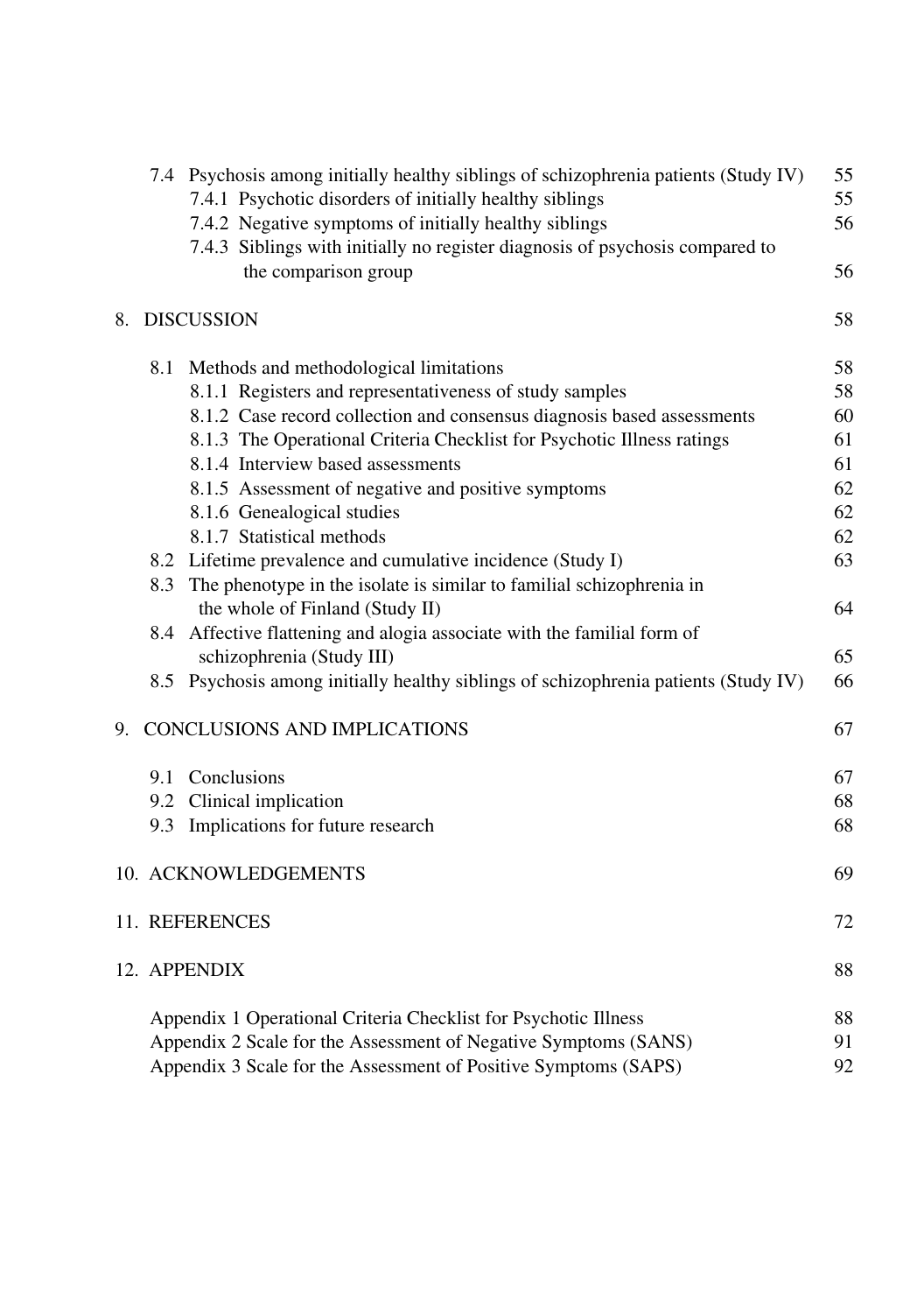Ritva Arajärvi, Skitsofrenian esiintyvyys, oirekuva ja geneettinen epidemiologia

Kansanterveyslaitoksen julkaisuja, A6/2006, 93 sivua ISBN 951-740-612-6, 951-740-613-4 (pdf-versio) ISSN 0359-3584; 1458-6290 (pdf-versio) http://www.ktl.fi/portal/4043

# **TIIVISTELMÄ**

Skitsofrenia on vakava mielenterveyden häiriö. Skitsofreniaa esiintyy kaikkialla maailmassa. Skitsofrenian esiintyvyys vaihtelee, mutta elinaikainen sairastumisriski on keskimäärin 0,4-0,7%. Perinnöllinen alttius on sairauden merkittävä riskitekijä. Jos perheen molemmat vanhemmat ovat sairaita, on lapsen sairastumisriski 50-kertainen väestötason riskiin nähden.

Skitsofrenian selvästi havaittavia (positiivisia) oireita ovat aistiharhat, harhaluulot, outo käyttäytyminen sekä ajatushäiriöt. Muita (negatiivisia) oireita ovat tunne-elämän latistuminen, puheen köyhtyminen, tahdottomuus ja mielihyvän menestys (anhedonia). Skitsofrenian oirekuva vaihtelee suuresti potilaasta toiseen. Skitsofrenia voidaan tunnistaa kohtuullisen luotettavasti, vaikka diagnoosiin ei ole käytettävissä mitään yksiselitteistä testiä kuten laboratoriokoetta.

Väitöskirjatyössä keskityttiin tutkimaan skitsofrenian elinaikaista esiintyvyyttä, ilmaantuvuutta ja diagnoosien luotettavuutta sekä skitsofrenian ilmiasua ja periytyviä piirreominaisuuksia (fenotyyppiä) Kuusamosta lähtöisin olevissa perheissä. Tämä väitöskirjatyö on osa laajempaa Kansanterveyslaitoksen vakavien mielenterveyden häiriöiden geneettistä epidemiologiaa ja molekyyligenetiikkaa koskevaa hanketta, jota toteutetaan Mielenterveyden ja Alkoholitutkimuksen osastolla yhteistyössä Molekyylilääketieteen osaston kanssa.

Tutkimusaineisto muodostettiin sairaaloiden hoitoilmoitusrekisteristä sekä Kansaneläkelaitoksen ilmaislääke- ja eläkerekistereistä. Tutkimukseen valittiin ne vuosina 1940-76 syntyneet potilaat, joilla oli ainakin yhdessä kolmesta rekisteristä skitsofreniaan viittaava diagnoosi (skitsofrenia, skitsoaffektiivinen tai skitsofreniforminen psykoosi). Näille potilaille etsittiin väestörekisteristä perhetiedot, ja edelleen perheenjäsenille rekisteritiedot. Näin löydettiin yhteensä 33731 potilasta Suomesta. Heistä muodostettiin kaksi tutkimusryhmää: Kuusamosta (ns. isolaatista) lähtöisin olevat 658 potilasta sekä 4904 potilasta koko Suomesta perheistä, joissa oli vähintään kaksi sairasta sisarusta. Aineiston vertailuryhmä saatiin suomalaista aikuisväestöä edustavasta Terveys 2000-tutkimuksesta.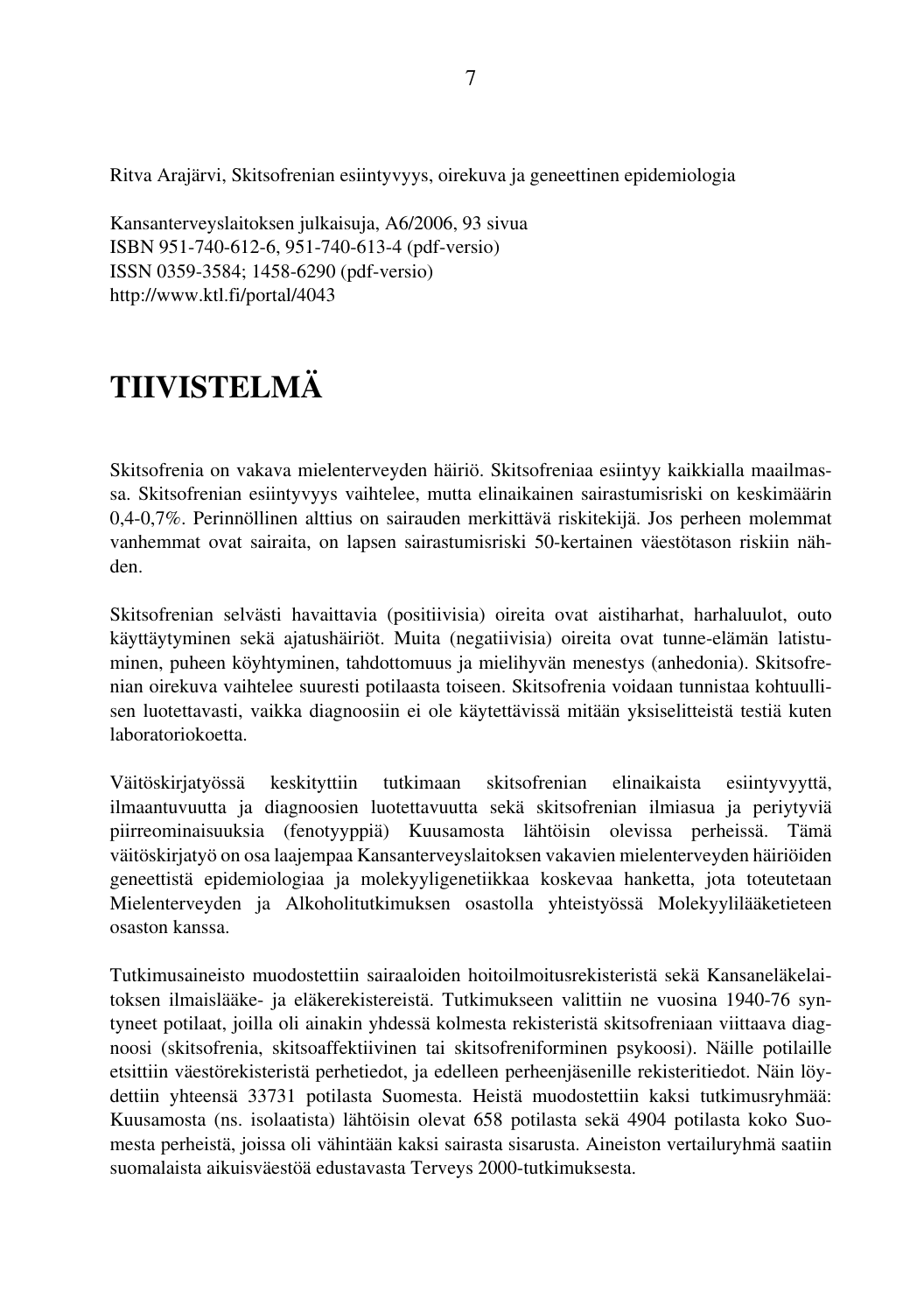Sairauskertomukseen perustuva konsensusdiagnoosi määriteltiin kaikille tutkimusryhmien potilaille, joilta saatiin verinäyte molekyyligeneettisiä tutkimuksia varten. Konsensusdiagnoosia varten tilattiin sairauskertomukset psykiatrisesta erikoissairaanhoidosta ja perusterveydenhuollosta. Potilaisiin ja heidän omaisiinsa otettiin uudelleen yhteyttä, ja heille tehtiin strukturoidut diagnostiset ja oirekuvaa kartoittavat haastattelut sekä neuropsykologisia testauksia. Lisäksi jokaista skitsofreniaa sairastavaa potilasta kohden tutkittiin myös vähintään yksi rekisteritietojen mukaan terve sisarus. Isolaatissa arvioitiin myös sisarusten terveydentilaa ja psykoottisten häiriöiden ilmaantuvuutta 7-11 vuoden aikana.

Skitsofrenian esiintyvyys oli isolaatissa kansainvälisesti korkea sekä rekisterien (1,5%), konsensusdiagnoosien (0,9-1,3%) että haastattelun (0,7-1,2%) perusteella. Skitsofreniadiagnoosi piti konsensusdiagnoosin perusteella paikkansa 69%:lla ja haastattelun perusteella 63%:lla niistä potilaista, joilla oli rekisteritietojen perusteella skitsofrenia, skitsoaffektiivinen tai skitsofreniforminen psykoosi. Ne skitsofreniaa sairastavat potilaat, joilla oli sairaita sisaruksia, edustivat familiaalista skitsofreniaa. Siihen liittyi korostetusti skitsofrenian negatiivisista oireista tunteiden latistumista ja puheen köyhtymistä. Toisaalta isolaatista lähtöisin olevien potilaiden oirekuvassa oli vähemmän skitsofrenian positiivisia oireita eli aistiharhoja ja harhaluuloja kuin koko maan monisairaiden perheiden potilailla. Rekisteritietojen mukaan terveistä sisaruksista 16% sairasti haastattelun perusteella psykoottista häiriötä. Heistä 7,7%:lla oli ollut psykoottisia oireita jo ennen rekisteritietojen seulontaa ja lisäksi 8,7% oli saanut psykoosidiagnoosin suhteellisen pian seurannan aikana ennen tutkimuksen alkua.

Yhteenvetona todetaan, että skitsofrenian esiintyvyys oli tarkasti geneettisesti määritellyssä isolaatissa kansainvälisesti korkea kolmella eri menetelmällä arvioituna. Uusina löydöksinä tuli esiin myös se että, isolaatin potilaiden oirekuvassa oli vähemmän harhaluuloja ja aistiharhoja kuin koko maan monisairaiden perheiden potilaissa. Tämä ilmiasu saattaa ilmentää skitsofrenian periytyvää piirreominaisuutta. Pelkästään rekisteritietoja ei voida käyttää skitsofreniaa sairastavien potilaiden terveiden sisarusten seulontaan geneettisiä tutkimuksia varten, koska 7,7%:lla terveistä sisaruksista oli haastattelun perusteella psykoottisia oireita jo ennen seulontaa. Geneettisiä tutkimuksia varten rekisteridiagnoosit on siten varmennettava diagnostisella haastattelulla tai sairauskertomuksista johdettavan konsensusdiagnoosin avulla. Strukturoitua haastattelua suositellaan myös kliiniseen käyttöön parantamaan diagnoosien luotettavuutta sekä silloin, kun skitsofreniaa sairastavan potilaan lähiomainen hakee apua päihde- tai mielenterveyden ongelmiin.

Asiasanat: skitsofrenia, esiintyvyys, diagnoosi, oireet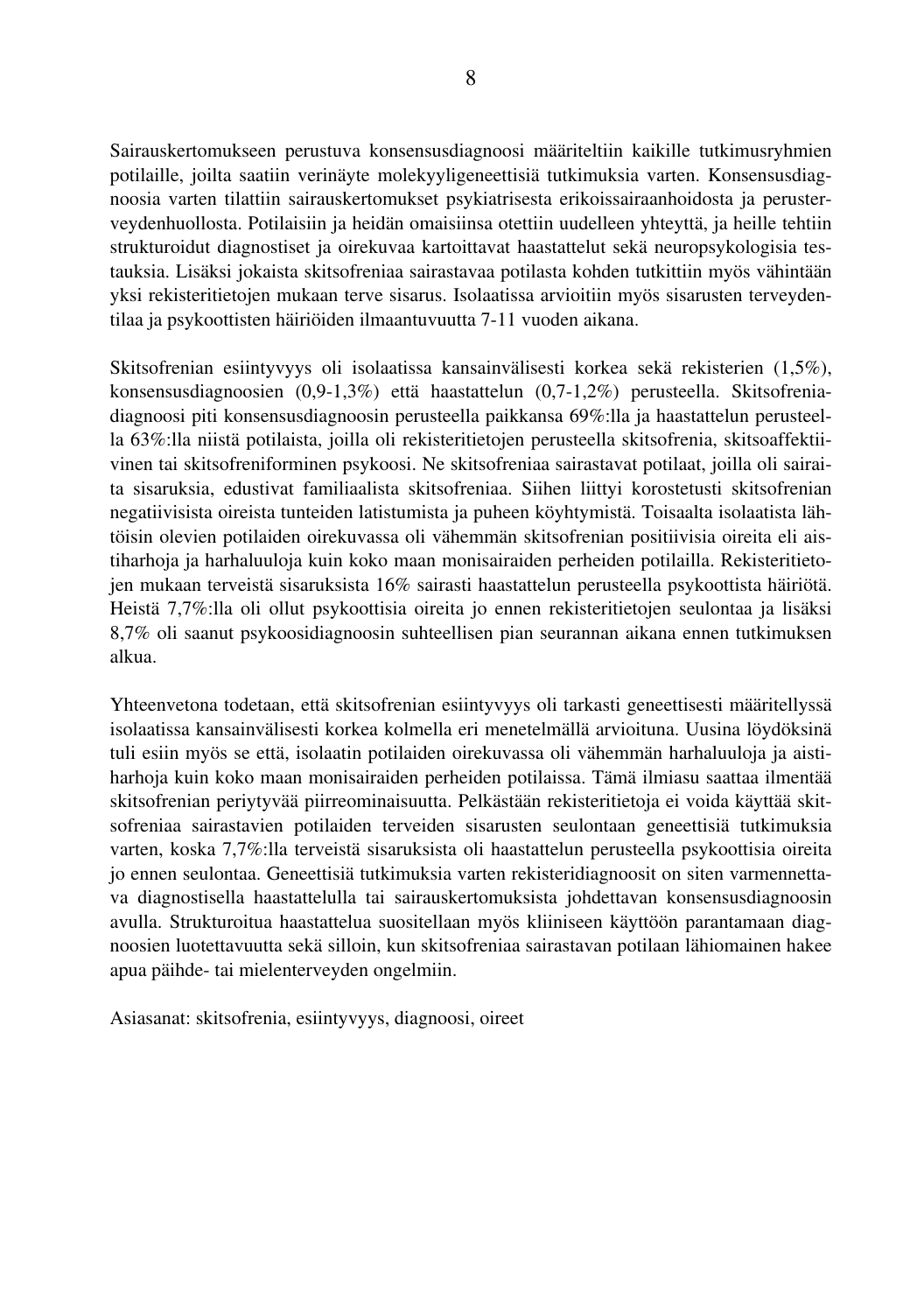# **ABBREVIATIONS**

| APA             | American Psychiatric Association                                                  |  |  |  |  |  |  |  |  |
|-----------------|-----------------------------------------------------------------------------------|--|--|--|--|--|--|--|--|
| <b>BPRS</b>     | <b>Brief Psychiatric Rating Scale</b>                                             |  |  |  |  |  |  |  |  |
| <b>CI</b>       | Confidence Interval                                                               |  |  |  |  |  |  |  |  |
| <b>CODE-295</b> | Register diagnosis of schizophrenia, schizoaffective or schizophreniform disorder |  |  |  |  |  |  |  |  |
| <b>CPRS</b>     | Comprehensive Psychopathological Rating Scale                                     |  |  |  |  |  |  |  |  |
| <b>DSM</b>      | Diagnostic and Statistical Manual of Mental Disorders                             |  |  |  |  |  |  |  |  |
| DSM-III         | Diagnostic and Statistical Manual of Mental Disorders, Third Edition              |  |  |  |  |  |  |  |  |
| DSM-III-R       | Diagnostic and Statistical Manual of Mental Disorders, Third Edition-Revised      |  |  |  |  |  |  |  |  |
| DSM-IV          | Diagnostic and Statistical Manual of Mental Disorders, Fourth Edition             |  |  |  |  |  |  |  |  |
| <b>GAF</b>      | Global Assessment of Functioning                                                  |  |  |  |  |  |  |  |  |
| <b>GEE</b>      | <b>General Estimation Equations</b>                                               |  |  |  |  |  |  |  |  |
| ICD             | <b>International Classification of Diseases</b>                                   |  |  |  |  |  |  |  |  |
| $ICD-8$         | International Classification of Diseases, Eight Edition                           |  |  |  |  |  |  |  |  |
| $ICD-9$         | International Classification of Diseases, Ninth Edition                           |  |  |  |  |  |  |  |  |
| $ICD-10$        | International Classification of Diseases, Tenth Edition                           |  |  |  |  |  |  |  |  |
| IM              | Isolate Multiplex patients                                                        |  |  |  |  |  |  |  |  |
| <b>IS</b>       | Isolate Singleton patients                                                        |  |  |  |  |  |  |  |  |
| <b>MSSS</b>     | Major Symptoms of Schizophrenia Scale                                             |  |  |  |  |  |  |  |  |
| <b>NOS</b>      | Not otherwise specified                                                           |  |  |  |  |  |  |  |  |
| NM              | National (whole country) Multiplex patients                                       |  |  |  |  |  |  |  |  |
| <b>OCCPI</b>    | <b>Operational Criteria Checklist for Psychotic Illness</b>                       |  |  |  |  |  |  |  |  |
| <b>OPCRIT</b>   | Computer program for the OCCPI                                                    |  |  |  |  |  |  |  |  |
| <b>OR</b>       | <b>Odds Ratio</b>                                                                 |  |  |  |  |  |  |  |  |
| p, p-value      | <b>Significance Probability</b>                                                   |  |  |  |  |  |  |  |  |
| <b>PANSS</b>    | Positive and Negative Syndrome Scale                                              |  |  |  |  |  |  |  |  |
| <b>PSE</b>      | <b>Present State Examination</b>                                                  |  |  |  |  |  |  |  |  |
| <b>RDC</b>      | Research Diagnostic Criteria                                                      |  |  |  |  |  |  |  |  |
| <b>SANS</b>     | Scale for the Assessment of Negative Symptoms                                     |  |  |  |  |  |  |  |  |
| <b>SAPS</b>     | Scale for the Assessment of Positive Symptoms                                     |  |  |  |  |  |  |  |  |
| <b>SCID</b>     | <b>Structured Clinical Interview for DSM</b>                                      |  |  |  |  |  |  |  |  |
| SD              | <b>Standard Deviation</b>                                                         |  |  |  |  |  |  |  |  |
| <b>SDS</b>      | Schedule for the Deficit Syndrome                                                 |  |  |  |  |  |  |  |  |
| <b>WHO</b>      | World Health Organization                                                         |  |  |  |  |  |  |  |  |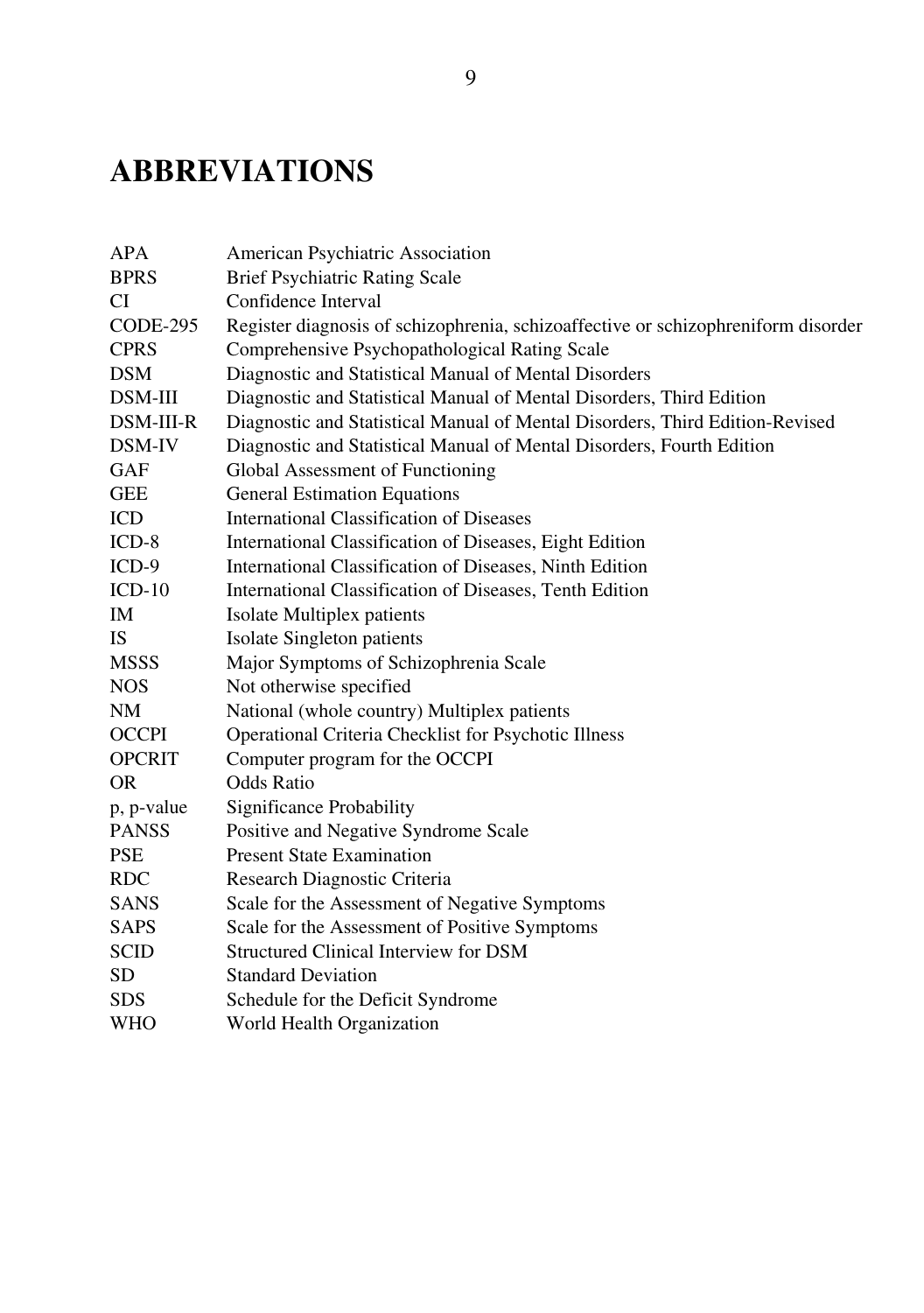Ritva Arajärvi, Clinical phenotype and genetic epidemiology of schizophrenia in a Finnish isolate

Publications of the National Public Health Insitute, A6/2006, 93 Pages ISBN 951-740-612-6, 951-740-613-4 (pdf-version) ISSN 0359-3584; 1458-6290 (pdf-version) http://www.ktl.fi/portal/4043

# **1. ABSTRACT**

Schizophrenia is a severe mental disorder, its prevalence averaging 0.4-0.7% worldwide. The largest and best documented risk factor related to the development of schizophrenia is genetic risk. The lifetime risk of schizophrenia increases with each affected relative, up to nearly 50% when both parents are affected. Schizophrenia is a complex clinical syndrome. It can be recognized and defined with reasonable agreement but we have no laboratory or other objective test to diagnose it. The present study focuses on the assessment of prevalence of schizophrenia, on the reliability of the schizophrenia diagnosis, on phenotype analysis, and on the signs and symptoms of schizophrenia in an isolate. We also investigated whether siblings of patients with schizophrenia can be identified as not having any psychotic disorder using health care register information only. This study is part of a larger investigation called "The Genetic Epidemiology and Molecular Genetics of Schizophrenia in Finland", conducted at the National Public Health Institute as a collaboration between the Department of Mental Health and Alcohol Research and the Department of Molecular Medicine.

In our study we utilized three nationwide health care registers: 1) the Hospital Discharge Register, 2) the Free Medication Register, and 3) the Disability Pension Register, plus the National Population Register, in order to identify all schizophrenia patients born from 1940 to 1976 (N=33731) in Finland, and their first-degree relatives. Patients with at least one parent born in a specific genetic homogeneous isolate in north eastern Finland were identified, as well as familial schizophrenia patients with at least two affected siblings from the whole country. In addition, the study included a population-based comparison group derived from the Health 2000 Study. Between 1991 and 2002 we contacted all isolate patients (N=658) and multiplex patients (N=4904) from the whole country with at least two affected siblings in the family in order to take blood samples for genetic studies. We also collected case records and reassessed the register diagnosis. Were recontacted the isolate patients and a random sample of multiplex patients from the whole country in 1998-2002 to make diagnostic clinical interviews and to assess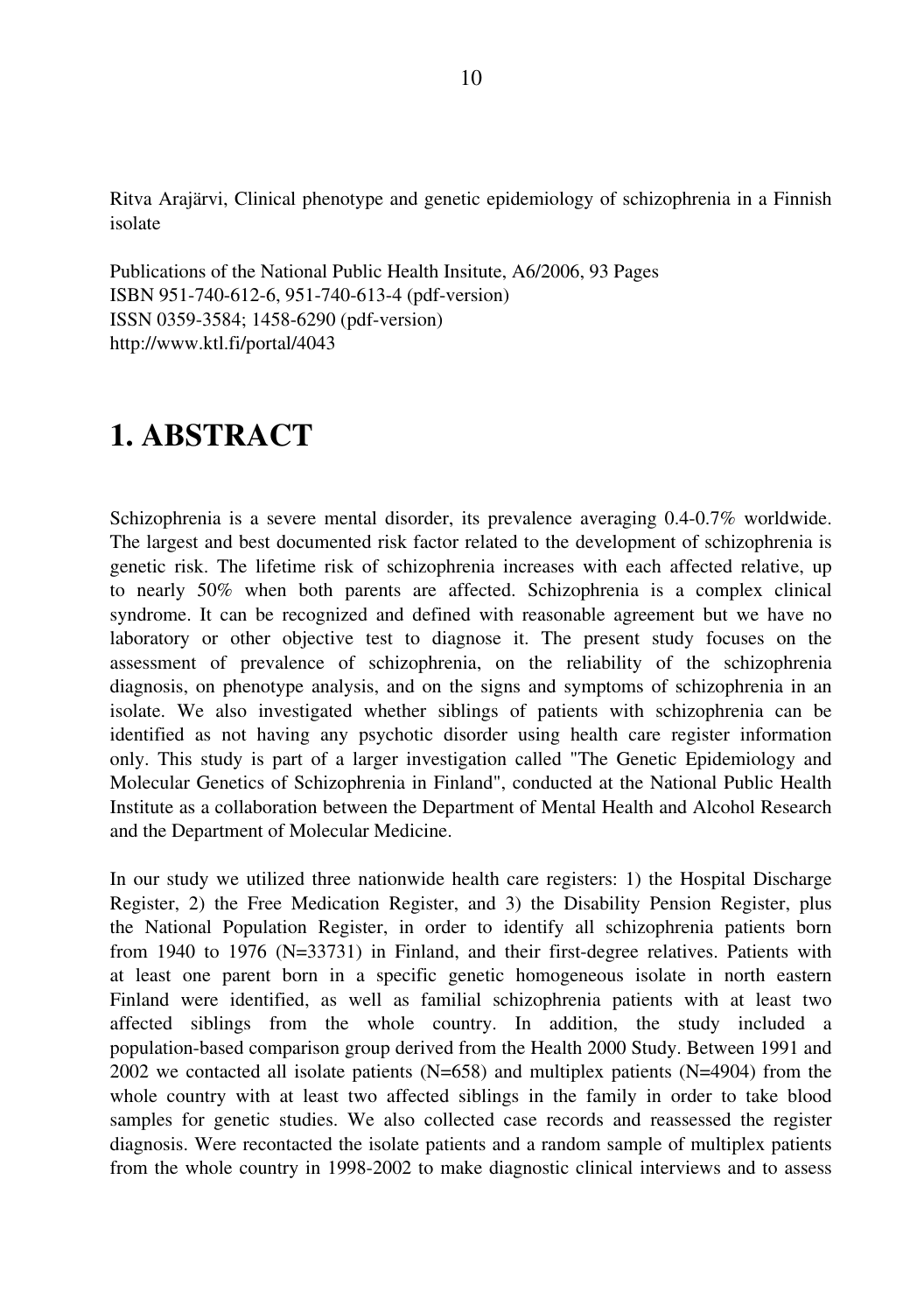the negative and positive symptoms and signs of schizophrenia for phenotype studies. We also interviewed siblings of schizophrenia patients who were initially healthy according to the Hospital Discharge Register. We followed them for seven to 11 years to monitor any emergence of psychotic disorders.

Our main findings were that the prevalence of schizophrenia was relatively high based on register  $(1.5\%)$ , case record  $(0.9-1.3\%)$ , and interview data  $(0.7-1.2\%)$ . Of those with a register diagnosis of schizophrenia, schizoaffective or schizophreniform disorder, 69% received a record-based consensus diagnosis and 63% an interview diagnosis of schizophrenia. Schizophrenia patients with first-degree relatives with psychotic disorder had more severe affective flattening and alogia as negative symptoms than those who were the only affected individuals in their family. However, isolate patients had less positive symptoms than the whole Finland familial patient group. When we interviewed the initially healthy siblings of schizophrenia patients, the emergence of illness in these siblings during a relatively short follow-up was high (8.7%). In addition, 7.7% of siblings had psychotic symptoms already before the register diagnoses were identified in 1991.

The prevalence of schizophrenia in the genetically homogeneous isolate assessed using three methods was relatively high. A novel finding was that the isolate patients, regardless of their familial loading for schizophrenia, had less delusions and hallucinations than the whole country familial patients, which may be related to the genetic homogeneity in the isolate. This phenotype feature encourages the use of endophenotypes in genetic studies instead of reliance of diagnoses alone. In addition, we found that the absence of register diagnosis cannot be used in molecular genetic studies to confirm that siblings are healthy. For genetic research the register diagnosis should be reassessed using either a structured interview or a best-estimate case note consensus diagnosis. Structured clinical interview methods should be used also when first-degree relatives of schizophrenia patients seek help for any mental, alcohol or substance use problems.

Keywords: schizophrenia, prevalence, diagnosis, familial, phenotype, symptoms, isolate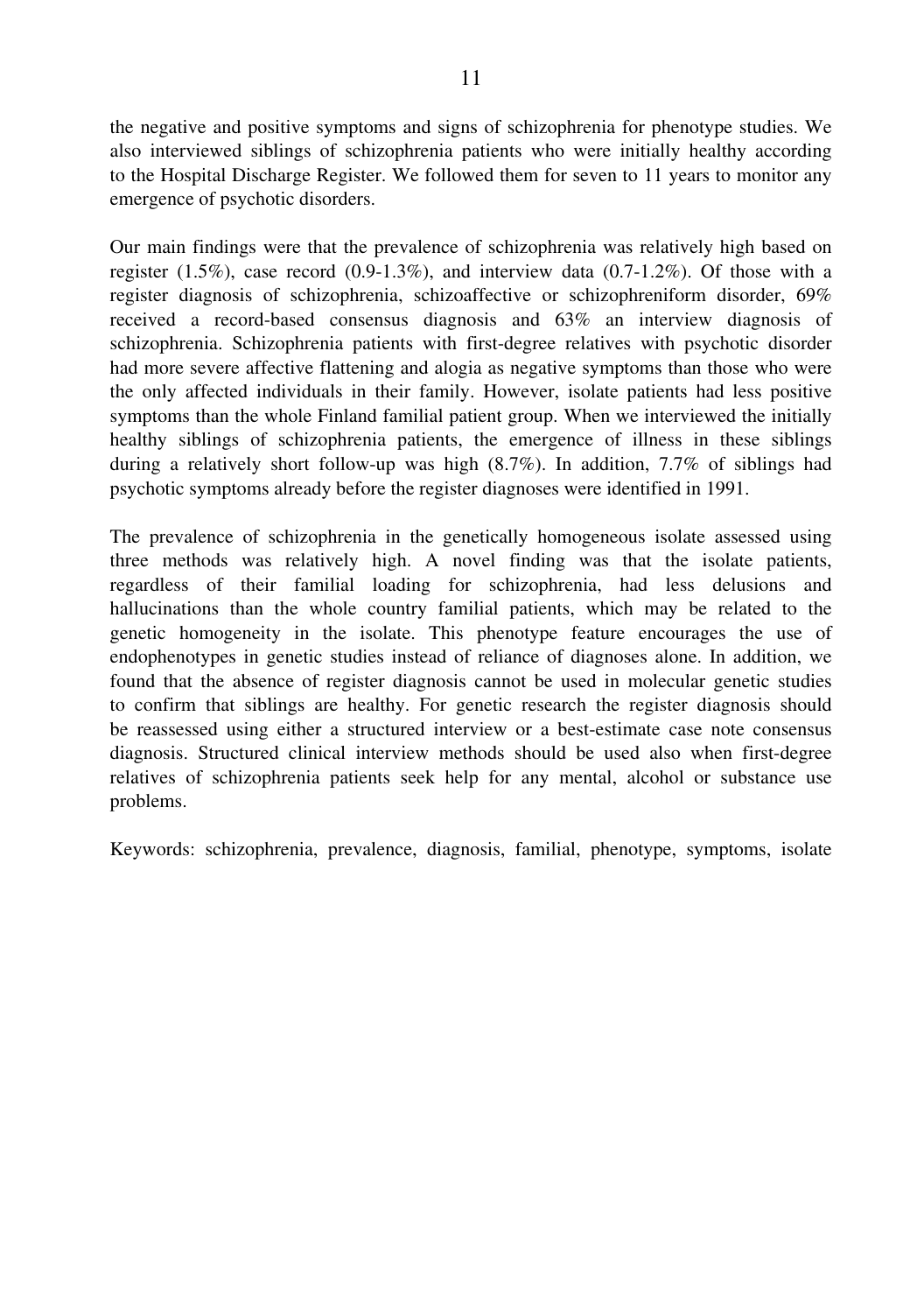# **2. LIST OF ORIGINAL PUBLICATIONS**

This thesis is based on the following original publications.

- I Arajärvi R, Suvisaari J, Suokas J, Schreck M, Haukka J, Hintikka J, Partonen T, Lönnqvist J. Prevalence and diagnosis of schizophrenia based on register, case record and interview data in an isolated Finnish cohort born 1940-1969. Social Psychiatry and Psychiatric Epidemiology 2005, 40:808-816.
- II Arajärvi R, Haukka J, Varilo T, Suokas J, Juvonen H, Suvisaari J, Muhonen M, Suominen K, Tuulio-Henriksson A, Schreck M, Hovatta I, Partonen T, Lönnqvist J. Clinical phenotype of schizophrenia in a Finnish isolate. Schizophrenia Research, 2004; 67:195-205.
- III Arajärvi R, Varilo T, Haukka J, Suvisaari J, Suokas J, Juvonen H, Muhonen M, Suominen K, Hintikka J, Schreck M, Tuulio-Henriksson A, Partonen T, Lönnqvist J. Affective Flattening and alogia associate with the familial form of schizophrenia. Psychiatry Research 2006;141:161-172.
- IV Arajärvi R, Ukkola J, Haukka J, Suvisaari J, Hintikka J, Partonen T, Lönnqvist J. Psychosis among "healthy" siblings of schizophrenia patients. BioMedCentral Psychiatry 2006;6:6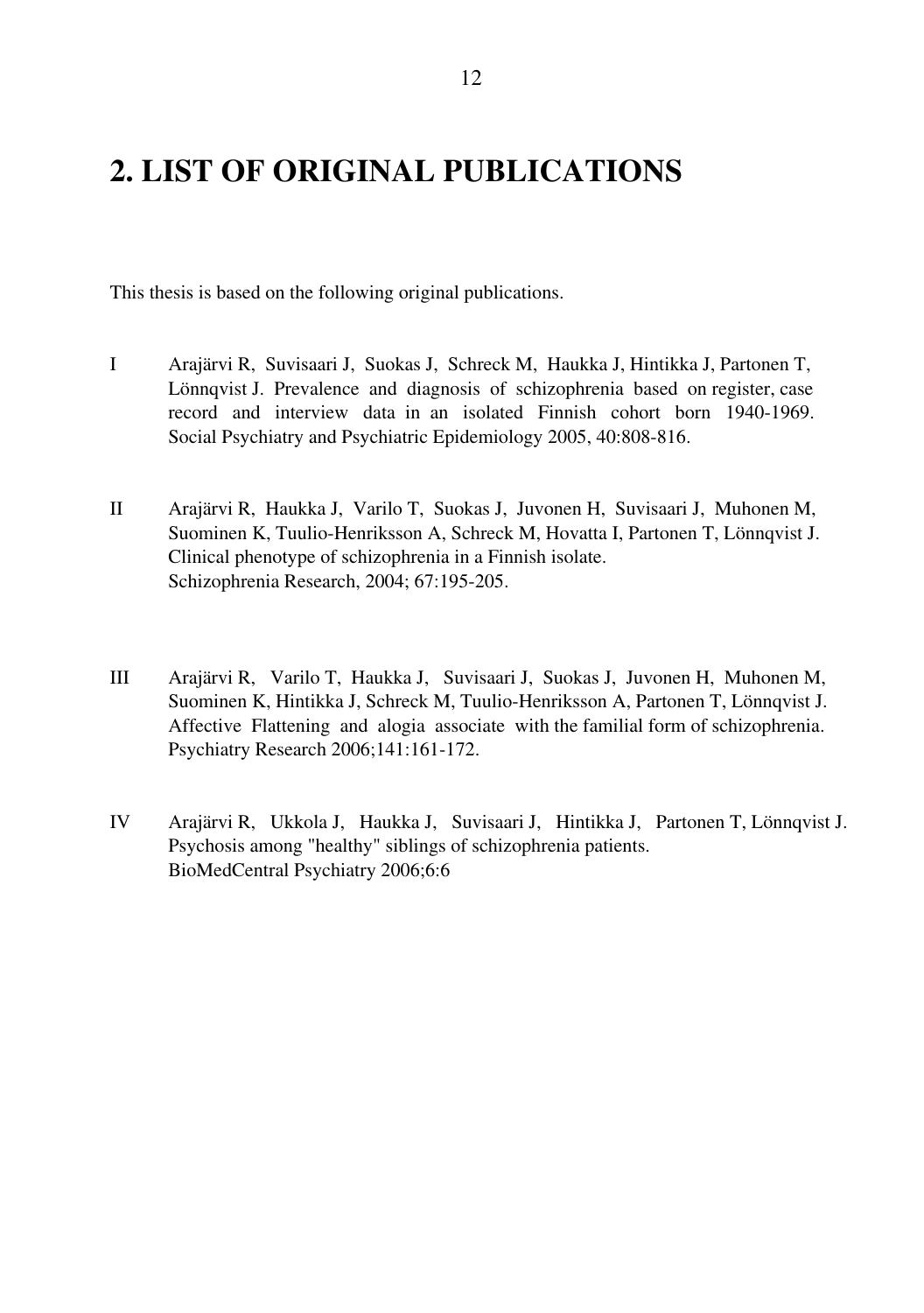# **3. INTRODUCTION**

Schizophrenia is a severe mental disorder, the prevalence of which varies from 0.4 to 0.7% worldwide (Saha et al. 2005). Schizophrenia often begins early in life and leads to severe psychosocial impairment. It brings great suffering for both patients and their families. First degree relatives of schizophrenia patients have 10-fold risk of developing schizophrenia compared to the general population (Austin 2005, Gottesman 1994, Kendler et al. 1993a,b, 2000, Varma 1997). Certain environmental risk factors also increase the risk of schizophrenia. Some of these risk factors operate on an individual level and some on a societal level, but all need to be considered in the context of schizophrenia as a lifelong brain disorder (Cannon and Clarke 2005). However, the etiology and pathophysiology of schizophrenia remain to be elucidated.

It has become relatively simple to localize and characterize genes for monogenic disorders. However, the situation is quite different in complex psychiatric disorders, which are influenced by multiple genes and their interactions. Finding susceptibility genes for complex disorders may be possible by using trait-like variables associated with the disorder as phenotypes in genetic studies. This effort to identify intermediate phenotypes or endophenotypes is driven by the idea that they involve the same biological pathways as the disorder but are closer to the relevant gene action than the categorical diagnoses, thus adding power to genetic studies. The endophenotypes are assumed to have a simpler genetic architecture than their corresponding disorder (Freedman et al. 1999). An endophenotype may be neurophysiological, biochemical, endocrinological, neuroanatomical, cognitive, neuropsychological or a personality trait, and it may provide simpler clues to the genetic and environmental underpinnings than the disease syndrome itself. Hence, in patients and their apparently healthy first-degree relatives it should be more prevalent than in the general population (Weiser et al. 2005b).

The signs and symptoms of schizophrenia are diverse and almost every aspect of cognition and behavior are affected (see Appendix 1, 2 and 3). No single one of these many signs and symptoms can be considered to be pathognomonic. Unfortunately, we have no laboratory or other objective tests to diagnose schizophrenia and thus accurate observation and recording of signs and symptoms is generally the only way of forming a reliable diagnosis of schizophrenia. However, each symptom is present in some patients, but none is present in all. Schizophrenia is a heterogeneous "group of schizophrenias" (Andreasen 1995, Andreasen et al. 1995a). The complexity of schizophrenia is so great that some early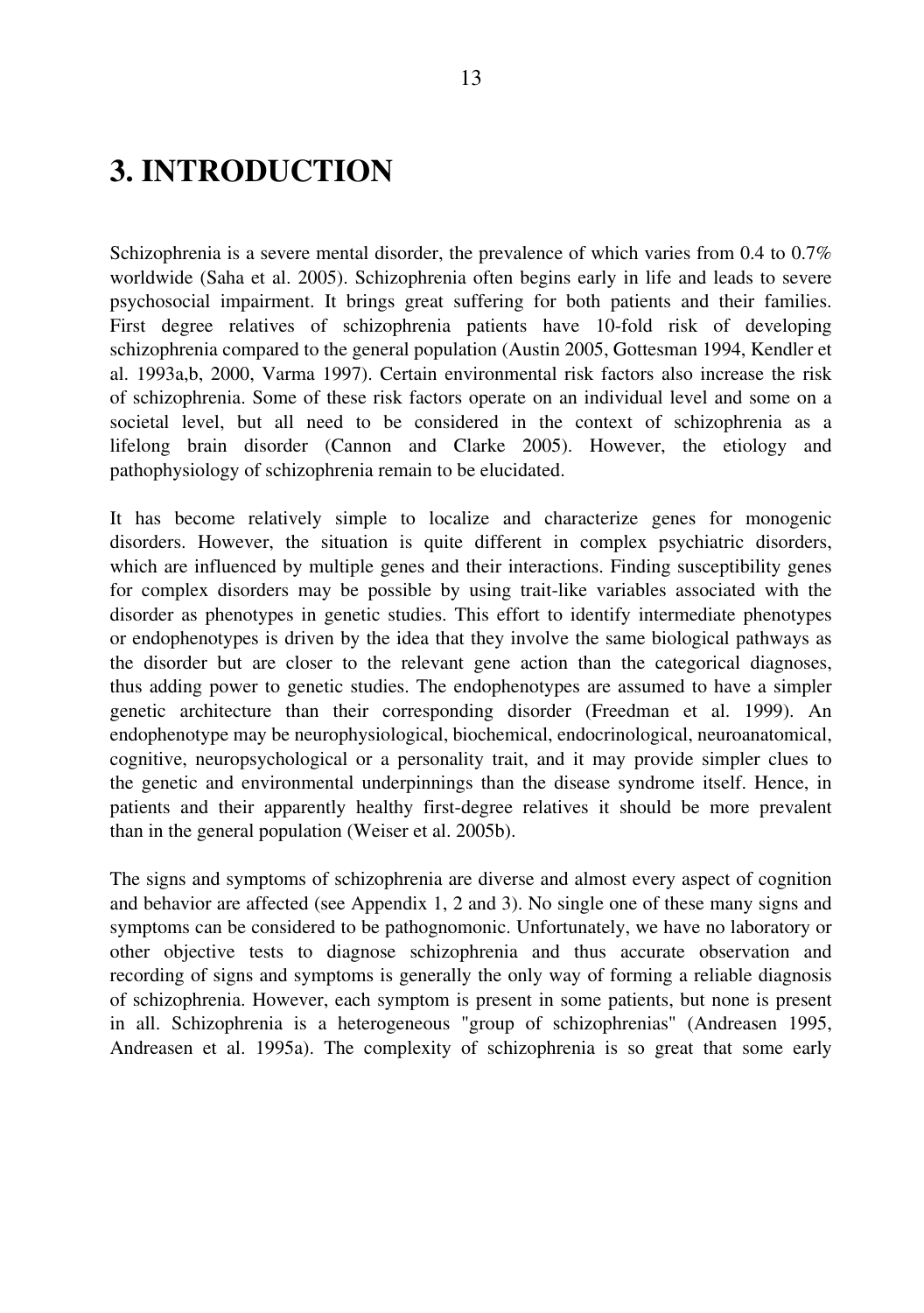investigators challenged whether it could be defined with adequate precision to achieve good reliability among clinicians and investigators (Kreitman et al. 1961, McCormick and Flaum 2005). However, the World Health Organization and the American Psychiatric Association produced criterion-based systems for diagnosing schizophrenia that have been shown to improve reliability. The most recent versions were used in this study (World Health Organization 1993, American Psychiatric Association 1994).

"The Genetic Epidemiology and Molecular Genetics of Schizophrenia in Finland" project, was initiated in 1988. For our study we selected one of the largest rural municipalities in the eastern part of Finland, known to have a high prevalence of schizophrenia. Its population (17000) has a history of isolation, making it genetically homogeneous and thus providing an excellent basis for genetic studies. It also has a straightforward health service system ideal for clinical study purposes. The current thesis forms part of that project.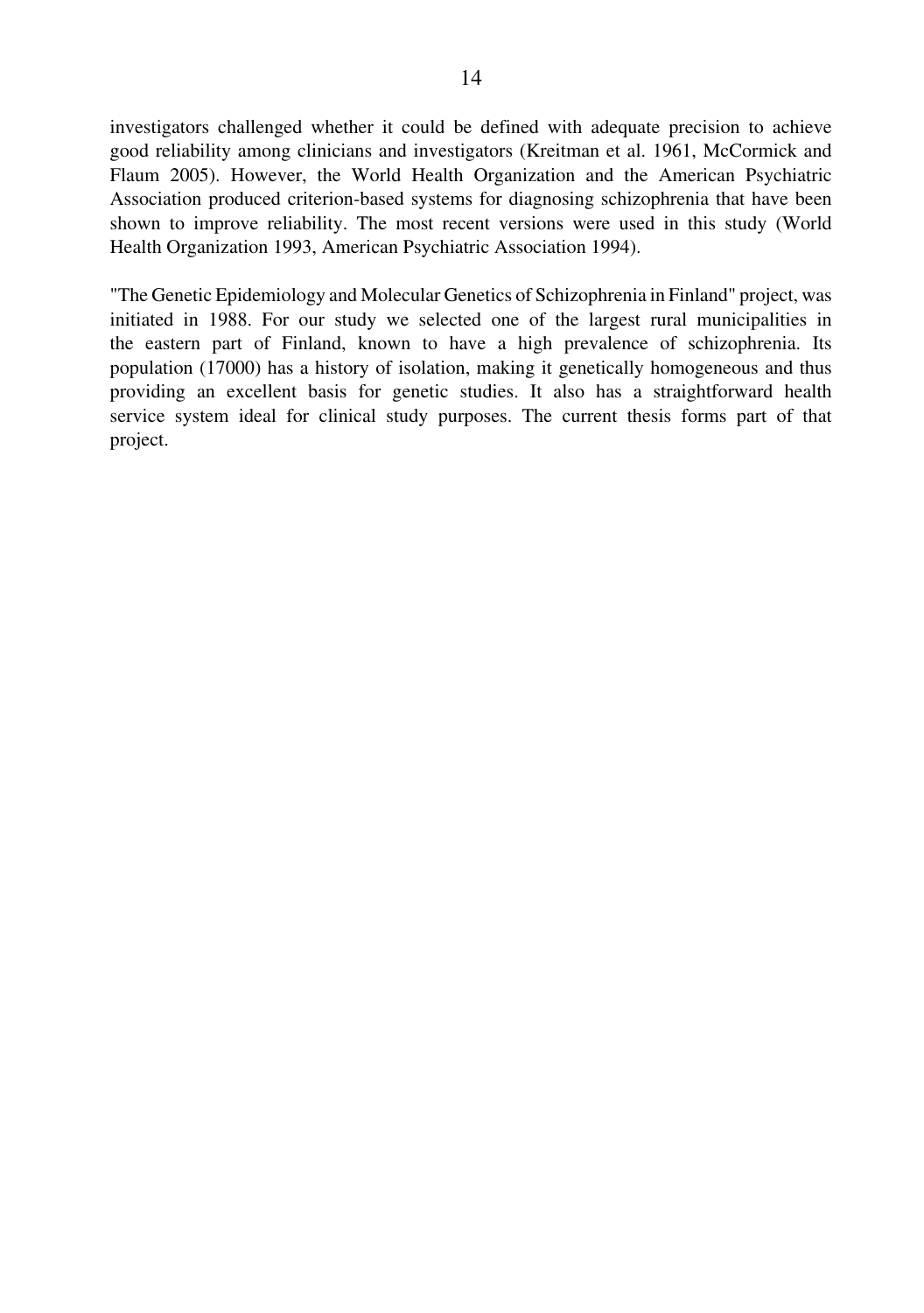# **4. REVIEW OF THE LITERATURE**

## **4.1 Epidemiology of schizophrenia**

#### **4.1.1 Prevalence of schizophrenia**

Although schizophrenia occurs throughout the world, its prevalence has been reported to vary considerably. Torrey (1987) published a review article including 70 prevalence studies. In the latest systematic review of the prevalence of schizophrenia Saha and colleagues (2005) identified 188 studies from 46 countries published 1965-2002. The median values per 1000 persons (10%-90% percentiles) for the distributions of point, period, lifetime, and lifetime morbid risk were 4.6 (1.9-10.0), 3.3 (1.3-8.2), 4.0 (1.6-12.1), and 7.2 (3.1-27.1), respectively (Saha et al. 2005). Studies with the highest quality scores had significantly higher prevalence estimates. The median value for lifetime prevalence of schizophrenia was 0.40%, with a range of 0.2-1.2%. Prevalence estimates varied considerably. The review paper of Goldner and colleagues (2002) estimated the prevalence rates from 18 studies. The lifetime prevalence of schizophrenia varied from 0.12% (Chen et al. 1993) to 1.6% (Canino et al. 1987) and that of schizophrenia spectrum disorders from 0.4% (Oakley-Brown et al. 1989) to 2.2% (Lehtinen et al. 1990). In the Goldner et al. (2002) study, the best-estimate rate for lifetime prevalence of schizophrenia, 0.55% (0.37-0.8), was higher than Saha and colleagues (2005) found. The lifetime prevalence varied 13-fold. The lowest prevalence rates of schizophrenia were found in Asian populations (Hwu et al. 1989, Oaklay-Brown et al. 1989).

In Finland the lifetime prevalence of schizophrenia was 1.3% in the Mini-Finland Health Survey, which used the Present State Examination interview (Lehtinen et al. 1990), and 1.2% in our earlier register based study (Hovatta et al. 1997). Geographically, the prevalence is highest in eastern and northern Finland and lowest in the southwest (Salokangas et al. 1987, Lehtinen et al. 1990, Hovatta et al. 1997, Korkeila et al. 1998). In addition, the prevalence of schizophrenia was reported to be 1.7% in one isolate in North Sweden, which was founded by three Finnish families in the early 17<sup>th</sup> century (Böök et al. 1978, Jokipii 1992).

In isolated populations, the lifetime prevalence has varied from 0.1% (Chen et al. 1993) to 2.2% (Hovatta et al. 1997). Some religious groups have very low prevalence estimates, e.g. 0.03% for Amish (Egeland and Hostetter 1983) and 0.13% for Hutterite individuals (Nimgaonkar et al. 2000). There is also small area variation in the prevalence rates of schizophrenia within homogeneous populations, such as communities in rural Ireland (Youssef et al. 1999, Scully et al. 2004).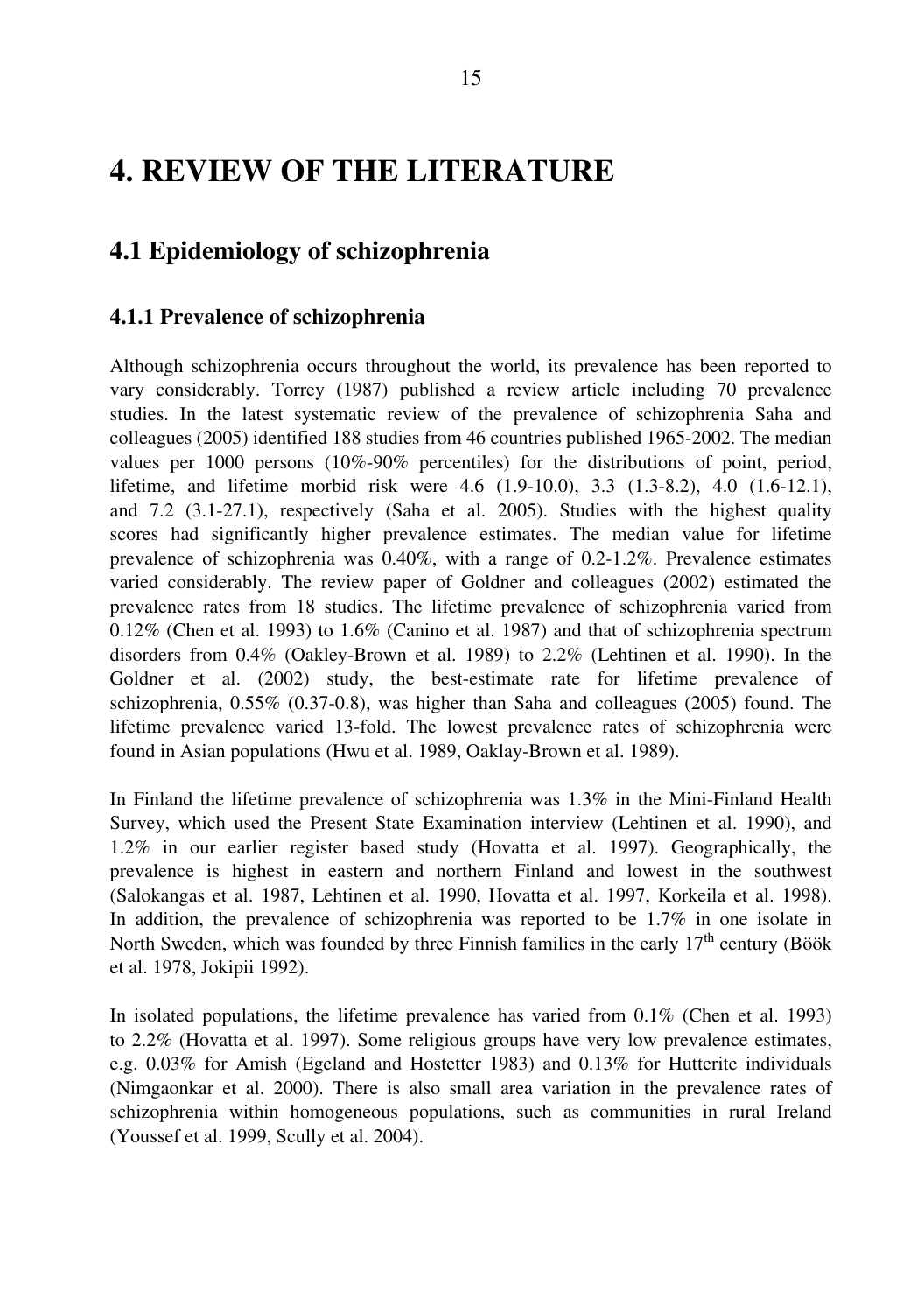#### **4.1.2 Incidence of schizophrenia**

The incidence of a disease is a measure of the number of new cases that occur in a population over a given period of observation. Cumulative incidence is an estimate of the probability of the occurrence of an outcome over a specified period of time. The incidence of schizophrenia was estimated in a systematic review article of McGrath et al. (2004a). They analyzed 55 core studies from 33 countries finding, a median value (10%-90% percentiles) for incidence of 15.2 (7.7-43.0) per 100 000 person years. Males had a significantly higher incidence rate than females, while urban born and migrants had higher rates than rural and native-born individuals.

In Finland, the incidence of schizophrenia and schizophreniform disorder was estimated to be 36 per 100 000 person years by Salokangas (1993), and 69 per 100 000 person years for all non-affective psychotic disorders based on the Finnish Hospital Discharge Register (Korkeila et al. 1998). According to a register based study of Finnish birth cohorts born 1954-1965, the incidence of schizophrenia has declined in Finland (Suvisaari et al. 1999), which suggests that some risk factors may have diminished in intensity.

#### **4.1.3 Schizophrenia and migration and geographical variation in occurrence of schizophrenia**

The meta-analysis and review by Cantor-Graae and Selten (2005) confirmed that personal or family history of migration is a risk factor for schizophrenia.

The rural/urban disparity in the occurrence of schizophrenia is marked; prevalence and incidence rates are repeatedly found to be higher in urban areas (Mortensen et al. 1999, Schelin et al. 2000, McGrath et al. 2004a). Both urban birth and upbringing have been associated with increased risk of developing schizophrenia in adulthood (Lewis et al. 1992, Marcelis et al. 1998, Mortensen et al. 1999, Van Os et al. 2001). However, Saha and colleagues (2005) found significant difference in incidence but no difference in prevalence of schizophrenia between urban, rural and mixed sites. Native-born and individuals from "least developed countries" had lower prevalences of schizophrenia than immigrants or individuals from "emerging" or "developed" countries.

Finland appears to be an exception in this regard, as both the prevalence and incidence rates of schizophrenia have been higher in rural areas (Suominen 1975, Lehtinen et al. 1990). However, in a more recent study the incidence among cohorts born 1965-1969 seemed to be already higher in urban-born than rural-born individuals, contrasting with a higher incidence in rural cohorts born in the 1950s (Haukka et al. 2001).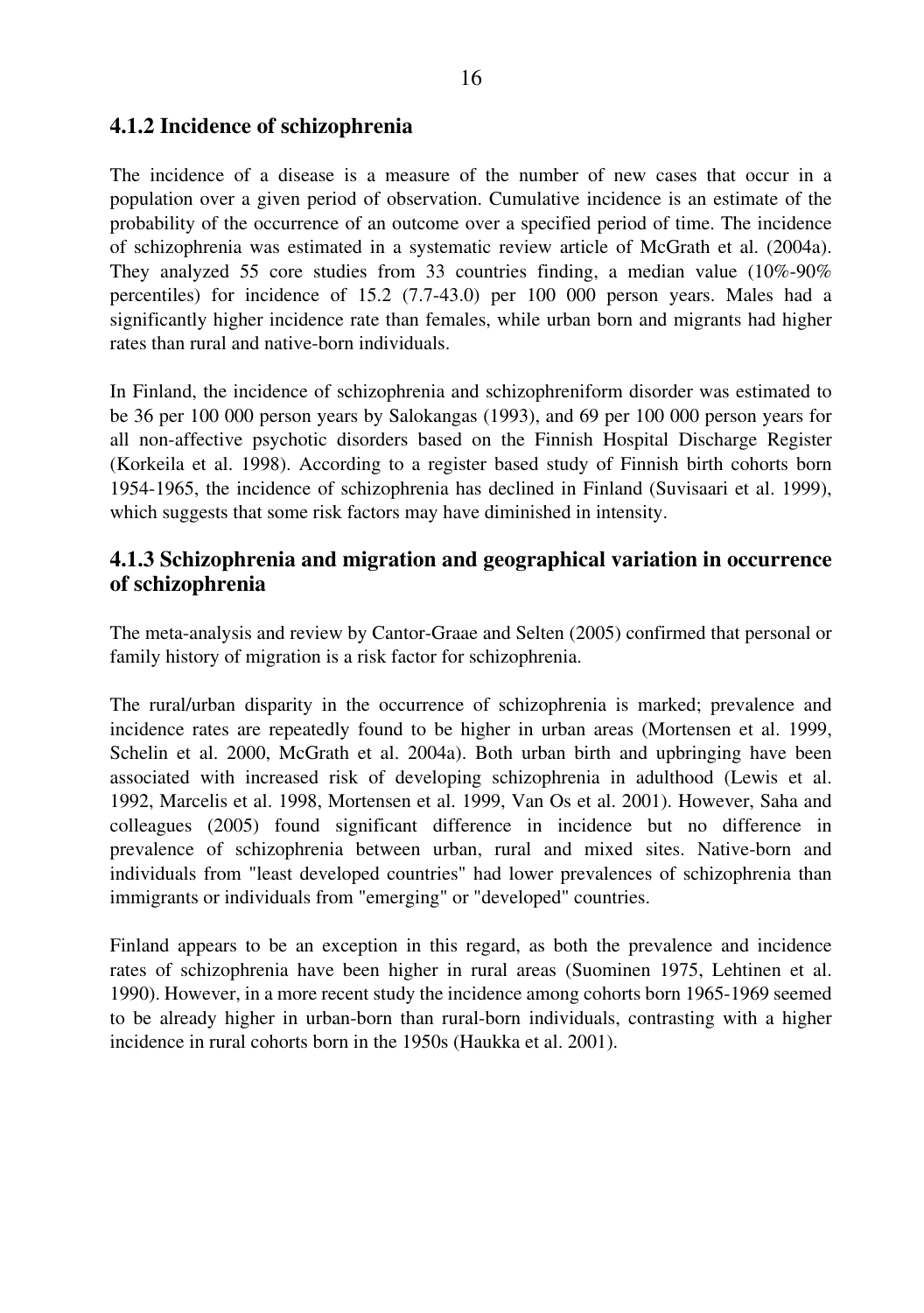#### **4.1.4 Gender differences in prevalence and age of onset of schizophrenia**

In a meta-analysis Aleman and colleagues (2003) analyzed 38 studies and provided evidence for a sex difference in the risk of developing schizophrenia. The risk remained significantly higher in men after controlling for potentially confounding factors. However, Saha and colleagues (2005) found no difference between males and females in their systematic review of the prevalence of schizophrenia.

Depending on the operational definition of illness onset, age at onset was 3.2-4.1 years higher for women than men (Häfner 2003). However, several previous Finnish studies have found no gender differences in the age of onset (Hovatta et al. 1997, Salokangas 1993, Suvisaari et al. 1998).

### **4.2 Methods of assessing genetic and environmental risk factors**

#### **4.2.1 Family studies**

Family studies of schizophrenia have established that schizophrenia strongly aggregates in families. The lifetime risk increases with each affected relative, to nearly 50% when both parents are affected (McGuffin et al.1995).

Pooled data from more than 40 Western European systematic family and twin studies between 1920 and 1987 suggest that the lifetime risk of schizophrenia in siblings of schizophrenic probands is about 9% (Gottesman 1994). The Roscommon study (Kendler et al. 1993a), which interviewed patients with schizophrenia and their first-degree relatives, found a 9.2% morbid risk of schizophrenia in siblings. The overall risk of an interview-based diagnosis of schizophrenia was 6.5% among relatives. The risk for all non-affective psychosis was 10.0%. Varma and colleagues (1997) found that the morbid risk of schizophrenia in siblings was 8.7% in a study of 1089 first-degree relatives of schizophrenic patients.

The current evidence suggests that familial liability to schizophrenia increases not only the risk of schizophrenia as narrowly defined, but also that of personality disorders of the schizophrenia spectrum and probably several psychotic illnesses, including major depressive disorder with psychotic features (Kendler et al. 1993a,b, 2000, Cardno et al. 2002a, Chang et al. 2002, Weiser et al. 2005a).

In high-risk studies, individuals - usually the offspring of schizophrenia patients - with higher risk of developing schizophrenia than in the general population, are identified in childhood and followed to adulthood through the risk period for developing schizophrenia. The best known high-risk studies are the Copenhagen High Risk Project (Cannon and Mednick 1993), the New York High-Risk Project (Erlenmeyer-Kimling et al. 1997), and the Israeli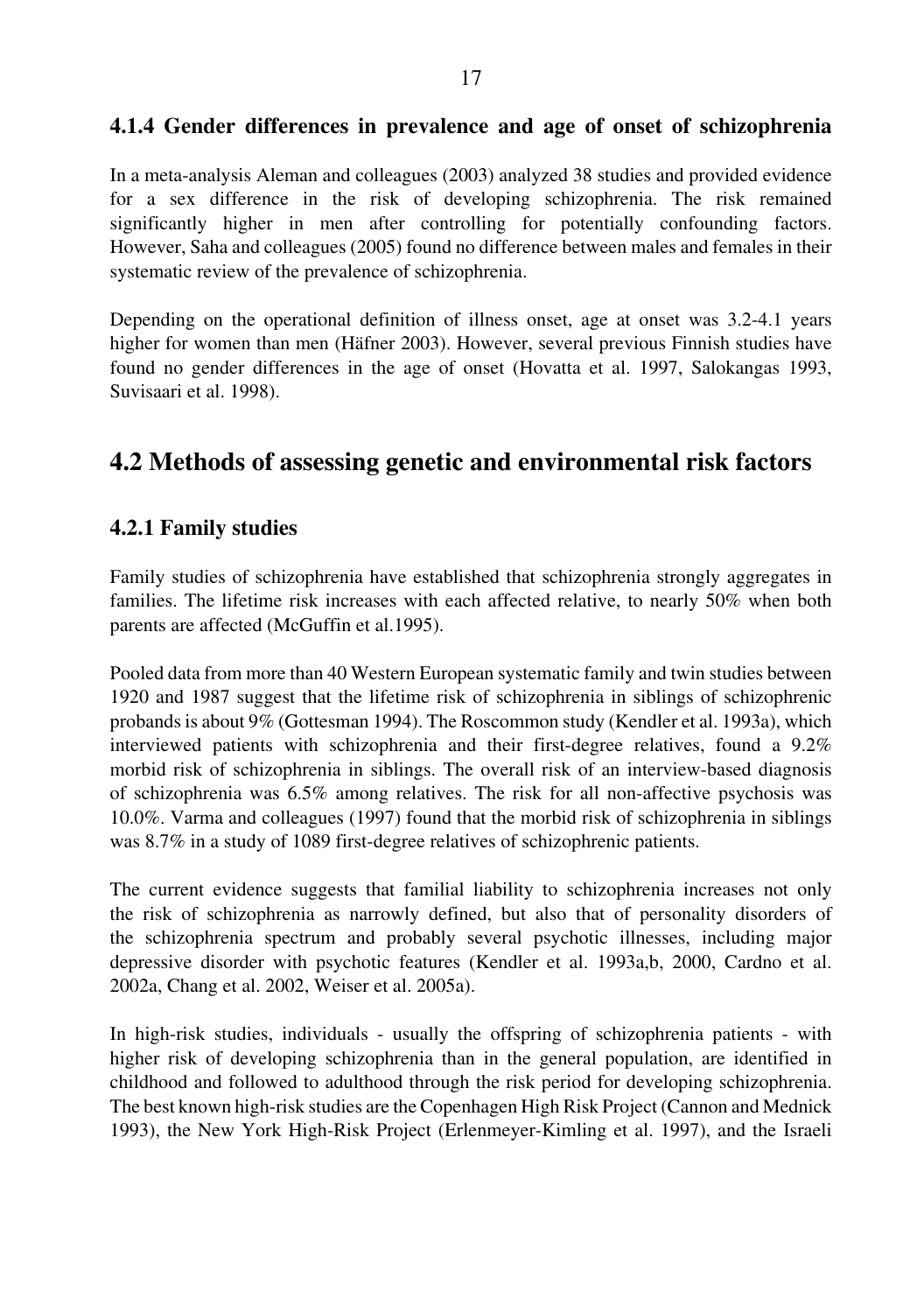High-Risk Study (Ingraham et al. 1995); the cumulative incidence of schizophrenia in these studies was 16.2%, 13.1%, and 8.0%, respectively. Results from all the high-risk studies support the familial liability to schizophrenia.

Finland's Helsinki High-Risk Study analyzed offspring born between 1960 and 1969 to mothers with schizophrenia, schizoaffective disorder, other schizophrenia-spectrum disorders, or affective disorders. The cumulative incidence of schizophrenia was 6.7% among the offspring of mothers with schizophrenia. The offspring of mothers with a psychotic disorder had a heightened risk of developing a wide range of severe mental disorders (Niemi et al. 2004).

#### **4.2.2 Twin studies**

Twin studies are based on the assumption that monozygotic (MZ) and dizygotic (DZ) twins share a common environment to approximately the same degree. However, MZ twins are genetically identical, whereas DZ twins are like siblings and have on average only half of their genes in common. Sullivan and colleagues (2003) assessed in their meta-analysis of 12 published twin studies of schizophrenia that the point estimate of heritability in liability to schizophrenia was high, at  $81\%$  (95% CI 73%-90%), and they also determined that there was small but significant and interesting common environmental effect on liability to schizophrenia: 11% (95% CI 3%-19%). In a Finnish twin cohort born from 1940 to 1957 with 2495 monozygotic and 5378 same-sex dizygotic twin pairs the lifetime prevalence of schizophrenia was 2%; the heritability estimate for liability to schizophrenia was 83% for genetic factors and the remaining 17% was due to unique environmental factors (Cannon et al. 1998). The heritability estimates in these studies are, of course limited to twins.

### **4.2.3 Adoption studies**

Adoption studies can clarify the role of genetic and environmental factors in the transmission of schizophrenia by examining two kinds of rare but informative relationships: individuals who are genetically related but do not share a familial-environmental factor, and individuals who share familial-environmental factors but are not genetically related (Kendler 2000).

The largest study to use the affected adoptee design was the Danish Adoption Study of schizophrenia (Kendler and Gruenberg 1984, Kety et al. 1994). The findings included a 10-fold greater prevalence of schizophrenia among biological than control relatives of adoptees with chronic schizophrenia as well as other schizophrenia spectrum disorders.

The largest study using the affected biological parent design was the Finnish Adoptive Study of Schizophrenia (Tienari and Wynne 1994, Tienari et al. 2000, 2003), which found a significantly greater lifetime prevalence, 6.7%, among 164 index adoptees compared with a 2% prevalence of schizophrenia among 197 control adoptees. The genetic liability extended to a broad spectrum of other psychotic and non-psychotic disorders.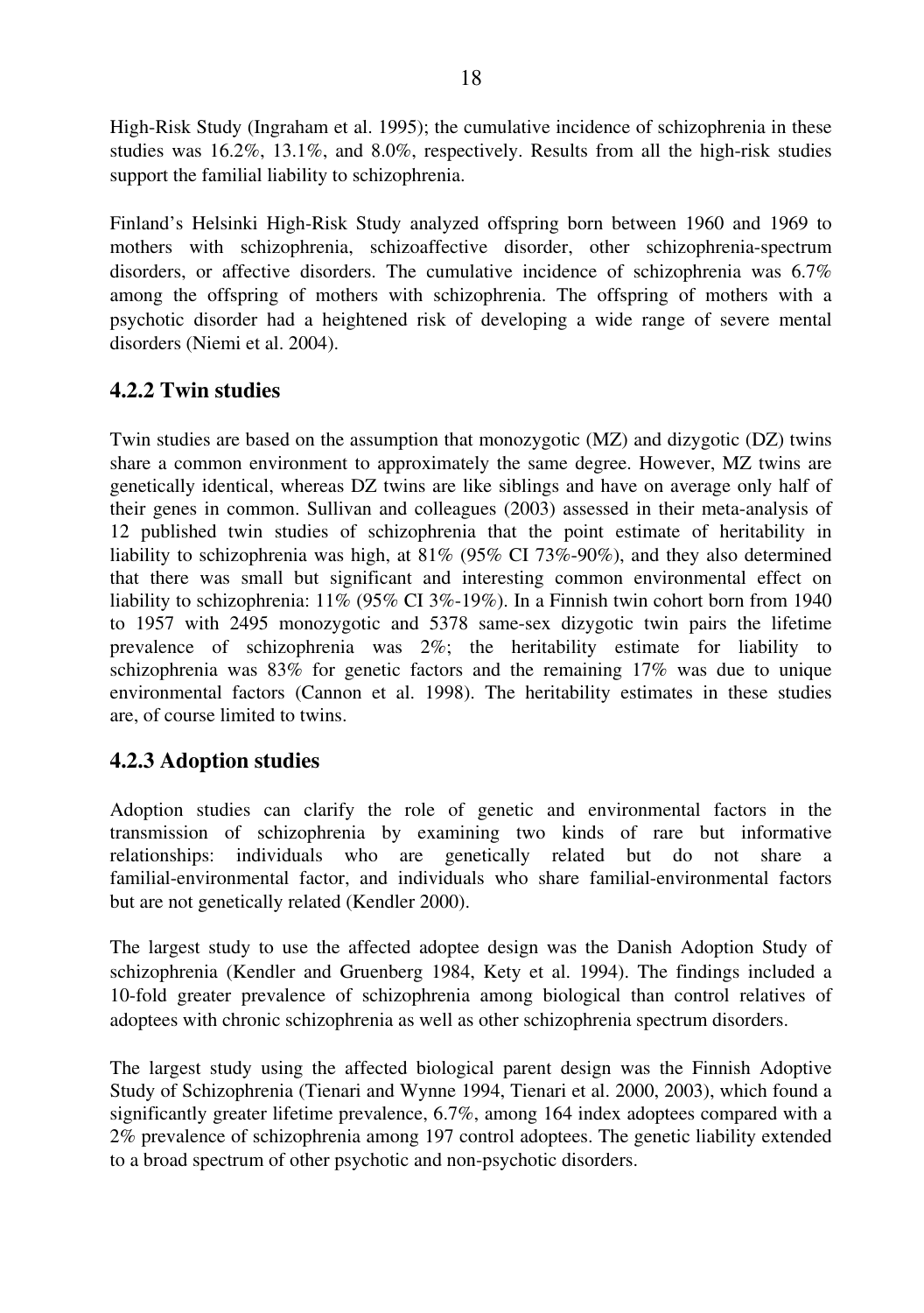### **4.3 Symptoms and signs of schizophrenia**

The signs and symptoms of schizophrenia are complex and diverse, encompassing almost every aspect of cognition and behavior. To simplify the complexity, schizophrenia has been divided into negative and positive symptoms (Andreasen 1983, 1984) (see also Appendix 2 and 3). However, when the inter-relationship between these negative and positive symptoms was studied using factor analysis, it was recognized that positive symptoms should be further subdivided into "psychotic" and "disorganized" groups (Andreasen et al. 1995a,b). Grube and colleagues (1998) also found these three factors in their meta-analysis, which included 10 factor analytic studies from the years 1982 to 1993. Further, subdivisions of symptoms and signs of schizophrenia have been analyzed in several studies to improve the phenotype description for genotype studies. Positive symptoms have been divided into hallucinations and delusions. Kimhy and colleagues (2005) further divided delusions into three factors; delusions of influence, self-significance, and persecution. Negative symptoms have also been divided into several factors (Blanchard and Cohen 2005).

In a Helsinki High-Risk follow-up, 179 offspring were born to mothers with schizophrenia, schizoaffective disorder, other schizophrenia spectrum disorders, and affective psychoses. Maternal symptoms were analyzed and divided into four factors: negative, positive, catatonic and affective symptoms. High maternal positive symptoms were found less harmful to the child than other psychotic symptoms (Niemi et al. 2004). Salokangas (1997) analyzed 156 first-contact patients and re-examined them two and five years thereafter. He found five major dimensions: a fairly stable negative dimension, plus delusional, hallucinatory, disorganization, and depressive dimensions. The negative dimension was already present at the onset of the disorder. However, the syndrome structure was more complex and varied considerably with the duration of the illness.

A variety of instruments have been used to assess symptoms of schizophrenia. These instruments include the Positive and Negative Syndrome Scale (PANSS) for schizophrenia (Kay et al. 1987), the Comprehensive Psychopathological Rating Scale (CPRS) (Åsberg et al. 1978), the Brief Psychiatric Rating Scale (BPRS) (Overall and Gorham 1962, Hedlund and Vieweg 1980), the Major Symptoms of Schizophrenia Scale (MSSS) (Kendler et al. 1993a), and the Schedule for the Deficit Syndrome (SDS) (Kirkpatrick et al. 1989).

We concentrated on studies which have used the Operational Criteria Checklist for Psychotic Illness (OCCPI) (McGuffin et al. 1991) or the Scale for the Assessment of Negative Symptoms (SANS) (Andreasen 1983) and the Scale for the Assessment of Positive Symptoms (SAPS) (Andreasen 1984).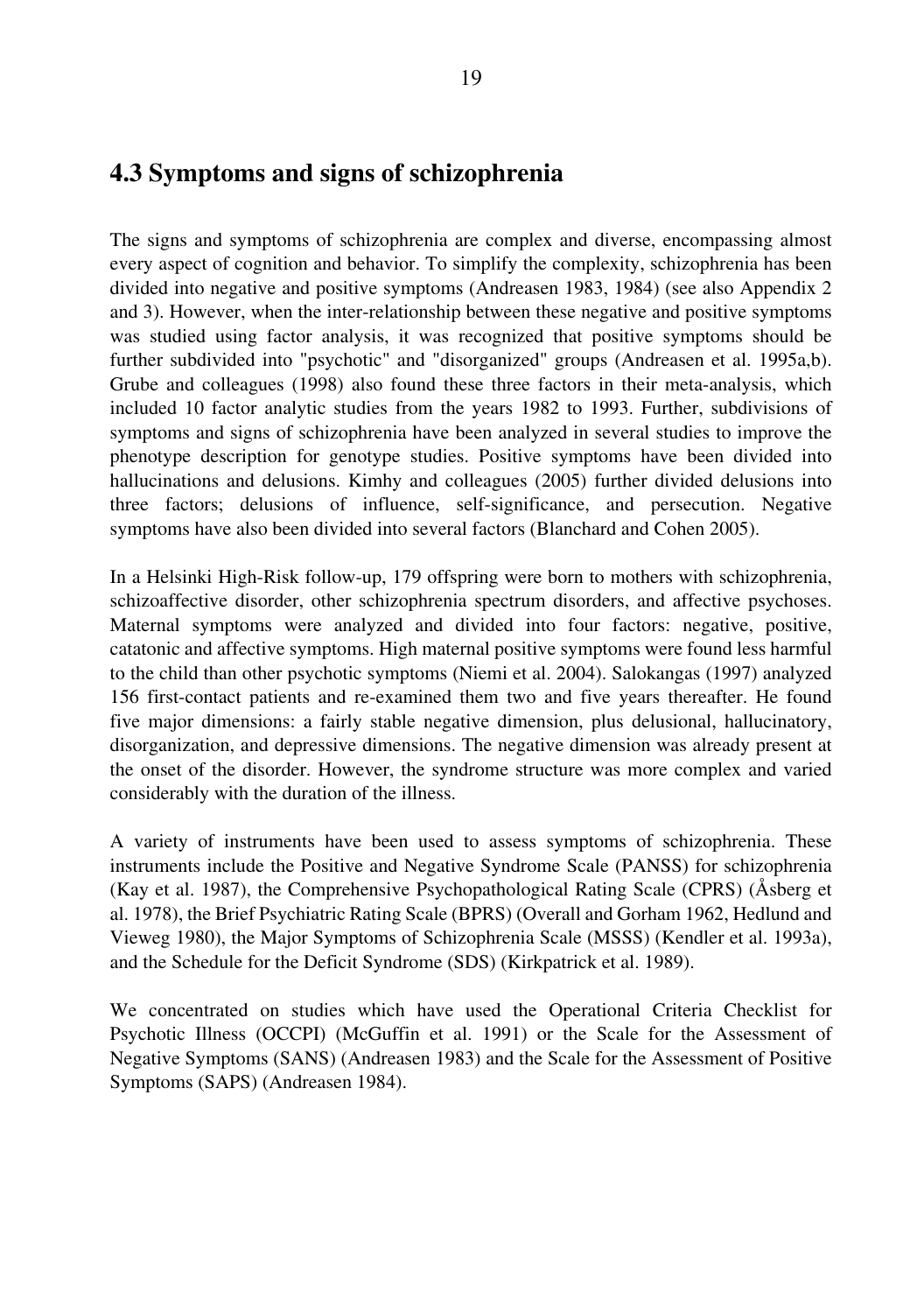#### **4.3.1. Studies based on the Operational Criteria Checklist for Psychotic Illness**

The Operational Criteria Checklist for Psychotic Illness (OCCPI), is an instrument that has been widely used in phenotype definition (Table 1). It has a categorical definition of symptoms and no built-in positive or negative subscales. Most of the studies have found four or five factors in the factor analysis, including negative, positive and disorganized factors. Some of the findings are presented in Table 1. Familial aggregation was found for negative symptoms (Van Os et al. 1997, Cardno et al. 2001, Wickham et al. 2001), and for disorganized symptoms (Cardno et al. 1997, 2001, Wickham et al. 2001). Serretti et al. (1996) replicated the factor analysis in two independent large samples and found that the four-factor structure had strong construct and content validity. However, Serretti and Olgiati (2004) later added the negative factor to the symptomatology of major psychosis. Symptom factors also correlated with clinical variables (Van Os et al. 1999, Rosenman et al. 2000, McIntosh et al. 2001).

In addition, Kendler and colleagues (1998) combined the OCCPI and the Major Symptoms of Schizophrenia Scale (MSSS) and found that relatives had increased risk of schizophrenia but also of a wide range of psychotic disorders.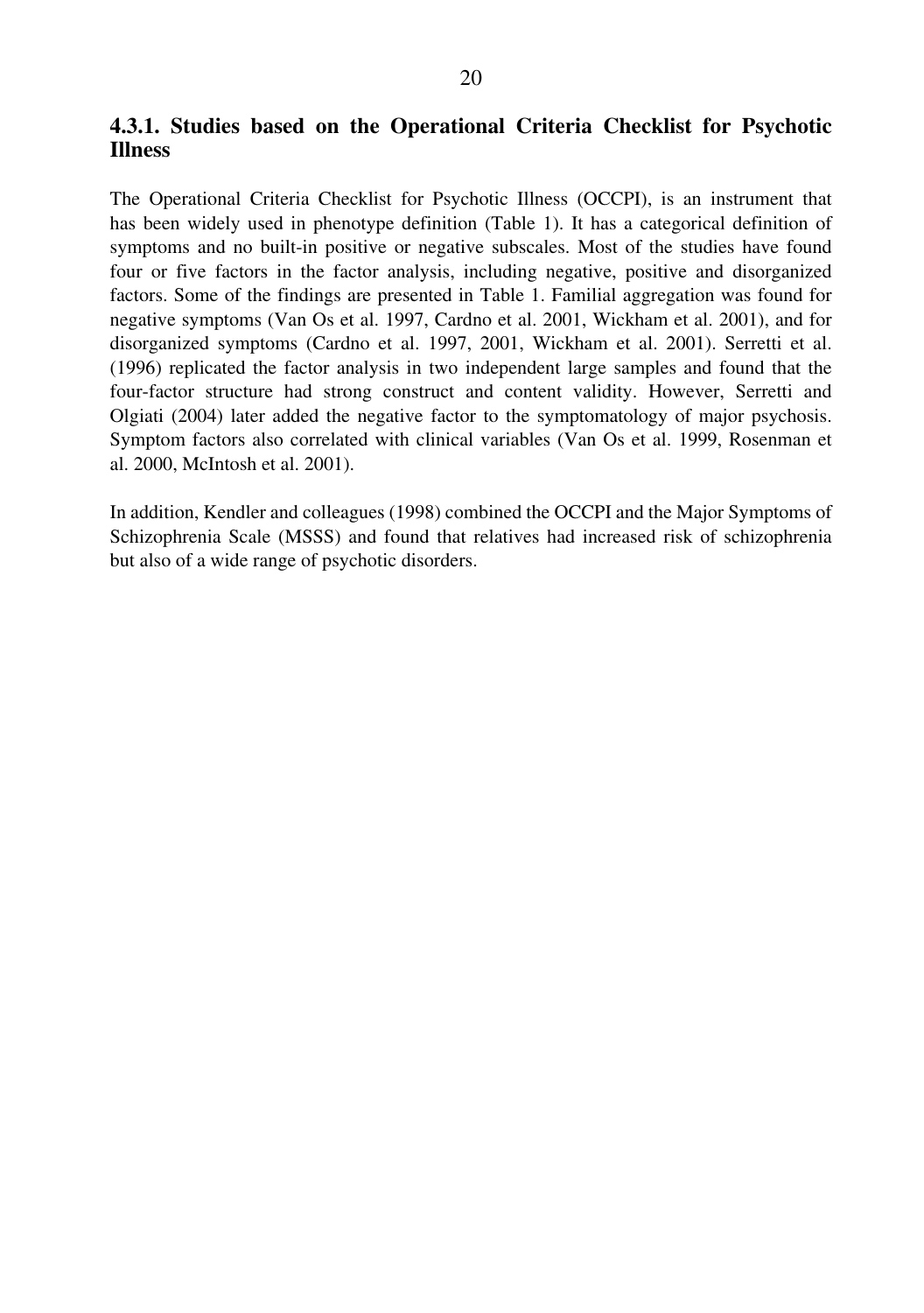**Table 1. Factor analytic studies based on Operational Criteria Checklist for Psychotic Illness (OCCPI)**

| <b>Authors</b><br>and year<br>of study | Country   | N                                                   | Male<br>% | Mean<br>age<br>years | <b>Diagnostic</b><br>method             | <b>Diagnoses</b><br>Liability<br>classes <sup>c</sup> | Number of<br>included<br><b>OCCPI</b><br>items | Number and names of the<br>factors                                                                                                                                                                                                      |
|----------------------------------------|-----------|-----------------------------------------------------|-----------|----------------------|-----------------------------------------|-------------------------------------------------------|------------------------------------------------|-----------------------------------------------------------------------------------------------------------------------------------------------------------------------------------------------------------------------------------------|
| Cardno et<br>al. 1996                  | UK        | 102                                                 | 67%       | 45.1                 | $DSM-III-R^{1)}$                        | Lc <sub>1</sub>                                       | 21                                             | 5: Paranoid, negative,<br>disorganization,<br>first-rank delusions,<br>hallucinations                                                                                                                                                   |
| Serretti et<br>al. 1996                | Italy     | 1004<br>$(500 +$<br>504)                            | 56 %      | 42.1                 | $DSM-III-R^{1}$                         | Lc $1-4$                                              | 38                                             | 4: excitement, depression,<br>disorganization, delusion                                                                                                                                                                                 |
| Cardno et<br>al. 1997                  | UK        | 66                                                  | 58 %      | 36.6                 | RDC <sup>2</sup>                        | Lc $1-4$                                              | 19                                             | 8: positive formal thought,<br>first-rank delusions,<br>-hallucinations,<br>inappropriate affect/<br>bizarre behavior, negative,<br>grandiose/bizarre delusions,<br>delusions of influence/<br>persecution.<br>and other hallucinations |
| Van Os et<br>al. 1997                  | UK        | $150+$<br>548<br>first-<br>degree<br>rela-<br>tives | 64 %      | 26.4                 | RDC <sup>2</sup>                        | Lc $1-4$                                              | 20                                             | 7: inappropriate-catatonia,<br>delusions-hallucinations,<br>mania, insidious-blunting,<br>depression, lack of insight,<br>paranoid delusions                                                                                            |
| Kendler et<br>al. 1998                 | Ireland   | $343+$<br>942<br>first-<br>degree<br>rela-<br>tives | 64 %      | 42.3                 | $DSM-III-R^{1)}$                        | Lc $1-4$                                              | OCCPI+<br>MSSS <sup>7</sup><br>items           | 6: classic schizophrenia,<br>depression, schizophreniform,<br>bipolar-schizomania,<br>schizophrenia-depression,<br>hebephrenia                                                                                                          |
| Cardno et<br>al. 1999                  | UK        | 191                                                 | 70%       | 42.0                 | $DSM-IV^{3}$                            | Lc $1-2$                                              | 26                                             | 4: positive, disorganization,<br>negative, first-rank delusions                                                                                                                                                                         |
| Serretti and<br>Olgiati 1999           | Italy     | 108                                                 | 41 %      | 52.2                 | $DSM-III-R^{1}$                         | $Lc$ 3, only<br>delusional<br>disorder                | 11                                             | 4: core depressive,<br>hallucinations, delusions,<br>irritability symptoms                                                                                                                                                              |
| Van Os et<br>al. 1999                  | UK        | 706                                                 | 57 %      | 36.0                 | $RDC2$ and<br>$DSM-III-R$ <sup>1)</sup> | Lc $1-4$                                              | 46                                             | 5: Manic, depressive,<br>negative, positive,<br>disorganized symptoms                                                                                                                                                                   |
| Rosenman et<br>al. 2000                | Australia | 980                                                 | 60 %      | 39.3                 | $DSM-III-R^{1)}$                        | Lc $1-4$                                              | 64                                             | 5: dysphoria, positive,<br>substance use, mania, negative                                                                                                                                                                               |
| Cardno et<br>al. 2001                  | UK        | 224<br>twin<br>pairs                                | 54 %      | 46.5                 | $RDC^{2}$                               | Lc 1-4                                                | 18                                             | 6: positive, negative,<br>disorganization, manic,<br>depressive, general psychotic                                                                                                                                                      |
| McIntosh et<br>al. 2001                | UK        | 204                                                 | 48 %      | 26.6                 | $ICD-94$                                | Lc $1-4$                                              | 39                                             | 4: manic, depression,<br>disorganization,<br>reality distortion<br>(no negative items in analysis)                                                                                                                                      |
| Serretti et<br>al. 2001                | Italy     | 2241                                                | 45 %      | 41.7                 | $DSM-IV^{3}$                            | Lc $1-4$                                              | 46                                             | 4: excitement, delusions,<br>depression,<br>disorganization (negative)                                                                                                                                                                  |
| Wickham et<br>al. 2001                 | UK        | 155                                                 | 52 %      | 40.0                 | RDC <sup>2</sup>                        | Lc $1-4$                                              | 53                                             | 5: depressive, manic, reality<br>distortion, disorganization,<br>psychomotor poverty                                                                                                                                                    |
| Serretti and<br>Olgiati 2004           | Italy     | 1294                                                | 45 %      | 41.7                 | $DSM-IV^{3}$                            | Lc $1-4$                                              | 29                                             | 5: mania, positive,<br>disorganization,<br>depression, negative                                                                                                                                                                         |
| Murray et<br>al. 2005                  | UK        | 387                                                 | 50 %      | 42.8                 | ICD- $9^{4)}$ and<br>ICD- $10^{5}$      | Lc $1-4$                                              | 62                                             | 4: depression,<br>reality distortion, mania,<br>disorganization                                                                                                                                                                         |

1) Diagnostic and Statistical Manual of Mental Disorders, Third Edition - Revised (American Psychiatric Association 1987)

2) Research Diagnostic Criteria (Spitzer et al. 1978)<br>3) Diagnostic and Statistical Manual of Mental Disor

3) Diagnostic and Statistical Manual of Mental Disorders, Fourth Edition (American Psychiatric Association 1994)<br>4) International Classification of Diseases, Injuries and Causes of Death, Ninth Edition (World Health Organi 4) International Classification of Diseases, Injuries and Causes of Death, Ninth Edition (World Health Organization 1977)<br>5) International Statistical Classification of Diseases and Related Health Problems. Tenth Edition.

psychotic disorder not otherwise specified, class 4=affective psychotic disorder, class 0=all other mental disorders<br>
7) Major Symptoms of Schizophrenia Scale (Kendler et al. 1994a)

<sup>5)</sup> International Statistical Classification of Diseases and Related Health Problems, Tenth Edition, Diagnostic Criteria for Research. Geneva: World Health Organization 1993) Liability classes: class 1 =schizophrenia, class Liability classes: class 1=schizophrenia, class 2=schizoaffective disorder, class 3=schizophreniform, delusional, shared psychotic, and brief psychotic disorder,

Major Symptoms of Schizophrenia Scale (Kendler et al. 1994a)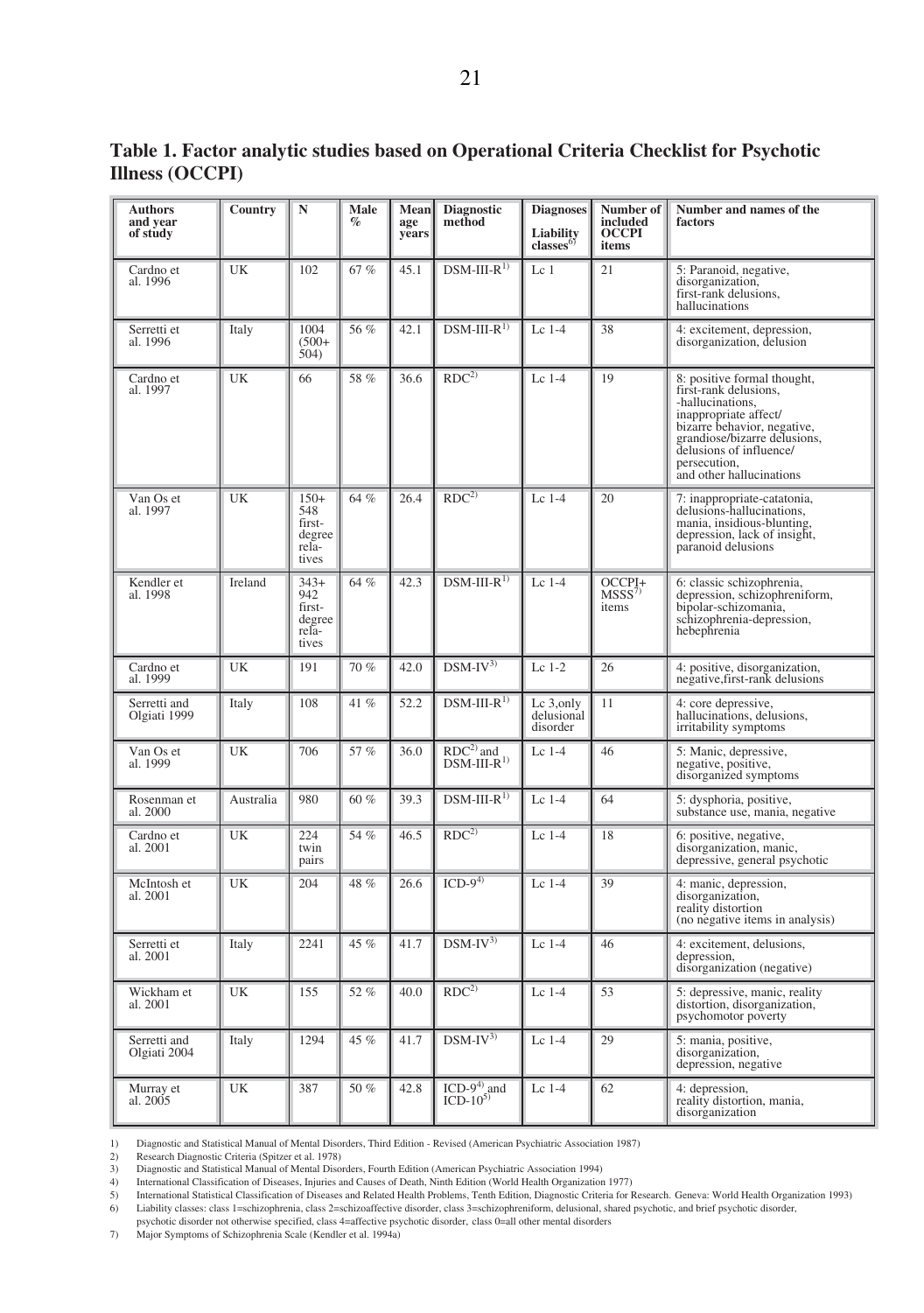#### **4.3.2 Studies based on the Scale for Assessment of Positive and Negative symptoms of schizophrenia**

The Scale for the Assessment of Negative Symptoms (SANS) (Andreasen and Olsen 1982, Andreasen 1982, 1983) was the first instrument applied to comprehensive assessment of negative symptoms of schizophrenia. SANS and the Scale for the Assessment of Positive Symptoms (SAPS) (Andreasen 1984) have been widely used for clarifying the heterogeneity of the clinical picture in schizophrenia. SANS and SAPS factor analyses have been applied to "global scores", but there is a risk of missing relationships between individual symptoms. Here, studies analyzed at item level to achieve a more detailed view of signs and symptoms of schizophrenia are referred.

Factor analysis of SANS and SAPS since 1993 has resulted in 3-11 factors (Table 2). Malla et al. (1993) found that the emergence of three factors was not explained by medication. It was found that the factor symptoms showed familial aggregation (McGrath et al. 2004b) and that especially the negative symptoms were resistant to cultural influences (Emsley et al. 2001). Peralta and Cuesta (1999) found 11 symptom factors and suggested that the factor structure is more complex than assumed.

However, several factor analysis studies of SANS have demonstrated that the structure of negative symptoms is not one-dimensional (see Table 2 references: Minas et al. 1994, Peralta and Cuesta 1999). Studies on the factor structure of SANS have found two to five factors (Mueser et al. 1994, Peralta and Cuesta 1995, Sayers et al. 1996). The precise number of factors that best represent negative symptoms measured by SANS is unclear; however, the most reliable factors are diminished expression and a combined anhedoniaasociality factor (Blanchard and Cohen 2005).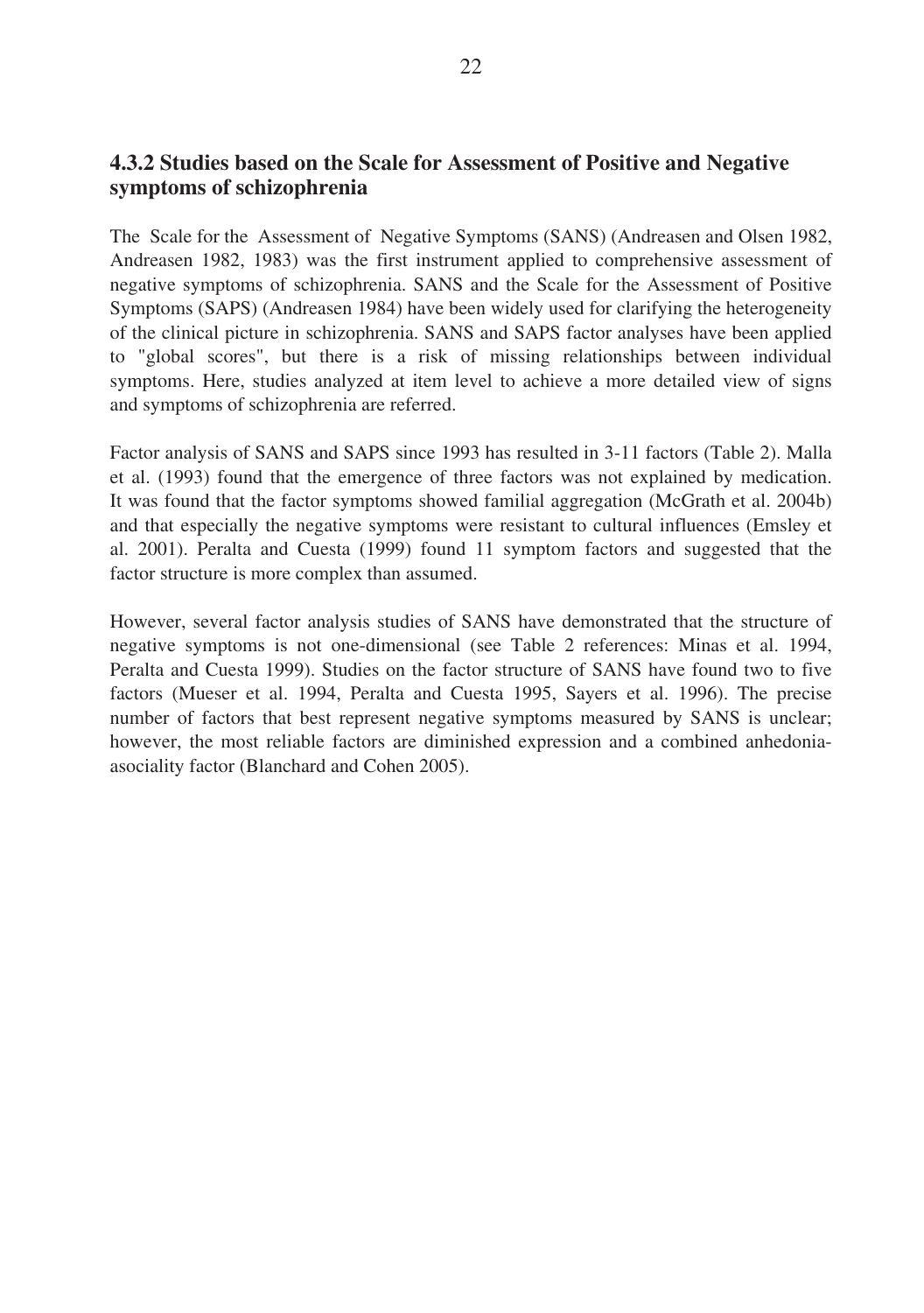| <b>Authors</b><br>and year<br>of study | Country         | <b>Number</b><br>of<br>subjects | Male<br>$\mathcal{O}_{\mathcal{O}}$ | Mean<br>age<br>vears | <b>Diagnostic</b><br>method  | <b>Diagnoses</b><br><b>Liability</b><br>classes <sup>5)</sup><br>acute/<br>chronic<br>patients | Number and names of the<br>factors                                                                                                                                                                                                                                           |  |
|----------------------------------------|-----------------|---------------------------------|-------------------------------------|----------------------|------------------------------|------------------------------------------------------------------------------------------------|------------------------------------------------------------------------------------------------------------------------------------------------------------------------------------------------------------------------------------------------------------------------------|--|
| Malla et<br>al. 1993                   | UK              | 155                             | 76%                                 | 34.2                 | $DSM-III-R2$                 | I.c.1<br>chronic                                                                               | 3: disorganization, psychomotor poverty,<br>reality distortion                                                                                                                                                                                                               |  |
| Minas et<br>al. 1994                   | Australia       | 114                             | 63 %                                | 27.3                 | $DSM-III1$                   | Lc $1-4$<br>acute/<br>chronic                                                                  | 5: negative signs, social dysfunction,<br>delusions, hallucinations.<br>thought disorder                                                                                                                                                                                     |  |
| Andreasen et<br>al. 1995a              | <b>USA</b>      | 243                             | 70%                                 | 32.0                 | $DSM-III-R2$                 | Lc $1, 3$<br>chronic                                                                           | 3: positive, disorganized, negative                                                                                                                                                                                                                                          |  |
| Vazquez-<br>Barquero<br>et al. 1996    | Spain           | 86                              | 50%                                 | $15 -$<br>54         | PSE <sup>4</sup>             | Lc <sub>1</sub><br>first<br>episode                                                            | 4: negative, non-paranoid, paranoid,<br>disorganized                                                                                                                                                                                                                         |  |
| Toomey et<br>al. 1997                  | <b>USA</b>      | 549                             | 98%                                 | 49.0                 | $DSM-III-R2$                 | Lc $1-0$<br>chronic                                                                            | 5: diminished expression,<br>disorganization, disordered related,<br>bizarre delusions.<br>auditory hallucinations                                                                                                                                                           |  |
| Peralta and<br>Cuesta 1999             | Spain           | 660                             | 54 %                                | 36.0                 | $DSM-III-R2$                 | Lc $1-4$<br>acute/<br>chronic                                                                  | 11: poverty of affect/speech,<br>thought disorder/inappropriate affect,<br>bizarre delusions, social dysfunction,<br>other delusions, paranoid delusions,<br>bizarre behavior, non-auditory<br>hallucinations, auditory hallucinations,<br>manic thought disorder, attention |  |
| Emsley et<br>al. 2001                  | South<br>Africa | 422                             | 75%                                 | 38.2                 | $DSM-IV^{3}$                 | Lc1<br>chronic                                                                                 | 5: diminished expression,<br>disordered relating, psychosis,<br>thought disorder, bizarre behavior                                                                                                                                                                           |  |
| McGrath et<br>al. 2004b                | <b>USA</b>      | 1043                            | 64 %                                | 39.6                 | $DSM-III-R2$<br>$DSM-IV^{3}$ | Lc $1-2$<br>chronic                                                                            | 5: positive, negative, disorganized,<br>affective, early onset/developmental                                                                                                                                                                                                 |  |
| Niehaus et<br>al. 2005                 | South<br>Africa | 208<br>(sibpairs)               | 81%                                 | 37.8                 | $DSM-IV^{3}$                 | I.c.1<br>chronic                                                                               | 5: negative, positive, positive thought<br>disorder, bizarre behavior, affective                                                                                                                                                                                             |  |

#### **Table 2. Factor analytic studies based on the Scales for the Assessment of Positive (SAPS) and Negative (SANS) Symptoms**

1) Diagnostic and Statistical manual of Mental Disorders, Third Edition (American Psychiatric Association 1980)

2) Diagnostic and Statistical Manual of Mental Disorders, Third Edition - Revised (American Psychiatric Association 1987)

3) Diagnostic and Statistical Manual of Mental Disorders, Fourth Edition (American Psychiatric Association 1994)

4) Present State Examination, PSE (Wing et al.1974) and brief psychotic disorder, psychotic disorder not otherwise specified; class 4=affective psychotic disorder; class 0=all other mental disorders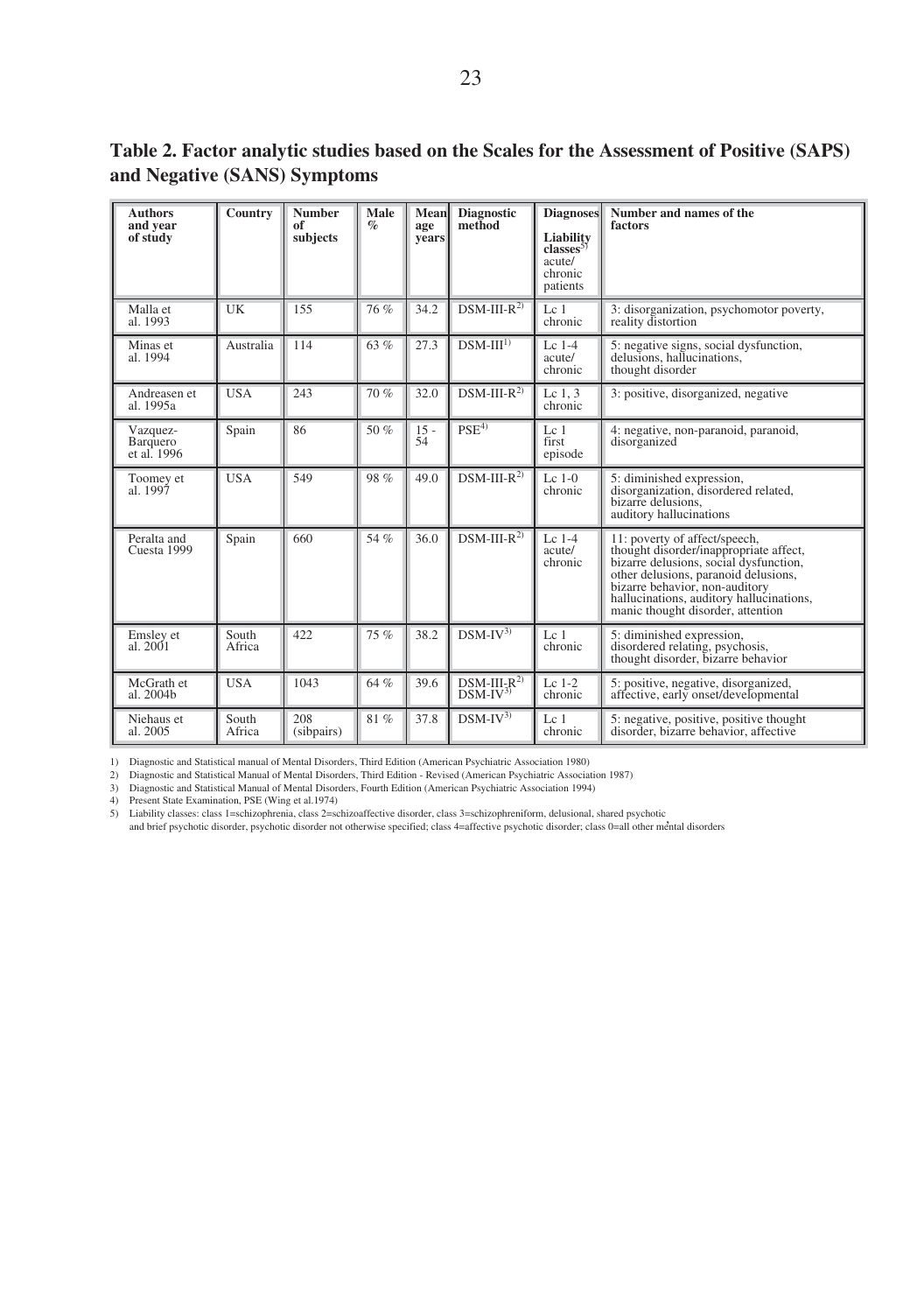#### **4.3.3 Negative symptoms and family history of schizophrenia**

Family history of schizophrenia has been associated with pronounced negative symptoms in twin (Dworkin and Lenzenweger 1984, Cardno et al. 2001), adoption (Cardno et al. 2002b), and sibling pair studies (Burke et al. 1996, Hwu et al. 1997, Kendler et al. 1997). However, two studies (DeLisi et al. 1987, Cardno et al. 1999) reported no significant concordance in sibling pairs for negative symptoms. Neither did Ritsner and colleagues (2005), when negative symptoms were assessed using the Positive and Negative Syndrome Scale (PANSS) and controlled using additional variables like age of onset, baseline ratings, insight and side effects of medication. However, other studies have found that negative symptoms associate with the familial form of schizophrenia (Verdoux et al. 1996, Van Os et al. 1997, Kirkpatrick et al. 2000, Wickham et al. 2001). The deficit form of schizophrenia, characterized by enduring, primary negative symptoms, has also been associated with family history of schizophrenia (Malaspina et al. 2000, Ross et al. 2000, Kirkpatrick et al. 2001).

### **4.4 Reliability of the schizophrenia diagnosis**

#### **4.4.1. Accuracy and reliability of register diagnosis**

Access to data from case registers makes it possible to design powerful studies of disease incidence and prevalence, treatment outcomes and service utilization (Tansella 2000, Byrne et al. 2005). Byrne and colleagues (2005) assessed the validity of registers used in psychiatric research in their systematic review. They included fourteen studies, seven of which concerned Scandinavian registers and five schizophrenia. They were unable to find an established gold standard for the assessment of register quality. Three studies compared register data with case notes, testing the reliability of data transfer to the register. One of these studies concerned the Finnish Hospital Discharge Register (Keskimäki and Aro 1991). The authors assessed the accuracy of 2211 discharges. The accuracy of the principal diagnosis in the register was 94.6%. However, for schizophrenia the accuracy was 99%, and subsidiary diagnoses, too, were most accurate in psychiatric hospitals (83%). The remaining eleven studies assessed case notes to determine a diagnosis, which was then compared with the register. Several studies reduced researcher subjectivity by employing operationalized diagnostic criteria. Byrne and colleagues (2005) studied the quality of these studies by assessing sample number, randomization, blinding (both of the researchers to each other and to the relevant register data), methods used for assessing validity, and use of inter-rater reliability. The studies of Isohanni et al. (1997) and Mäkikyrö et al. (1998) used operationalized DSM-III-R, and the latter also employed OCCPI diagnoses in the case note review and consensus diagnosis procedure. Study samples were not randomized, but all cases were included in the Northern Finland 1966 Birth Cohort. Neither inter-rater reliability nor blinding was stated. Isohanni et al. (1997) found 100% true positive and 48% false negative cases. The sensitivity was 0.52 and specificity 1. Mäkikyrö et al.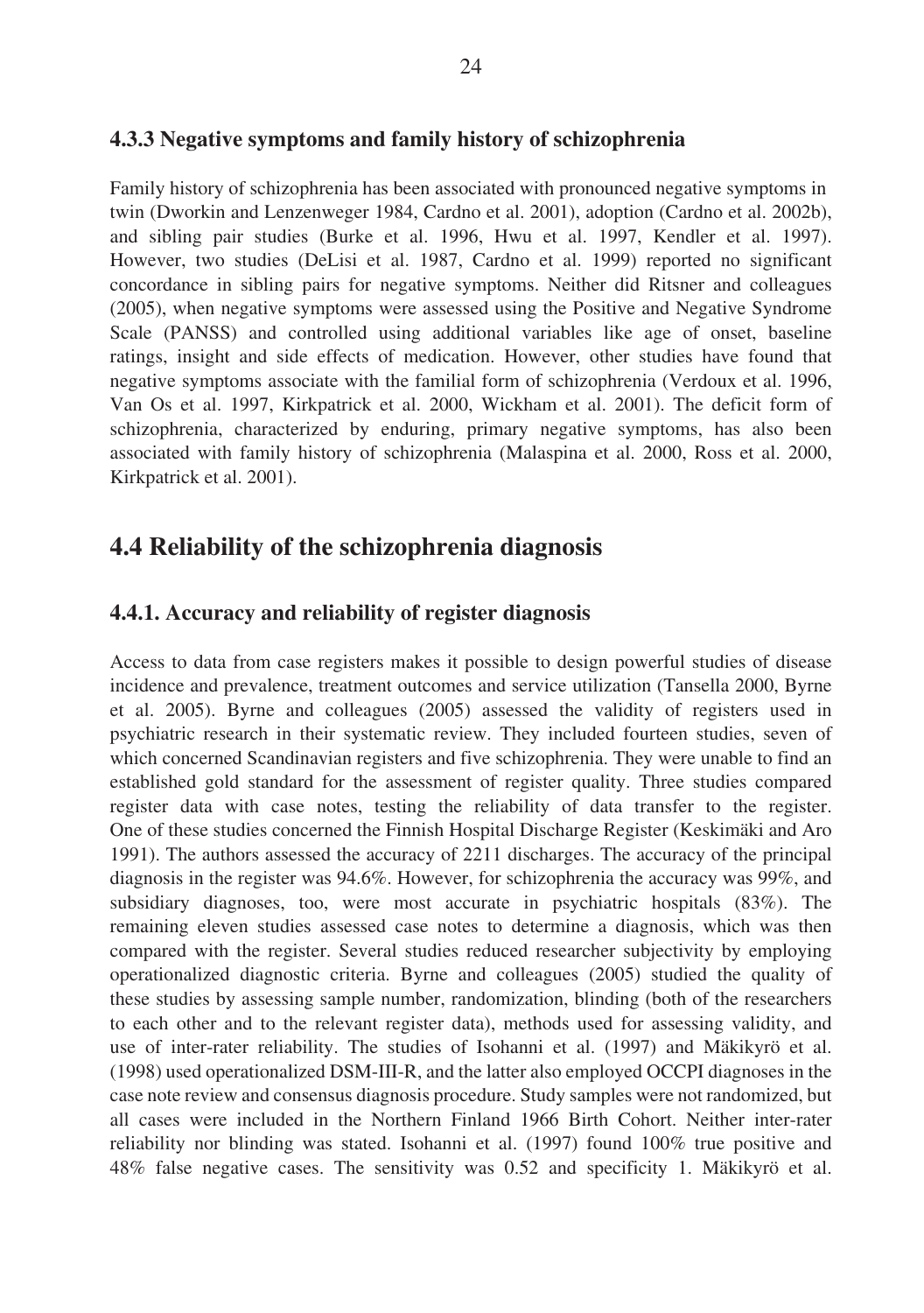(1998) found 93% positives when schizophrenia, and schizophrenia spectrum disorders were included. The positive predictive value was 0.87 and the negative 0.82. It has been found in several studies that Finnish clinicians have a persistent tendency to apply a narrow definition of schizophrenia, with a tendency to false negative rather than false positive case diagnoses (Kuusi 1986, Pakaslahti 1987, Salokangas 1997, Isohanni et al. 1997, Taiminen et al. 2001, Moilanen et al. 2003). Dalman et al. (2002) examined the validity of the Swedish National Inpatient Register diagnoses of schizophrenia among young cases: 76% of diagnoses fulfilled the DSM-IV criteria for schizophrenia.

Byrne and colleagues (2005) concluded that despite the widespread use of registers, there is little empirical literature on their validation and the existing studies vary in conceptual sophistication and methodology. They emphasized the importance of blindness in research settings. Statistical methods varied from assessing per centage levels of agreement between case note and register, to the calculation of specificity and measures of correlation. The representativeness of the study populations varied too, with most of the studies concerning inpatient samples.

#### **4.4.2 Reliability of consensus diagnosis**

To achieve final best-estimate diagnoses, Leckman et al. 1982 used a sample of 1878 individuals in their methodological study. They formed lifetime psychiatric diagnoses using direct interviews, family history from multiple informants, and medical records. They were able to examine the agreement between two raters using a best estimate diagnostic procedure based on a review of all available information in both interviewed and non-interviewed samples of patients and their relatives. They concluded that best-estimate diagnoses were reliable either using interview or all available information including case notes. McConville and Walker (2000) assessed the reliability of case register diagnoses, but also the inter-rater reliability of case note diagnoses. They assessed forty-five randomly selected case notes, and the inter-rater reliability across all diagnostic categories was kappa=0.71 ( $p<0.001$ ). Goodman et al. (1984) also assessed inter-rater reliability and the kappa value was 0.58. Craddock et al. (1996) compared the OCCPI diagnoses and DSM-III-R plus RDC consensus best-estimate diagnoses in 100 cases. The agreement between the consensus best-estimate diagnoses was kappa=0.80 for DSM-III-R and 0.72 for RDC.

#### **4.4.3 Reliability of interview diagnosis**

Spitzer et al. (1978) assessed the reliability of Research Diagnostic Criteria (RDC) using joint interviews, whereby one rater conducted the interview and the other observed. Both made independent ratings. They also used the test-retest method. For schizophrenia the kappa in joint interviews was 0.80, and in test-retest 0.65. Skre et al. (1991) assessed fifty-four audio taped SCID interviews rated independently by three raters. Agreement was highest (0.93) for schizophrenia and major depressive disorder (0.92). Interrater reliability was generally good for combinations of two diagnoses, but poorer when three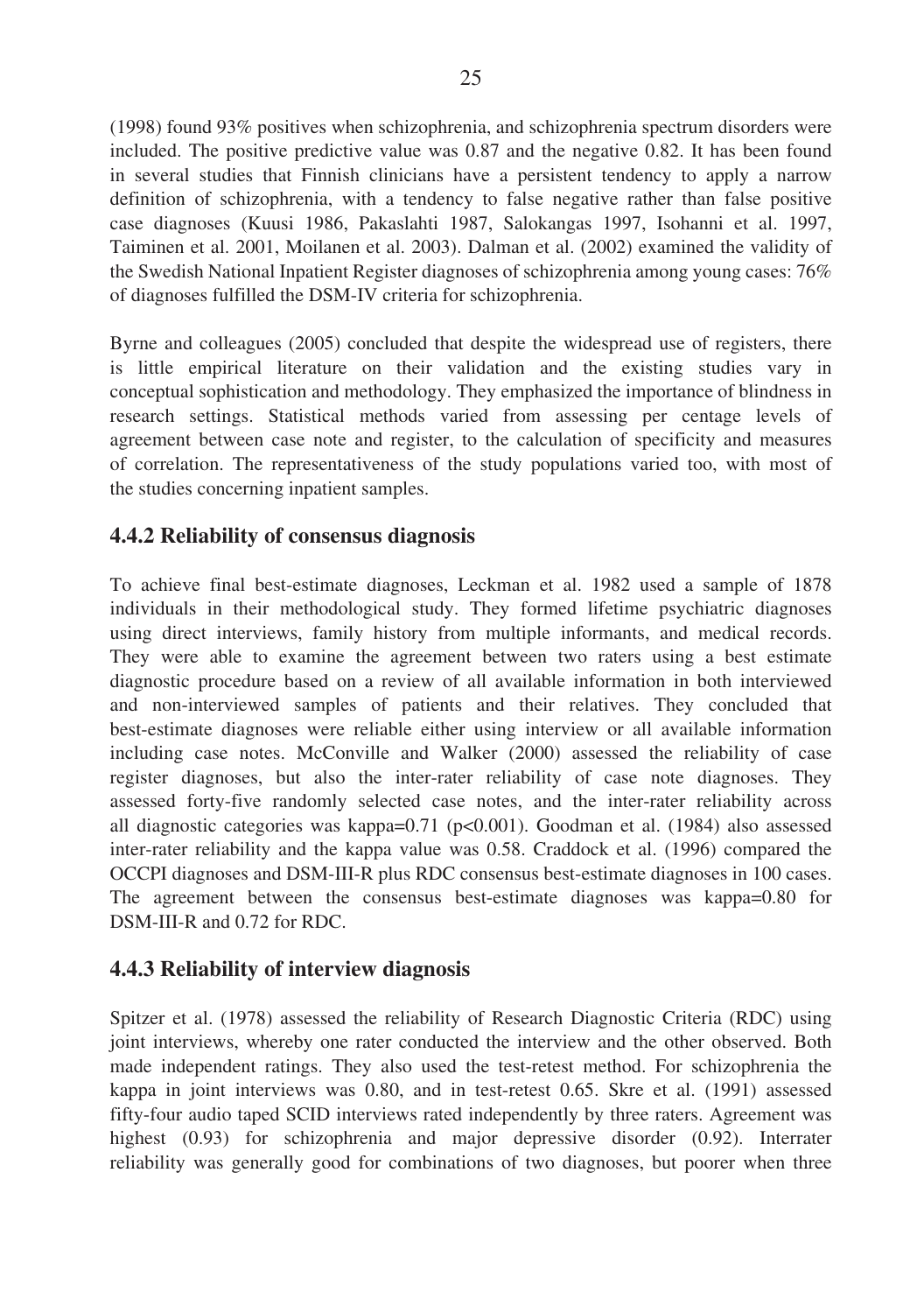were combined. Williams et al. (1992) analyzed 592 subjects with a test-retest method to calculate the reliability of SCID-III-R interviews. For most of the major lifetime diagnostic categories the overall weighted kappa was 0.68, for schizophrenia it was 0.68. Miller (2001) showed that structured interviews like SCID and Computer Assisted Diagnostic Interview (CADI) (Miller 2001) were significantly more accurate than unstructured traditional diagnostic assessments for making inpatient diagnoses, using consensus diagnoses as the golden standard. Fennig et al. (1994) compared best-estimate and structured SCID-III-R interview diagnoses in a study of first-admission psychosis at entry and six months later. They concluded that the SCID interview, when administered by closely supervised experienced non-psychiatrist clinicians and incorporating information from other sources, can produce reliable diagnoses of schizophrenia and bipolar disorder.

The reliability of SCID-II for personality disorders was tested in 69 patients (Weertman et al. 2003) and the overall kappa was 0.63. Osone and Takahasi (2003) used the testretest reliability assessments for DSM-IV personality disorders. The overall kappa was 0.87. Farmer and Chapman (2002) found in their study of 149 persons that the SCID-II (DSM-IV) personality questionnaire may perform well as a screening tool for personality disorder diagnoses. This SCID-II finding suggests generally modest levels of both comorbidity and covariation across personality disorder concepts. However, the inter-rater reliability was excellent.

### **4.5 Summary of the literature**

Schizophrenia exists worldwide, its mean prevalence varying around 0.4-0.7% (Saha et al. 2005). However, in isolated populations, the lifetime prevalence has varied from 0.1% (Chen et al. 1993) to 2.2% (Hovatta et al. 1997).

Both genetic and environmental factors have been shown to be important in the etiology of schizophrenia. The best documented risk factor related to the development of schizophrenia is its presence in the family history (Gottesman 1994, McGuffin et al. 1995, Kendler 2000, Kendler et al. 1993a,b, Varma et al.1997, Chang et al. 2002, Weiser et al. 2005a), in high risk studies (Cannon and Mednick 1993, Ingraham et al. 1995, Erlenmeyer-Kimling et al. 1997, Niemi et al. 2004), in twin studies (Cannon et al. 1998, Sullivan et al. 2003) and in adoption studies (Kendler and Gruenberg 1984, Kety et al. 1994, Tienari et al. 2000, 2003).

The signs and symptoms of schizophrenia are complex, encompassing almost every aspect of cognition and behavior. Unfortunately, we have no laboratory or other objective tests to diagnose schizophrenia and thus accurate observation and recording of signs and symptoms is generally the only way of forming a reliable diagnosis. However, the phenotype of schizophrenia is heterogeneous and several studies have attempted to divide it into subtypes or dimensions to identify risk factors. Recently the symptoms and signs of schizophrenia and psychotic disorders have been divided into four or five dimensions: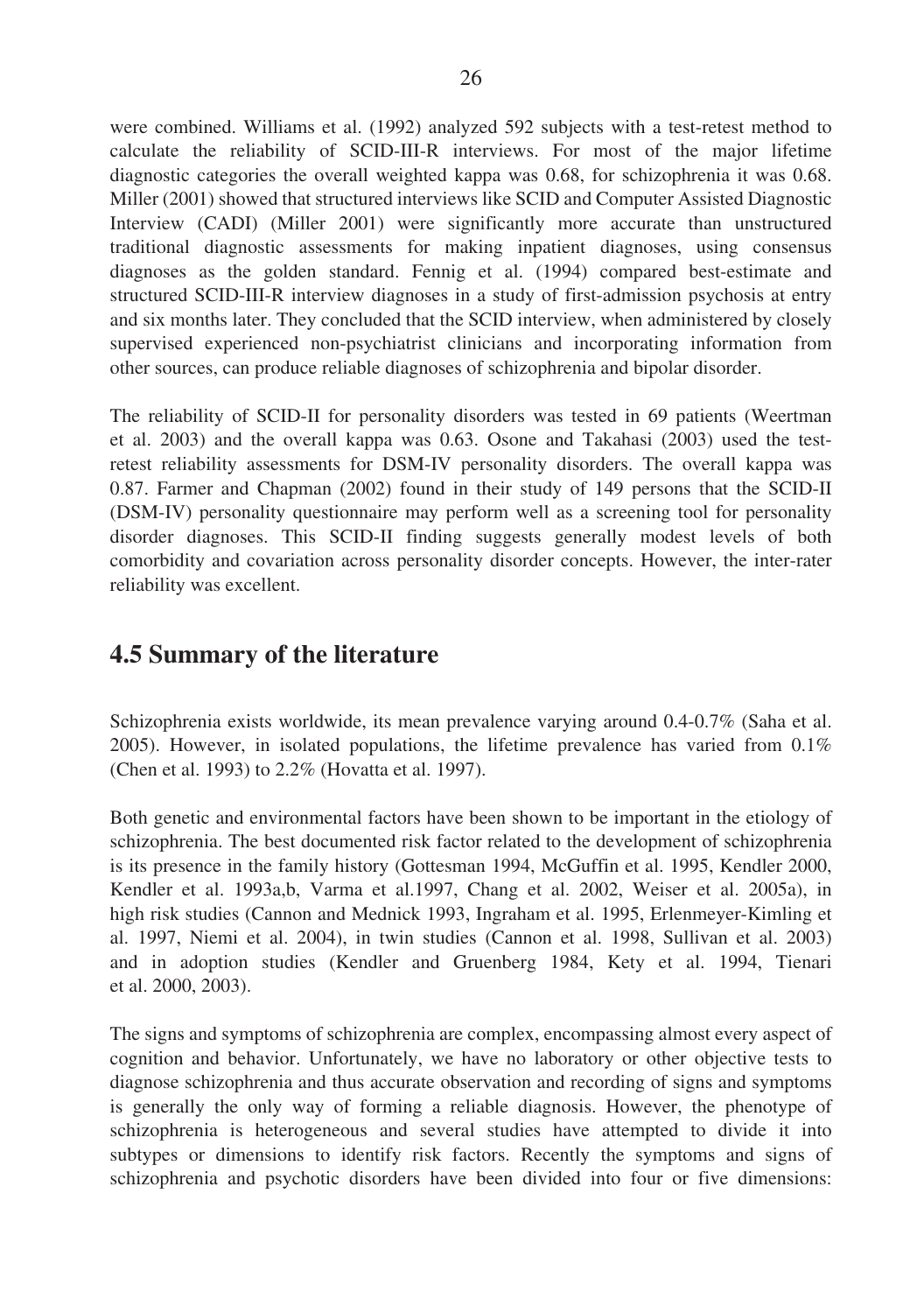positive, disorganization, negative, and two affective dimensions: mania and depression (McGrath et al. 2004b, Serretti and Olgiati 2004, Murray et al. 2005, Niehaus et al. 2005).

Several studies have found that negative symptoms associate with the familial form of schizophrenia in twin (Dworkin and Lenzenweger 1984, Cardno et al. 2001), adoption (Cardno et al. 2002b), and sibling pair studies (Burke et al. 1996, Hwu et al. 1997, Kendler et al. 1997) and other studies (Verdoux et al. 1996, Van Os et al. 1997, Kirkpatrick et al. 2000, Wickham et al. 2001). The deficit form of schizophrenia, characterized by enduring, primary negative symptoms, has also been associated with family history of schizophrenia (Malaspina et al. 2000, Ross et al. 2000, Kirkpatrick et al. 2001).

Accurate diagnoses are essential for genetic studies of schizophrenia. However, the literature on register data validation for research is sparse (Byrne et al. 2005). It has also been found in several studies that Finnish clinicians have a persistent tendency to apply a narrow definition of schizophrenia, with a tendency to false negative rather than false positive case diagnoses (Kuusi 1986, Pakaslahti 1987, Salokangas 1997, Isohanni et al. 1997, Taiminen et al. 2001, Moilanen et al. 2003).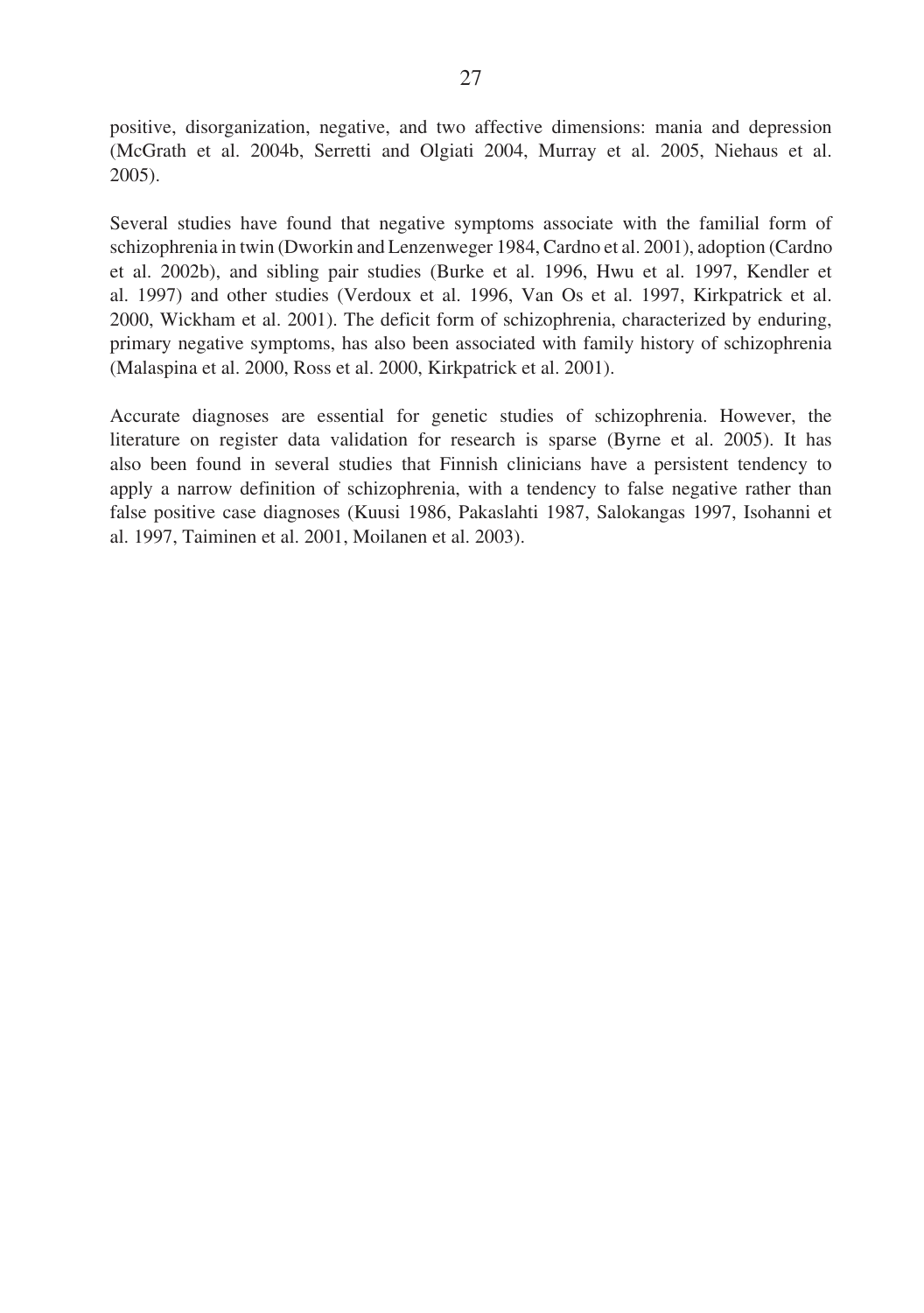# **5. AIMS OF THE STUDY**

The present investigation forms part of the study "The Genetic Epidemiology and Molecular Genetics of Schizophrenia in Finland", which was initiated in 1988 at the National Public Health Institute's Department of Mental Health and Alcohol Research in collaboration with the Department of Molecular Medicine. The general aim of this study was to identify clinical phenotypes of schizophrenia for molecular genetic studies in isolate families representing a homogeneous population with high prevalence of schizophrenia.

The specific aims of the present thesis were:

- I. To reassess the register-, case record- and interview-based lifetime prevalence of schizophrenia and schizophrenia spectrum or associated psychotic disorders, the cumulative incidence and reliability of the schizophrenia diagnoses in a genetically homogeneous isolate birth cohort born between 1940 and 1969.
- II. To examine using Operational Criteria Checklist for Psychotic Illness (OCCPI) factor analysis the psychotic and affective signs and symptoms of schizophrenia in the genetically homogeneous isolate population, and to compare the factor solutions in the isolate and among individuals with schizophrenia from multiplex families identified from the whole country.
- III. To examine using the Scales for the Assessment of Negative and Positive Symptoms (SANS and SAPS) the signs and symptoms of schizophrenia in a genetically homogeneous isolate and a nationwide multiplex family sample, and to investigate the symptom dimensions and their association with the degree of familial loading for psychotic disorders and with consanguinity.
- IV. To investigate whether siblings of patients with schizophrenia can be identified as not having any psychotic disorder using health care register information only, to analyze the emergence of psychotic disorders among siblings of patients with schizophrenia during seven to 11 years of follow-up, and to compare the prevalence of psychiatric disorders between siblings of patients with schizophrenia and a random population sample.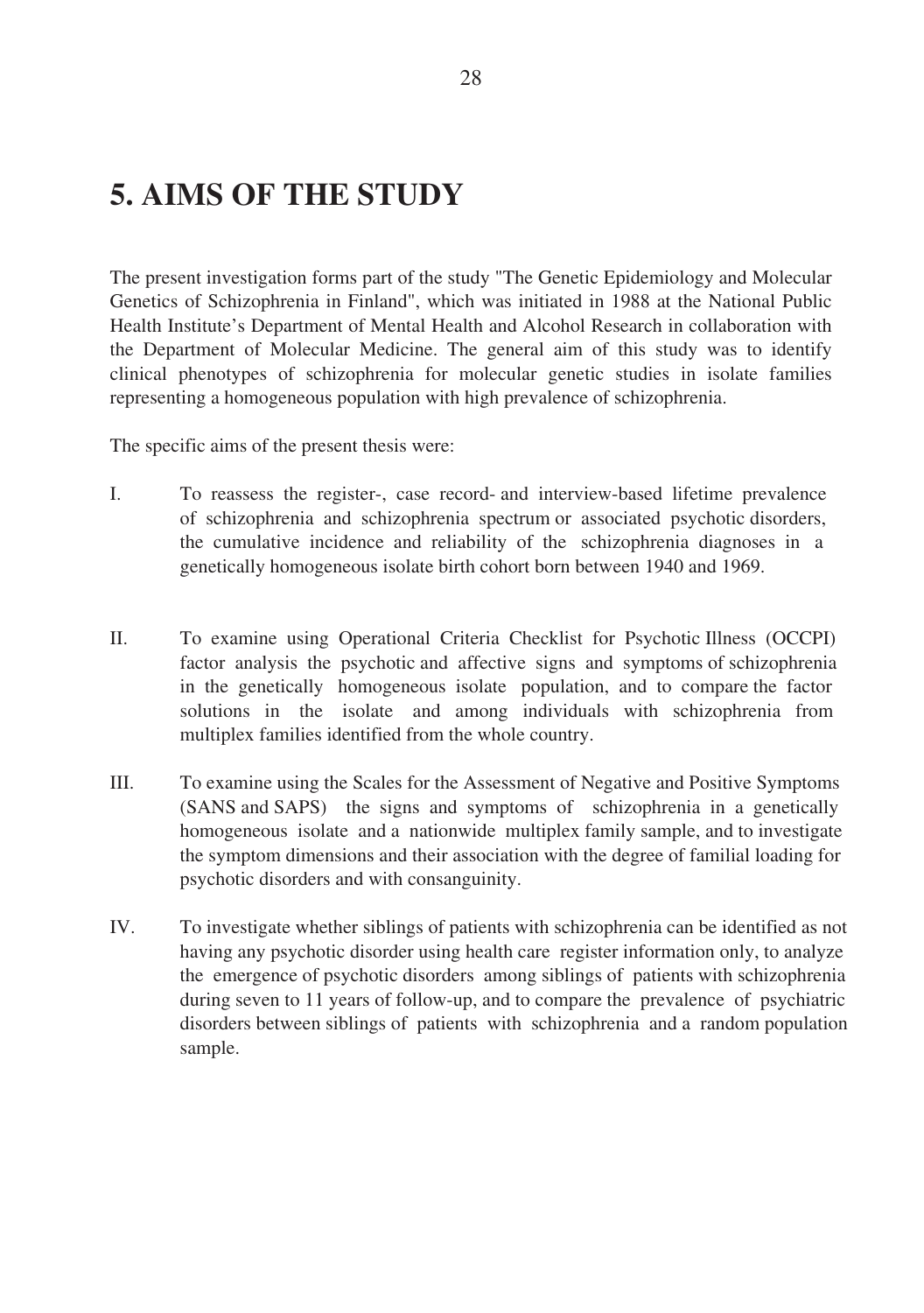# **6. SUBJECTS AND METHODS**

# **6.1 Identification of the isolate and families from the isolate and the whole country**

#### **6.1.1 Identification of the isolate**

The project was initiated in 1988, and subsequently the research and sample collection for genetic studies was started in 1991. Kuusamo (population 17000) was known to have a high prevalence of schizophrenia and a population history of isolation excellent for genetic studies. The principal investigators of the project were Professor Jouko Lönnqvist and Professor Leena Palotie. The study protocol was approved by the Ethics Committee of the National Public Health Institute, and by the Ministry of Social Affairs and Health.

The population history of Finland and this isolate is well known: multiple bottlenecks and 36 monogenic diseases have been identified as enriched in the Finnish population (Peltonen et al. 1999, Varilo and Peltonen 2004). The expansion of the Finnish population was based on agriculture and animal husbandry thought to have been introduced by eastern Uralic speakers 4000 years ago and settlers from the south 2000 years ago. Since then, Finland has been relatively isolated for geographic, linguistic and cultural reasons (Nevanlinna 1972, Peltonen et al. 1999). The northern and eastern parts of the country were settled from the south relatively recently, in the  $16<sup>th</sup>$  and  $17<sup>th</sup>$  centuries.

The study isolate was genetically formed in north-eastern Finland by only 39 families during this late settlement, and it remained almost completely isolated by distance until the 1940s (Varilo et al. 2003). In 1940-1960 there was substantial emigration to Sweden, although the population remained stable (Korkiasaari 1989). The inhabitation of the isolate is documented since 1676, and precise details of all births, deaths, marriages and movements have been found from the exceptionally well kept local church records (Hovatta et al. 1997, Varilo et al. 2003).

The isolate developed from a rural municipality in the 1940s and has a present population of about 17000. However, there are still only 3.5 inhabitants per square kilometer (see municipal data at http://www.kuusamo.fi). Kuusamo also has a simple service system: one health care center with a hospital closely associated with the university hospital in Oulu, north-western Finland.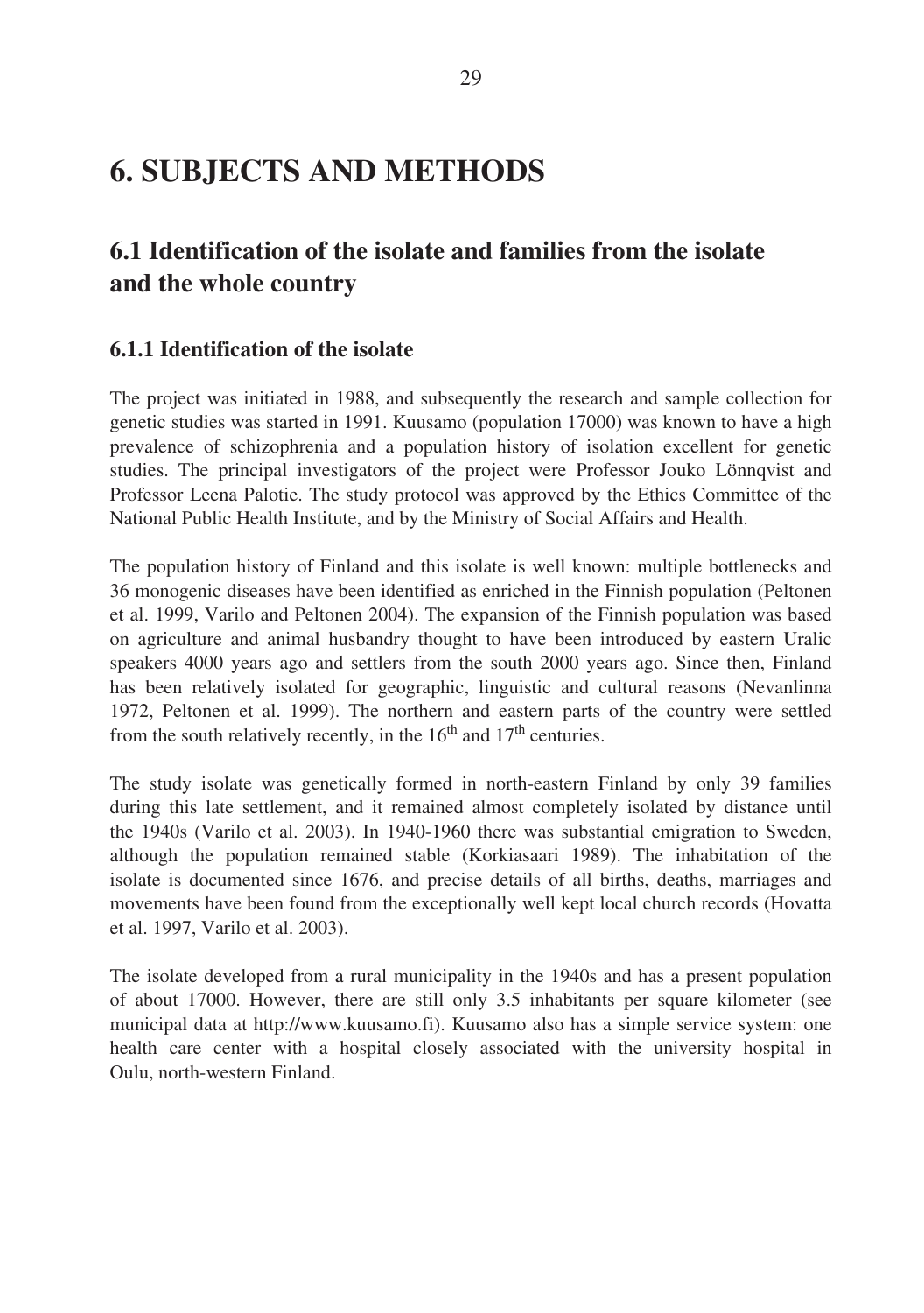### **6.1.2 Identification of isolate and multiplex families from the whole country**

First, we utilized three nationwide health care registers to identify all schizophrenia patients with a diagnosis of schizophrenia, schizoaffective or schizophreniform disorder in at least one of the registers who were born from 1940 to 1969. Later we widened the Hospital Discharge Register data to patients born 1940-1976 and updated the Hospital Discharge Register information from 1991 to 1998. We identified altogether 33731 patients from the Finnish Hospital Discharge Register, the Disability Pension Register, and the Free Medicine Register (Figures 1 and 2).

We identified the first-degree relatives for each patient from the National Population Register, which was created in 1969 using local church registers and verified in 1973. Personal identification codes for every citizen were introduced earlier, in 1964. However, the family information was not found for 6079 patients and they were excluded. Over 80% of excluded patients were born from 1940 to 1949.

The total number of isolate patients in 1998 was 658, in 379 families. The total number of isolate patients is summarized in Figure 2. The inclusion and exclusion criteria varied in studies I-IV. In Study I we identified isolate birth cohorts, but in Studies II-IV we identified patients who had at least one parent born in the isolate. It took several years to collect the whole sample (Figure 1). Study II was done first, so we had register data only until 1991 and had not assessed all consensus diagnosis.

In the final isolate sample (Figure 2) we collected blood samples from 331 patients: 167 (25%) refused and 24 patients were not found. The studies by the Department of Molecular Medicine at the Public Health Institute have been reported in detail previously (Hovatta et al. 1997, 1998, 1999, Ekelund et al. 2000, 2001, 2004, Hennah et al. 2003, Paunio et al. 2001, 2004, Varilo et al. 2000, Varilo and Peltonen 2004). All patients and relatives gave their written informed consent, and the collection of blood samples was carried out as recommended in the Helsinki Declaration and amentments.

We reassessed the register diagnoses of 326 patients who participated in the genetic study. However, five patients remained without a consensus diagnoses because of insufficient or missing case records. A further 49 (15%) refused the interview and neuropsychological test, and a total of 257 patients participated in all analyses till 2002 (Figure 2). Their cognitive performance was assessed with a battery of neuropsychological tests (Tuulio-Henriksson et al. 2002, 2003, 2004, Paunio et al. 2004). 156 (24%) of 658 patients were deceased by 2002, concordant with the rate in a study of long-stay psychiatric patients in northern Finland (Räsänen et al. 2003).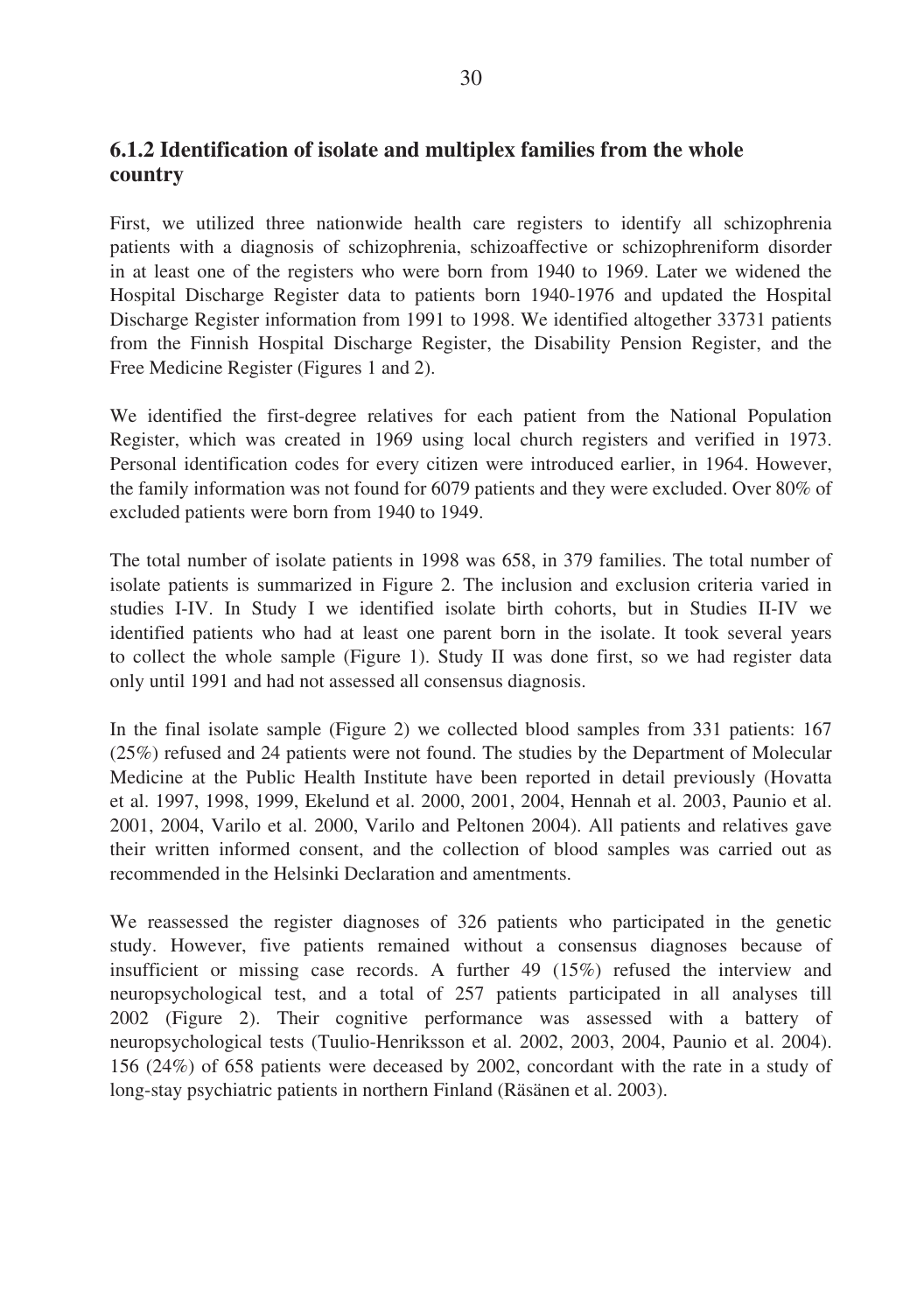



- 2) Diagnostic and Statistical Manual of Mental Disorders, Fourth Edition (American Psychiatric Association 1994)
- 3) Operational Criteria Checklist for Psychotic Illness (McGuffin et al. 1991)
- 4) Structured Clinical Interview I and II for DSM-IV (First et al. 1996, 1997)
- 5) Scale for the Assessment of Negative Symptoms (Andreasen 1983)
- 6) Scale for the Assessment of Positive Symptoms (Andreasen 1984)

<sup>1)</sup> Manual of the International Statistical Classification of Diseases, Injuries and Causes of Death, 8th Edition and 9th Edition (World Health Organization 1967, 1977, American Psychiatric Association 1987)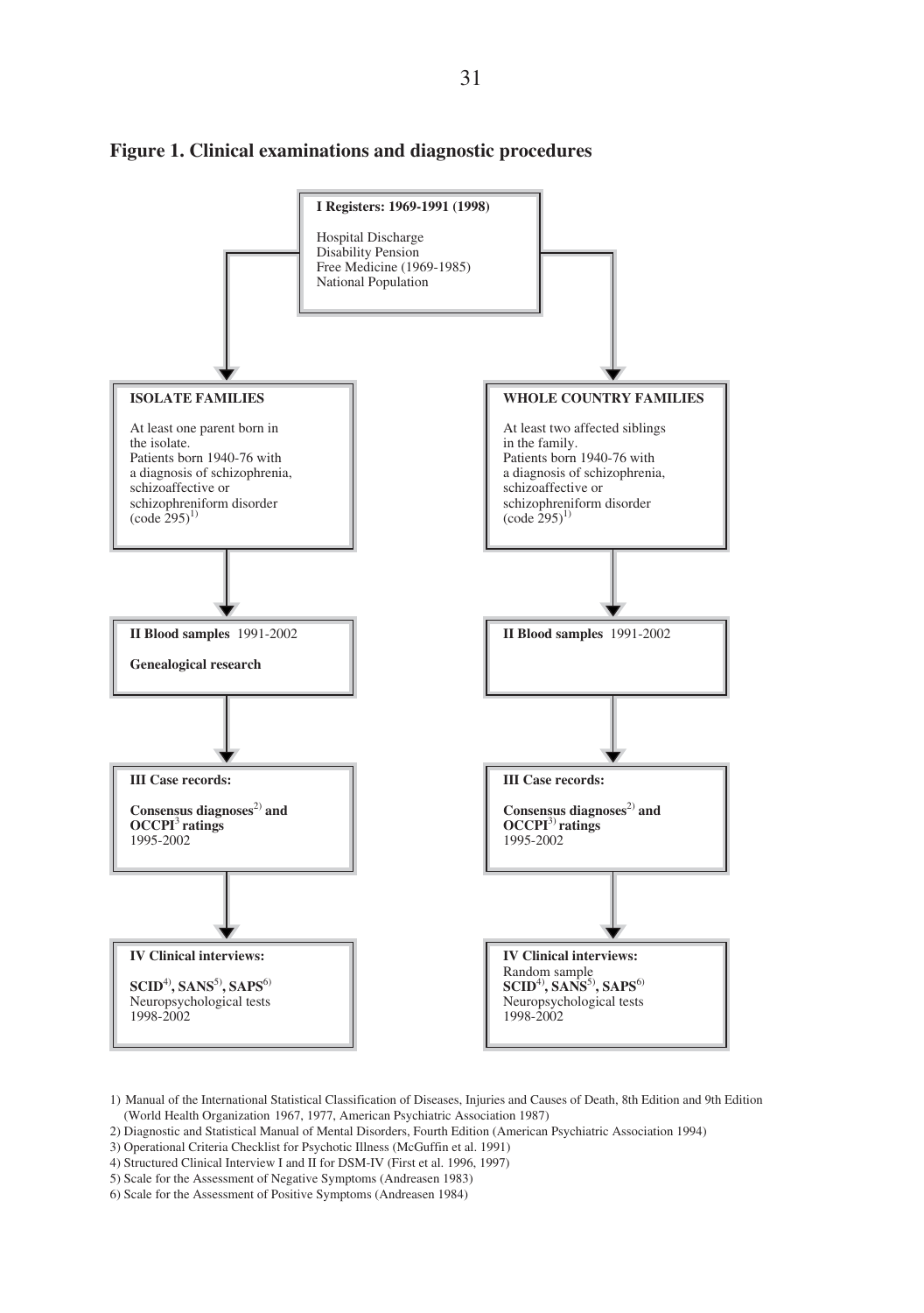

#### **Figure 2. Conclusion of identification of schizophrenia patients in the isolate born 1940-76**

- 1) Diagnostic and Statistical Manual of Mental Disorders, Fourth Edition (American Psychiatric Association 1994)
- 2) Operational Criteria Checklist for Psychotic Illness (McGuffin et al. 1991)
- 3) Structured Clinical Interview I and II for DSM-IV (First et al. 1996, 1997)
- 4) Scale for the Assessment of Negative Symptoms (Andreasen 1983)
- 5) Scale for the Assessment of Positive Symptoms (Andreasen 1984)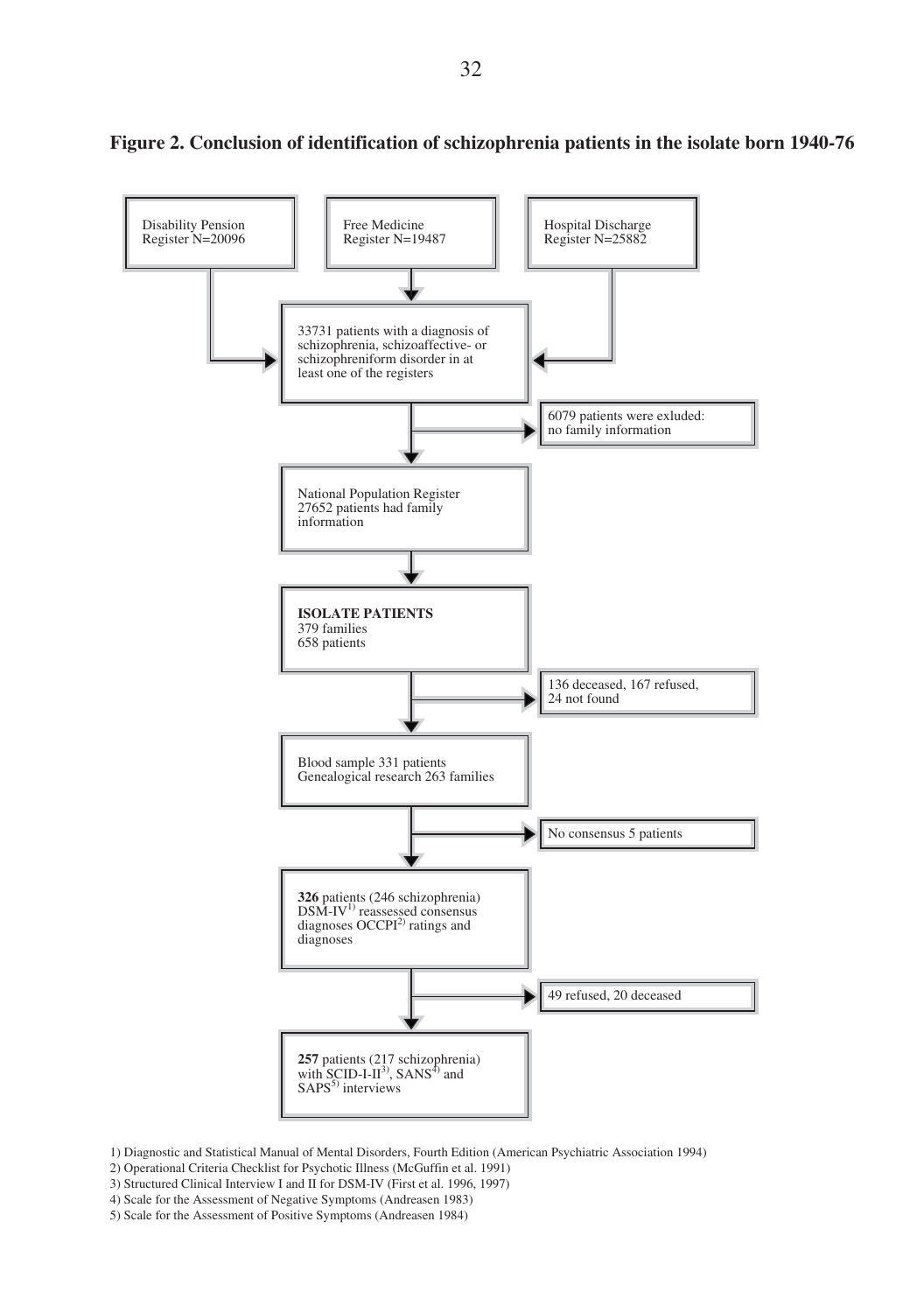We also identified a total of 4904 whole country multiplex family patients with at least two affected siblings using the same registers. The study protocol was similar to that for the isolate sample (Figure 1), and we collected 1167 blood samples and made 945 consensus diagnoses and Operational Criteria Checklist for Psychotic Illness (McGuffin et al. 1991) (OCCPI) ratings. We then chose a random sample of 138 multiplex families from the whole country. We contacted 661 individuals, of whom 140 refused (21%) the interview and neuropsychological tests. Ninety-four of the interviewed patients had a consensus diagnosis of schizophrenia and were included in Study III.

### **6.2 Subjects in Studies I-IV**

#### **6.2.1 Subjects in Study I**

We utilized the register information to identify all persons in the isolate born in the 1940-1969 birth cohorts, who had been hospitalized with a diagnosis of schizophrenia (295.0-3, 5-6, 8-9), schizoaffective (295.7) or schizophreniform (295.4) disorder, between 1 January 1969 and 31 December 1998. Code 295 refers here to these three disorders identified from the registers. We also used the Disability Pension Register until 1991 and the Free Medicine Register until 1986 to identify schizophrenia patients who had not been hospitalized ( $N=17$ ). Of the 282 patients identified, 45 (16%) patients had died before 1998, leaving 237 patients to be included in our study.

Seventy-three of 237 patients did not receive a consensus diagnosis: 51 of them had not been willing to participate in the genetic study and 22 did not have a parent born in the isolate and were not included in the genetic study. We then contacted all 164 patients born in the isolate and with at least one parent also born in the isolate, who had a consensus diagnosis and had participated in our genetic studies of patients. We interviewed 131 of these patients, as six had deceased, 23 patients refused, and in four cases the doctor or nurse in charge of the patient's care denied contact.

The corresponding birth cohorts of the isolate from 1940 to 1969 (N=14817), who were living in whole Finland and alive in 1998 (N=12368) were identified from the National Population Register, as were the number of deaths from 1940 to 1998 in the birth cohorts.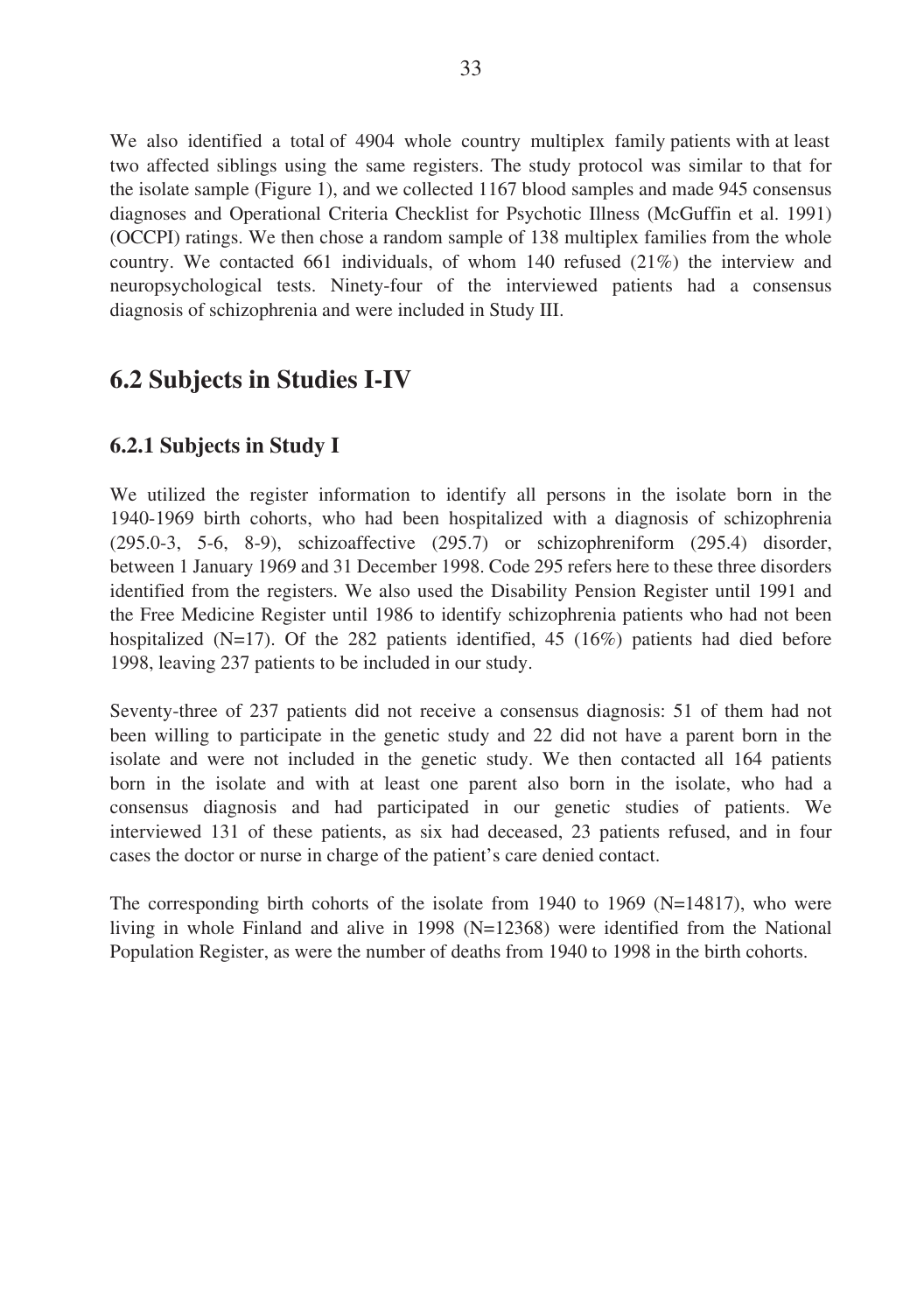#### **6.2.2 Subjects in Study II**

For this study we included patients identified from the registers in 1991 who had a consensus diagnosis up to October 1, 2000. Patients were born from 1940 to 1969 and had a register diagnosis of schizophrenia (code 295), and at least one parent born in the isolate. We also included 28 extra families in the isolate study from a neighbouring municipality - previously part of Kuusamo and with a similar inhabitation history. In addition, four other families were identified by local doctors from the Kuusamo health center. In total there were 397 families and 588 patients. The 588 patients included 523 siblings, 38 mothers, 21 fathers and three families where both parents were affected. We collected and made consensus diagnoses and OCCPI ratings for 306 isolate patients and family members. 190 patients had a consensus diagnosis of schizophrenia in October 2000. Further, among these 190 patients with a consensus diagnosis we had 112 isolate singleton patients who were the only affected individuals in their family, and 78 isolate multiplex patients.

Schizophrenia multiplex families from the whole country with at least two affected siblings born between 1940 and 1969 were also identified to represent familial schizophrenia; there were 2239 families with 4904 patients. They were identified from the registers using the same protocol as for the isolate patients. The inclusion criteria for diagnosis were schizophrenia, and schizoaffective or schizophreniform disorder (code 295). We collected blood samples and made OCCPI ratings and consensus diagnoses reassessment using the same study protocol as in the isolate study (Figure 1). We had made 466 OCCPI ratings and consensus diagnoses of schizophrenia up till 1 October 2000 in the families from the whole country.

#### **6.2.3 Subjects in Study III**

In Study III we could identify more isolate patients than in Study II. Patients were born from 1940 to 1976 and we also had Hospital Discharge Register data from 1969 to 1998, i.e. seven years more compared to Study II. However, we did not include those 28 families from the neighbouring municipality.

The whole country multiplex patients were identified using the same health care registers as in the isolate study, but they had two or more affected siblings in the family (code 295). We identified for interviews a random sample of 138 families from the 4904 multiplex families in the whole country. We contacted 661 individuals and 140 refused (21%). Ninety-four interviewed patients had a consensus diagnosis of schizophrenia and were included in Study III.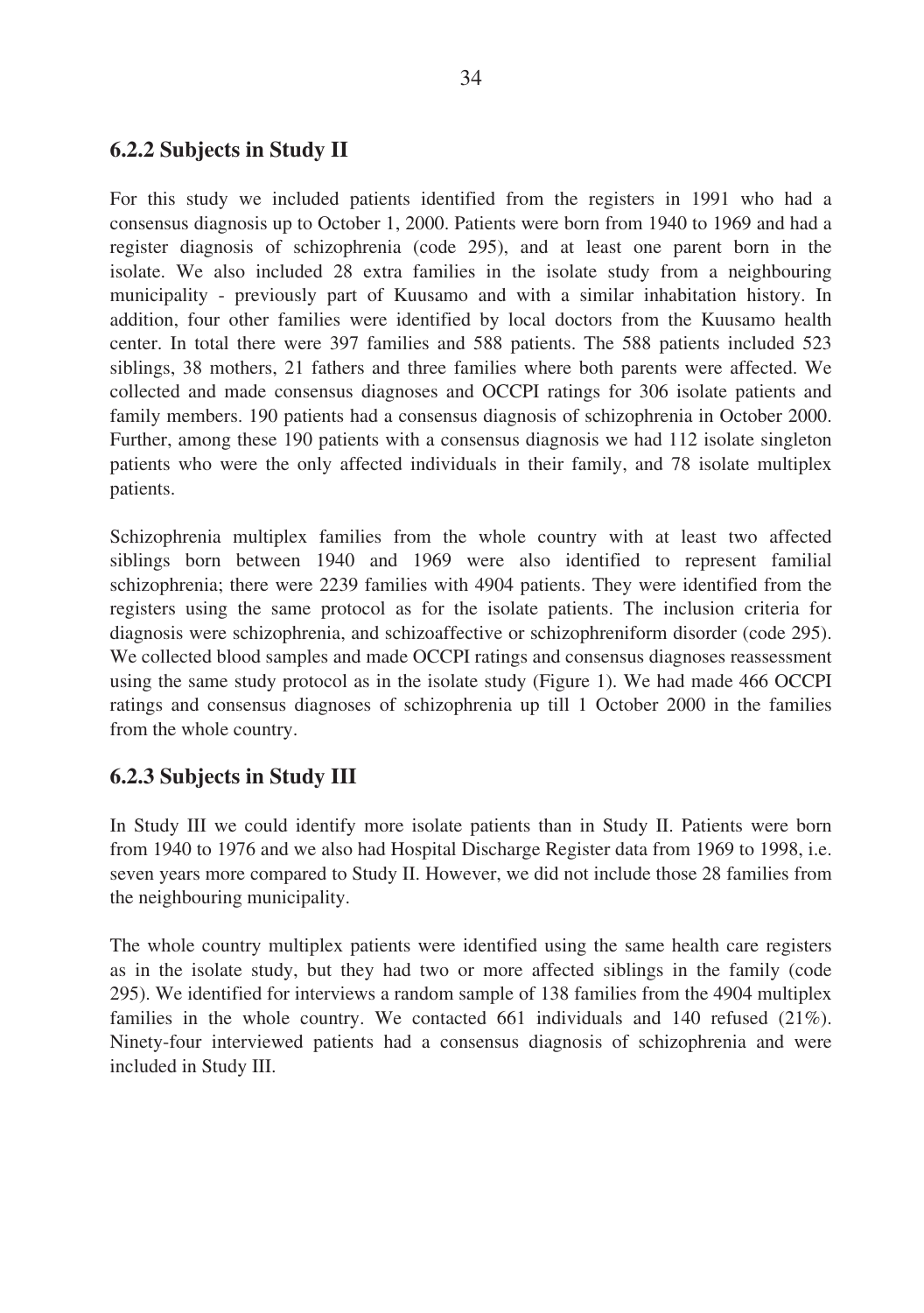Our final representative Study III sample contained 290 interviewed patients with a consensus diagnosis of schizophrenia. We divided them into three groups: 196 patients from the isolate, comprising 63 multiplex family patients and 133 isolate singleton patients, plus 94 multiplex family patients from the whole country. The criteria for multiplex patients were as follows: (1) at least one interviewed sibling with a DSM-IV (Diagnostic and Statistical Manual of Mental Disorders, American Psychiatric Association 1994) consensus diagnosis of schizophrenia (schizoaffective or schizophreniform disorder not included), and (2) at least one sibling with a diagnosis of schizophrenia or other psychotic disorder in registers or by consensus diagnosis. The interviewed singleton patients had no first-degree relatives with any psychotic disorder.

In addition, we linked the genealogical information from the isolate pedigrees to phenotype information and DSM-IV consensus diagnoses. To estimate the degree of familiality with each patient, we counted consanguineous patients through all common founders in four-generation pedigrees. We included the consanguineous patients from 263 families born 1940 to 1976, based on the liability classes of DSM-IV diagnoses (Figure 3). The genealogical research was conducted at the Department of Molecular Medicine. The ancestors of the schizophrenia patients in the isolate were traced back four to 12 generations and large four-generation pedigrees were constructed in accordance with published criteria (Figure 3)(Varilo et al. 1996, Hovatta et al. 1999, Varilo et al. 2003).

#### **Figure 3. A large four-generation pedigree of families with schizophrenia in the isolate.** (next page)

Affected individuals of 263 families are in black. DSM-IV consensus diagnoses are shown in liability classes: class 1= schizophrenia, class 2= schizoaffective disorders, class 3= schizophreniform, delusional, shared psychotic and brief psychotic disorder, and psychotic disorder not otherwise specified, class 4= affective psychotic disorder, class 0= all other mental disorders.

 $\circ$  = female,  $\Box$  = male,  $\bullet$  = affected female,  $\Box$  = affected male,  $\bullet$  = multiple affected siblings. LC= liability class of the youngest generation is marked below the pedigree, S= spouse with the respective number drawn elsewhere in the pedigree, Plain numbers= the number of affected offspring born 1940-76 of a given ancestral couple.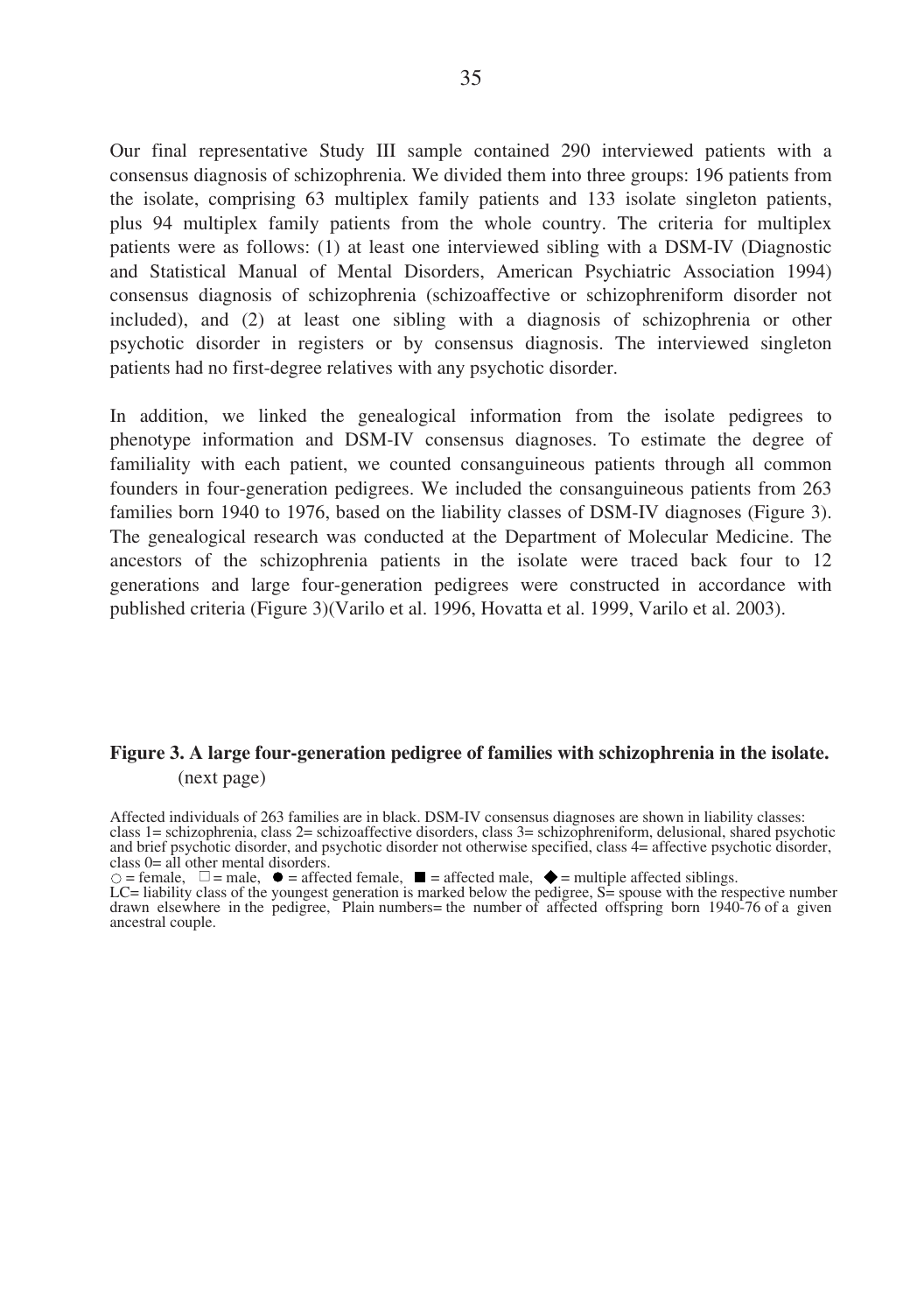

36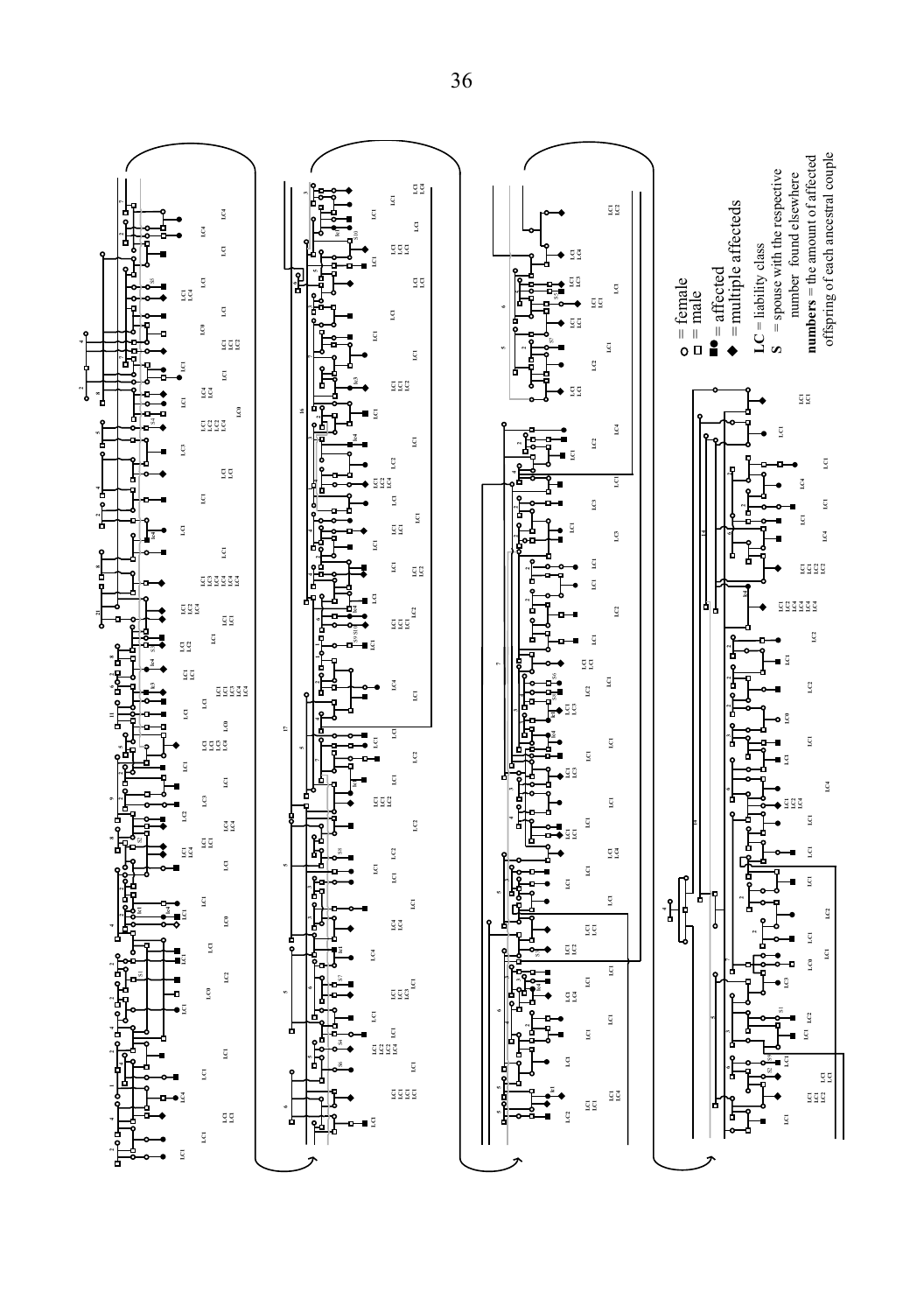#### **6.2.4 Subjects in Study IV**

We followed-up siblings of schizophrenia patients in the isolate using the original register data from 1991 with 365 isolate families. These 365 isolate families had 446 patients born from 1940 to 1969, as in the Study II. However, the numbers are different because we did not include patients from the neighbouring municipality in the study. We contacted the patients and first-degree relatives from 1998 to 2002 and interviewed them using the Structured Clinical Interview for DSM-IV (SCID-I-II) (First et al. 1996, 1997), and the Scales for the Assessment of Negative Symptoms (SANS) and Positive Symptoms (SAPS) (Andreasen 1983, 1984).

For those 446 patients (code 295) identified in the isolate we identified a total of 1353 healthy isolate siblings born from 1940 to 1969 without a register diagnosis of psychosis (Figure 4). Information on the siblings was linked back to the health care registers to obtain data on their hospital admissions, pensions, and free medications. Of the total of 1353 healthy siblings, 280 were dead. 158 (18%) refused, 458 were not contacted, and in 78 cases we could not find the treating person for the affected sibling. Of the 379 initially healthy siblings who gave a blood sample, 248 were interviewed and tested. Ten were deceased and 53 (17%) refused, and three patients did not give permission to contact their five siblings. Because of time and budgetary limitations we could not interview the 63 initially healthy siblings who had participated in the genetic studies (Figure 4). Although we could not contact all healthy siblings, for every patient we aimed to interview and test at least one sibling close in age (Tuulio-Henriksson et al. 2003). This age criterion was set because we wanted to minimize age-related differences in neuropsychological performance between siblings.

The inclusion criteria for a patient were based on an interview diagnosis of schizophrenia or schizoaffective disorder, as well as fulfillment of the condition that the patient had a sibling without register diagnosis of psychosis and who was interviewed. 183 patients received a SCID interview diagnosis of schizophrenia or schizoaffective disorder. However, 59 patients were without an interviewed initially healthy sibling born from 1940 to 1969. In the end, therefore, we had 124 patients and 183 initially healthy siblings in 110 families.

Besides interviews, we also obtained information from the Finnish Hospital Discharge Register on all hospital treatments for mental disorders between 1991 and 1998 for both patients and siblings.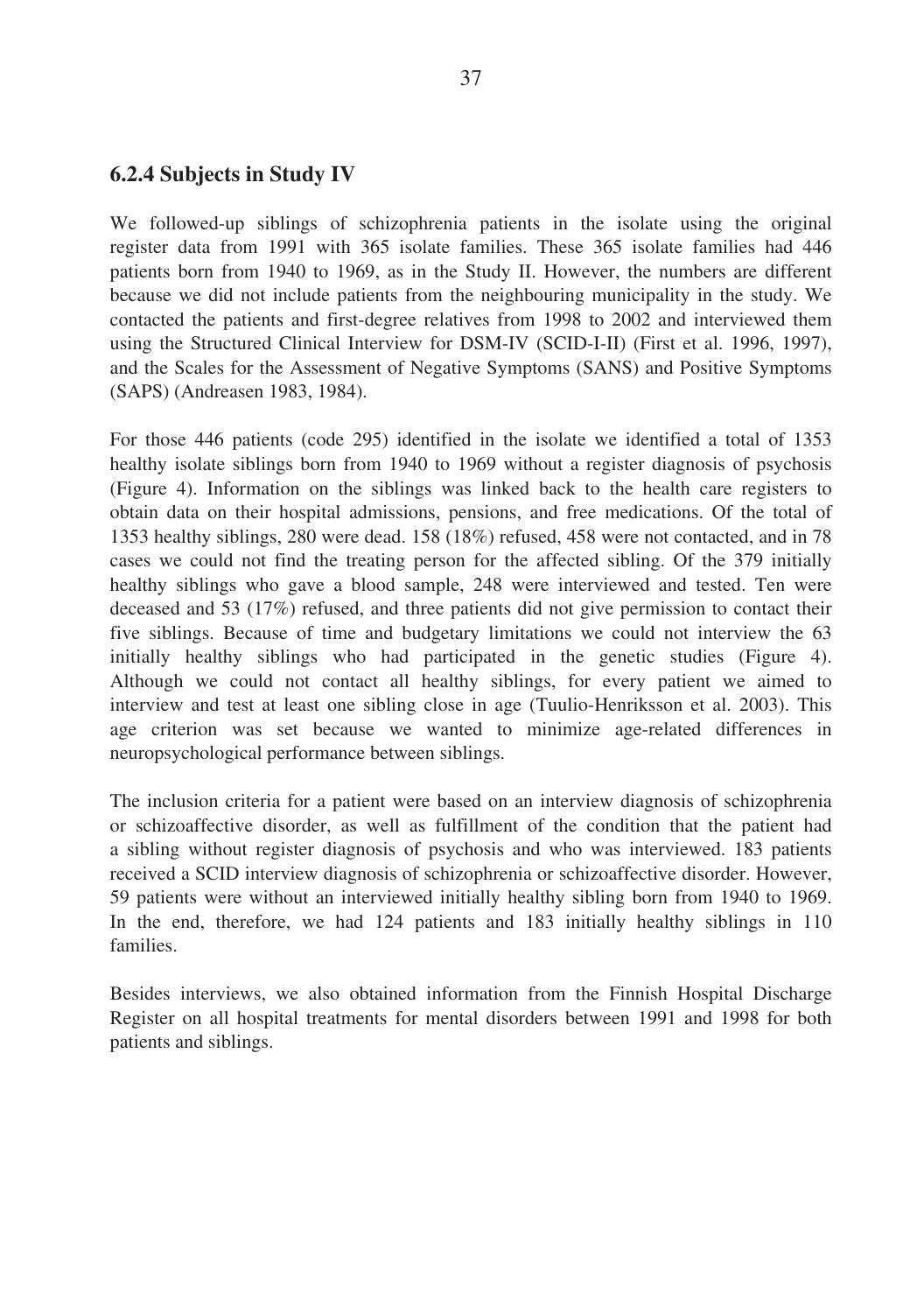#### **Figure 4. Identification of initially healthy siblings (study IV)**



1) Registers: Hospital Discharge 1969-1991, Disability Pension 1969-1991, Free Medicine 1969-1985

2) Structured Clinical Interview I and II for DSM-IV (First et al. 1996, 1997)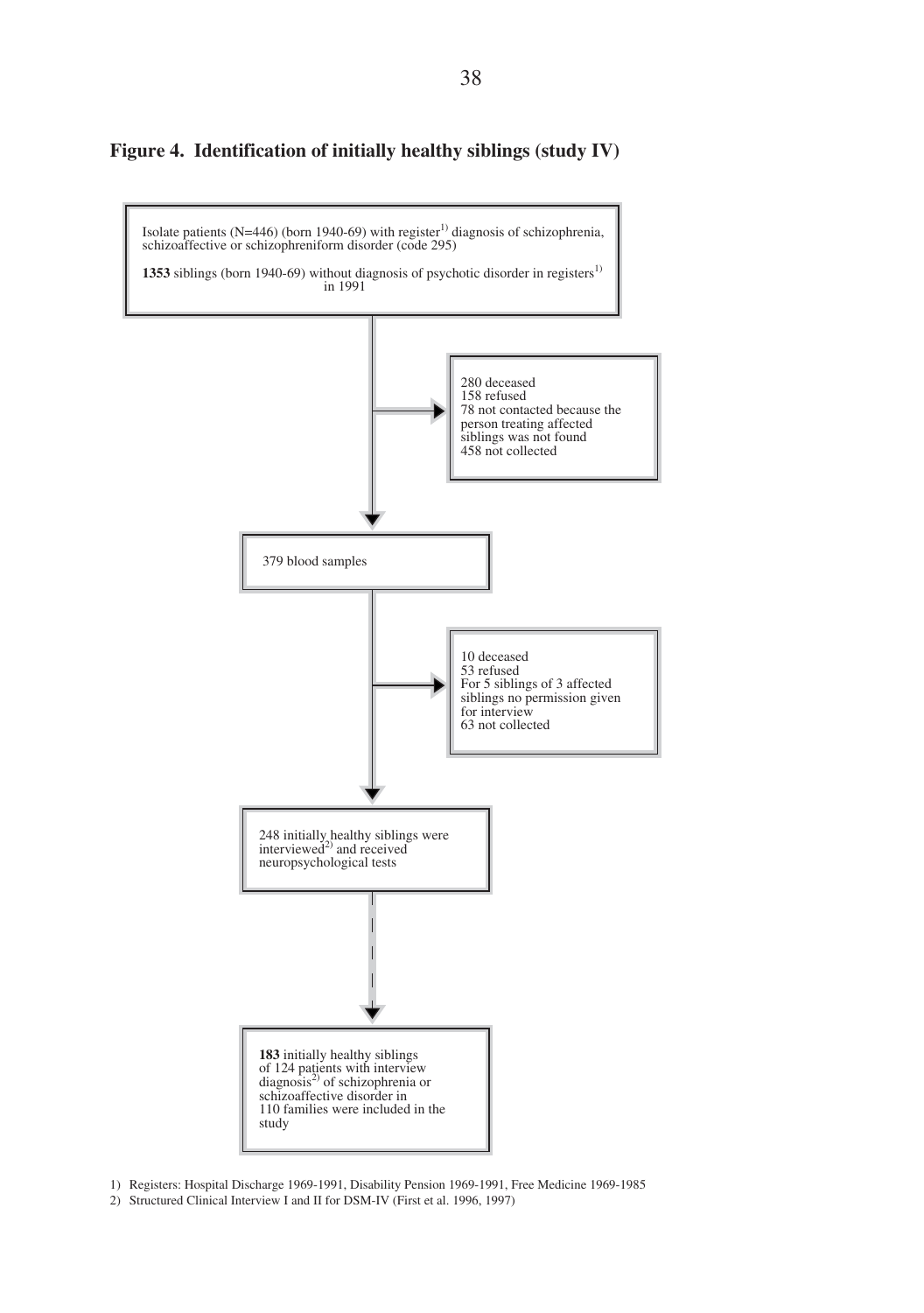#### **6.2.4.1 Comparison group (Study IV)**

The comparison group  $(N=111)$  was a representative sample of the Finnish general population aged 30-79. The sample was identified from the Health 2000 Survey, which is based on a nationally representative two-stage cluster sample of 8028 persons aged 30 or over (Aromaa and Koskinen 2004). Of the 161 subjects randomly selected from those who had participated in any of the study phases, 111 (69%) were interviewed with SCID-I during 2002-2004 and were taken as the comparison group for this study. Information on hospital treatments from 1974 to 2002 for any psychotic disorders was collected from the Hospital Discharge Register.

### **6.3 The Finnish Health Care Registers from 1969 to 1998**

The Finnish Hospital Discharge Register covers all mental and general hospitals, as well as in-patient wards of local health centers, military wards, prison hospitals and private hospitals. It was computerized in 1968. We identified all patients who had been hospitalized between 1 January 1969 and 31 December 1991 (register codes 295.0-9), and later until 1998 (register codes F20.0-9, F23.1-2, F25.0-9). We also had Register data from two Social Insurance Institution Registers, namely the Disability Pension and the Free Medicine Registers. From the Disability Pension Register we collected data until December 1991; this register codes only the first three digits (295) of the diagnostic codes. The Free Medicine Register had its own code 12 for schizophrenia patients until the end of 1985, so we included patients according to this information from 1969 to 1985. The Hospital Discharge Register data consist of admission and discharge dates, primary and subsidiary diagnoses, and hospital identification codes for each inpatient. The Pension Register records the starting and ending dates and the primary diagnoses for disability pensions. The Free Medicine Register indexes the diagnoses of persons receiving state-subsidized outpatient medication. We used the unique personal identification numbers to link the data in these registers to the National Population Register, which has information on place of birth, date of death, place of current residence, marital status, and first-degree relatives of each Finnish citizen. The National Population Register was created in 1969 and updated in 1973 with family information, so the complete data on first-degree relatives can be found from 1973 for people born in the 1950s and later.

The diagnostic criteria of schizophrenia varied during the period 1969 to 1998 when the Hospital Discharge, Disability Pension and Free Medicine Registers were used for our study data. The criteria of schizophrenia used in Finland are presented in following sections.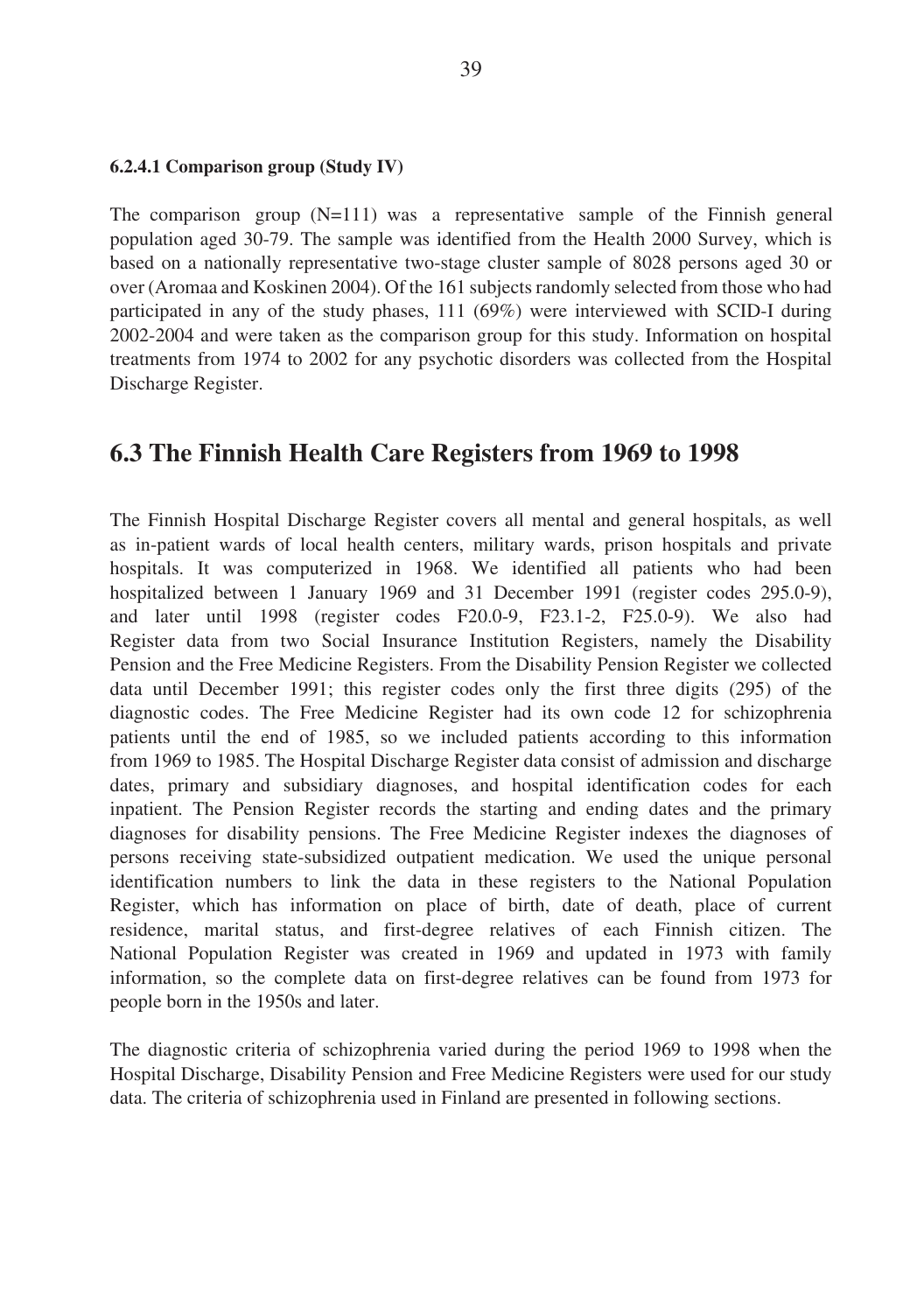#### **6.3.1 International Classification of Diseases, Eighth Edition**

The Manual of the International Statistical Classification of Diseases, Injuries and Causes of Death, 8th Edition (ICD-8) (World Health Organization, 1967) provided no criteria for schizophrenia, but the ICD-8 glossary characterized the subtypes of schizophrenia. The simple type had oddities of conduct, difficulties in social contact, and decline in overall performance but without clear-cut positive symptoms of schizophrenia. The hebephrenic type had inappropriate affect, behavior often silly and empty of purpose and feeling, and prominent thought disorder. The catatonic type was characterized by catatonic symptoms, and the paranoid type by prominent delusions and hallucinations. The latent type was characterized by the emergence of symptoms not obviously schizophrenic but severe enough to raise a strong suspicion of schizophrenia. The residual type was characterized by a chronic residual state in which fragments of faded schizophrenic symptomatology occurred. Other and unspecified types did not fit into these subtypes. Acute schizophrenic episode was characterized by acute onset of schizophrenic symptoms often presenting as a dream-like state with slight clouding of consciousness and perplexity. The schizo-affective type included cases where both the affective and schizophrenic symptoms were pronounced. Infantile autism was also regarded as a part of schizophrenia. So the definition for schizophrenia was broad and based on the severity of social and personal dysfunction. There was also considerable overlap with personality disorders.

#### **6.3.2 International Classification of Diseases, Ninth Edition**

In the ninth edition of ICD (ICD-9) (World Health Organization, 1977, 1978) the childhood type of schizophrenia and infantile autism were removed from schizophrenic psychoses, but simple and latent schizophrenia remained. In Finland, however, the first four numbers in the diagnostic codes corresponded to the ICD-9 codes. We used the narrower DSM-III-R criteria and the fifth digit was similar to the third revised Diagnostic and Statistical Manual of Mental Disorders (DSM-III-R) (American Psychiatric Association, 1987). However, the schizophreniform and schizoaffective disorders were still classified as schizophrenic psychoses, as in the ICD-8 and ICD-9.

#### **6.3.3 International Classification of Diseases, Tenth Edition**

The tenth edition of ICD (ICD-10) (World Health Organization, 1993) and its diagnostic codes and criteria have been used in Finland since 1996. Its diagnostic criteria of schizophrenia differ from those of the DSM-IV. The DSM-III-R (American Psychiatric Association, 1987) and the DSM-IV (American Psychiatric Association, 1994) require a six month duration of symptoms vs. only one month for ICD-10, and ICD-10 does not require deterioration from a premorbid level of functioning, whereas DSM-III-R and IV do. ICD-10 also has an exclusion criterion for mood disorder before the onset of schizophrenia, while DSM-IV requires that the total duration of all episodes of a mood syndrome has been brief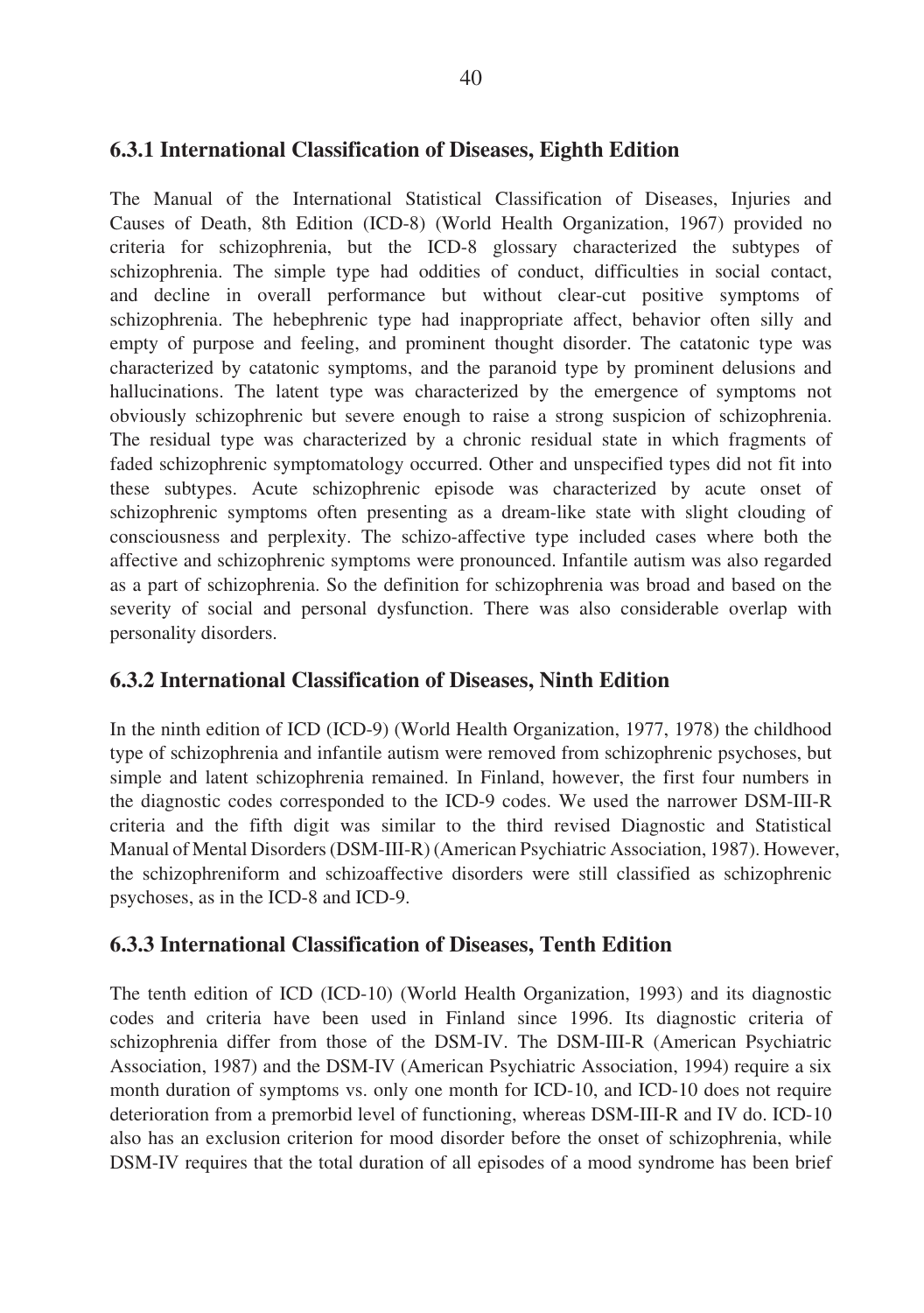relative to the total duration of the active and residual phases of the disturbance. The ICD-10 diagnostic classification included negative symptoms prior to the publication of DSM-IV. Latent schizophrenia has now been removed from ICD-10 and nowadays patients having it might be classified with schizotypal personality disorder.

## **6.4 The research diagnosis of schizophrenia**

In our study we used the DSM-IV criteria both in case record based consensus diagnosis assessments and in interviews. When we assessed interview based diagnoses, we used the Structured Clinical Interviews for DSM-IV: Structured Clinical Interview for DSM-IV Axis I Disorders, Clinician Version (SCID-CV) (First et al. 1996) and Structured Clinical Interview for DSM-IV Personality Disorders, (SCID-II) (First et al. 1997) based assessments.

The DSM-IV is a classification of mental disorders developed for use in clinical, educational and research settings. It is a multiaxial system with five axes: I Clinical disorders and other conditions that may be a focus of clinical attention, II Personality disorders and mental retardation, III General medical conditions, IV Psychosocial and environmental problems, and V Global assessment of functioning (GAF). The five axes may help the clinician plan treatment and predict outcome, and it also facilitates comprehensive and systematic evaluation. The text of DSM-IV systematically describes each disorder: diagnostic features, subtypes and/or specifiers, recording procedures, associated features and disorders, specific culture, age and gender features, prevalence, course, familial pattern, and differential diagnosis.

SCID-I (First et al. 1996) and SCID-II (First et al. 1997) are semistructured interviews for DSM-IV diagnosis and have a one-time-use scoresheet containing DSM-IV diagnostic criteria and interview questions plus the GAF assessment scale. The majority of questions can be answered by a simple "yes" or "no"; however it is usually necessary to ask the patient to elaborate or provide specific examples. The clinician version covers only those DSM-IV diagnoses most commonly seen in clinical practice. It contains an overview and six modules: mood episodes, psychotic symptoms, psychotic disorders, mood disorders, substance use disorders, and anxiety and other disorders.

SCID-II covers all axis II personality disorders. In the interview the subject first filled out the personality questionnaire as a screening tool. In our study, for all items with a "yes" answer on the questionnaire the interviewer continued to ask all questions concerning that specific personality disorder.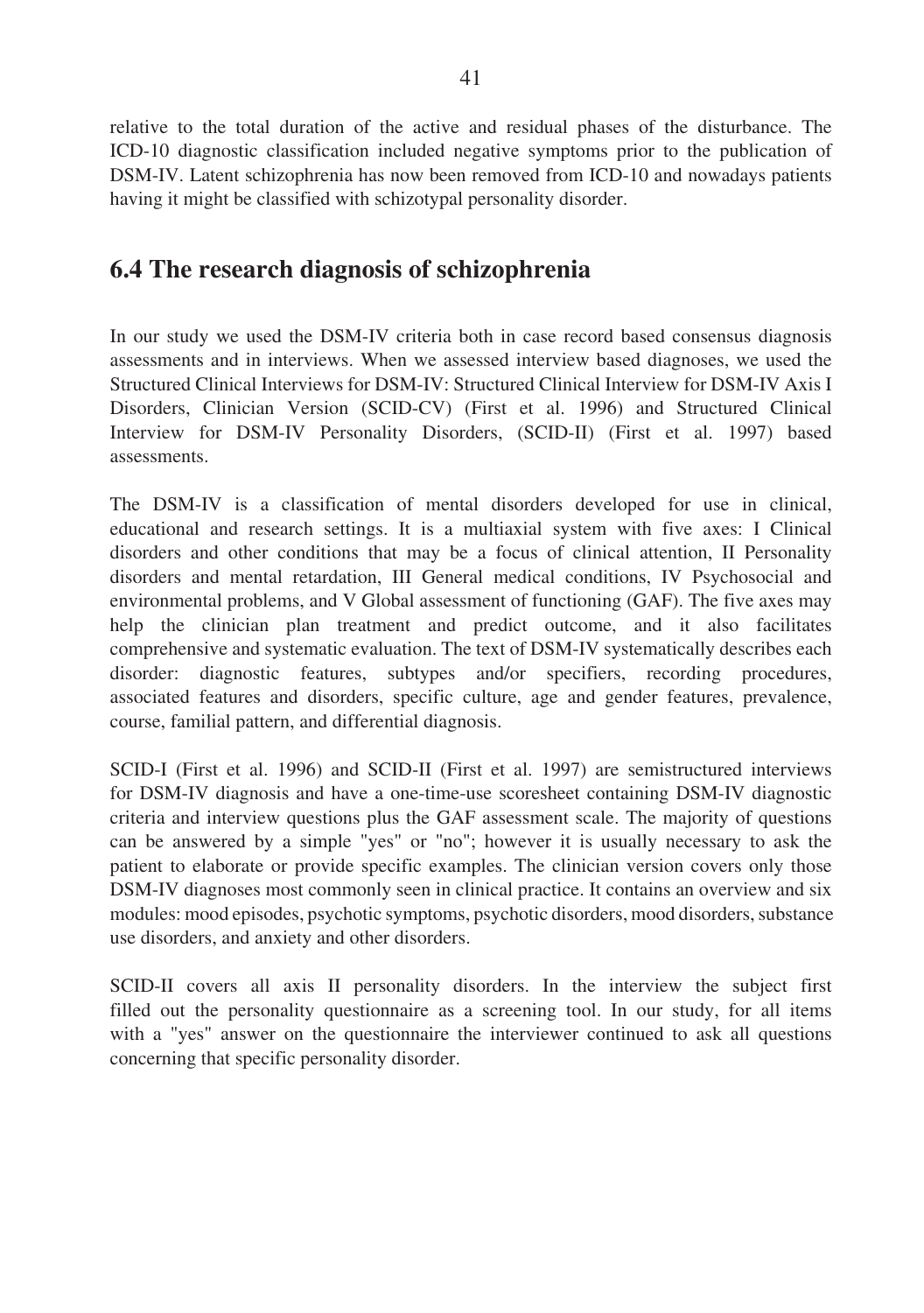### **6.4.1 The DSM-IV criteria for schizophrenia**

The DSM-IV criteria for schizophrenia are shown in Table 3. DSM-IV divides schizophrenia further into five subtypes on the following algorithm: catatonic type is assigned whenever prominent catatonic symptoms are present (regardless of the presence of other symptoms); disorganized type is assigned whenever disorganized speech and behavior, and flat or inappropriate affect are prominent (unless catatonic type is also present); paranoid type is assigned whenever there is a preoccupation with delusions or frequent hallucinations are prominent (unless the catatonic or disorganized type is present). Undifferentiated type is a residual category describing presentations that include prominent active-phase symptoms not meeting criteria for the catatonic, disorganized, or paranoid type; and residual type is for presentations in which there is continuing evidence of the disturbance, but the criteria for the active-phase symptoms are no longer met.

Schizophreniform disorder has identical features to schizophrenia except for two differences: the total duration of the illness is at least one month but less than six months (See Table 3, criterion C), and impaired social or occupational functioning during some part of the illness is not required (See Table 3, criterion B). The specifiers: with good prognostic features or without good prognostic features, may be used to indicate the presence or absence of features that may be associated with a better prognosis.

The essential feature of schizoaffective disorder is an uninterrupted period of major depressive, manic, or mixed episode concurrent with symptoms that meet criterion A (See Table 3) for schizophrenia. In addition, during the same period of illness, there have been delusions or hallucinations for at least two weeks in the absence of prominent mood symptoms. The mood symptoms are also present for a substantial portion of the total duration of the illness. There are two subtypes: bipolar type, and depressive type - which includes only major depressive episodes.

In our study, we divided the diagnosis into six liability classes: class 1, schizophrenia; class 2, schizoaffective disorder; class 3, schizophreniform, delusional, shared psychotic, and brief psychotic disorder, and psychotic disorder not otherwise specified; class 4, affective psychotic disorder; class 5, organic psychotic disorders; and class 0, all other mental disorders.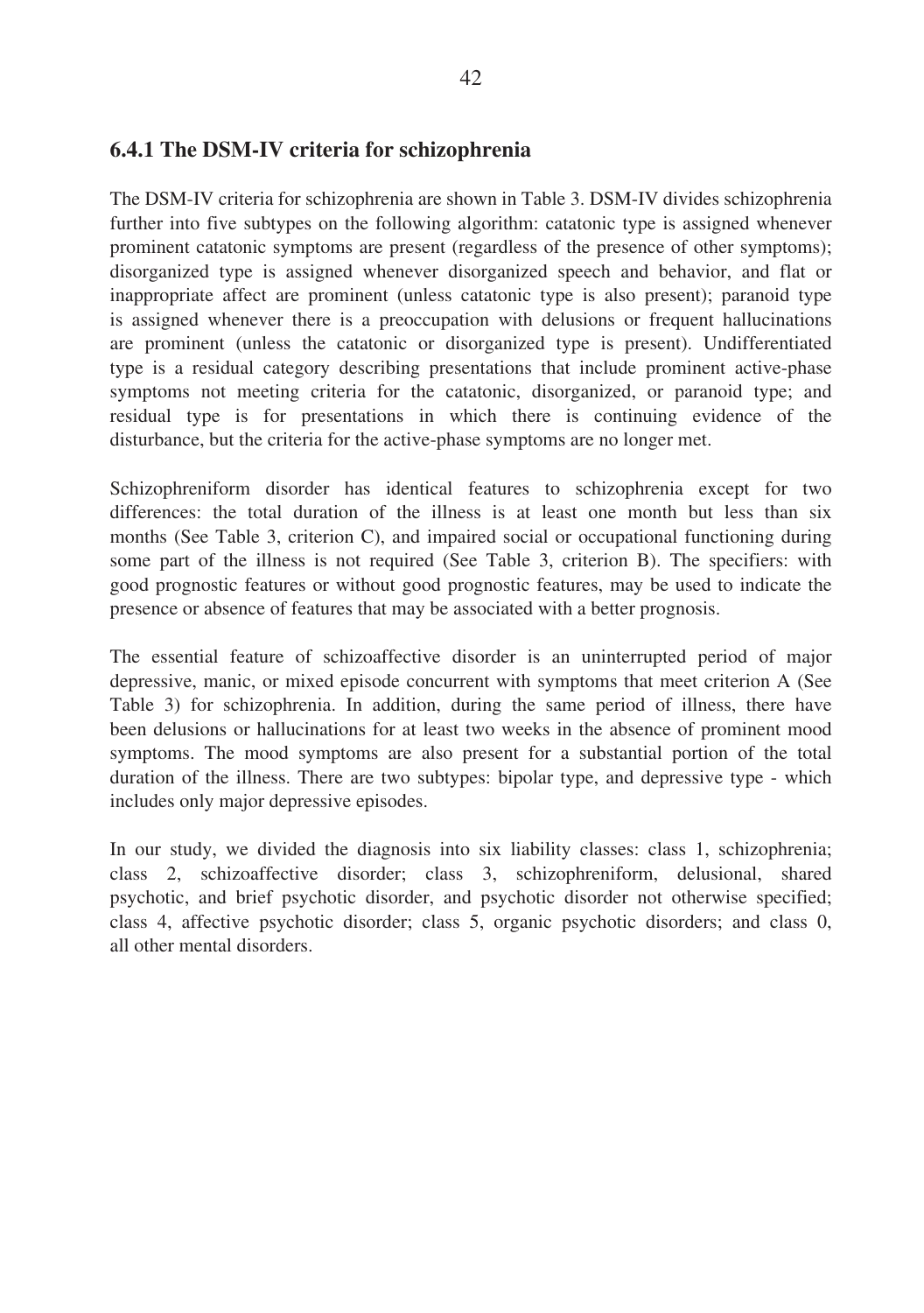**Table 3. Diagnostic criteria for Schizophrenia (DSM-IV)**

|    | A. Characteristic symptoms: Two (or more) of the following, each present for a significant<br>portion of time during a 1 month period (or less if successfully treated):                                                                                                                                                                                                                                                                                                                                                                                                     |
|----|------------------------------------------------------------------------------------------------------------------------------------------------------------------------------------------------------------------------------------------------------------------------------------------------------------------------------------------------------------------------------------------------------------------------------------------------------------------------------------------------------------------------------------------------------------------------------|
|    | $(1)$ delusions<br>(2) hallucinations<br>(3) disorganized speech (e.g. frequent derailment or incoherence)<br>(4) grossly disorganized or catatonic behavior<br>(5) negative symptoms, i.e., affective flattening, alogia, or avolition                                                                                                                                                                                                                                                                                                                                      |
|    | <b>note:</b> Only one Criterion A symptom is required if delusions are bizarre or hallucinations<br>consist of a voice keeping up a running commentary on the person's behavior or<br>thoughts, or two or more voices conversing with each other.                                                                                                                                                                                                                                                                                                                            |
|    | <b>B.</b> Social/occupational dysfunction: For a significant portion of the time since the onset<br>of the disturbance, one or more major areas of functioning such as work, interpersonal<br>relations, or self-care are markedly below the level achieved prior to the onset (or when<br>the onset is in childhood or adolescence, failure to achieve expected level of<br>interpersonal, academic, or occupational achievement).                                                                                                                                          |
|    | <b>C.</b> Duration: Continuous signs of the disturbance persist for at least 6 months. This<br>6-month period must include at least 1 month of symptoms (or less if successfully treated)<br>that meet Criterion A (i.e., active-phase symptoms) and may include periods of prodromal<br>or residual symptoms. During these prodromal or residual periods, the signs of the<br>disturbance may be manifested by only negative symptoms or two or more symptoms listed in<br>Criterion A present in an attenuated from (e.g. odd beliefs, unusual perceptual<br>experiences). |
|    | D. Schizoaffective and mood disorder exclusion: Schizoaffective disorder and mood disorder<br>with psychotic features have been ruled out because either $(1)$ no major depressive, manic<br>or mixed episodes have occurred concurrently with the active-phase symptoms; or $(2)$ if<br>mood episodes have occurred during active-phase symptoms, their total duration has been<br>brief relative to the duration of the active and residual periods.                                                                                                                       |
| Е. | <b>Substance/general medical condition exclusion:</b> The disturbance is not due to the direct<br>physiological effects of a substance (e.g., a drug of abuse, a medication) or a general<br>medical condition.                                                                                                                                                                                                                                                                                                                                                              |
| F. | <b>Relationship to a pervasive developmental disorder:</b> If there is a history of autistic<br>disorder or another pervasive developmental disorder, the additional diagnosis of<br>schizophrenia is made only if prominent delusions or hallucinations are also present for<br>at least a month (or less if successfully treated).                                                                                                                                                                                                                                         |
|    | Classification of longitudinal course (can be applied only after at least 1 year has<br>elapsed since the initial onset of active-phase symptoms):                                                                                                                                                                                                                                                                                                                                                                                                                           |
|    | Episodic With Interepisode Residual Symptoms (episodes are defined by the reemergence of<br>prominent psychotic symptoms); also specify if: With Prominent Negative Symptoms                                                                                                                                                                                                                                                                                                                                                                                                 |
|    | <b>Episodic With No Interepisode Residual Symptoms</b>                                                                                                                                                                                                                                                                                                                                                                                                                                                                                                                       |
|    | <b>Continuous</b> (prominent psychotic symptoms are present throughout the period of<br>observation); also specify if: With prominent Negative Symptoms                                                                                                                                                                                                                                                                                                                                                                                                                      |
|    | Single Episode in Partial Remission: also specify if: With Prominent Negative Symptoms                                                                                                                                                                                                                                                                                                                                                                                                                                                                                       |
|    | Single episode In Full Remission                                                                                                                                                                                                                                                                                                                                                                                                                                                                                                                                             |
|    | <b>Other or Unspecified Pattern</b>                                                                                                                                                                                                                                                                                                                                                                                                                                                                                                                                          |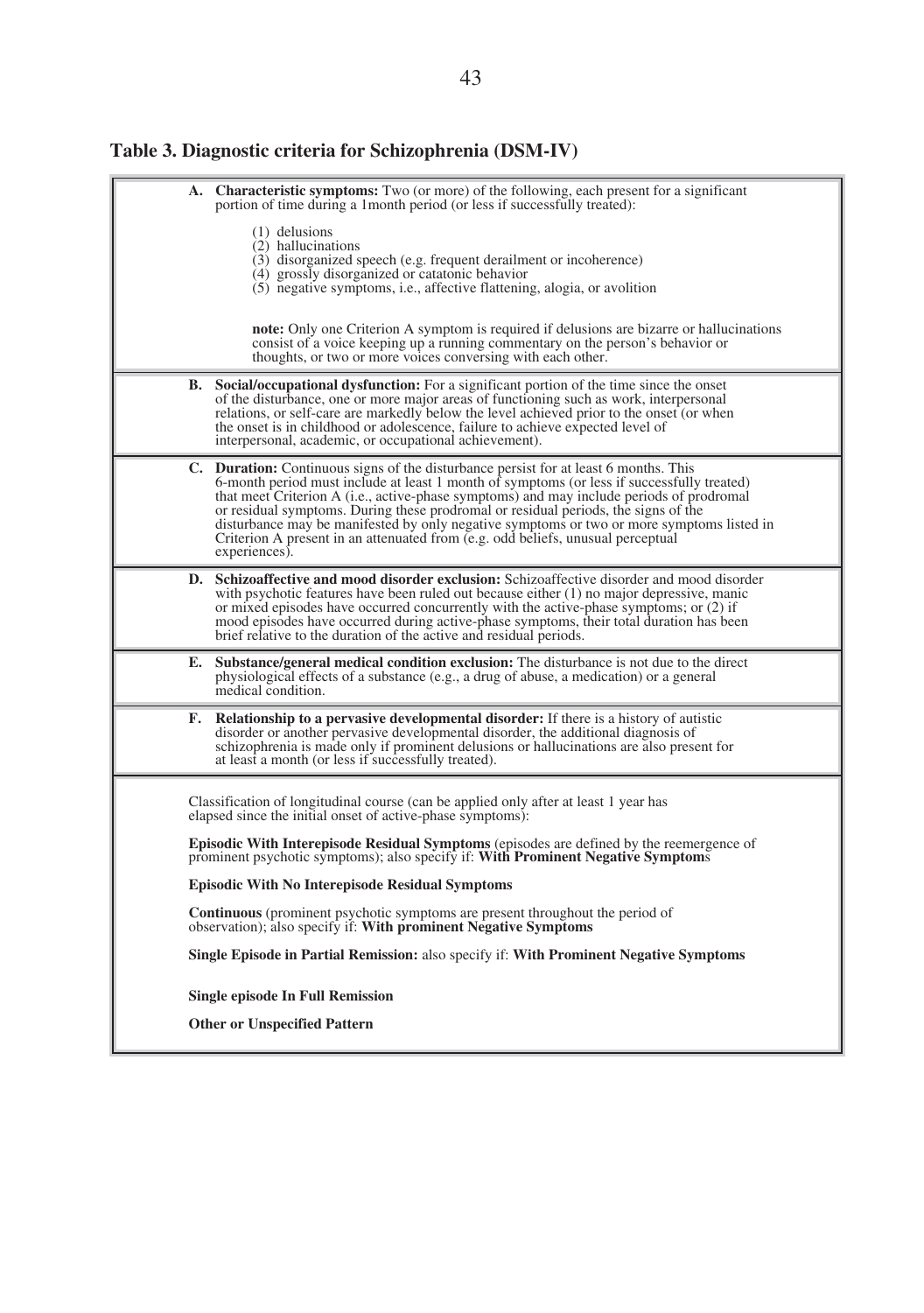## **6.5. Case record based assessments**

#### **6.5.1. The Consensus diagnoses**

We collected original case notes from the psychiatric hospitals based on data in the Hospital Discharge Register, which records all hospital treatments in Finland. The case notes from outpatient services were collected from Kuusamo outpatient service and the health care center. We also used hospital case records to identify outpatient services if the patient was living outside Kuusamo. If the hospital case notes were missing or insufficient we collected case notes from the municipalities where the patient had been living.

The mean follow-up time was 16.6 (SD 5.4) years from the first hospitalization until 1 October 2000 (Study II). However, the last consensus diagnoses were made in 2002. We validated and re-assessed the diagnoses of all patients and family members who participated in the genetic studies. Two researchers independently made best-estimate diagnoses using DSM-IV criteria (American Psychiatric Association 1994). Although they were blind to the register diagnoses, they knew the study protocol and could not be completely blind. In cases of disagreement, a third senior researcher reviewed the case to achieve the consensus diagnosis.

The consensus diagnoses for the isolate cases were made by the author with two other researchers. Altogether we made 406 consensus diagnoses including patients and firstdegree relatives. For the multiplex families from the whole country the consensus diagnoses (N=945) were made in the same way by six researchers. In the isolate, the kappa values for the DSM-IV best-estimate diagnoses of schizophrenia were 0.95 (95% CI 0.84-1.0), for schizoaffective disorder 0.94 (95% CI 0.83-1.0), and for schizophreniform disorder 0.97 (95% CI 0.85-1.0). In the whole country multiplex family sample the kappa values were 0.85 (95% CI 0.79-0.92) for schizophrenia, and 0.73 (95% CI 0.60-0.85) for schizoaffective disorder and schizophrenia spectrum (schizoid, schizotypal and paranoid personality disorders, schizophreniform, delusional, and brief psychotic disorders and psychotic disorder NOS) (Ekelund et al. 2000). The consensus diagnoses were used as inclusion criteria: in Studies II and III we included all patients with a consensus diagnosis of schizophrenia, while in Study IV both schizophrenia and schizoaffective disorder were inclusion criteria. In Study I we assessed the reliability of consensus, register, and interview diagnoses.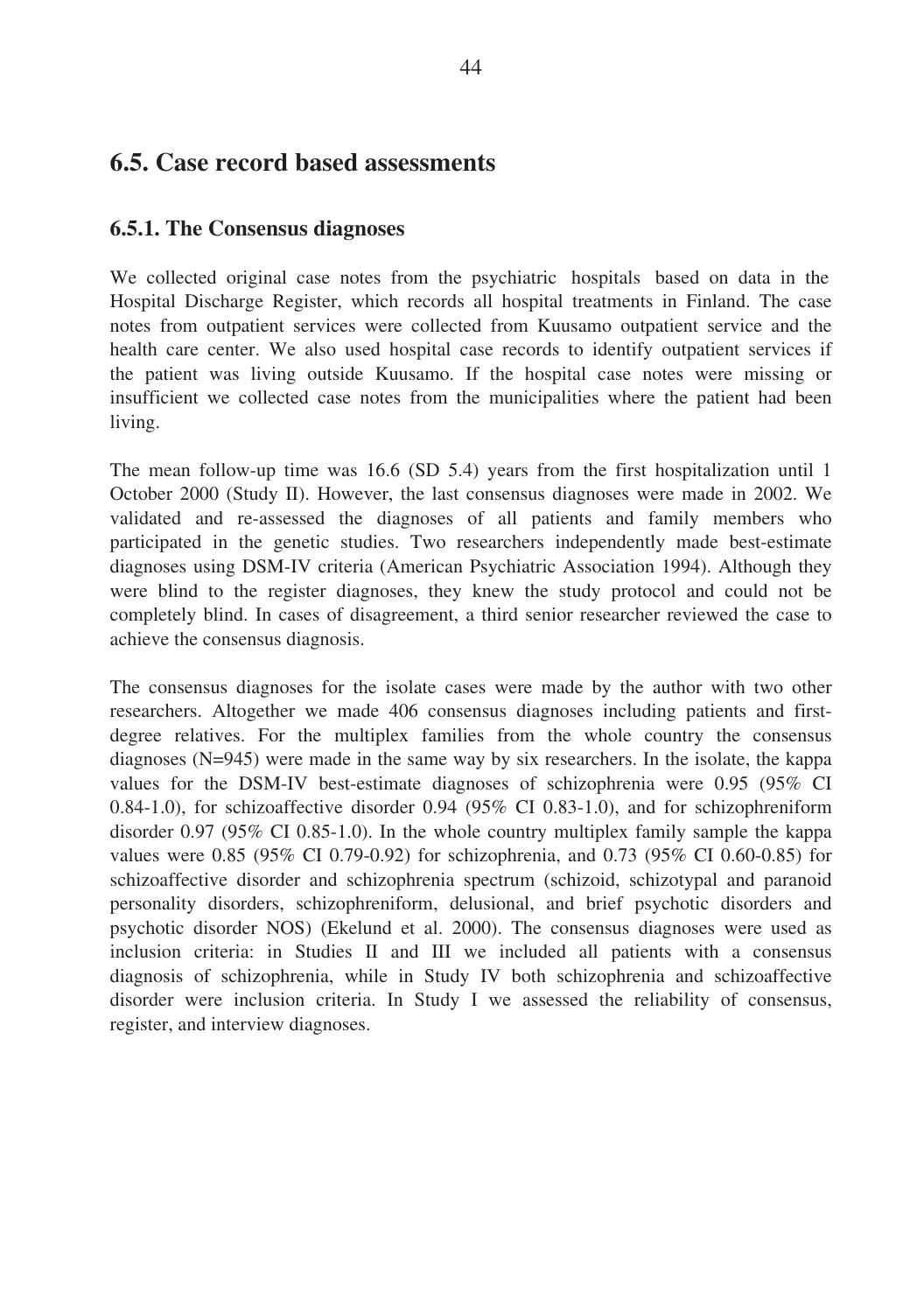#### **6.5.2. The Operational Criteria Checklist for Psychotic Illness ratings**

The Operational Criteria Checklist for Psychotic Illness 3.31 (OCCPI) was originally designed to facilitate a polydiagnostic approach to the diagnosis of psychotic and affective disorder for molecular genetic research. However, it has been used in a wide variety of clinical, epidemiological and biological research.

The OCCPI comprises a 90-item checklist of signs and symptoms and a suite of computer programs (OPCRIT)(Appendix 1). It has a glossary of clear and explicit descriptions of each constituent item and instructions for coding them. It generates diagnoses based on 12 different operational diagnostic systems including the 1) DSM-III (American Psychiatric Association 1980), 2) DSM-III-R (American Psychiatric Association 1987), 3) ICD-10 (World Health Organization 1993), 4) St. Louis criteria (Feigner et al. 1972), 5) Research Diagnostic Criteria (RDC) (Spitzer et al. 1978), and 6) Taylor and Abrams criteria (Taylor and Abrams 1978). The OCCPI also allows the diagnosis of schizophrenia to be made according to the 7) "flexible" criteria for schizophrenia of Carpenter (Carpenter et al. 1973), and 8) Schneider's first-rank symptoms (Schneider 1959), and 9-11) according to three sub-typing classifications of schizophrenia (Tsuang and Winokur 1974, Crow 1980, Farmer et al. 1983), and 12) a version of the French criteria for non-affective psychosis (Pull et al. 1987). Farmer and colleagues (1992) compared these diagnoses and concluded that skilled clinical judgment remains the most reliable and valid tool the researcher possesses. In this study we used the case record-based DSM-IV consensus diagnoses in our analysis, not the operational diagnoses of OCCPI. In study II we analyzed by factor analysis the item level information on the OCCPI (Appendix 1).

The reliability of the OCCPI has been demonstrated in many studies (McGuffin et al. 1991, Craddock et al. 1996, Williams et al. 1996, Azevedo et al. 1999). Item-by-item agreement has been measured in only a few studies and the agreements between raters have been reasonable (McGuffin et al. 1991, Cardno et al. 2001).

To assess the diagnostic agreement, three psychiatrists independently made the OCCPI DSM-III-R diagnoses and the DSM-IV best-estimate diagnoses from the lifetime case notes for a random sample of 30 representative cases. All the OCCPI and DSM-III-R diagnoses were the same, and only one case note diagnosis was assessed in liability class 2 instead of class 1 by one of the researchers. The OCCPI item-by-item agreement was less good, however, as also in the study of Cardno and colleagues (2001). In our study the kappa values varied from 0.10 to 0.84. For the OCCPI factor analysis we chose 30 psychotic and affective items with kappa values exceeding 0.46.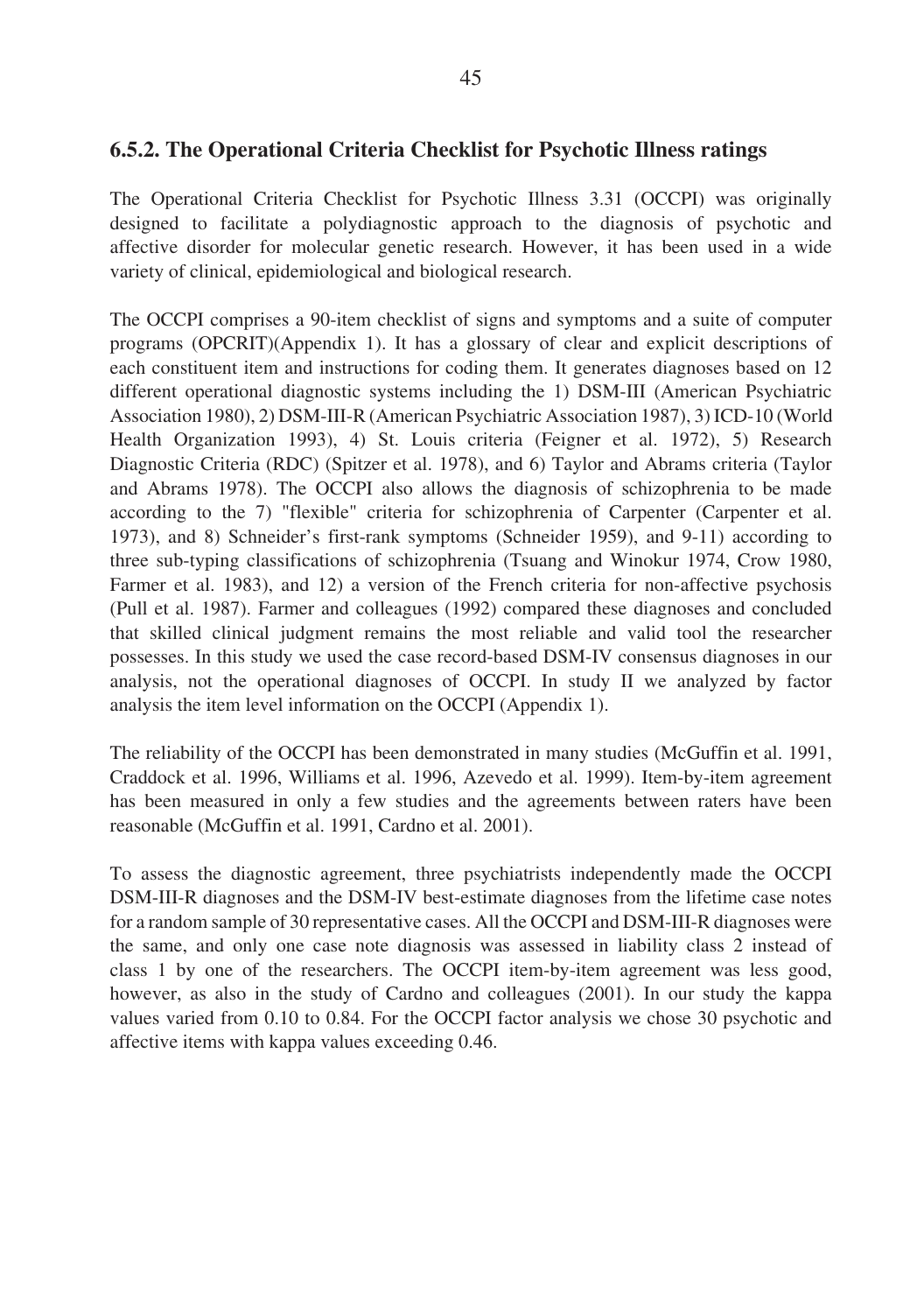## **6.6. Clinical interviews**

#### **6.6.1. Diagnostic interviews**

For diagnostic assessments we used the SCID for axes I and II (First et al. 1996, 1997) and the GAF scale for Axis V, both based on the DSM-IV (American Psychiatric Association 1994). The Scales for the Assessment of Negative Symptoms (SANS, Appendix 2) and Positive Symptoms (SAPS, Appendix 3) (Andreasen 1983, 1984) were used to evaluate the signs and symptoms.

The interview questions and scoresheets were translated into Finnish. We added questions on smoking, place of birth and some sociodemograpic variables to the overview scoresheet. We made all ratings on a lifetime basis and used all available information, including discussions with family members or health care personnel.

We first did a pilot study, interviewing and testing 39 patients. We started the interview with the overview and then went through all modules of SCID-I, including the GAF. The subjects then filled the SCID-II questionnaire, and for all items answered "yes" on the questionnaire the interviewer continued to ask all questions concerning that specific personality disorder. We continued with the SAPS interview if the subject had any psychotic symptoms in SCID-I. The SANS interview was done first for all patients, but we later used it for all subjects. The interview took approximately four hours on average. We also constructed a family tree including all core family members and relatives known by the subject. We generally completed the interview and performed the neuropsychological tests on the same day. We continued on another day if the subject wanted or was tired.

The study protocol required the clinical study teams to first-contact the doctor or the nurse in charge of the patient to obtain their participation in the study. All patients and relatives provided written informed consent after the procedure had been explained to them. The ethical review boards of Finland's National Public Health Institute approved this study.

To contact all patients and their relatives around Finland we had four teams of field workers. The field workers, who contacted treating personal, patients and their relatives, were nurses, mental nurses and one doctor. All had been given extensive training in the use of the instruments. To increase reliability we used tape-recordings and the senior researcher reviewed the 20 first interviews of each fieldworker. The SCID-I-II, SANS and SAPS interviews were also discussed with the senior researcher, with whom the interviewers had regular consultations. The interviewers were blind to the consensus and register diagnoses.

We did not assess the reliability of SCID interviews in our studies, but in other studies the reliability of SCID-I (Skre et al. 1991, Williams et al. 1992, Miller et al. 2001) and SCID-II (Williams et al. 1992, Osone and Takahasi 2003, Weertman et al. 2003) has been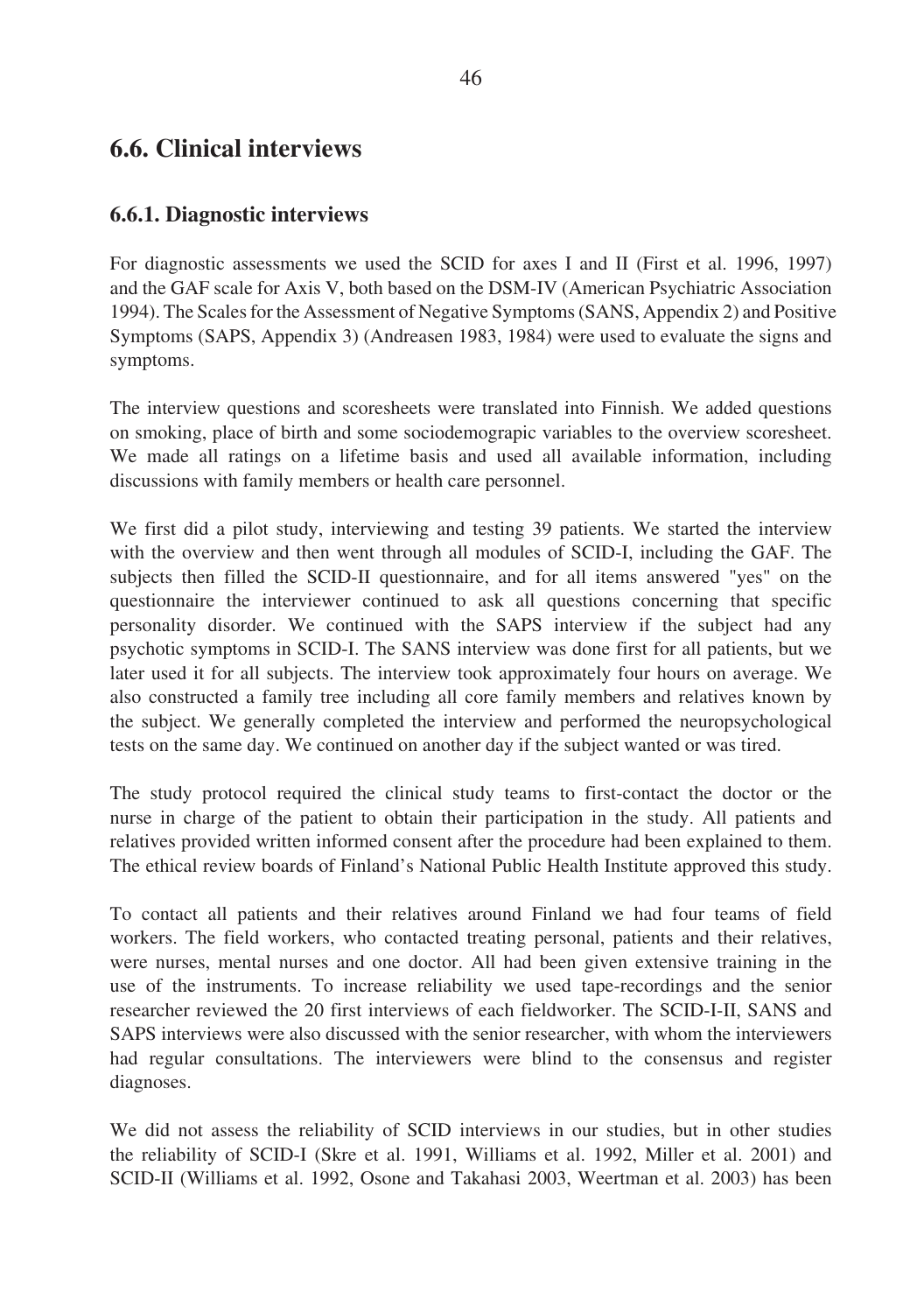good. Nevertheless, it was difficult for the interviewers to remain completely blind to the status of family members because the participants often wanted to discuss the situation in their family and constructed the family tree.

#### **6.6.2 Assessment of Negative and Positive Symptoms**

SANS (Andreasen, 1983) (Appendix 2) consists of 25 items rated on a six-point scale (0-5) in the interview. The five subscales of SANS are affective flattening or blunting, alogia, apathy, asociality, and inattention. The signs of "affective flattening, alogia, and affective blunting", such as mobility of facial expression, response to a stimulus such as being smiled at, quality of eye contact, use of expressive gestures, etc, should be rated using observation rather than by subjective evaluation (Andreasen 1989, Andreasen et al. 1995b).

SAPS (Andreasen 1984)(Appendix 3) consists of 34 items and is divided into four subscales: hallucinations, delusions, bizarre behavior, and formal thought disorder.

All symptoms were rated based on the greatest lifetime-ever severity. We also used all other available information, including discussions with health care personnel or family members.

The reliability of the various SANS and SAPS items has been assessed repeatedly and found to be excellent, using both inter-rater and test-retest reliability measures, and they have been translated into many languages (Andreasen 1989, 1995b). However, Norman and colleagues (1996) found that levels of interrater reliability were lower than had been reported in earlier studies. Mueser and colleagues (1994) found that the reliability of SANS was good.

# **6.7. The genealogical studies in the isolate**

We performed a genealogical search in accordance with published criteria for 263 families from the isolate who gave a blood sample for the genetic study. The ancestors of the patients were traced back for four to 12 generations from the local church registers and the National Archives of Finland to reveal all consanguineous relatives. To estimate the degree of familiality with each patient (Study III), we counted consanguineous patients through all common founders in four-generation pedigrees. We counted the number of consanguineous patients born 1940 to 1976 considering the liability classes of DSM-IV diagnoses (Figure 3).

An overview of total numbers of subjects in the isolate, in the whole country multiplex family and in Studies I-IV is presented in Table 4.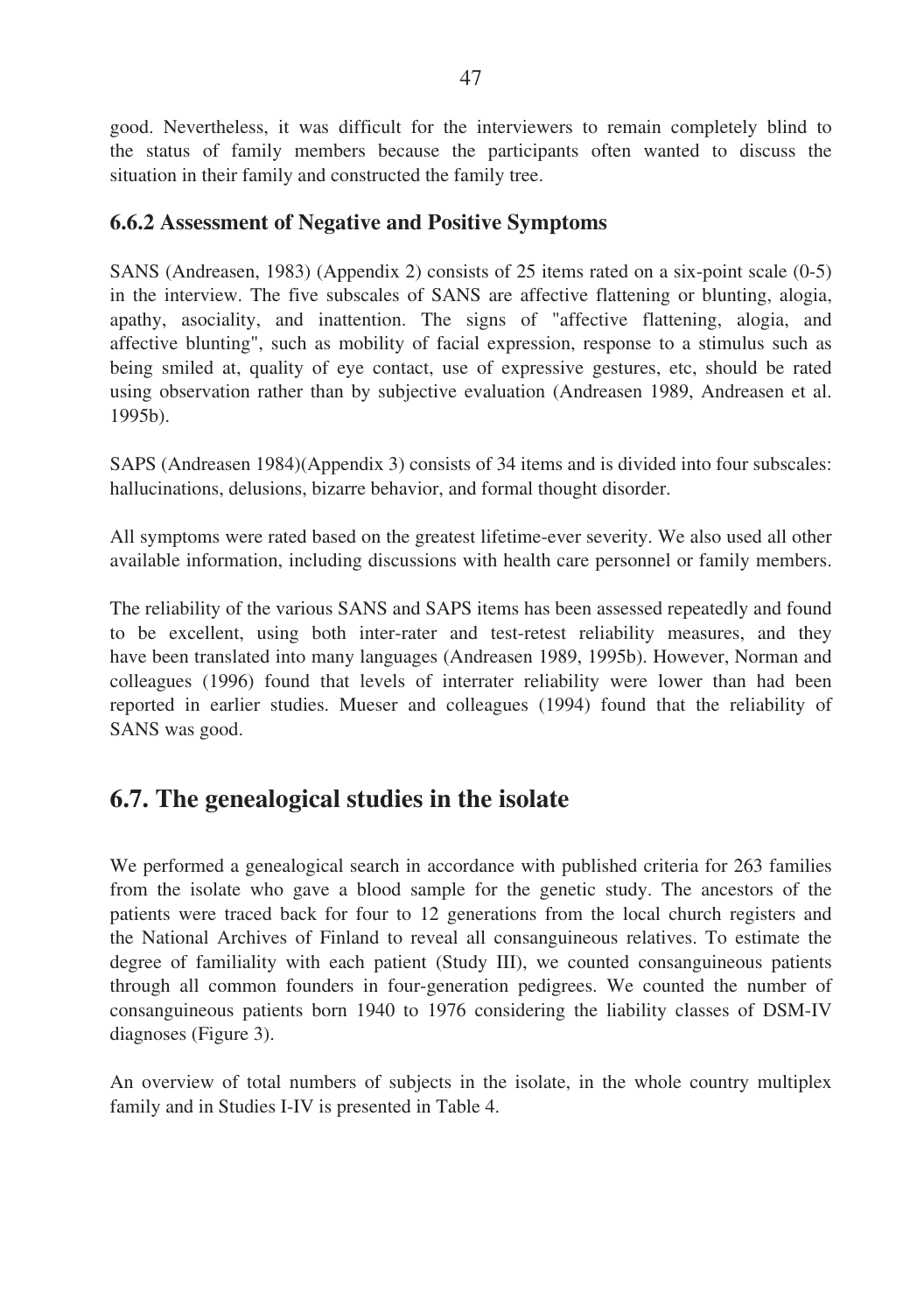|                        |                                                                                                                       | Table 4. An overview of methods and subjects in studies 1-1 v |      |                      |                             |
|------------------------|-----------------------------------------------------------------------------------------------------------------------|---------------------------------------------------------------|------|----------------------|-----------------------------|
| <b>Study</b>           | <b>Methods</b>                                                                                                        | <b>Samples</b>                                                | N    | Male<br>$\%$<br>$\%$ | <b>Mean</b><br>age<br>years |
| Isolate study<br>total | Registers <sup>1</sup>                                                                                                | Registers                                                     | 658  | 59 %                 | 49.1                        |
|                        | Case records <sup>2,4)</sup><br>Interviews <sup>3,5,6,7)</sup><br>Genealogical research <sup>8)</sup>                 | DSM-IV Consensus and OCCPI <sup>2,4)</sup>                    | 326  | 64 %                 | 49.9                        |
|                        |                                                                                                                       | Interview                                                     | 257  | 60%                  | 51.8                        |
| Whole country          | Registers <sup>1</sup>                                                                                                | Registers                                                     | 4904 | 53 %                 | 49.7                        |
| multiplex<br>total     | Case records <sup>2,4)</sup>                                                                                          | DSM-IV Consensus and OCCPI <sup>2,4)</sup>                    | 945  | 57 %                 | 49.2                        |
|                        | Interviews $3,5,6,7$                                                                                                  | Interview                                                     | 284  | 56 %                 | 49.5                        |
| Study I                | Registers <sup>1)</sup>                                                                                               | Registers                                                     | 237  | 60%                  | 43.7                        |
|                        | Case records <sup>2)</sup>                                                                                            | $DSM-IV$ Consensus <sup>2)</sup>                              | 164  | 67 %                 | 43.7                        |
|                        | $SCID-I-II$ interviews <sup>3)</sup>                                                                                  | Interview                                                     | 131  | 66 %                 | 43.6                        |
| Study II               | Registers <sup>1</sup>                                                                                                | Isolate multiplex $(IM)^{9)}$                                 | 78   | 74 %                 | 50.6                        |
|                        | Case records <sup>2)</sup>                                                                                            | Isolate singleton $(IS)^{10}$                                 | 112  | 67%                  | 47.1                        |
|                        | OCCPI <sup>4</sup>                                                                                                    | Whole country $(NM)^{11}$ multiplex                           | 446  | 60%                  | 48.7                        |
| Study III              | Registers <sup>1)</sup>                                                                                               | Isolate singleton $(IS)^{10}$                                 | 113  | 66 %                 | 47.5                        |
|                        | Case records <sup>2)</sup><br>SCID-I-II <sup>3)</sup> , GAF <sup>5)</sup> , SAPS <sup>6</sup> ), SANS <sup>7)</sup> , | Isolate multiplex $(M)^{9}$                                   | 63   | 70%                  | 50.3                        |
|                        | Genealogical research <sup>8)</sup>                                                                                   | Whole country $(NM)^{11}$ multiplex                           | 94   | 59 %                 | 46.3                        |

Study IV Registers<sup>1)</sup><br>
SCID-I-I<sup>3</sup>,<br>
GAFS<sup>7</sup>) interviews THeathy" siblings 183 49 % 46.1<br>
SANS<sup>7</sup>) interviews

Comparison group  $(Heath 2000)^{12}$  111 50 % 50.3

### **Table 4. An overview of methods and subjects in studies I-IV**

1) Registers: The Hospital Discharge, Free Medicine and Disability Pension<br>2) Diagnostic and Statistical Manual of Mental Disorders, Fourth Edition (A

2) Diagnostic and Statistical Manual of Mental Disorders, Fourth Edition (American Psychiatric Association 1994)

3) Structured Clinical Interview I and II for DSM-IV (First et al. 1996, 1997)

4) Operational Criteria Checklist for Psychotic Illness (McGuffin et al. 1991)<br>5) Global Assessment of Functioning

5) Global Assessment of Functioning

6) Scale for the Assessment of Negative Symptoms (Andreasen 1983) 7) Scale for the Assessment of Positive Symptoms (Andreasen 1984)

8) 263 isolate families

I

9) Isolate multiplex patients had at least one sibling with psychotic disorder

10) Isolate singleton patients had no first-degree relatives with any psychotic disorder according to register information

11) Whole country multiplex families have at least two affected sibling in the family

12) Health 2000 study (Aromaa and Koskinen 2004)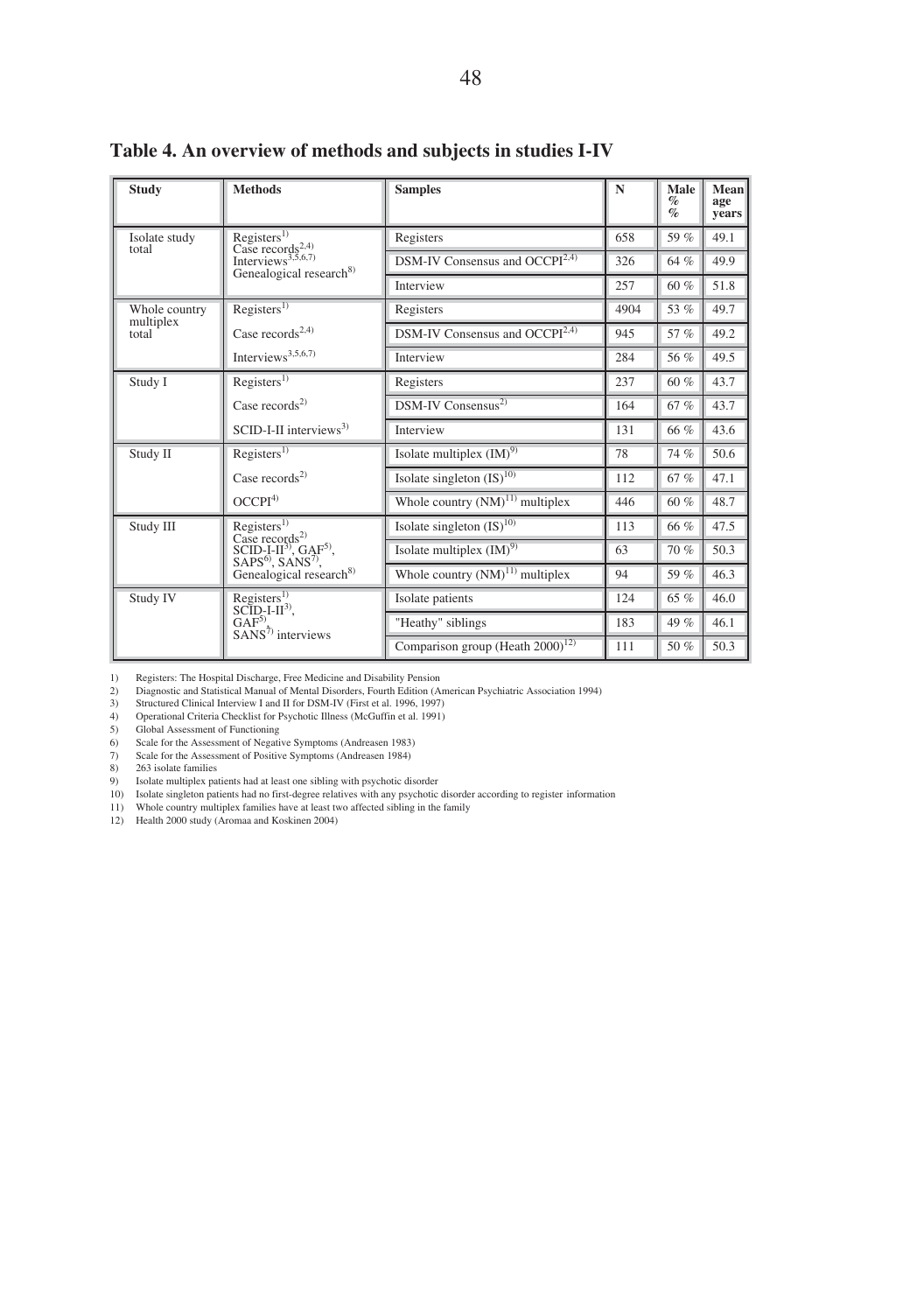## **6.8. Statistical analyses**

#### **6.8.1 Statistical analyses in Study I**

Using Survo MM 2.05 for Windows, the lifetime prevalence was calculated as the number of individuals born in the isolate and alive on 31 December 1998, who had received a diagnosis of schizophrenia at some point during their life, divided by the number of individuals born in the isolate and alive on 31 December 1998. The cumulative incidence was calculated as the number of individuals born in the isolate who received a diagnosis of schizophrenia at some point during their life divided by the number of individuals born in the isolate during the same years.

Using SPSS 11.0 for Windows, we calculated descriptive statistics for the sample and for frequencies of mental disorders. We also compared the three diagnostic assessments and made cross tabulations for patients with a DSM-IV consensus diagnosis and SCID-I and -II interview diagnosis, register and consensus diagnosis, and register and interview diagnosis.

#### **6.8.2 Statistical analysis in Study II**

All OCCPI symptom items were coded dichotomously (Appendix 1): a missing item score was assumed to mean no symptom. Items rated as present in at least 10% of subjects were included in the analysis. Then, on the basis of the kappa values exceeding 0.46, thirty OCCPI items were selected for use in the analyses. We thus excluded certain OCCPI items, including bizarre behavior and delusions, delusions of passivity, primary delusional perception, running commentary voices, other (non-affective) auditory hallucinations, and non-affective hallucination in any modality.

We compared the symptom items in different groups (isolate singletons, isolate multiplex, and multiplex family patients from the whole country) with the logistic regression model, and then the pattern of symptoms using classification tree analysis. That analysis produced a binary classification tree of response variable groups based on dichotomous OCCPI criteria (Breiman et al. 1984).

The factor structure analysis was calculated from the tetrachoric correlation matrix and rotated using VARIMAX rotation (Johnson and Wichern 1982). There was a good rationale for four factors, as the fifth factor accounted for less than 10% of the variance. The four factor solution was also common in other studies (Serretti et al. 1996, 1999, 2001, McGorry et al. 1998, Van Os et al. 1999, Cardno et al. 1999, McIntosh et al. 2001, Murray et al. 2005).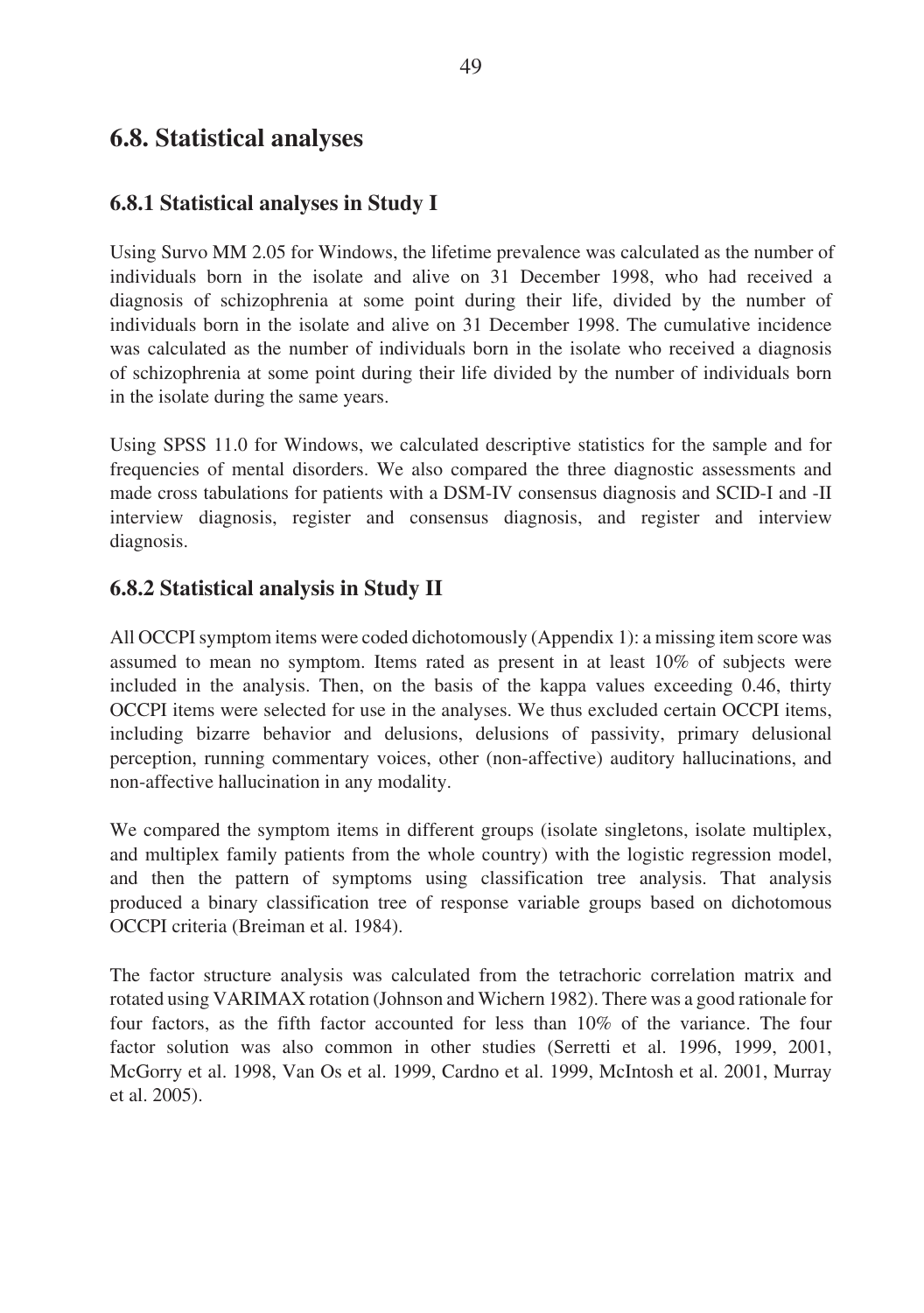#### **6.8.3 Statistical analysis in Study III**

We analyzed the dimensional nature of the individual 19 SANS and 29 SAPS items, and excluded the global items (Study III, Appendix 2 and 3). We divided the material into three groups: Isolate multiplex  $(N=63)$ , Isolate singleton  $(N=133)$ , and nationwide (whole country) multiplex patients  $(N=94)$ . First, we studied 3-7 factor solutions with VARIMAX rotation (Johnson and Wichern 1982) of the isolate and whole country separately, although the factor structures were fairly similar. Then, we calculated the scores of four factors produced by the pooled data and compared them between the three groups. Comparisons were made using linear regression models with group, sex, education, and age as explanatory variables. We also made the comparison using the same method, but using the number of affected consanguineous relatives as explanatory variable. Patients were divided into five groups according to the number of consanguineous affected relatives: 1-5, 6-10, 11-15, and over 15.

#### **6.8.4. Statistical analysis in Study IV**

Using SPSS 11.0 for Windows, we calculated the numbers and percentages of principal SCID-I-II diagnosis, co-morbid mental disorders, as well as sociodemographic and clinical characteristics in the groups of initially healthy siblings and the comparison group.

We took the within-family correlation into account by using conditional logistic regression and general estimation equations (Zeger and Liang 1986) in our analysis. We had family as the stratification variable, psychosis as the dependent variable, and age (40-49, 50-59, 60-69 years), sex, residence (city, population centers, rural), contact for mental health problems, contact for alcohol or substance use problems, and smoking as explanatory variables. We also tested the results of 113 SANS interviews of initially healthy siblings using the same logistic regression analysis, with the diagnosis of psychosis as the dependent variable and the SANS items without global ratings as explanatory variables. We also reanalyzed the register diagnoses seven years later.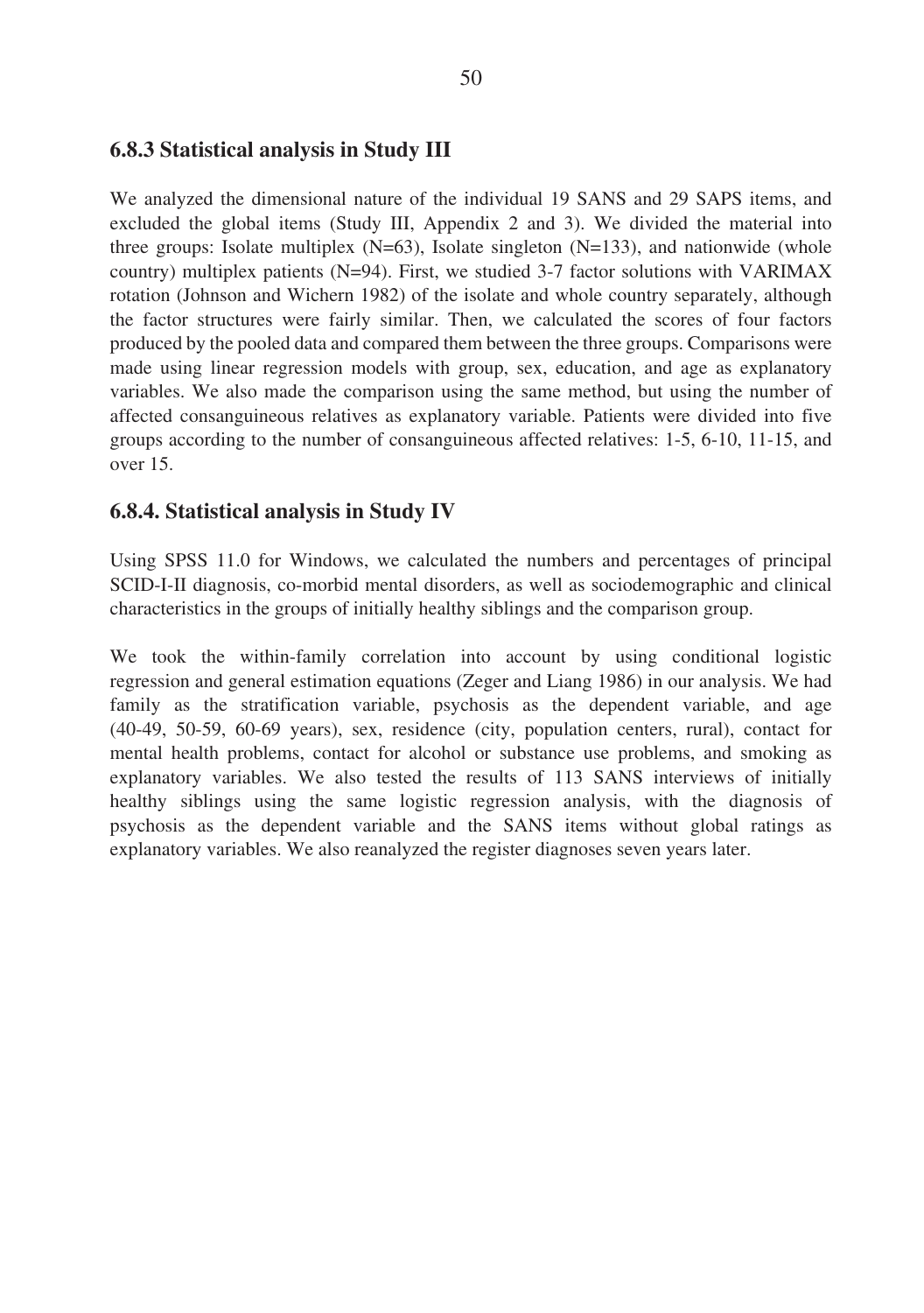# **7. RESULTS**

# **7.1 Prevalence and diagnosis of schizophrenia based on register, case record and interview data in an isolated Finnish birth cohort born 1940-1969 (Study I)**

### **7.1.1 Lifetime prevalence and cumulative incidence**

The lifetime prevalence of schizophrenia and schizophrenia spectrum psychotic disorders in 1998 according to the Hospital Discharge, Disability Pension and Free Medicine Registers was 1.5%, and 1.9%, respectively. For schizophrenia spectrum psychotic disorders, it was highest (2.4%) in birth cohorts born from 1950 to 1964. The cumulative incidence was 1.90%. We also estimated the lifetime prevalences based on consensus diagnoses and interviews: the prevalences were 0.9-1.3% and 0.7-1.2%, respectively.

### **7.1.2 The register, case record, consensus and interview diagnoses of schizophrenia**

In the Hospital Discharge Register, 191 (81%) patients had schizophrenia as register diagnosis. We identified only 17 (7%) patients in the Social Insurance Institution registers without a diagnosis in the Hospital Discharge Register. We then used case records to reassess the consensus diagnosis for 164 (69%) of 237 patients, 113 (69%) of whom had a DSM-IV consensus diagnosis of schizophrenia. Finally, we interviewed 131 patients and 83 (63%) of them had an interview diagnosis of schizophrenia.

### **7.1.3. Comparison of register, consensus and interview diagnoses**

When we compared the register diagnosis of schizophrenia, schizoaffective and schizophreniform disorder (code 295 as inclusion criterion) with the DSM-IV consensus diagnosis in 164 cases and with the SCID interview diagnoses in 131 cases, 140 (85%) and 113 (86%), respectively, had a schizophrenia diagnosis in the Hospital Discharge Register (Tables 5 and 6).

The agreement between consensus and interview diagnoses in schizophrenia and schizoaffective disorder was good (a match in 91% of the cases, see Table 7).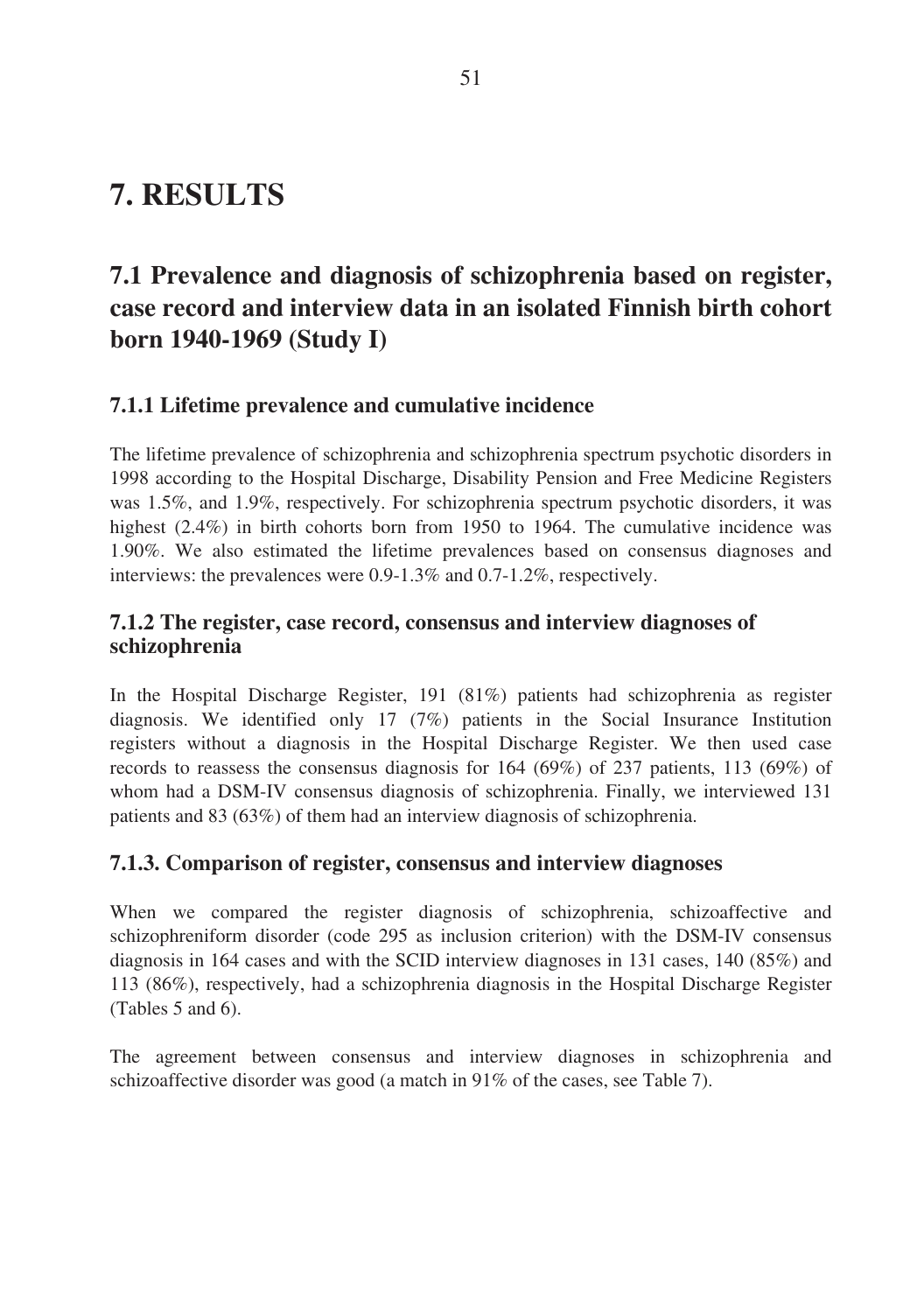| Table 5. Comparison of register and consensus diagnoses (N=1) |                                            |  |  |                                      |  |  |  |
|---------------------------------------------------------------|--------------------------------------------|--|--|--------------------------------------|--|--|--|
|                                                               | $DSM-IV$ consensus diagnosis <sup>1)</sup> |  |  |                                      |  |  |  |
| Register 1 diagnoses <sup>2)</sup>                            |                                            |  |  | Lc 1 Lc 2 Lc 3 Lc 4 Lc 0 No dg Total |  |  |  |

1 2 1 9 Register 2,33) 4 1 2 1 1 9

#### **Table 5. Comparison of register and consensus diagnoses (N=164)**

| Total | 113 | 24 | 5 | 16 | 5 | 1 | 164 1) Diagnostic and Statistical Manual of Mental Disorders, Fourth Edition (American Psychiatric Association 1994)

 Lc 1 101 20 2 13 4 140 Lc 2 2 3 1 6

1) Diagnostic and Statistical Manual of M<br>2) Hospital Discharge Register diagnoses

 $Lc$  3<sup>\*</sup>

3) Disability Pension and Free Medicine Register diagnoses

 Liability classes: class 1= schizophrenia, class 2= schizoaffective disorder, class 3= schizophreniform, delusional, shared psychotic, and brief psychotic disorder, and psychotic disorder NOS, class 4= affective psychotic disorders, class 0= all other mental disorders \* only schizophreniform disorder

#### **Table 6. Comparison of register and interview diagnoses (N=131)**

|                                      | $SCID-I-II$ interview diagnosis <sup>1)</sup> |                 |                 |                 |                 |       |          |  |
|--------------------------------------|-----------------------------------------------|-----------------|-----------------|-----------------|-----------------|-------|----------|--|
| Register $1$ diagnoses <sup>2)</sup> | Lc <sub>1</sub>                               | Lc <sub>2</sub> | Lc <sub>3</sub> | Lc <sub>4</sub> | Lc <sub>0</sub> | No dg | Total    |  |
| Lc <sub>1</sub>                      | 79                                            | 19              |                 | 13              |                 |       | 113      |  |
| Lc <sub>2</sub>                      |                                               | ↑               |                 |                 |                 |       | $\sigma$ |  |
| Lc $3^*$                             |                                               |                 |                 |                 |                 |       |          |  |
| Register $2,3^{3}$                   |                                               |                 |                 |                 |                 |       |          |  |
| Total                                | 83                                            | 23              |                 | 20              |                 |       | 131      |  |

1) Structured Clinical Interview I and II for DSM-IV (First et al. 1996, 1997)

1) Structured Clinical Interview 1 and 11 for<br>2) Hospital Discharge Register diagnoses

3) Disability Pension and Free Medicine Register diagnoses

Liability classes: class 1= schizophrenia, class 2= schizoaffective disorder,

class 3= schizophreniform, delusional, shared psychotic, and brief psychotic disorder, and psychotic disorder NOS,<br>class 4= affective psychotic disorders, class 0= all other mental disorders<br>\* only schizophreniform disorde

#### **Table 7. Comparison of consensus and interview diagnoses (N=131)**

|                                   | SCID-I-II interview diagnosis <sup>2)</sup> |                 |                 |                 |                 |         |                |
|-----------------------------------|---------------------------------------------|-----------------|-----------------|-----------------|-----------------|---------|----------------|
| Consensus diagnoses <sup>1)</sup> | Lc <sub>1</sub>                             | Lc <sub>2</sub> | Lc <sub>3</sub> | Lc <sub>4</sub> | Lc <sub>0</sub> | No $dg$ | Total          |
| Lc <sub>1</sub>                   | 72                                          | 13              |                 |                 |                 |         | 92             |
| Lc <sub>2</sub>                   | 6                                           | 9               |                 | $\overline{c}$  |                 |         | 18             |
| Lc <sub>3</sub>                   |                                             |                 | $\overline{2}$  |                 |                 |         | 4              |
| Lc <sub>4</sub>                   | $\overline{4}$                              |                 |                 | 10              |                 |         | 14             |
| Lc <sub>0</sub>                   |                                             |                 |                 |                 |                 |         | $\overline{c}$ |
| No diagnoses                      |                                             |                 |                 |                 |                 |         |                |
| Total                             | 83                                          | 23              | 3               | 20              |                 |         | 131            |

1) Diagnostic and Statistical Manual of Mental Disorders, Fourth Edition (American Psychiatric Association 1994) 2) Structured Clinical Interview I and II for DSM-IV (First et al. 1996, 1997)

Liability classes: class 1= schizophrenia, class 2= schizoaffective disorder,

class 3= schizophreniform, delusional, shared psychotic, and brief psychotic disorder, psychotic disorder not otherwise specified,

class 4= affective psychotic disorder, class 0= all other mental disorders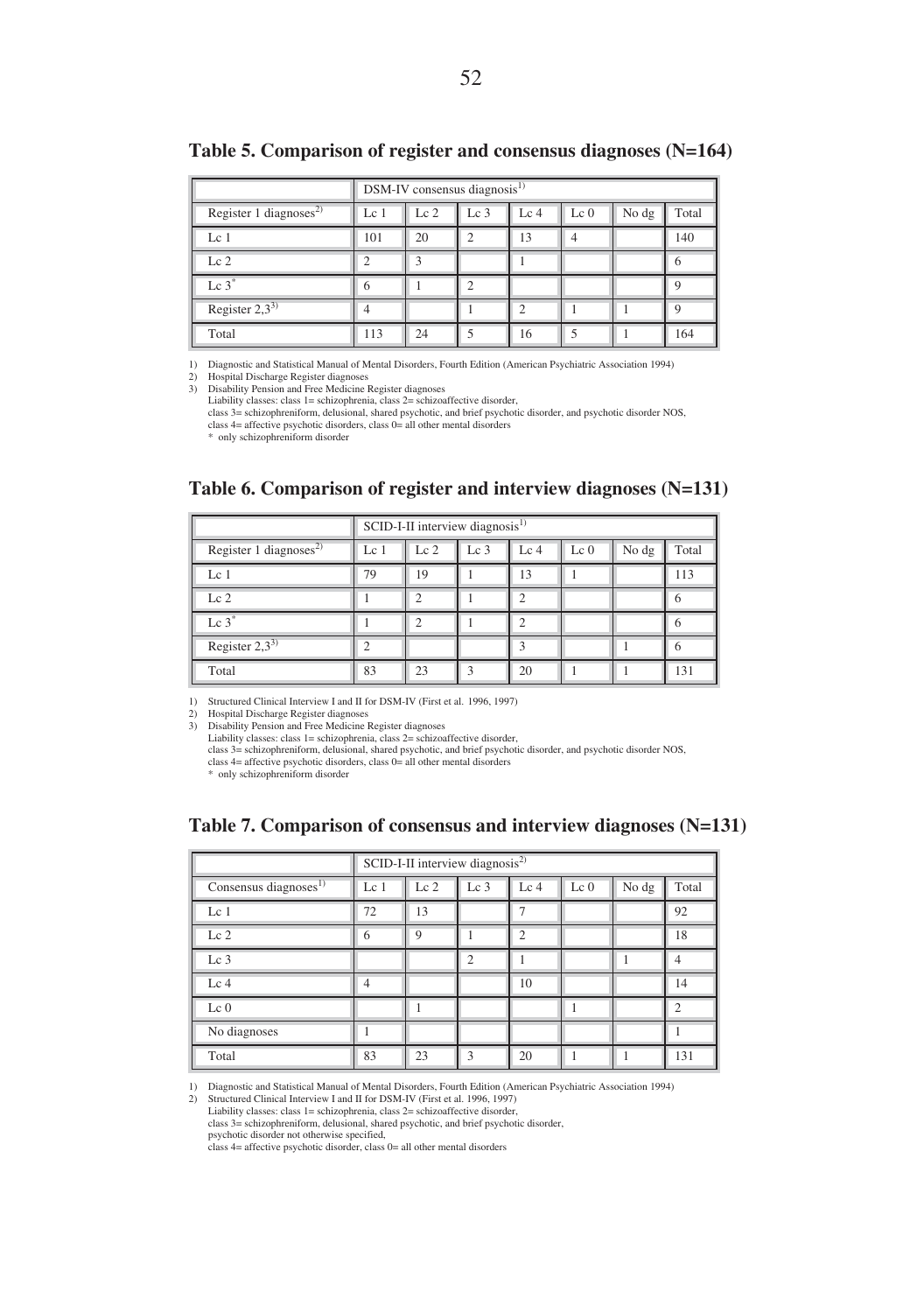# **7.2 Clinical phenotype of schizophrenia in a Finnish isolate (Study II)**

### **7.2.1 Frequency of symptoms between isolate and whole country patient groups**

We compared the presence of schizophrenia symptoms between the multiplex  $(N=78)$  and singleton  $(N=112)$  patients in the genetic isolate and the multiplex family patients (N=466) from the whole country and found significant differences between the three samples in 11 individual OCCPI items. However, the classification tree analysis did not discriminate the three patient groups from each other.

### **7.2.2. Clinical phenotype according to factor analysis**

The factor analysis suggested that four distinct factors of the OCCPI variables accounted for 55% of the variance. The factors were "Delusions and hallucinations", "Manic symptoms and behaviour", "Negative" symptoms and "Depressive" symptoms. The basic phenotype structure of schizophrenia in the isolate was similar to that in the multiplex families representing familial schizophrenia in the whole of Finland.

# **7.3 Affective flattening and alogia associate with the familial form of schizophrenia (Study III)**

### **7.3.1. Comparison between isolate and whole country patient groups**

The isolate singleton (IS) patients had significantly less symptoms of affective flattening and alogia (factor 1) than isolate (IM) and nationwide (whole country) (NM) multiplex family groups  $(p=0.01$  and  $p=0.001$ , respectively). In "delusions and hallucinations" (factor 3), there was again a significant difference, the IS ( $p=0.02$ ) and IM patients (p=0.01) presenting less symptoms than the NM patients. The IS patients had significantly lower SANS scores than the two multiplex groups  $(p=0.02)$ . In SAPS sums, the NM patients had significantly more symptoms than the IS and IM patients (p=0.00007).

The demographic and clinical characteristics of isolate and whole country multiplex patients are shown in Table 8.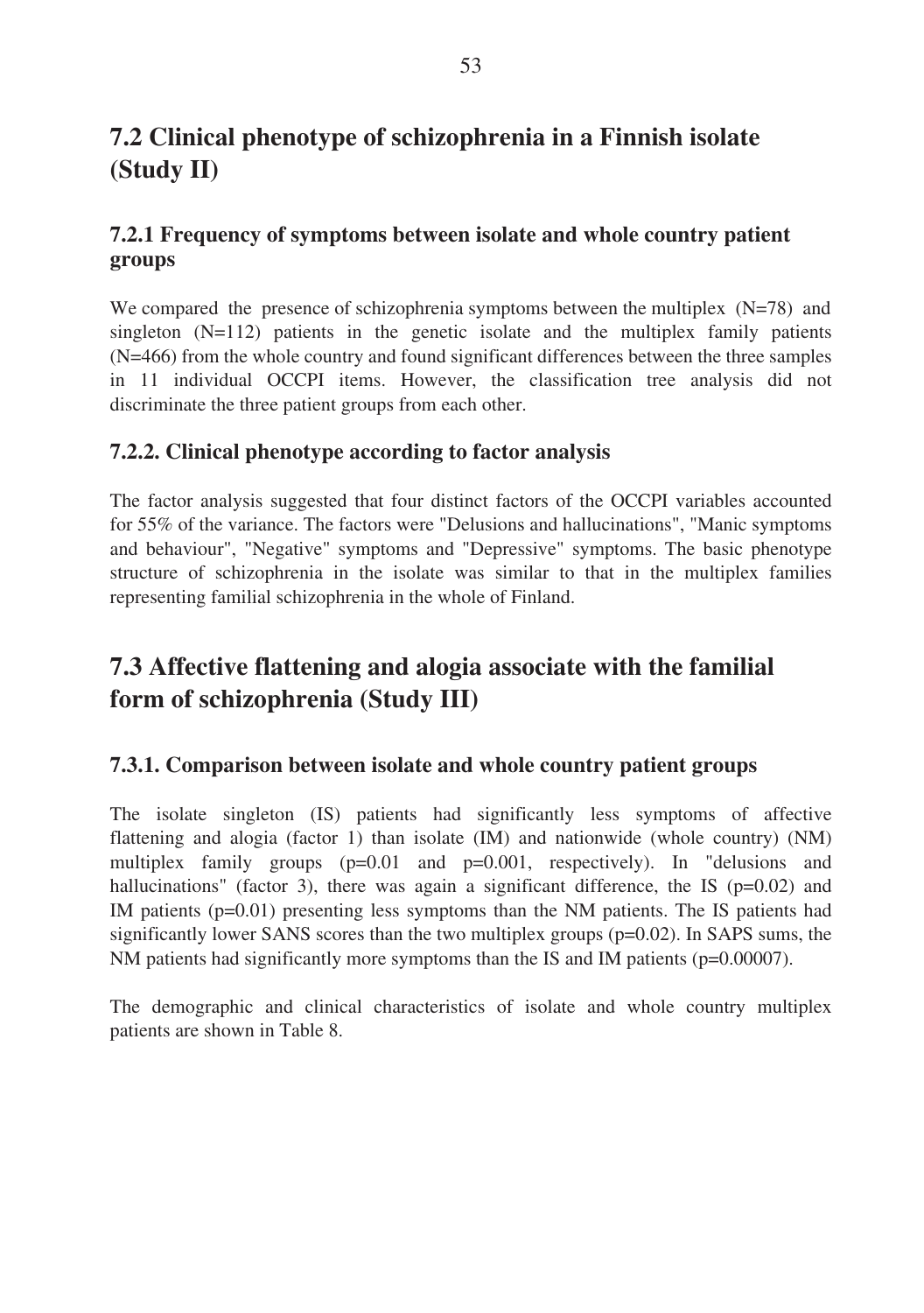|                                                                                 | Isolate singletons $(IS)^{1}$      |                                    |                                  |                                   | Isolate multiplex $(IM)^2$         |                                  | <b>Multiplex whole country</b><br>$(NM)^{3}$ |                                   |                                  |
|---------------------------------------------------------------------------------|------------------------------------|------------------------------------|----------------------------------|-----------------------------------|------------------------------------|----------------------------------|----------------------------------------------|-----------------------------------|----------------------------------|
|                                                                                 | Total                              | Male                               | Female                           | Total                             | Male                               | Female                           | Total                                        | Male                              | Female                           |
| $\mathbf N$                                                                     | 133                                | 88                                 | 45                               | 63                                | 44                                 | 19                               | 94                                           | 55                                | 39                               |
| Mean age, years                                                                 | 47.5                               | 46.4                               | 49.8                             | 50.3                              | 50.2                               | 50.6                             | 46.3                                         | 45.4                              | 47.5                             |
| (SD)                                                                            | (9.6)                              | (8.3)                              | (11.4)                           | (10.1)                            | (10.2)                             | (10.3)                           | (8.9)                                        | (8.3)                             | (9.5)                            |
| Age of onset                                                                    | 23.0                               | 22.3                               | 24.3                             | 23.2                              | 23.9                               | 21.7                             | 22.4                                         | 22.1                              | 22.8                             |
| (SD)                                                                            | (6.3)                              | (5.6)                              | (7.3)                            | (6.7)                             | (7.4)                              | (4.4)                            | (5.7)                                        | (5.1)                             | (6.5)                            |
| Education, years                                                                | 9.8                                | 9.9                                | 9.7                              | 9.5                               | 9.4                                | 9.7                              | 9.6                                          | 9.6                               | 9.6                              |
| (SD)                                                                            | (2.9)                              | (2.6)                              | (3.5)                            | (2.5)                             | (2.1)                              | (3.2)                            | (2.0)                                        | (2.2)                             | (1.7)                            |
| Hospitalization:<br>Number of admissions<br>(SD)<br>Mean duration, days<br>(SD) | 15.6<br>(15.7)<br>111.8<br>(272.4) | 14.8<br>(14.8)<br>138.5<br>(328.1) | 17.1<br>(17.5)<br>60.9<br>(85.4) | 16.2<br>(19.7)<br>88.8<br>(142.9) | 12.9<br>(12.3)<br>103.8<br>(163.6) | 24.4<br>(30.2)<br>52.1<br>(59.7) | 11.0<br>(10.3)<br>113.4<br>(156.4)           | 12.7<br>(12.3)<br>84.3<br>(149.5) | 8.7<br>(5.9)<br>154.0<br>(158.8) |
| GAF 1 year <sup>4)</sup>                                                        | 39.1                               | 38.3                               | 40.7                             | 33.9                              | 35.6                               | 29.9                             | 38.2                                         | 37.9                              | 38.6                             |
| (SD)                                                                            | (15.3)                             | (14.8)                             | (16.2)                           | (9.7)                             | (10.2)                             | (7.0)                            | (11.4)                                       | (10.5)                            | (12.7)                           |
| $SANS5$ sum                                                                     | 50.9                               | 51.2                               | 50.3                             | 60.3                              | 62.5                               | 55.4                             | 57.1                                         | 59.9                              | 53.3                             |
| (SD)                                                                            | (22.2)                             | (21.7)                             | (23.4)                           | (22.7)                            | (21.7)                             | (24.5)                           | (25.1)                                       | (25.4)                            | (24.5)                           |
| $SAPS6$ sum                                                                     | 41.5                               | 42.1                               | 40.4                             | 39.1                              | 36.4                               | 45.4                             | 50.3                                         | 50.1                              | 50.7                             |
| (SD)                                                                            | (19.8)                             | (21.2)                             | (17.0)                           | (20.0)                            | (18.6)                             | (22.2)                           | (20.6)                                       | (21.8)                            | (18.9)                           |

**Table 8. Demographic and clinical characteristics of isolate and whole country multiplex patients (N=290)**

1) Isolate singleton patients had no first-degree relatives with any psychotic disorder according to register information

2) Isolate multiplex patients had at least one sibling with psychotic disorder

3) Whole country multiplex families had at least two affected siblings

4) Global Assessment of Functioning

5) Scale for the Assessment of Negative Symptoms (Andreasen 1983)

6) Scale for the Assessment of Positive Symptoms (Andreasen 1984)

### **7.3.2 Phenotype according to factor analysis**

The factor analysis resulted in four factors of which two were negative: "Affective flattening and alogia" and "Anhedonia and social dysfunction", plus "Disorganization" and "Delusions and hallucinations".

#### **7.3.3. Influence of consanguinity**

We observed no significant differences on the level of consanguinity (Figure 3), and neither did the mean number of affected consanguineous relatives differ significantly between the IS and  $(p=0.08)$  IM patients. Level of consanguinity did not correlate with any of the factor scores, in contrast to the family history.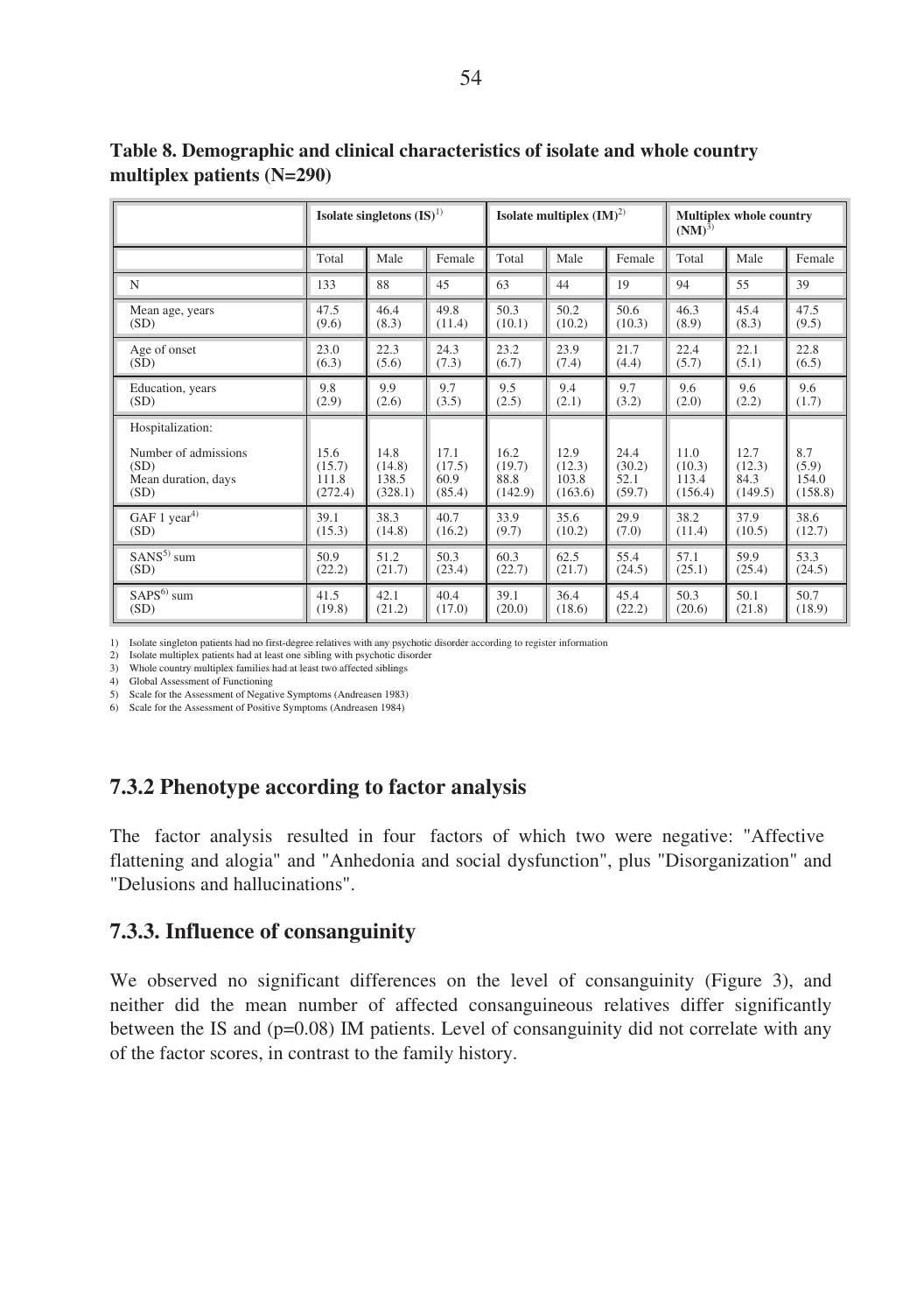# **7.4 Psychosis among initially healthy siblings of schizophrenia patients (Study IV)**

#### **7.4.1 Psychotic disorders of initially healthy siblings**

In the SCID-I interview, 30 (16.4 %) siblings received a diagnosis of psychotic disorder among the 183 siblings with no register diagnosis of psychotic disorder in 1991. Fourteen siblings (7.7%) had had psychotic symptoms before 1991 and sixteen (8.7%) developed psychotic symptoms during the follow-up.

### **Table 9. SCID-I-II**1) **diagnosis of 183 healthy siblings, and SCID-I diagnosis of 111 individuals from the comparison group.**

|                                                         | <b>Isolate siblings</b>          | Comparison group <sup>2)</sup> |  |  |
|---------------------------------------------------------|----------------------------------|--------------------------------|--|--|
| $\mathbf N$                                             | 183                              | 111                            |  |  |
| <b>Psychotic disorders</b>                              |                                  |                                |  |  |
| Schizophrenia                                           | $0.5\%$<br>(1)<br>1              | $0.9 \%$<br>1                  |  |  |
| Schizoaffective disorder                                | 3.3%<br>6<br>(2)                 |                                |  |  |
| Delusional disorder                                     | 1.6 $%$<br>3<br>(1)              |                                |  |  |
| Psychotic disorder NOS                                  | 4.4 %<br>8<br>(4)                |                                |  |  |
| Alcohol-induced psychotic disorders                     | 2.2%<br>(3)<br>$\overline{4}$    | $0.9\%$<br>1                   |  |  |
| Other substance induced psychotic disorders             | $\overline{c}$<br>(1)<br>$1.1\%$ |                                |  |  |
| Major depressive disorder with psychotic features       | 2.2%<br>(1)<br>$\overline{4}$    |                                |  |  |
| Bipolar disorder I                                      | 1.1%<br>2<br>(1)                 |                                |  |  |
| <b>Other mental disorders</b>                           |                                  |                                |  |  |
| Other depressive disorders                              | 15.3%<br>28                      | 18.9 %<br>21                   |  |  |
| Personality disorders $A^{3}$ <sup>*</sup>              | 7<br>3.8%                        | not assessed                   |  |  |
| Personality disorders B <sup>4)</sup> -C <sup>5)*</sup> | 2.2%<br>4                        | not assessed                   |  |  |
| Alcohol use disorders                                   | $\overline{7}$<br>3.8%           | 12.6 $%$<br>14                 |  |  |
| Anxiety disorders                                       | 12.0%<br>22                      | 7.2%<br>8                      |  |  |
| Other                                                   | $0.5 \%$<br>1                    |                                |  |  |
| Diagnosis                                               | 54.1 %<br>99                     | 45<br>40.5 %                   |  |  |
| No diagnosis                                            | 45.9 %<br>84                     | 59.5 %<br>66                   |  |  |
| <b>SUM</b>                                              | 99.9 %<br>183                    | 100.0 %<br>111                 |  |  |

In brackets are numbers of the 14 siblings who had psychotic symptoms before the register information was collected in 1991.

1) Structured Clinical Interview I and II for DSM-IV (First et al. 1996, 1997)

<sup>2)</sup> Health 2000 study (Aromaa and Koskinen 2004)

<sup>3)</sup> Paranoid, schizotypal and schizoid personality disorders

<sup>4)</sup> Histrionic, narcissistic and borderline personality disorders

<sup>5)</sup> Avoidant, dependent and obsessive-compulsive and not otherwise specified personality disorders

<sup>\* 5</sup> siblings had SCID-II personality disorder without other diagnosis. Siblings had 43 (23%) co-morbid diagnoses: 15 (8.2%) alcohol use, 15 anxiety (8.2%), and 6 (3.3%) other depressive disorders, 5 (2.7%) personality disorder (2 cluster A and 3 cluster B-C), one anxiolytic dependence disorder and one hypochondriasis. Comparison group had 10 (9.0%) co-morbid diagnoses: 5 anxiety and 5 alcohol use disorders.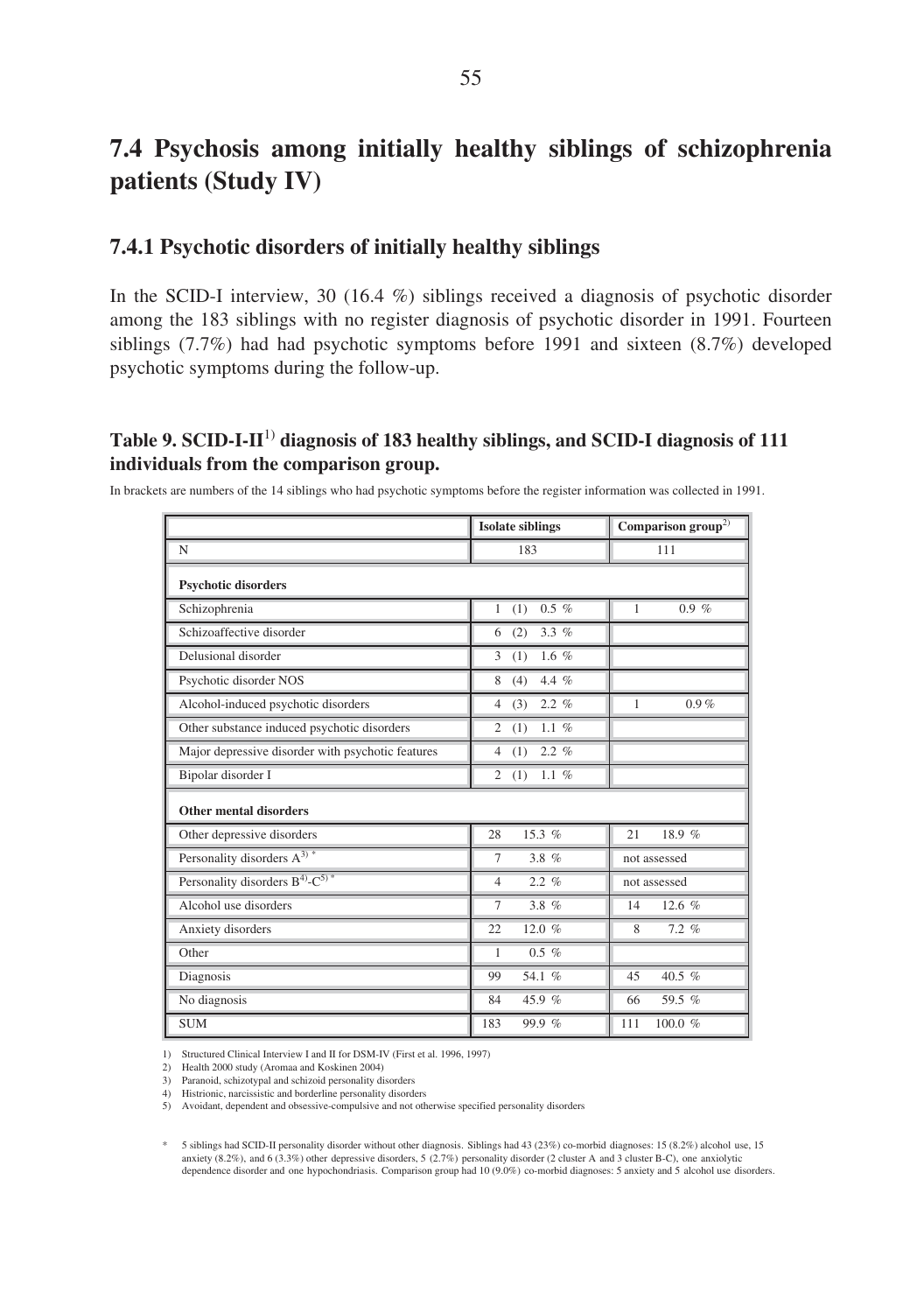Of all 30 siblings with an interview diagnosis of psychotic disorder, only seven had a hospital treatment because of psychotic disorder between 1991 and 1998 according to the Hospital Discharge Register, even though they all had psychotic symptoms prior to 1998 according to interview. Less than half (43%) had current psychiatric treatment or medication and eight (28%) had current antipsychotic treatment.

### **7.4.2 Negative symptoms of initially healthy siblings**

113 of 183 initially healthy siblings were interviewed with SANS (Appendix 2). Items 3 (Paucity of expressive gestures) and 15 (Impersistence at work or school) had statistically significant odds ratios of 4.6 and 3.0 (CI 1.1-18.4,  $p=0.004$  and CI 1.6-5.9, p=0.001) respectively, and were associated with the diagnosis of psychotic disorder.

### **7.4.3. Siblings with initially no register diagnosis of psychosis compared to the comparison group**

Initially healthy siblings had significantly more diagnoses of psychotic disorders (16% versus 2%, p<0.0001) than the comparison group  $(N=111)$ , and 54% versus 41% had any mental disorder in the SCID-I interview. The comparison group had higher current GAF ratings (mean 79.2, SD 12.5 versus mean 73.7, SD 14.9, p=0.002) than the siblings.

An overview of aims and main results in different studies is given in Table 10.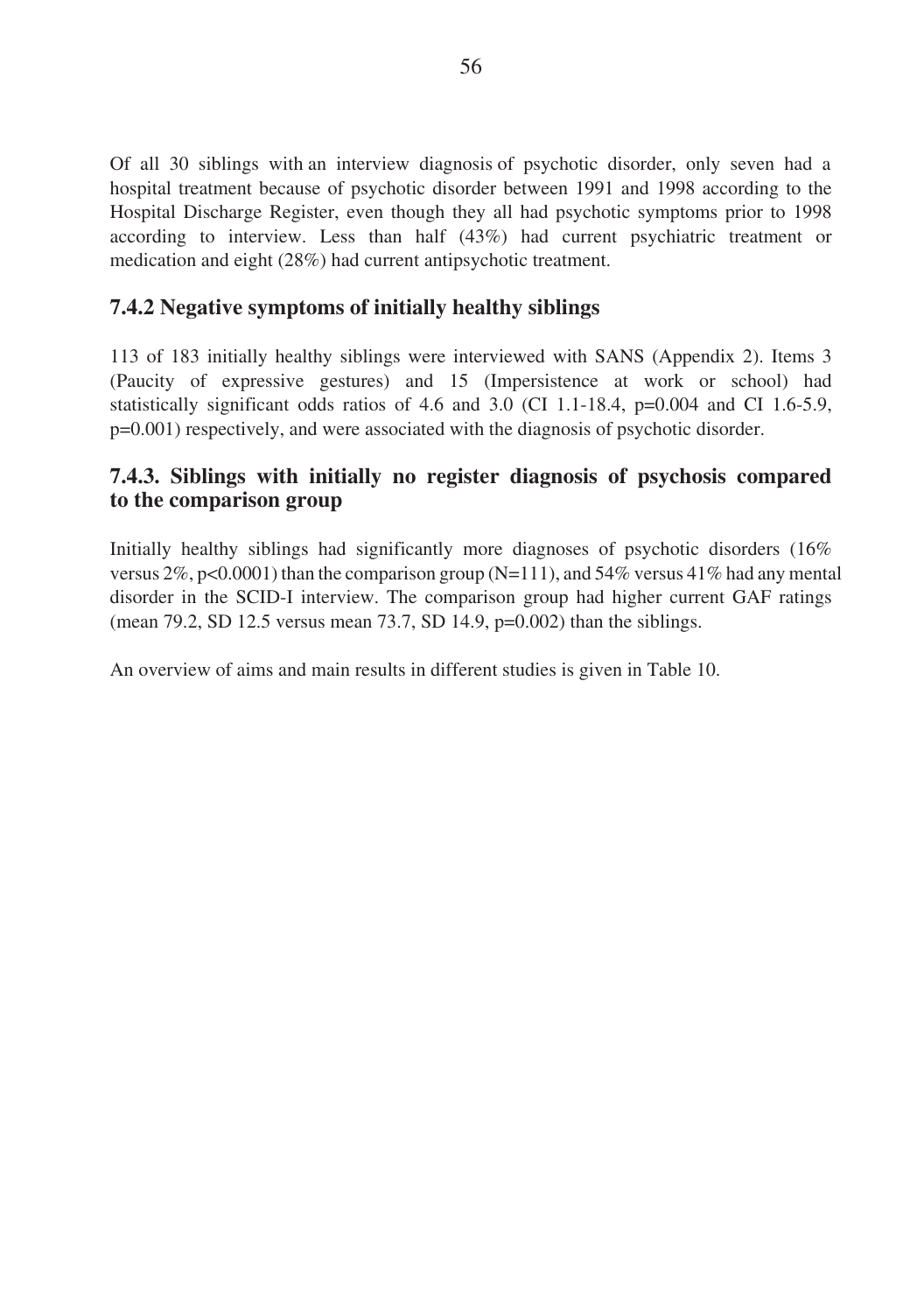| <b>Study I</b>                                                                                                                                                                                                                                                                                                                                                                                                                                                                                                              | Study II                                                                                                                                                                                                                  | Study III                                                                                                                                                                                                                                                                                                                                                    | <b>Study IV</b>                                                                                                                                                                                                                                                                                                                                                        |
|-----------------------------------------------------------------------------------------------------------------------------------------------------------------------------------------------------------------------------------------------------------------------------------------------------------------------------------------------------------------------------------------------------------------------------------------------------------------------------------------------------------------------------|---------------------------------------------------------------------------------------------------------------------------------------------------------------------------------------------------------------------------|--------------------------------------------------------------------------------------------------------------------------------------------------------------------------------------------------------------------------------------------------------------------------------------------------------------------------------------------------------------|------------------------------------------------------------------------------------------------------------------------------------------------------------------------------------------------------------------------------------------------------------------------------------------------------------------------------------------------------------------------|
| Aims:<br>Prevalence of<br>schizophrenia<br>Cumulative incidence of<br>schizophrenia.<br>schizoaffective and<br>schizophreniform<br>disorders<br>Reliability of diagnoses                                                                                                                                                                                                                                                                                                                                                    | Aim:<br>Phenotype analysis of<br>schizophrenia according<br>to case record based<br>$OCCPI1$ ratings                                                                                                                      | Aim:<br>Phenotype analysis of<br>schizophrenia according<br>to interview based<br>SANS <sup>3)</sup> and SAPS <sup>4)</sup> ratings                                                                                                                                                                                                                          | Aim:<br>Mental health of siblings<br>of schizophrenia patients                                                                                                                                                                                                                                                                                                         |
| <b>Results:</b><br>Prevalence of<br>schizophrenia was<br>according to<br>Register diagnoses 1.5%<br>Consensus diagnoses<br>$0.9 - 1.3\%$<br>Interview diagnosis<br>$0.7 - 1.2%$<br>Cumulative incidence for<br>schizophrenia,<br>schizoaffective and<br>schizophreniform disorder<br>was 1.9% according to<br>register data<br>Of those with register<br>diagnosis<br>of schizophrenia,<br>schizoaffective<br>or schizophreniform<br>disorder 69% had<br>a consensus and 63%<br>an interview diagnosis of<br>schizophrenia. | Phenotype in the isolate<br>was similar to whole<br>Finland familial <sup>2)</sup><br>schizophrenia<br>Four factors were found:<br>1. "Delusions and<br>hallucinations"<br>2. "Manic"<br>3. "Negative"<br>4. "Depressive" | Familial patients:<br>more affective<br>flattening and alogia<br>than $IS^{5)}$ patients<br>Isolate patients:<br>less positive symptoms<br>than NM <sup>6)</sup> patients<br>Four factors were found:<br>1. "Affective flattening<br>and alogia"<br>2. "Disorganization"<br>3. "Delusions and<br>hallucinations"<br>4. "Anhedonia and social<br>dysfunction" | 30 $(16\%)$ of initially<br>healthy siblings<br>received diagnosis of<br>some psychotic disorder<br>14 (7.7%) of 183<br>initially healthy<br>siblings had psychotic<br>symptoms before 1991,<br>and 16 (8.7%) developed<br>symptoms during follow-up<br>54% of initially<br>healthy siblings had<br>a lifetime diagnosis of<br>any mental disorder in<br>the interview |

**Table 10. Overview of aims and main results in four studies.**

1) Operational Criteria Checklist for Psychotic Illness (McGuffin et al. 1991) 2) Two or more family members affected

3) Scale for the Assessment of Negative Symptoms (Andreasen 1983)<br>4) Scale for the Assessment of Positive Symptoms (Andreasen 1984)<br>5) Isolate singleton patients had no first-degree relatives with any psychotic disorder ac

6) Whole country multiplex families have at least two affected siblings in the family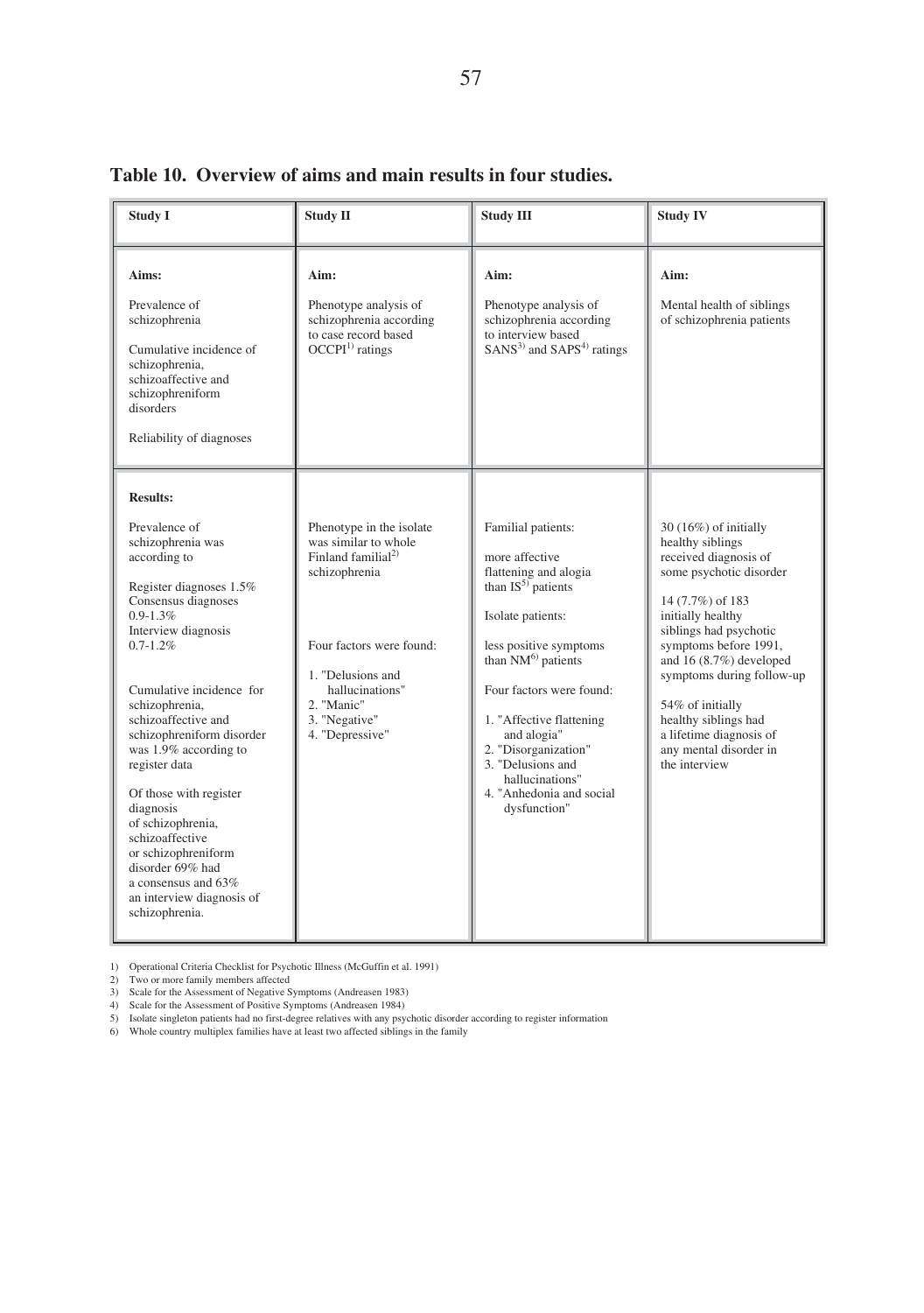# **8. DISCUSSION**

Our main findings were that the prevalence of schizophrenia was relatively high in the isolate as ascertained using register, case record or interview data, as was the lifetime cumulative incidence. Of those with a register diagnosis of a schizophrenia-associated psychotic disorder, 69% received a record-based consensus diagnosis and 63% an interview diagnosis of schizophrenia. The isolate patients represented familial schizophrenia with affective flattening and alogia as negative symptoms, and they had less positive symptoms. Furthermore, 8.7% of initially healthy siblings received a diagnosis of psychotic disorder during a relatively short follow-up. In addition, 7.7% of siblings had psychotic symptoms already before the register diagnosis was identified.

# **8.1. Methods and methodological limitations**

### **8.1.1. Registers and representativeness of study samples**

The accuracy of the Finnish Hospital Discharge Register has been found to be excellent. The primary diagnoses in the register and hospital case notes were identical in 99% of schizophrenia cases (Keskimäki and Aro 1991).

Byrne et al. (2005) conducted a systematic review of studies investigating the validity of administrative registers used in psychiatric research. They concluded that there were relatively few high quality studies, and that methods and quality of studies varied considerable. However, no gold standard exists for the assessment of register data validity, and available studies mostly draw positive conclusions about the validity of registers. The accuracy of the Disability Pension and Free Medicine Registers has not been assessed. However, the proportion of patients who do not receive hospital treatment is relatively small, less than 10% (Lehtinen et al. 1990, Lehtinen et al. 1991). In our study, we identified from the Disability Pension and Free Medicine Registers just 17 patients (3% of all patients) who did not receive hospital treatment.

Patients with a register diagnosis of other non-affective psychotic disorder, e.g. delusional disorder or psychotic disorder not otherwise specified, were not included in the study. Previous studies (Isohanni et al. 1997, Moilanen et al. 2003) have found that a number of these patients actually have schizophrenia, so including these patients in our study would probably have raised the prevalence of schizophrenia in these birth cohorts. In addition, we excluded some schizophrenia spectrum disorders, e.g. paranoid, schizoid and schizotypal personality disorders, from the register survey. However, these patients might have manifested psychotic disorders and schizophrenia in the follow-up.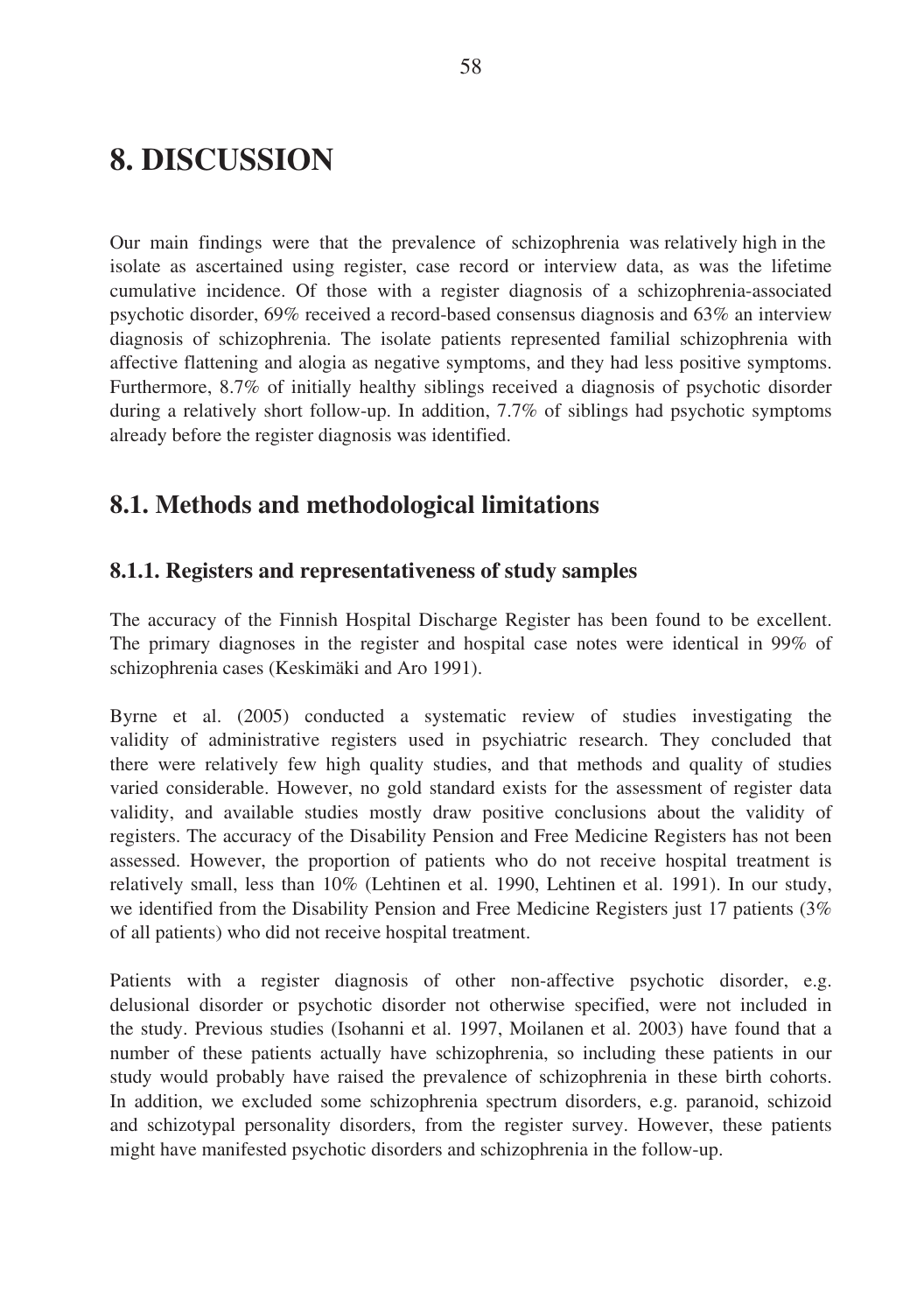In 1969, when the first hospitalizations were registered in the National Hospital Discharge, Disability Pension and Free Medicine Registers, the patients born in 1940 were 29 years old. The mean age of onset was 28.2 years according to the register data, so we might have missed some patients who had no further relapses and, in addition, some at the other end with late onset of schizophrenia. In addition, the amount of psychiatric inpatient beds decreased dramatically in Finland in 1990s, and this might have lead to the more stringent indications of hospitalization. The prevalence might therefore have been even higher.

In our study, the patients from the isolate and whole country, isolate siblings and comparison group were all identified using the same unique representative extensive Finnish health care registers. However, the inclusion criteria varied in studies I-IV.

In Study I, we analyzed the birth cohort (N=282) identified from the national population register born from 1940 to 1969 in the isolate, contrary to studies II-IV with patients having at least one parent born in the isolate. However, the study project was originally designed mostly for genetic study purposes, and that placed on us the limitation that we had not identified for genetic studies all those patients who were born in the isolate. We had not contacted these patients without a parent born in the isolate or who refused from the genetic study, and we did not reassess their register diagnoses or interview them. So we had to estimate the lifetime prevalence based on interview and consensus diagnoses. Based on register information, individuals who refused to participate in the study were less severely affected than those who participated. Although this is a limitation in the clinical study, from the perspective of the genetic study it is an advantage that families having the most severely affected patients agreed to participate in the study.

In Study II, multiplex patients representing familial schizophrenia from the whole country were identified using the same registers. We compared the singleton and multiplex family patients from the isolate and whole country multiplex family patients; unfortunately we could not compare the isolate patients to singleton patients from the whole country or even to more heterogeneous populations (DeLisi et al. 2001). We included only consensus diagnosis ascertained schizophrenia patients in our study. This limits comparison with some other studies, which included schizophrenia plus other psychotic disorders (Kendler et al. 1998), but improves the validity of our analyses. In addition, we constructed extensive isolate pedigrees, which showed us all the complex genealogical connections in four generations. The information was used in analyses in Study III.

In Study III, we had the same limitation as in Study II, i.e. lack of a singleton patient sample from the whole country, and so could not compare our finding to the average schizophrenia rates found in Finland. The genealogical study designed to reveal all consanguineous relatives of schizophrenia patients was conducted exclusively in the isolate, so comparisons between the isolate and whole country multiplex family samples were not possible.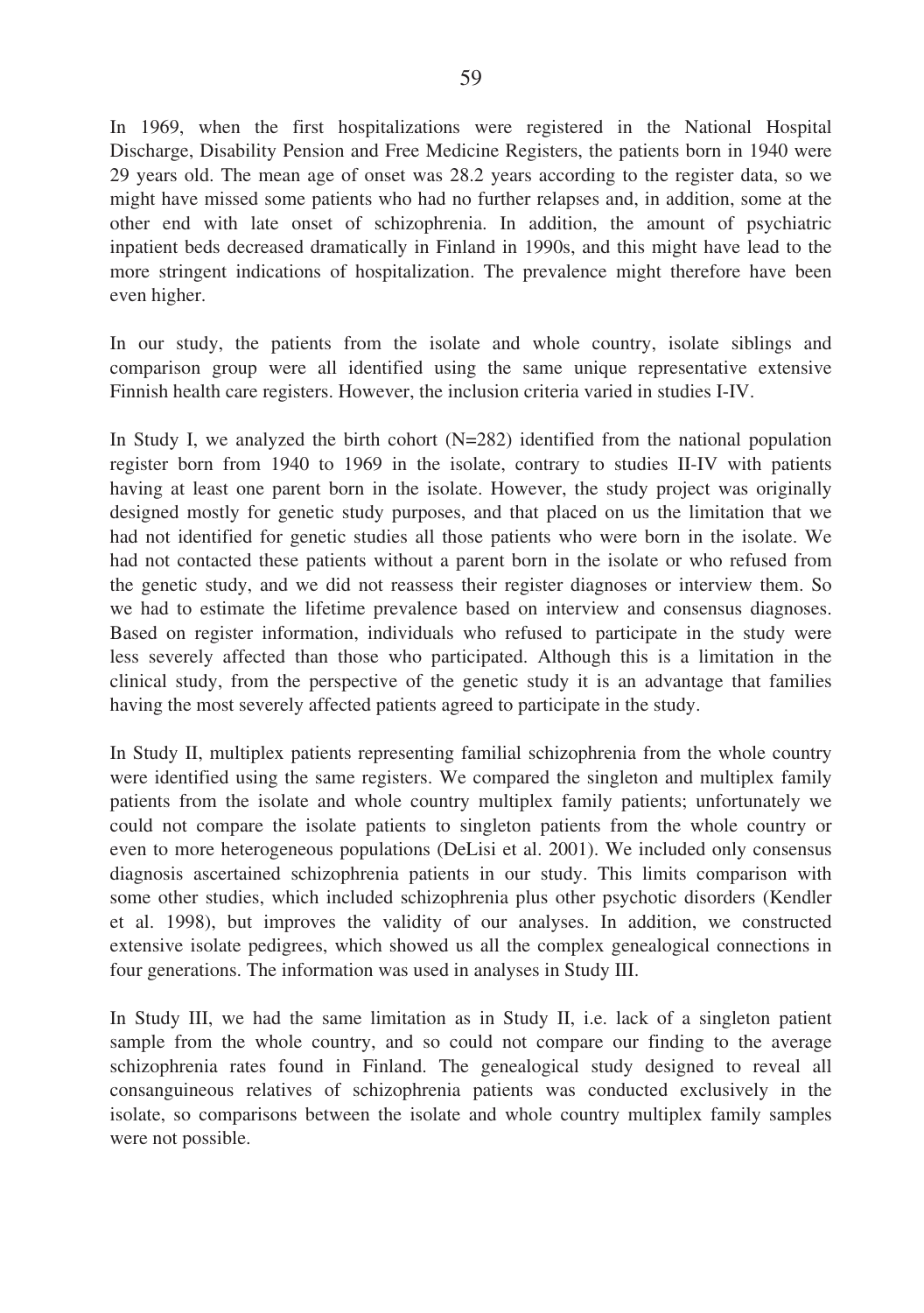In Study IV, we could not contact or interview all healthy siblings (N=1353), which might have influenced our results. We aimed to interview at least one sibling nearest in age to every patient; however, we did not take into account the age differences between the siblings. We had 124 patients and 183 siblings with no register based diagnosis of psychosis in 110 families, and we took into account the within-family correlation in our statistical analysis.

The comparison group we had was a representative sample of the Finnish general population, but it might not be representative of the population originating from the isolate.

#### **8.1.2 Case record collection and consensus diagnosis based assessments**

We collected all available original case notes. The case notes were insufficient in five cases. In the isolate, kappa values for the best-estimate diagnosis were good to excellent, as they were also for the whole country multiplex family sample. Assessing consensus diagnoses in this way has emerged as reliable in many previous studies (Leckman et al. 1982, Goodman et al. 1984, Craddock et al. 1996, McConville and Walker 2000).

The reliability assessment of the register diagnoses we used in our diagnostic assessment is almost identical to that used by Isohanni et al. (1997) and Mäkikyrö et al. (1998). The study by Mäkikyrö and colleagues (1998) was based on the first 73 patients who participated in the genetic study in the early 1990s and, unsurprisingly, our results were quite similar. In the smaller sample, 87% of the patients obtained a diagnosis of schizophrenia, compared with 69% in our total sample, and 90% vs. 87% respectely had any schizophrenia associated psychotic disorder (Mäkikyrö et al. 1998). The most densely affected families were contacted first, which explains the slightly better reliability of register diagnoses found in that study.

In contrast, (Isohanni et al. 1997, Moilanen et al. 2003) found in the Northern Finland 1966 Birth Cohort that all persons who had received a register diagnosis of schizophrenia also fulfilled DSM-III-R diagnostic criteria for schizophrenia; however, there were 43% false negative cases having a register diagnosis of psychosis other than schizophrenia. Nevertheless, this cohort was substantially younger than ours and had shorter duration of illness. It had, more over, been treated during the era in Finnish psychiatry when it was customary not to give a diagnosis of schizophrenia after the first hospital treatments due to psychosis, even if the diagnostic criteria were met.

This was consistent with a studies of first-admission patients, which found that Finnish clinicians underdiagnosed schizophrenia (Pakaslahti 1987, Taiminen et al. 2001). Thus, in line with other studies, we conclude that the register diagnosis should be reassessed for genetic research (Moilanen et al. 2003, McConville and Walker 2000).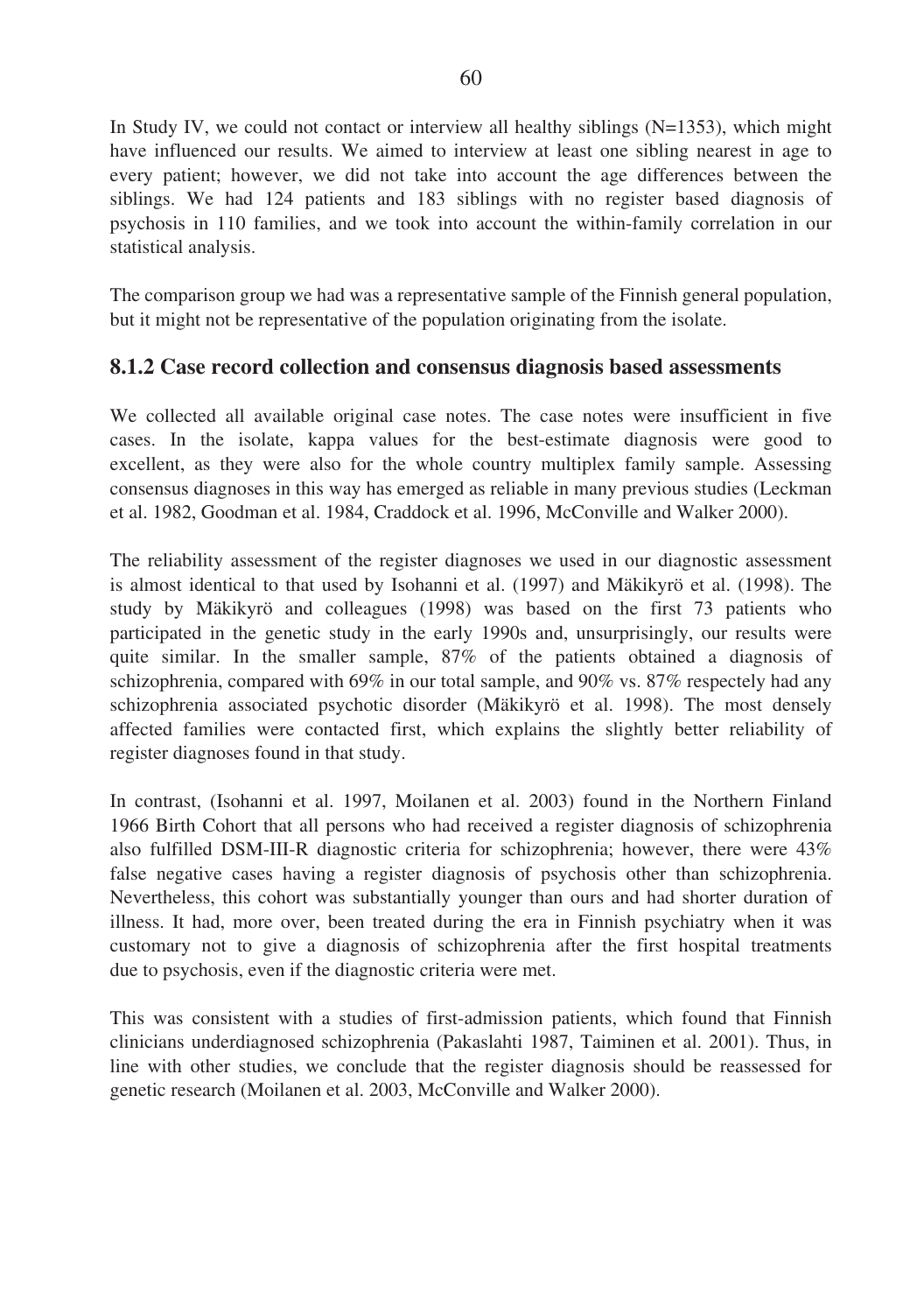### **8.1.3 The Operational Criteria Checklist for Psychotic Illness ratings**

Serretti and Olgiati (2004) summarized some limitations of existing studies. The samples are often too small and not adequately balanced in their composition. Too few nonpsychotic symptoms are analyzed. The prevalence rates of symptoms are generally adequate in overall samples but not in individual diagnostic subgroups. Most studies include exploratory but not confirmatory factor analyses.

In our study, the Operational Criteria Checklist for Psychotic Illness (OCCPI) rating was based on the case notes for over 650 patients, blind to the register diagnosis. Thirty OCCPI items were selected for the analyses. However, the selection of OCCPI items also influences the factor structure (Kendler et al. 1998), and the exclusion of items may have affected our results derived from the four-factor solution. However, the results for all 80 psychotic and affective items also yielded a four-factor solution, which was very similar to the one with 30 items.

The choices made in analyses represent another potential influence on results. However, Serretti and colleagues (1999) replicated the factor analysis with four factors using two different methods (confirmatory and exploratory factor analysis) in two independent samples. We included only schizophrenia patients in this study, which limits the comparison to other studies, but improves validity. Only one study had exclusively schizophrenia patients (Wickham et al. 2001). However, RDC criteria for schizophrenia were used, which required a shorter duration of symptoms (only two weeks instead of six months of DSM-IV) and complicates comparisons.

#### **8.1.4. Interview based assessments**

We observed good diagnostic agreement between the register diagnosis of schizophrenia and SCID diagnoses, in contrast to the findings of Taiminen et al. (2001) with a sample of first-admission psychosis. However, the patients were younger in that study and the follow-up time was longer in ours.

Our interviewers were nurses, mental nurses and one doctor. We did not assess the reliability of SCID interviews, but we improved their reliability by intensive training and audio taping the first 20 SCID interviews of every interviewer. The agreement for SCID interview based schizophrenia diagnoses has been high, as assessed from audio taped material (Skre et al. 1991) and using the test-retest method (Williams et al. 1992).

The SCID interview assesses affective symptoms better than a consensus diagnosis made from case records, because in clinical practice affective symptoms among patients with severe positive psychotic symptoms are sometimes ignored (Taiminen et al. 2001). Further, Roy and colleagues (1997) pointed out in their methodological study of 134 patients from large multigenerational pedigrees densely affected by bipolar disorders or schizophrenia that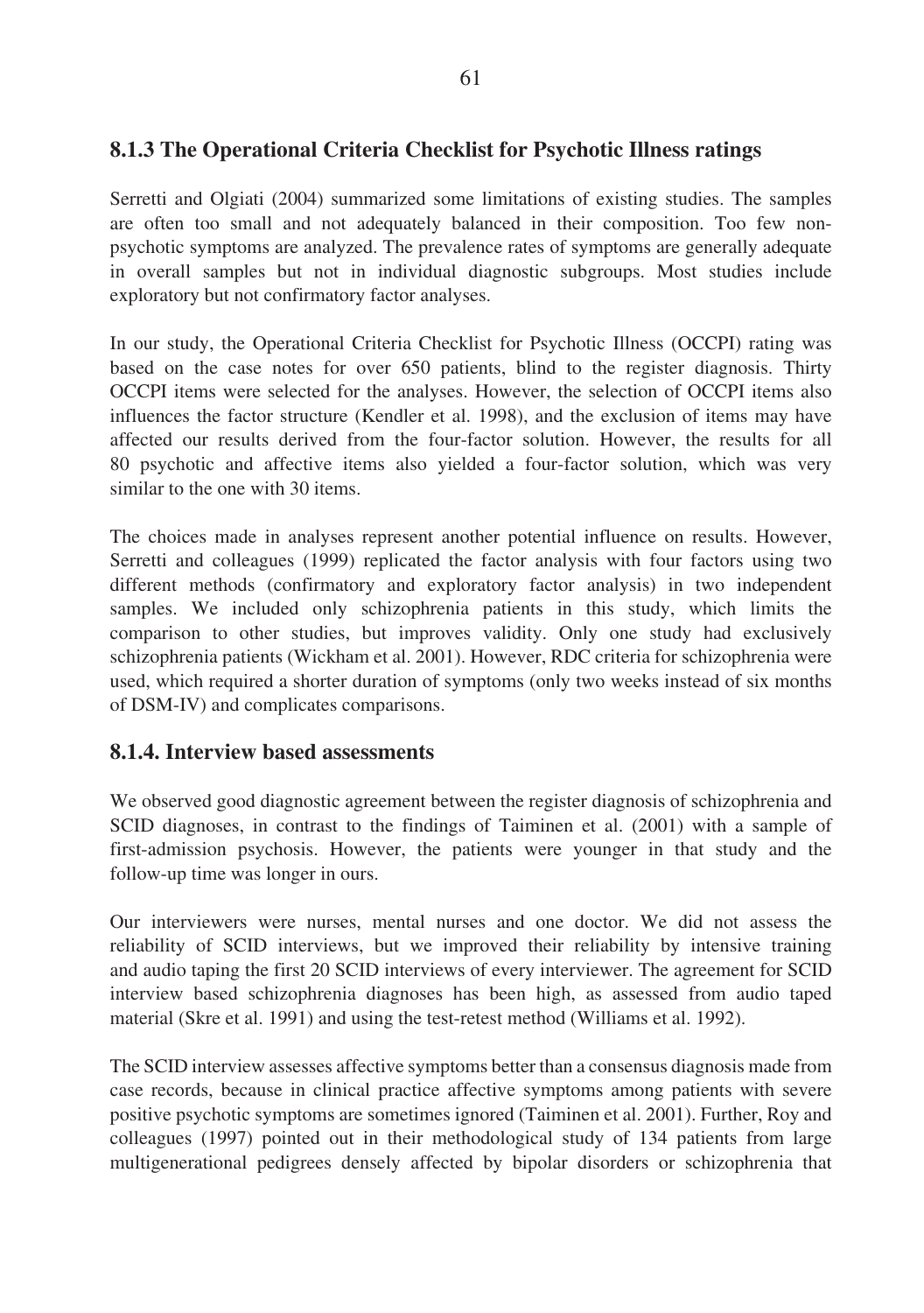the most problematic diagnostic distinctions involved schizoaffective disorder, which is easily confused with schizophrenia, bipolar I and schizophreniform disorders.

In our study, 12 (40%) of siblings with no register diagnosis received a diagnosis of schizoaffective or affective psychotic disorder, but some of these siblings clustered in two families with several members with schizoaffective or affective psychotic disorders. However, several family studies have reported that families have high risk not only for schizophrenia and schizoaffective disorders but also for affective psychotic disorders (Kendler et al. 1993a,b, Chang et al. 2002, Maier et al. 2002).

#### **8.1.5 Assessment of negative and positive symptoms**

SANS covers 19 negative symptoms, compared with relatively few items assessing negative symptoms in OCPPI. Thus, using individual SANS and SAPS items instead of global scores gives a more detailed view of signs and symptoms of schizophrenia, especially negative symptoms. Ratings of affective flattening and alogia (diminished expression) reflect behaviors evident during direct observation within a clinical interview. These might vary more than anhedonia and social dysfunction, which are more of a reflection of global social engagement occurring in the community (Blanchard and Cohen 2005). However, to improve reliability, Andreasen (1989) has recommended that SANS and SAPS ratings should ideally be based on multiple sources of information. This is what we aimed to do.

#### **8.1.6 Genealogical studies**

Only the family history or status of first-degree relatives correlated with the factors "affective flattening" and "delusions and hallucination", contrary to the degree of familiality counted from four-generation pedigrees. However, on the basis of the genealogical study, all patients in the homogeneous isolate represented familial schizophrenia. We have also previously reported that practically all people in our isolate born before 1940s are in fact related to one another through numerous genealogical links (Hovatta et al. 1999, Varilo et al. 1996, 2003). The genealogical study was conducted exclusively in the isolate, which made the comparison with the multiplex families from the whole country impossible.

#### **8.1.7. Statistical methods**

In Studies II and III we included all items rated as present in at least 10% of subject for factor analysis. So, after OCCPI reliability assessments we included 30 OCCPI items, 19 SANS and 29 SAPS items in our analyses. All SANS and SAPS items were included except "Clanging" and "Inattentiveness during testing". In the OCCPI factor analysis, we dichotomized the items and excluded several of them, on the basis of the kappa values; this might have affected our results. However, our study was comparable with other investigations (Table 1). The factor analyses were calculated using VARIMAX rotation (Johnson and Wichern, 1982) and both analyses had good rationale for four factors, as in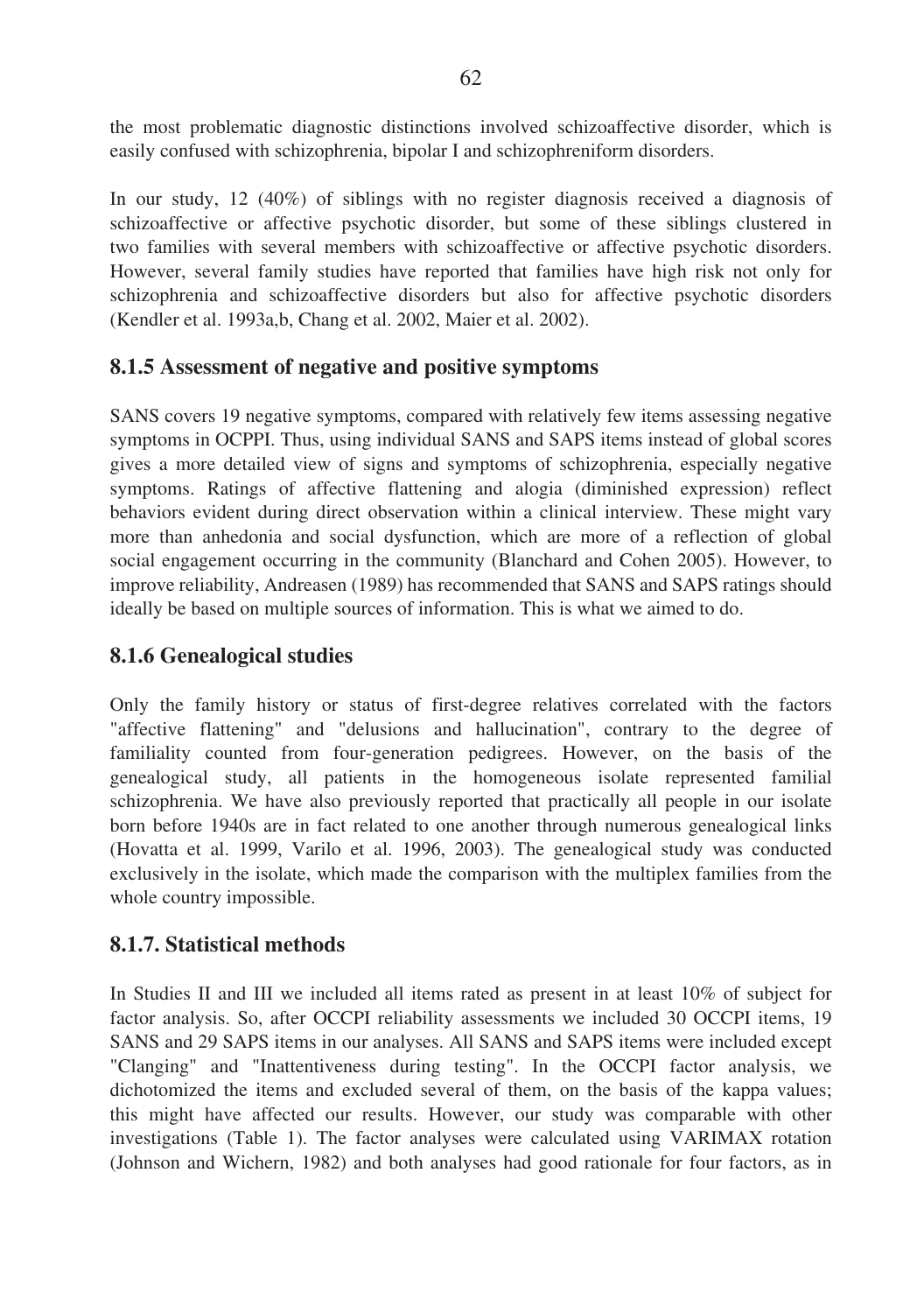many other OCCPI studies (Serretti et al. 1996, 1999, 2001; McGorry et al. 1998; Van Os et al. 1999; Cardno et al. 1999; McIntosh et al. 2001; see Table 1), but most SANS and SAPS factor analyses resulted in five factors (Toomey et al. 1997, Emsley et al.2001, McGrath et al. 2004b, Niehaus et al. 2005) or even 11 factors (Peralta and Cuesta 1999, Table 2). However, the factors affective flattening and alogia, disorganization, delusions and hallucinations and anhedonia and social dysfunction are common to other studies, and there was a good rationale for four factors, while the fifth factor accounted for less than 10% of the variance. So, our results are consistent with other studies, showing that the methods were reliable.

In the isolate, multiple affected patients and siblings were from the same families and observations were thus not independent. We took the within-family correlation into account by using conditional logistic regression and general estimation equations ( Zeger and Liang 1986) in our analysis. However, there were numerical convergence problems in some models, probably due to small cluster sizes, and we were able to model only part of the analysis using the general estimation equations method.

## **8.2 Lifetime prevalence and cumulative incidence (Study I)**

For the birth cohorts born 1940-69 in the isolate, the lifetime register based prevalence of schizophrenia in 1998 was 1.5%, and of schizophrenia associated psychotic disorders was 1.9%. The cumulative incidence of schizophrenia associated psychotic disorders in the total birth cohort was also 1.9%. This is high compared to Goldner's et al. (2002) systematic review analysis of best-estimate lifetime prevalence for schizophrenia of 0.55% (0.37 to 0.8), or for schizophrenia spectrum disorders of 1.45% (0.8 to 2.37). However, other isolates with high prevalence of schizophrenia have been described. In Puerto Rico, the lifetime prevalence for the age range 17-64 years in 1984 was 1.6% for schizophrenia and 1.8% for schizophrenia spectrum disorders (Canino et al. 1987). The prevalence in an isolated rural area of North Sweden in 1977 was also high, at 1.7% (Böök et al. 1978).

In our study, the register-based lifetime prevalence of schizophrenia (1.5%) among individuals born in the isolate was higher than in other parts of Finland. However, the DSM-IV consensus diagnosis- or SCID interview-based prevalences (0.9-1.3 and 0.7-1.2%) are rather similar to other Finnish studies: the cumulative incidence in the Northern Finland 1966 Birth Cohort was 0.9% (Isohanni et al. 2001), and the lifetime prevalence in the Mini Finland Health Survey was 1.3% for those aged 30 or over (Lehtinen et al. 1990).

Patients with a register diagnosis of other non-affective psychotic disorders, e.g. delusional disorder or psychotic disorder not otherwise specified, were not included in the study. In previous studies, it was found that a number of these patients actually have schizophrenia, so including these patients in our study would probably have raised the prevalence of schizophrenia.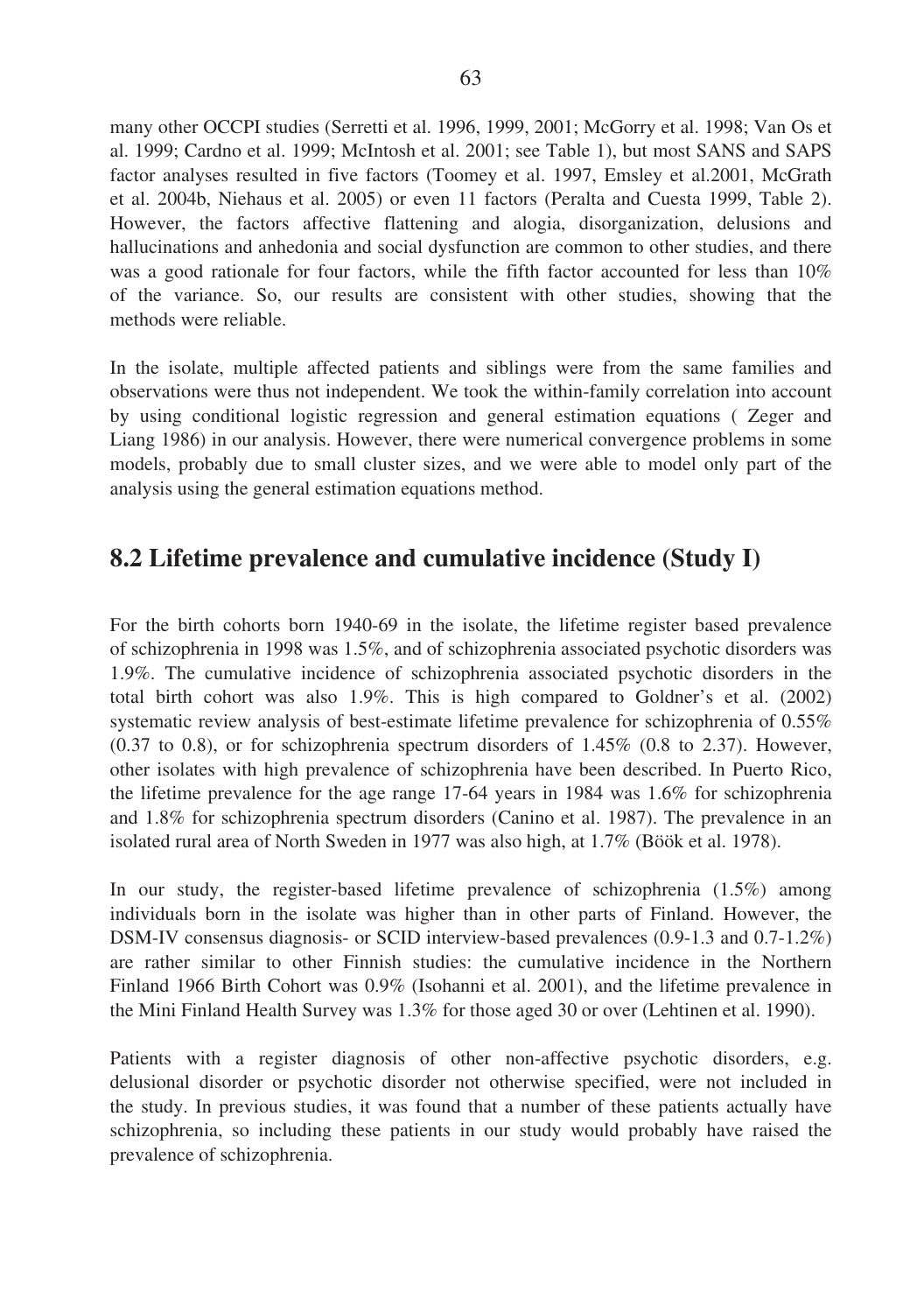In our study, the lifetime prevalence of schizophrenia was highest (2.4-2.5%) in the age groups 39-53 years born 1945-59 in the isolate. At that time, the study region was among the least developed parts of Finland. Moreover, during the 1950s infant mortality was high: 38.5 infant deaths per 1000 live births compared to 29.4 in the whole country (Palmgren, Official Statistics of Finland 1964). The occurrence of schizophrenia was lower in the birth cohorts of  $1960-64$   $(1.5\%)$  and  $1965-69$   $(1.0\%)$ , which accords with the previously observed decline in the schizophrenia incidence in birth cohorts born from 1954 to 1965 (Suvisaari et al. 1999).

In Denmark by contrast, the first-admission rates of schizophrenia initially decreased and have then been increasing since the late 1980s in register based studies (Munk-Jørgensen and Mortensen 1992, Tsuchiya and Munk-Jørgensen 2002). In Finland, public health care has improved and the proportion of hospital deliveries has increased considerably since the 1960s (The Official Statistics of Finland 1972). On the other hand, patients born in the 1960s had not lived through the whole risk period for schizophrenia. The oldest patients, born 1940 to 1945, also had a lower occurrence of schizophrenia, but as the registers were computerized only in 1968 the numbers might be inaccurate. Mortality had no effect on the prevalence, as the cumulative incidence and lifetime prevalence were almost identical.

# **8.3. The phenotype in the isolate is similar to familial schizophrenia in the whole of Finland (Study II)**

Four factors, "delusions and hallucinations", "manic", "negative", and "depressive", were detected in the genetic isolate of 190 patients with a DSM-IV diagnosis of schizophrenia.

Hence, we found that the clinical phenotype of schizophrenia in the isolate resembled that found among patients with at least two affected family members from the whole country (patients with familial schizophrenia), regardless of whether the isolate patients were the only affected individuals in their family or not. Many studies have suggested that familial schizophrenia may represent a more severe form of the disorder, with more negative (Verdoux et al. 1996, Malaspina et al. 2000, Ross et al. 2000), or disorganized (Cardno et al. 1997, Van Os et al. 1997, Wickham et al. 2001) symptoms. Thus, schizophrenia in a genetically isolated population with a high lifetime prevalence of schizophrenia represents familial schizophrenia as it manifests in pedigrees densely affected with schizophrenia. For genetic studies, four factors that are well demarcated provide a useful alternative to classical diagnostic systems. These four factors were used as phenotypic traits in a genetic study that provided further evidence that the DISC1 gene might be involved in the etiology of schizophrenia (Hennah et al. 2003).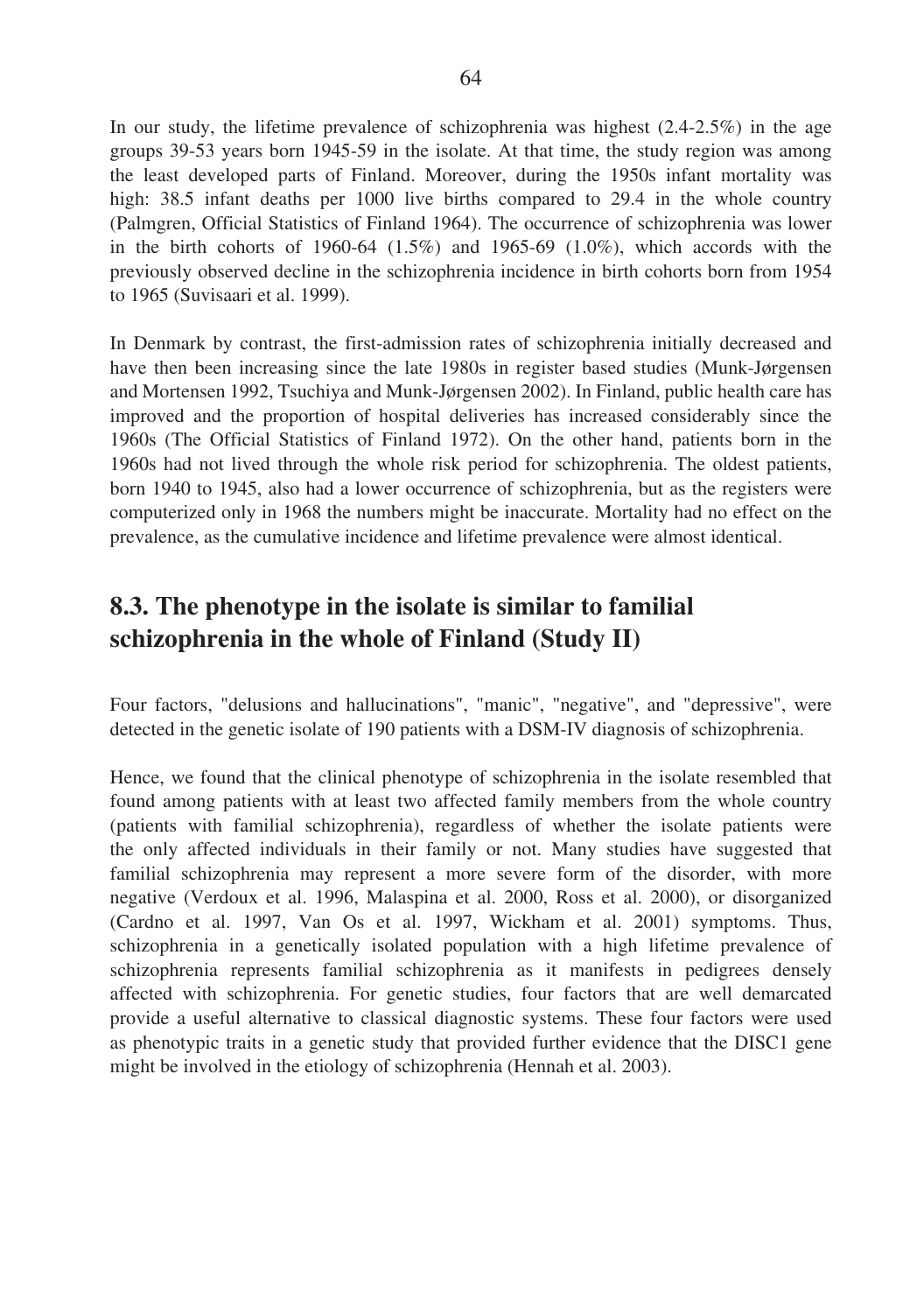# **8.4 Affective flattening and alogia associate with the familial form of schizophrenia (Study III)**

Patients with at least one psychotic affected sibling, both in the isolate and nationwide samples, suffered more than singletons from severe affective flattening and alogia, such as paucity of expressive gestures, decreased spontaneous movements, unchanging facial expression, and poor eye contact. Moreover, the level of functioning (GAF) was lower and the sum of negative symptoms was significantly higher in these groups compared with the isolate patients who were the only affected individuals in their family. However, the isolate patients, regardless of their familial loading for schizophrenia, had less delusions and hallucinations than the whole country multiplex patients, which may be related to the genetic homogeneity in the isolate.

Concordant with this finding we found the negative symptoms "Paucity of expressive gestures" and "Lack of vocal inflections" to be phenotypic features in initially healthy siblings that could benefit genetic analysis in addition to clinical diagnoses (Study IV). However, SANS has not been validated or even used in a general population. So, our result that paucity of expressive gestures and lack of vocal inflections associate with psychosis in siblings is preliminary.

Our finding indicating an association between negative symptoms and familiality agrees with most previous twin, adoption, and family studies (Dworkin and Lenzenweger 1984, Burke et al. 1996, Verdoux et al. 1996, Kendler et al. 1997, Van Os et al. 1997, Wickham et al. 2001, Cardno et al. 2002b). However, this was not the outcome to emerge from analysis of the Roscommon data, which suggested that negative symptoms did not predict family characteristics (Kendler et al. 1994b), nor from the study of DeLisi and colleagues (1987) of siblings with schizophrenia or schizoaffective disorder.

We found four factors in our factor analysis of SANS and SAPS: two of the factors in SANS were "Affective flattening and alogia" and "Anhedonia and social dysfunction", as in other studies of SANS and SAPS (Table 2, Minas et al. 1994, Peralta and Cuesta 1999), and studies analyzing exclusively SANS items (Mueser et al. 1994, Peralta and Cuesta 1995, Sayers et al. 1996). Negative symptoms have repeatedly emerged as a separate factor, independent of positive symptoms, disorganization and affective symptoms. The most reliable factors within negative symptoms include diminished expression (symptoms of affective flattening and alogia) and a factor tapping anhedonia and asociality (composed of symptoms of anhedonia, diminished interest, and decreased social engagement) (Blanchard and Cohen 2005).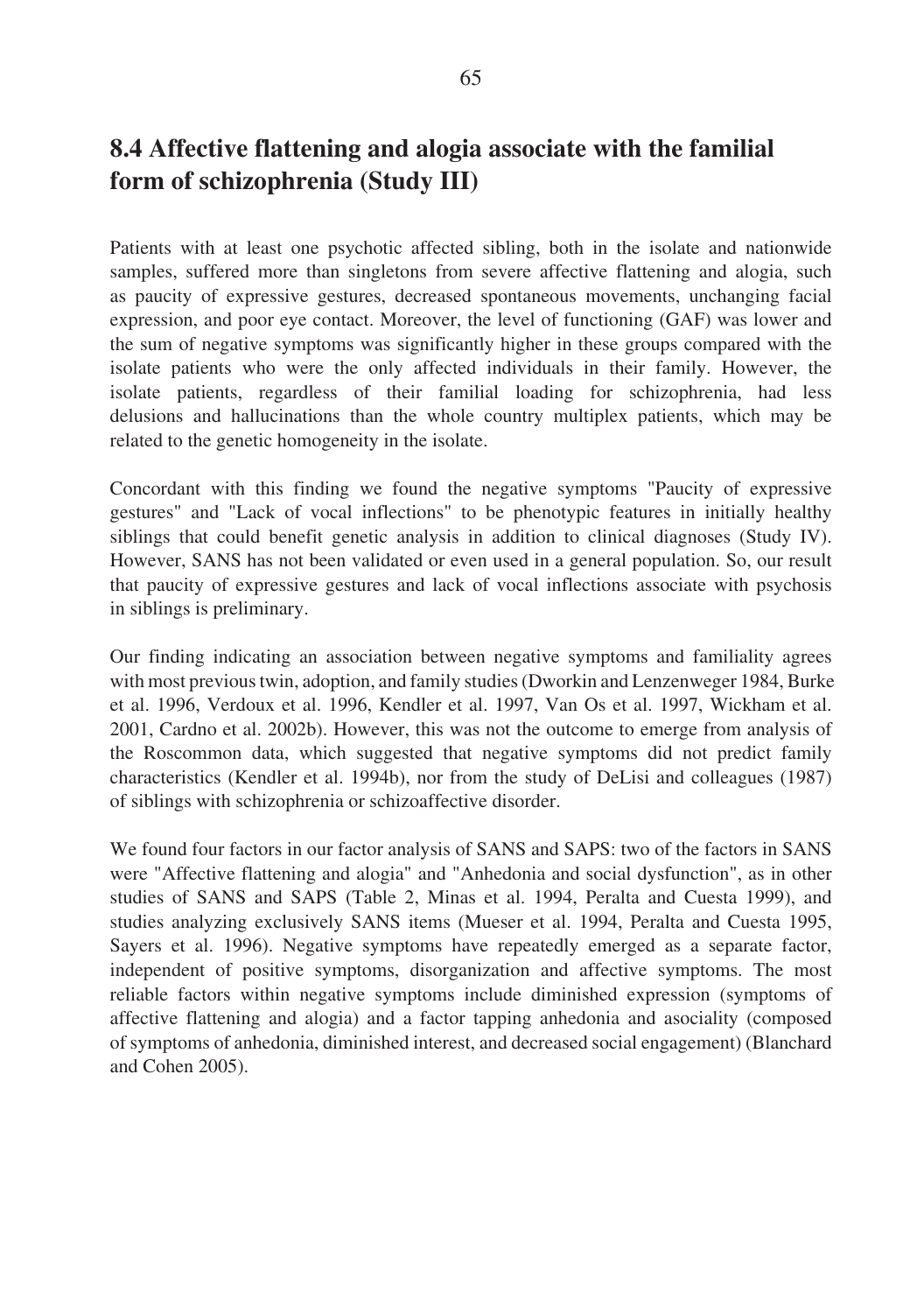In our study, the two negative factors are concordant with these factors. In addition, we had a preliminary finding of negative SANS factors being associated with the diagnosis of psychosis in healthy siblings (Study IV). These results could limit the phenotypic heterogeneity of schizophrenia and might allow for the identification of a subtype for further studies.

# **8.5. Psychosis among initially healthy siblings of schizophrenia patients (Study IV)**

Our results clearly show that nationwide health care registers cannot be used to exclude psychotic disorders in relatives of patients with schizophrenia. In 1991 7.7% of the siblings who were presumed healthy based on Hospital Discharge Register actually had psychotic symptoms. The number of false negatives would be high enough to jeopardize the results of genetic analyses, if these siblings were treated as unaffected in the analyses. Even if the initially healthy siblings were treated as unknown, as is often the case, the analyses would have compromised statistical power compared to more exact diagnoses. This finding of false negative cases was concordant with the latest Finnish studies assessing the reliability of register diagnoses (Isohanni et al. 1997, Moilanen et al. 2003, Taiminen et al. 2001). However, as Byrne and colleagues (2005) concluded in their review article, there are relatively few high quality studies addressing this issue.

The rate of emergence of new psychotic disorders among siblings during the relatively short follow-up time of this study was also high. Between 1991 and 1998, 8.7% of the siblings developed any psychotic disorder, although their mean age in 1991 was already 37 years. The high rate of new-onset psychotic disorders reflects the fact that many siblings came from multiply affected families.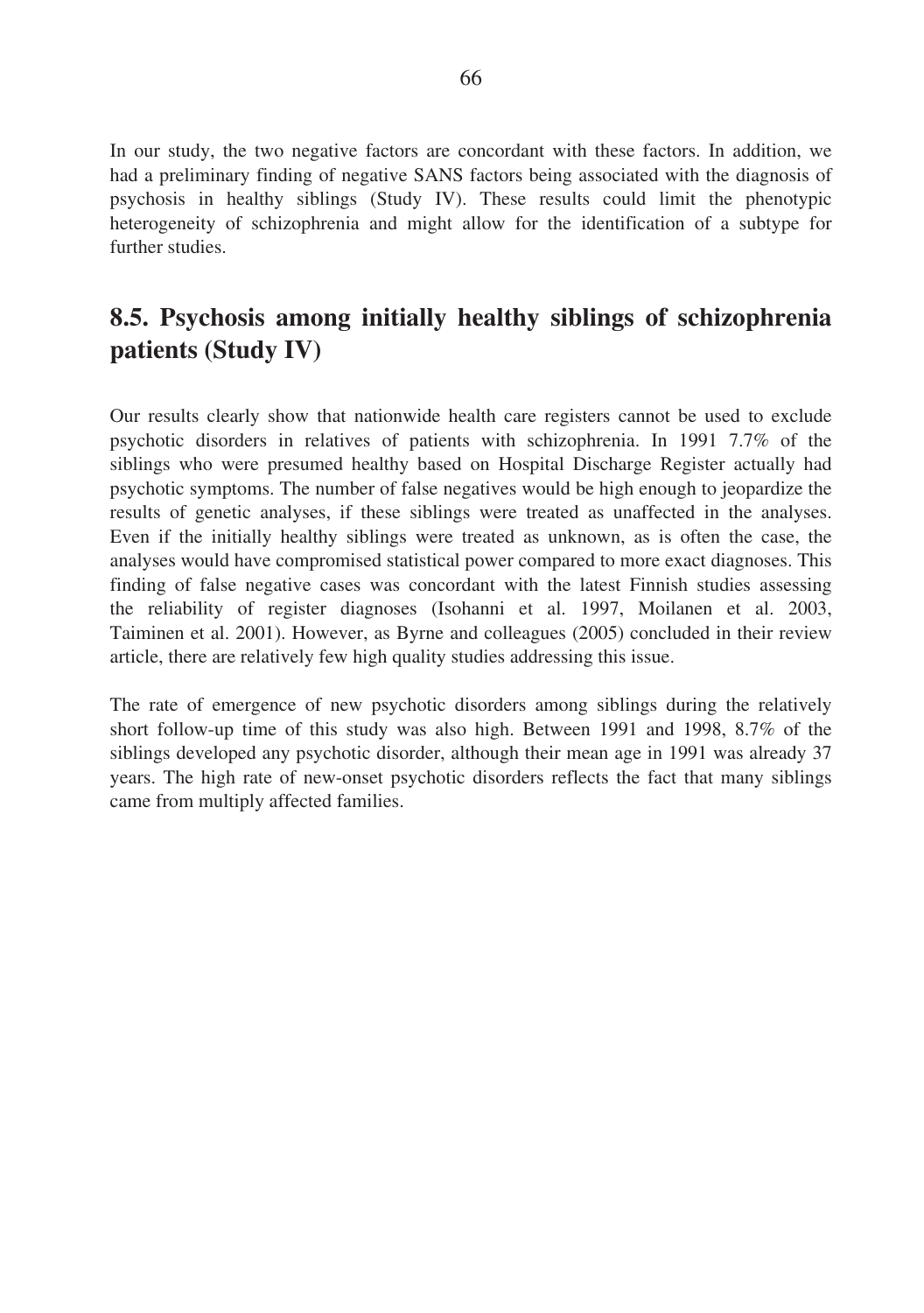# **9. CONCLUSIONS AND IMPLICATIONS**

## **9.1. Conclusions**

The register-based prevalence of schizophrenia in this genetic homogenous isolate was relatively high (1.5%). The prevalence of schizophrenia associated disorders was also high (1.9%), and especially so among those born 1940 to 1959 (2.4%). In addition, the prevalence of schizophrenia, based on DSM-IV consensus diagnoses and SCID interviews, was high (0.9-1.3% and 0.7-1.2%, respectively). The cumulative incidence of schizophrenia associated psychotic disorders including all deaths was 1.9%. Of those with a register diagnosis of schizophrenia associated psychotic disorders, 69% or 63% also received a record based consensus diagnosis or SCID interview diagnosis of schizophrenia. For molecular genetic research work the register diagnosis should be reassessed using either a structured interview or a best-estimate consensus diagnosis.

OCCPI phenotype analysis resulted in four factors: "Delusions and hallucinations" and "Negative" factors, and two affective ("Manic" and "Depressive") factors. Our findings suggest that the basic phenotype structure of schizophrenia in this isolated and homogeneous population is similar to that in the multiplex families representing familial schizophrenia in the whole of Finland.

Schizophrenia patients having first-degree relatives with psychotic disorder had more severe negative symptoms with affective flattening and alogia than those who were the only affected individual in the family. Moreover, the isolate patients, regardless of their familial loading for schizophrenia, had less delusions and hallucinations than the whole country multiplex patients. This finding may be related to the genetic homogeneity in the isolate.

Absence of a register diagnosis cannot be used in molecular genetic studies to confirm that siblings of patients with schizophrenia diagnosis are healthy. During a relatively short follow-up, almost one tenth (8.7%) of initially healthy siblings developed psychotic disorder. The risk of emergence of new psychotic disorders among initially healthy siblings should be taken into account in genetic analysis. This finding also encourages the use of endophenotypes in genetic analyses instead of reliance on psychiatric diagnoses only.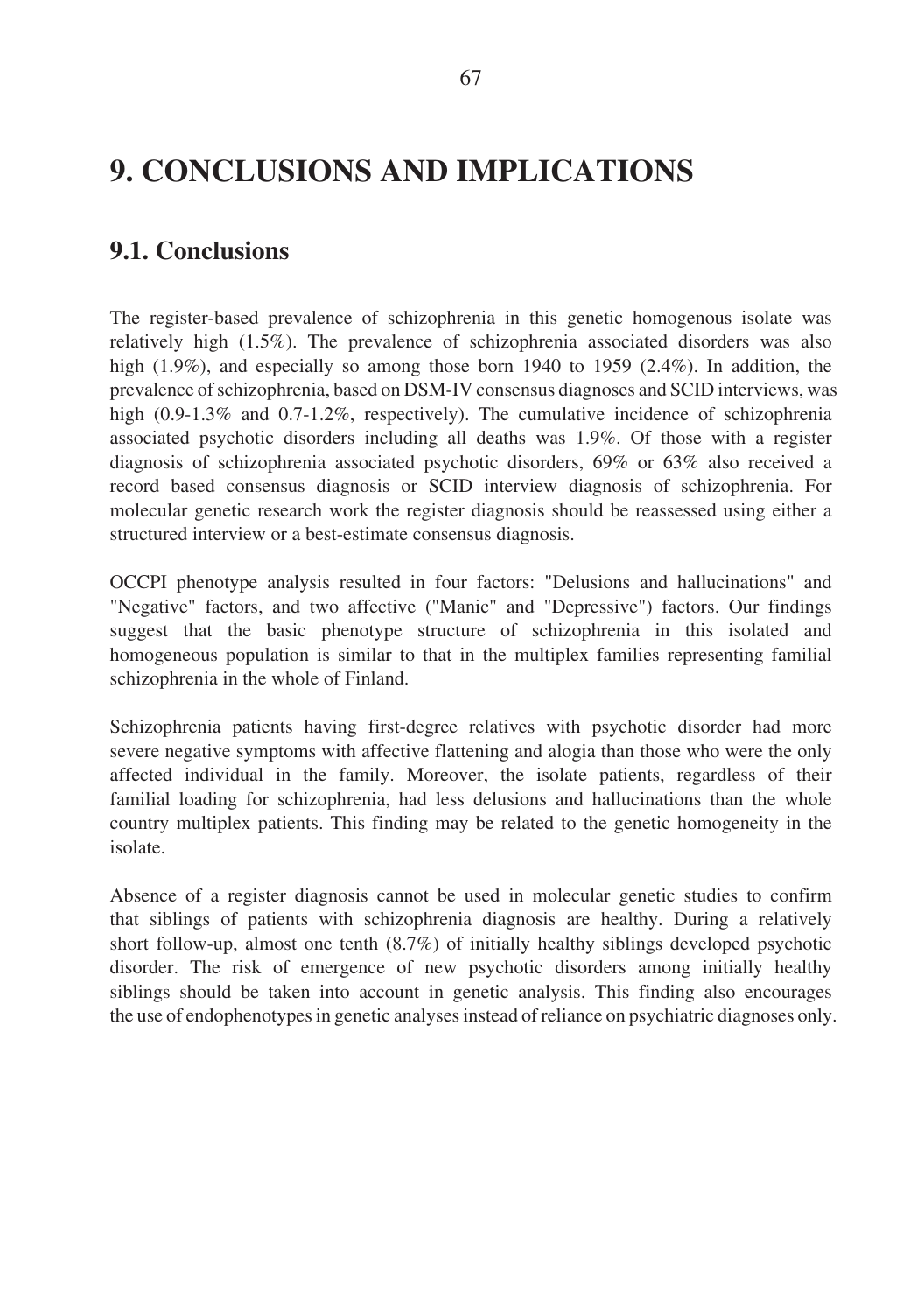## **9.2. Clinical implication**

The use of structured clinical interview allowed us to identify patients with psychotic and other mental disorders better and earlier than traditional diagnostic assessments. It also helped us to recognize the negative symptoms of schizophrenia patients. Hence, the structured diagnostic interview should be routinely used, not only in research but also in clinical practice.

In our study, almost three-quarters of initially healthy siblings of schizophrenia patients with psychotic disorders had had contact with health care professionals for mental health problems and alcohol or substance use problems, compared to one third of non-psychotic siblings. However, less than half of siblings with any lifetime diagnosis of psychotic disorder had current psychiatric treatment. This suggests that when persons who have relatives with schizophrenia or schizophrenia associated disorders seek help for any mental, alcohol or substance use problems, psychotic symptoms should always be assessed carefully using clinical interview methods.

## **9.3. Implications for future research**

The registers in psychiatric research are excellent for identifying psychotic patients, since about 90% of patients have been hospitalized. However, there has been little systematic investigation of the validity of registers. So, register information should be cross validated with interview studies to benefit future research.

The findings from phenotype studies of negative and positive symptoms of schizophrenia patients and negative symptoms of initially healthy siblings should encourage further research. Thus, both the negative symptom factors, "Affective flattening and alogia" and "Anhedonia and social dysfunction", and also the positive symptoms factor "Delusions and hallucinations", might benefit genetic analysis in addition to clinical diagnosis.

The search for new phenotypic clusters based on signs and symptoms should be encouraged. The ultimate goal might be the division of classic schizophrenia into more specific subdivisions reflecting the possible specific genetic etiology of schizophrenia in each family.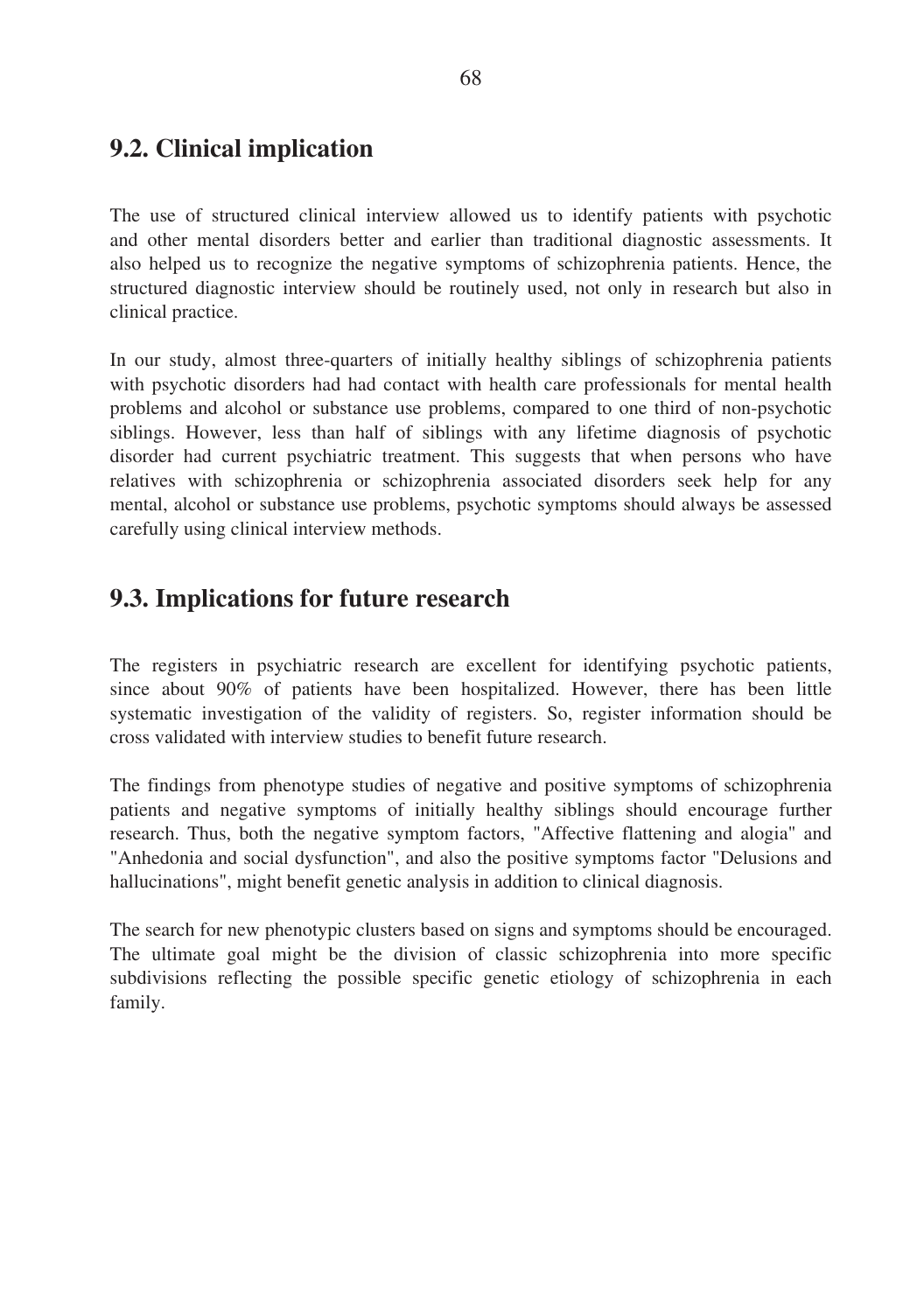# **10. ACKNOWLEDGEMENTS**

This study was carried out at the Department of Mental Health and Alcohol Research of the National Public Health Institute. I wish to thank both the former and present Director General of the National Public Health Institute, Professor Jussi Huttunen, M.D., Ph.D., and Professor Pekka Puska, M.D., PhD., for the facilities provided to me by the Institute. As an academic dissertation this work was carried out at the Department of Psychiatry in the University of Helsinki, for which opportunity I am sincerely thankful.

I am most grateful to my supervisor, Professor Jouko Lönnqvist, M.D., PhD., for his encouragement and excellent guidance. I was very fortunate to be supervised by a foremost expert in the field of psychiatry. I am also grateful for his patience and positive attitude during the years of my specialization training in psychiatry, and when I was busily engaged in reproductive instead of scientific activity. I also very much appreciate the atmosphere, facilities, and overall professional quality of the Department of Mental Health and Alcohol Research, which is headed by Professor Lönnqvist.

The official reviewers of the thesis, Juha Veijola M.D., Ph.D. and Sari Lindeman M.D., Ph.D., are thanked for their positive attitude, encouraging comments and constructive criticism on the thesis. I also owe my sincere thanks to Richard Burton B.Sc. for his excellent linguistic assistance throughout the pubblication process.

Special thanks to Timo Partonen, M.D., Ph.D. for his help, support and collaboration in organizing the field work, in the process of diagnostic evaluation, and for reading through and commenting on the manuscripts. He offered both practical and theoretical advice on any question that arose during these years.

I wish also to warmly thank Jaana Suvisaari, M.D., Ph.D., who has always been willing to put at my disposal her vast in knowledge of schizophrenia. I greatly appreciate her assistance in scientific writing and her helpful comments on the manuscripts and the present thesis.

I want to thank Jari Haukka, Ph.D. for conducting the statistical analysis for all the original articles. I am grateful for his expertise in epidemiology and statistics. I also want to thank him for our animated lunchtime discussions.

I am most grateful to Iiris Hovatta Ph.D., and Teppo Varilo, M.D., Ph.D., from the Department of Molecular Medicine, who were co-authors of the original articles. Special thanks to Teppo Varilo for his guidance and his excellent knowledge of issues related to genealogy and constructing pedigrees. He always showed interest and patience in helping me.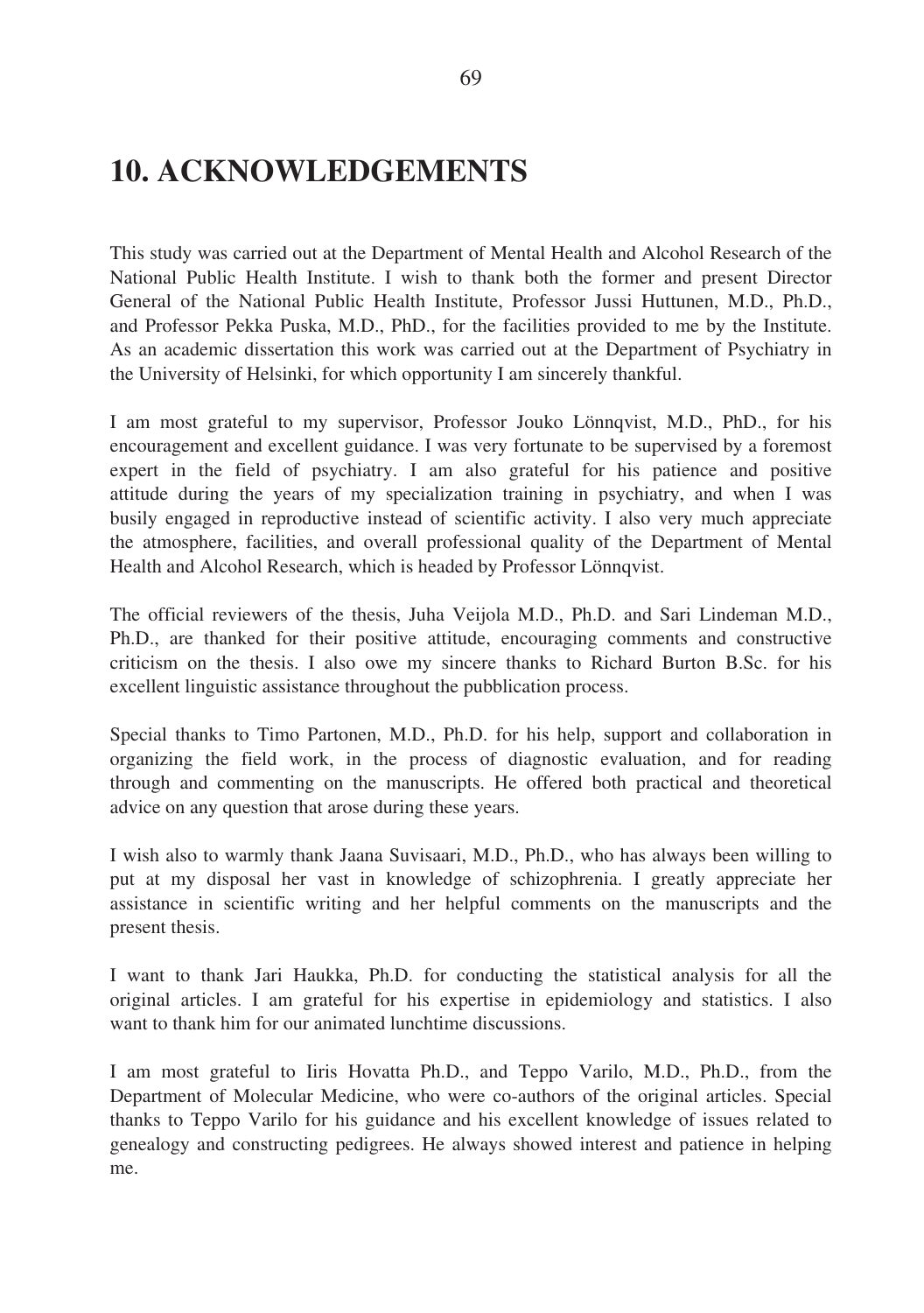Sincerely thanks, too, to my other co-authors: Jukka Hintikka M.D., Ph.D., Jaana Suokas M.D., Ph.D., Hannu Juvonen M.D., Kirsi Suominen M.D., Ph.D., and Maria Muhonen M.D. for their collaborative efforts in the diagnostic evaluation process; also to Anna-Mari Tuulio-Henriksson M.D., Ph.D., and Jonna Ukkola M.D., for all their valuable comments on the manuscripts and this dissertation, and for their co-operation and companionship throughout the years.

My sincerely thanks also go to Marjut Schreck, who helped me with the register based sample collection and with some statistical problems during the work. I am specially grateful for her layout work in this thesis. I also deeply appreciate her warm company and our discussions throughout the years. The same goes for Tuula Koski, who has been my friend for more than fifteen years and shared an office with Marjut Schreck and me. Warm thanks also to Antti Tanskanen, Mervi Eerola, Olli Kiviruusu, Sirkka Laakso, Tiina Hara, Aino Henriksson, Anna Henriksson, Kirsi Niinistö and all others that I have had the pleasure of knowing during my years of work at KTL.

I have very much enjoyed the warm of Tuula Kieseppä M.D., Ph.D., and Laura Niemi M.D., Ph.D during our discussions on scientific as well as other topics as well as while traveling together to congresses.

I am grateful to Tiia Pirkola for her companionship during the pilot study. We spent enthusiastic weeks interviewing and testing patients in Kuusamo. I also want to thank all the field workers in Kuusamo, Oulu, Kuopio and Helsinki: Merja Nissi, Outi McDonald, Pirkko Levón, Pilvi Kujala, Silva Ruoppila, Liisa Moilanen, Saara Heusala, Marjukka Heikkinen, Merja Blom, Helena Kurru, Margit Keinänen-Guillaume: without them this thesis would not have been possible.

I express my deepest appreciation to all the families who participated in this study.

I also wish to thank the research team at the Department of Molecular Medicine. I have been privileged to work with a group of such talented research scientists: Professor Leena Peltonen-Palotie, M.D., Ph.D., Jesper Ekelund M.D., Ph.D., Tiina Paunio M.D., Ph.D., and William Hennah M.D., Ph.D.

I am grateful for the financial support of the study given by Millenium Pharmaceuticals Inc. and the American Home products Corporation, Wyeth-Ayerst Research Division, the Finnish Medical Foundation, the Jalmari and Rauha Ahokas Foundation, the University of Helsinki, the Helsinki University Central Hospital, and the Finnish Psychiatric Association.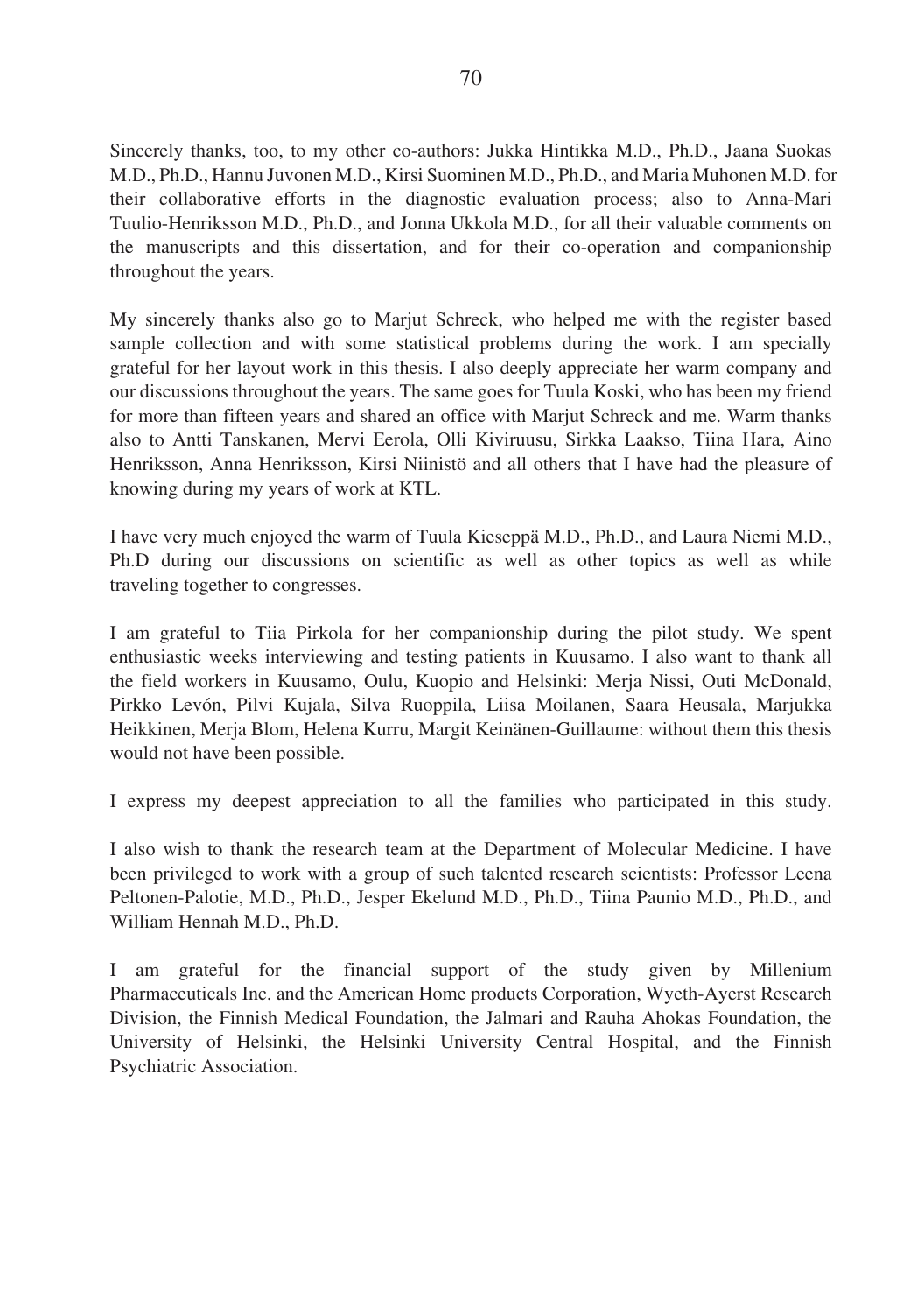Warmest thanks to my late father Tauno Arajärvi and to my mother Terttu Arajärvi, who always encouraged me in both my clinical and research careers.

I am profoundly grateful to my family for their enduring confidence in my scientific and clinical endeavors. Special thanks to my husband Jarmo, who created the cover picture on this thesis. He did his very best to assist me despite the pressing demands of his own work and scientific career.

Last but not least - thank you Lauri, Terhi, Risto and Katri for giving me so much strength and joy throughout these years.

Helsinki, May 5th, 2006

Ritva Arajärvi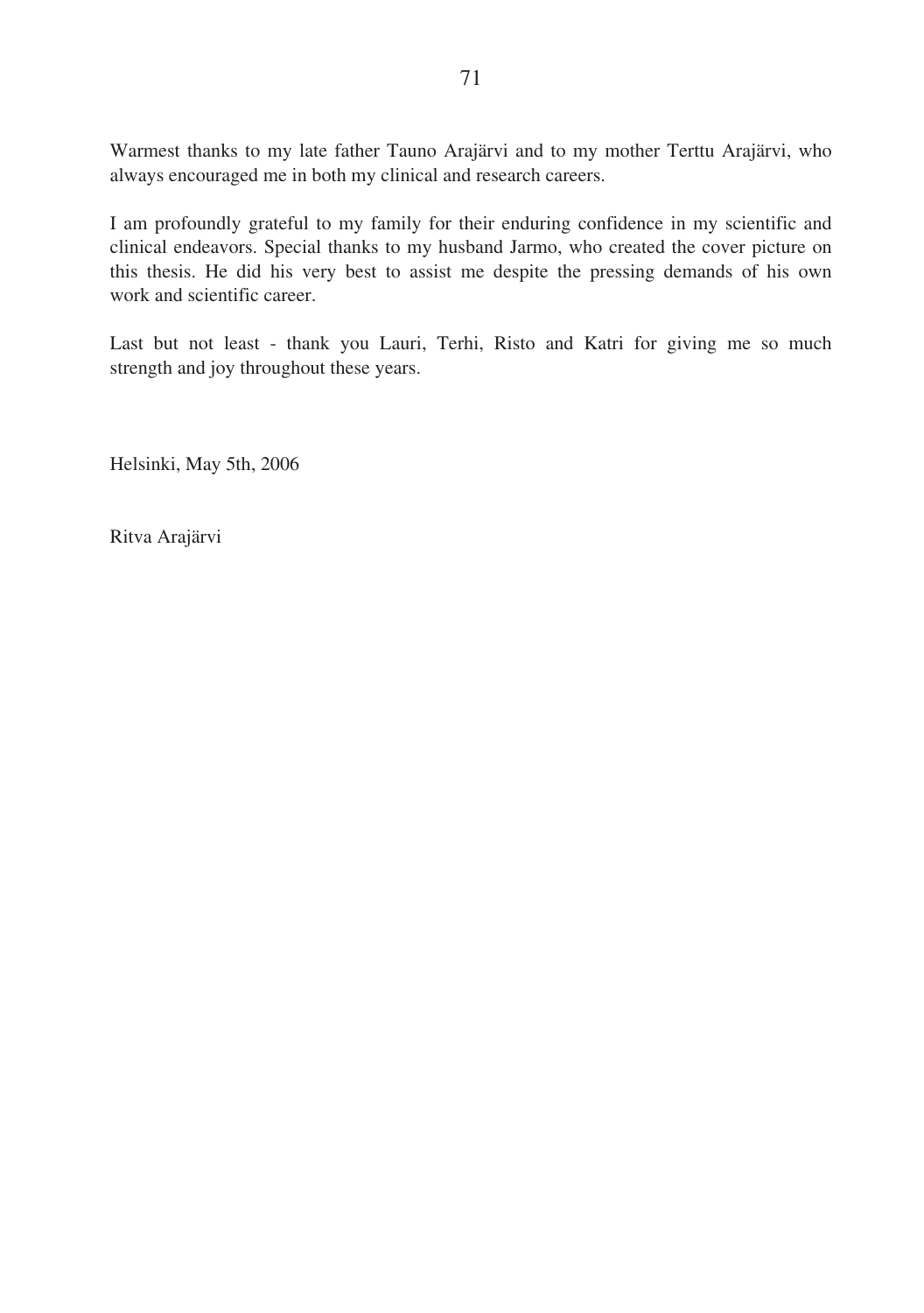# **11. REFERENCES**

Aleman A, Kahn R, Selten JP. Sex differences in the risk of schizophrenia: Evidence from meta-analysis. Archives of General Psychiatry 2003; 60:565.571.

American Psychiatric Association: Diagnostic and Statistical Manual of Mental Disorders, Third Edition. Washington, DC, American Psychiatric Association, 1980.

American Psychiatric Association: Diagnostic and Statistical Manual of Mental Disorders, Third Edition - Revised. Washington, DC, American Psychiatric Association, 1987.

American Psychiatric Association: Diagnostic and Statistical Manual of Mental Disorders, Fourth Edition. Washington, DC, American Psychiatric Association, 1994.

Andreasen NC. Negative symptoms in schizophrenia. Archives of General Psychiatry 1982; 39:784-788.

Andreasen NC, Olsen S. Negative v positive schizophrenia: Definition and validation. Archives of General Psychiatry 1982; 39:789-794.

Andreasen NC. The Scale of the Assessment of Negative Symptoms (SANS). Iowa City, IA: University of Iowa, 1983.

Andreasen NC. The Scale for the Assessment of Positive Symptoms (SAPS). Iowa City, IA: University of Iowa, 1984.

Andreasen NC. The Scale for the Assessment of Negative Symptoms (SANS): Conceptual and Theoretical Foundations. British Journal of Psychiatry 1989; 155:49-52.

Andreasen NC. Symptoms, signs, and diagnosis of schizophrenia. Lancet 1995; 346:477-481.

Andreasen NC, Arndt S, Alliger R, Miller D, Flaum M: Symptoms of Schizophrenia: Methods, meanings, and mechanisms. Archives of General Psychiatry 1995a; 52:341-351.

Andreasen NC, Arndt S, Miller D, Flaum M, Nopoulos P. Correlational studies of the Scale for the Assessment of Negative Symptoms and the Scale for the Assessment of Positive Symptoms: An overview and update. Psychopathology 1995b; 28:7-17.

Aromaa A., Koskinen S: Health and functional capacity in Finland. Helsinki: The National Public Health Institute, 2004.

Austin J. Schizophrenia: An update and review. Journal of Genetic Counseling 2005; 5: 329-340.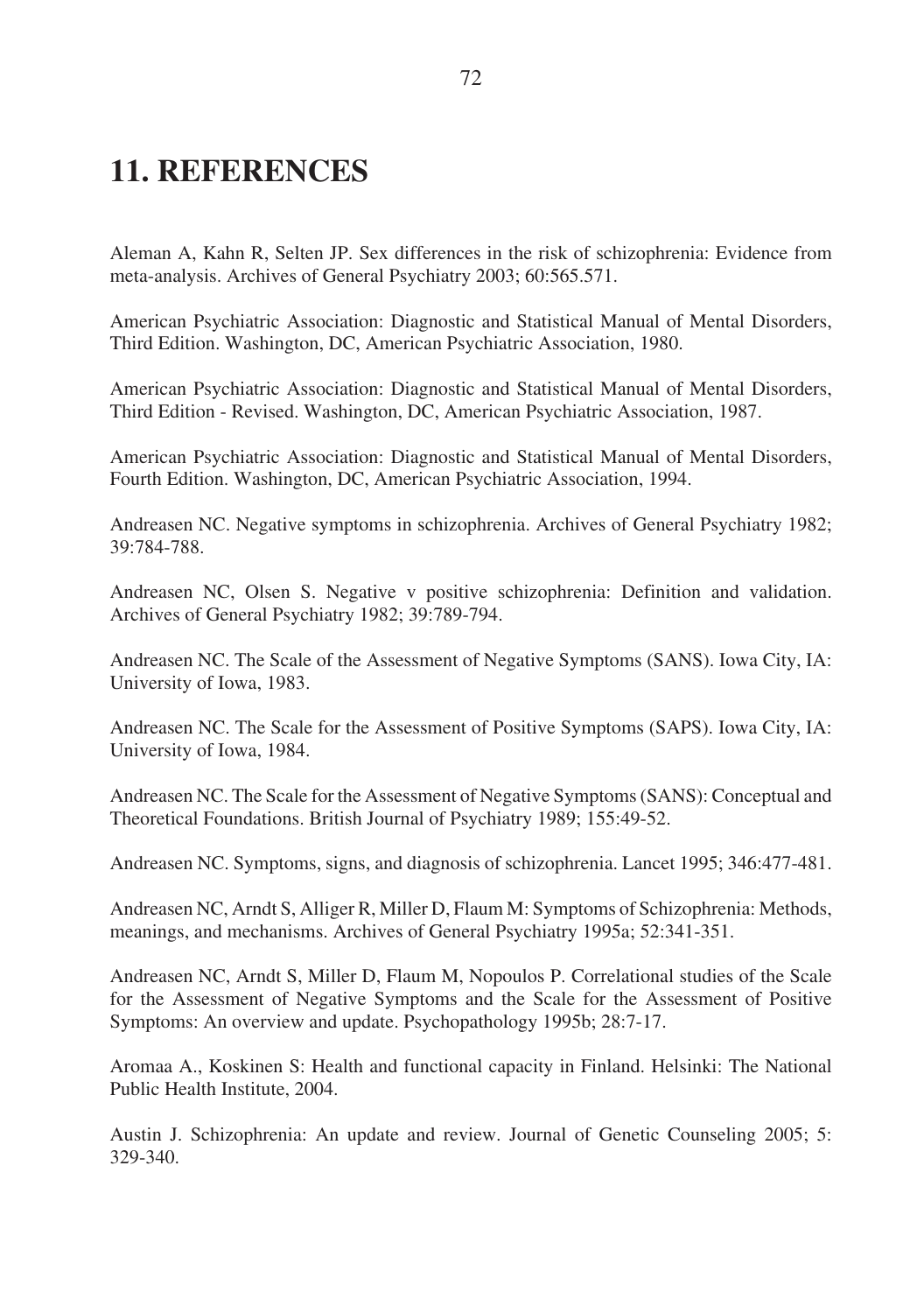Azevedo MH, Soares MJ, Coelho I, Dourado A, Valente J, Macedo A, Pato M, Pato C. Using consensus OPCRIT diagnoses: An efficient procedure for best-estimate lifetime diagnoses. British Journal of Psychiatry 1999; 175:154-157.

Blanchard JJ, Cohen AS. The structure of negative symptoms within schizophrenia: Implication for assessment. Schizophrenia Bulletin 2005; 27:1-8.

Breiman L, Friedman JH, Olshen RA, Stone CJ. Classification and regression trees. Wadsworth, 1984.

Burke JG, Murphy BM, Bray JC, Walsh D, Kendler KS. Clinical similarities in siblings with schizophrenia. American Journal of Medical Genetics (Neuropsychiatric Genetics) 1996; 67:239-243.

Byrne N, Regan C, Howard L. Administrative registers in psychiatric research: a systematic review of validity studies. Acta Psychiatrica Scandinavica 2005; 112:409-414.

Böök JA, Wetterberg L, Modrzewska K. Schizophrenia in a North Swedish geographical isolate, 1900-1977. Epidemiology, genetics and biochemistry. Clinical Genetics 1978; 14:373-394.

Canino GJ, Bird HR, Shrout PE, Rubio-Stipec M, Bravo M, Martinez R, Sesman M, Guevara LM. The prevalence of specific psychiatric disorders in Puerto Rico. Archives of General Psychiatry 1987; 44:727-735.

Cannon TD, Mednick SA. The schizophrenia high-risk project in Copenhagen: three decades of progress. Acta Psychiatrica Scandinavica 1993; 370:33-47.

Cannon TD, Kaprio J, Lönnqvist J, Huttunen M, Koskenvuo M: The genetic epidemiology of schizophrenia in a Finnish twin cohort. A population-based modeling study. Archives of General Psychiatry 1998; 55:67-74.

Cannon M, Clarke MC. Risk for schizophrenia - broadening the concepts, pushing back the boundaries. Schizophrenia Research 2005; 79:5-13.

Cantor-Graae E, Selten JP. Schizophrenia and migration: A meta-analysis and review. American Journal of Psychiatry 2005; 162:12-24.

Cardno AG, Jones LA, Murphy KC, Asherson P, Scott LC, Williams J, Owen MJ, McGuffin P. Factor analysis of schizophrenic symptoms using the OPCRIT checklist. Schizophrenia Research 1996; 22:233-239.

Cardno AG, Holmans PA, Harvey I, Williams MB, Owen MJ, McGuffin P. Factor-derived subsyndromes of schizophrenia and familial morbid risks. Schizophrenia Research 1997; 23:231-238.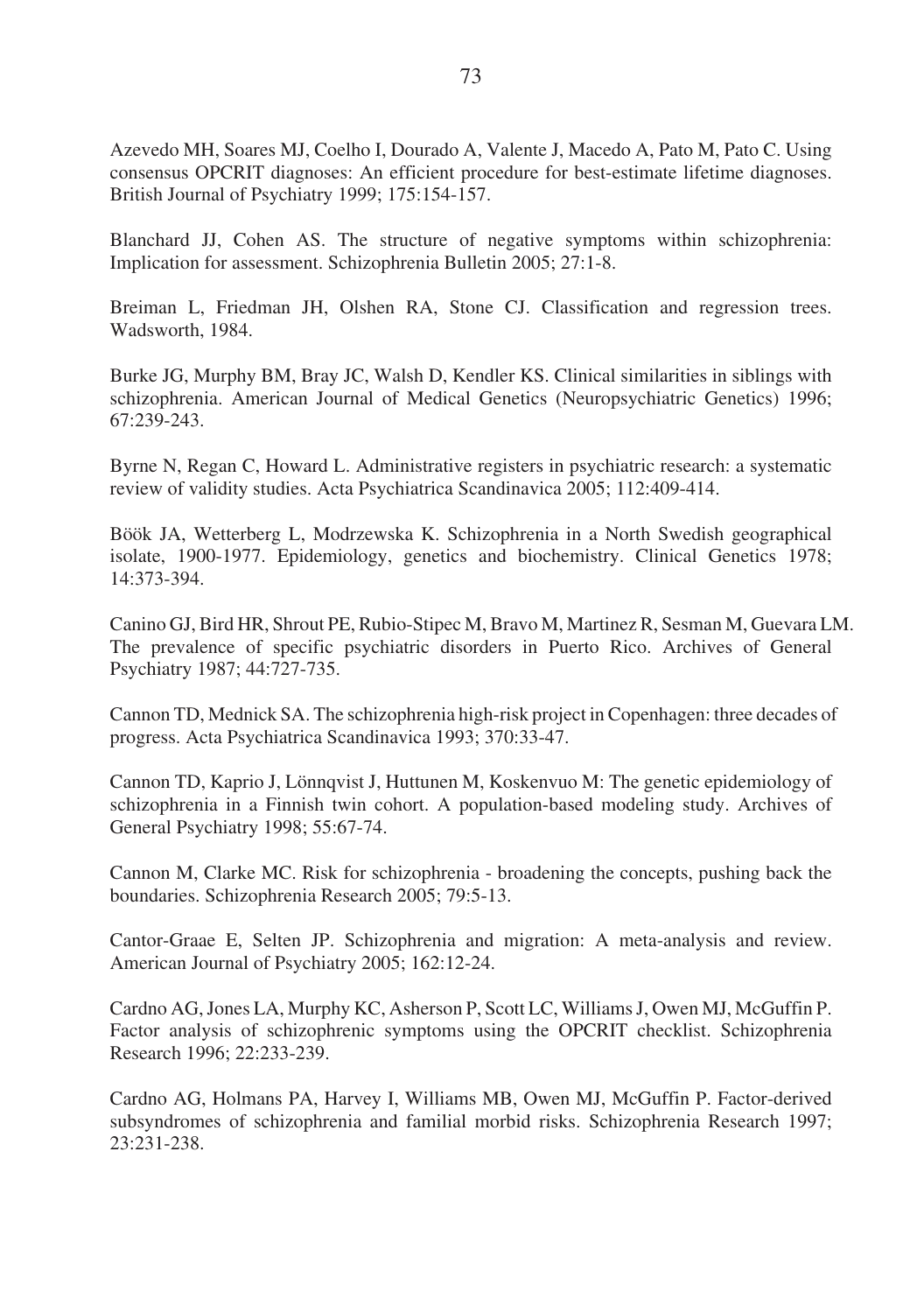Cardno AG, Jones LA, Murphy KC, Sanders RD, Asherson P, Owen MJ, McGuffin P. Dimensions of psychosis in affected sibling pairs. Schizophrenia Bulletin 1999; 25:841-850.

Cardno AG, Sham PC, Murray RM, McGuffin P. Twin study of symptom dimensions in psychoses. British Journal of Psychiatry 2001; 179:39-45.

Cardno AG, Rijsdijk FV, Sham PC, Murray RM, McGuffin P. Twin study of genetic relationships between psychotic symptoms. American Journal of Psychiatry 2002a; 159:539-545.

Cardno AG, Thomas K, McGuffin P. Clinical variables and genetic loading for schizophrenia: Analysis of published Danish adoption study data. Schizophrenia Bulletin 2002b; 28:393-399.

Carpenter WT, Strauss JS, Bartlo JJ. Flexible system for the diagnosis of schizophrenia: report from the WHO International Pilot Study of Schizophrenia. Science 1973; 182:1275-1278.

Chang CJ, Chen WJ, Liu SK, Cheng JJ, Yang WCO, Chang HJ, Lane HY, Lin SK, Yang TW, Hwu HG. Morbidity risk of psychiatric disorders among the first-degree relatives of schizophrenia patients in Taiwan. Schizophrenia Bulletin 2002; 28:379-392.

Chen CN, Wong J, Lee N, Chan-Ho MW, Lau JTF, Fung M. The Shatin community mental health survey in Hong Kong. Archives of General Psychiatry 1993; 50:125-133.

Craddock N, Asherson P, Owen MJ, Williams J, McGuffin P, Farmer AE. Concurrent validity of the Opcrit Diagnostic System: Comparison of OPCRIT Diagnoses with consensus best-estimate lifetime diagnoses. British Journal of Psychiatry 1996; 169:58-63.

Crow TJ. Molecular pathology of schizophrenia: more than one disease process? British Medical Journal 1980; 280:66-68.

Dalman C, Broms J, Cullberg J, Allebeck P. Young cases of schizophrenia identified in a national inpatient register. Are the diagnoses valid? Social Psychiatry Psychiatric Epidemiology 2002; 37:527-531.

DeLisi LE, Goldin LR, Maxwell ME, Kazuba DM, Gershon ES. Clinical features of illness in siblings with schizophrenia or schizoaffective disorder. Archives of General Psychiatry 1987; 44:891-896.

DeLisi LE, Mesen A, Rodriguez C, Bertheau A, LaPrade B, Llach M, Riondet S, Razi K. Clinical characteristics of schizophrenia in multiply affected Spanish origin families from Costa Rica. Psychiatric Genetics 2001; 11:145-152.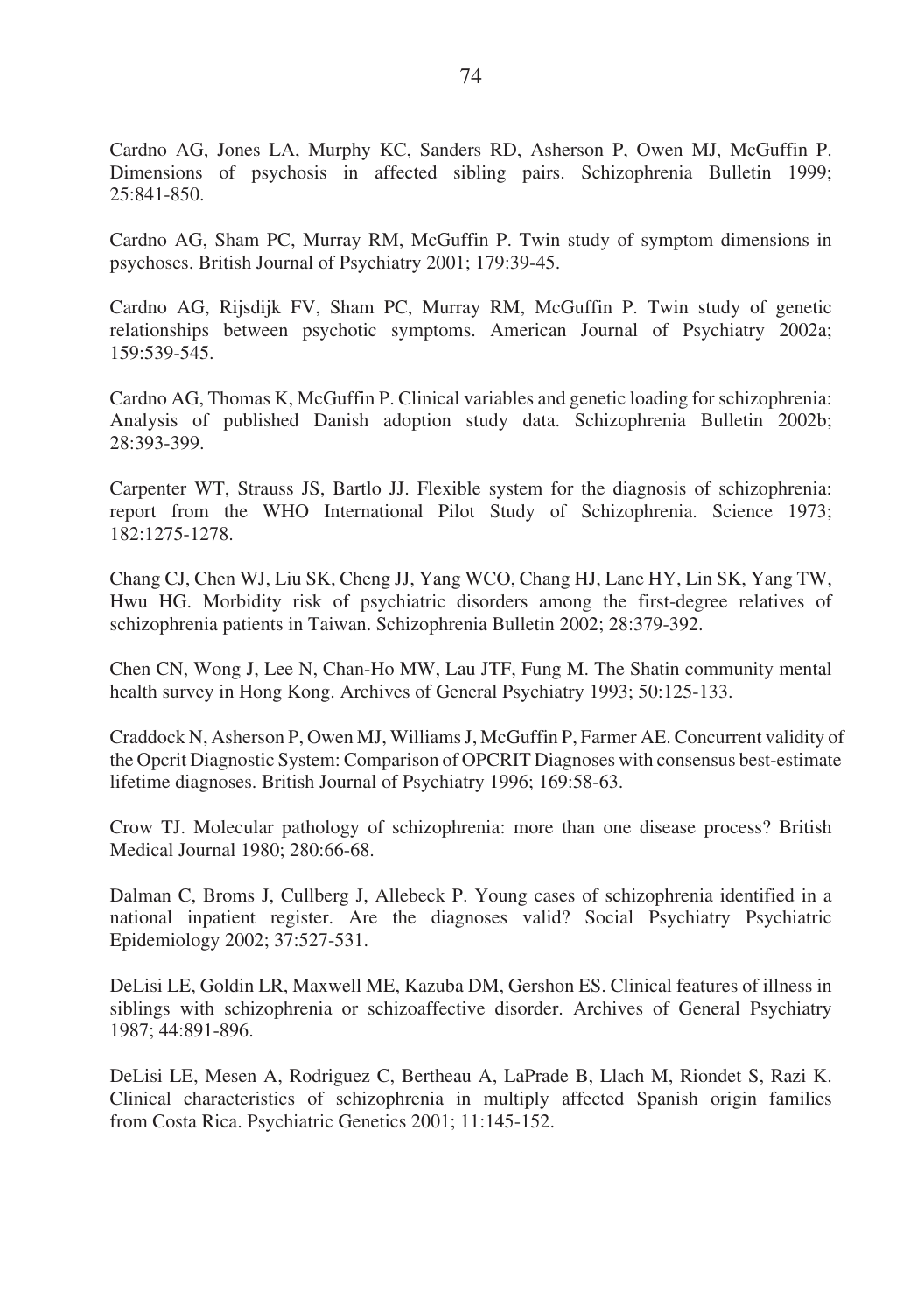Dworkin HR, Lenzenweger MF. Symptoms and the Genetics of Schizophrenia: Implications for Diagnosis. American Journal of Psychiatry 1984; 141:1541-1546.

Egeland JA, Hostetter AM. Amish study, I: Affective disorders among the Amish, 1976-1980. American Journal of Psychiatry 1983; 140:56-61.

Ekelund J, Lichterman D, Hovatta I, Ellonen P, Suvisaari J, Terwilliger JD, Juvonen H, Varilo T, Arajärvi R, Kokko-Sahin ML, Lönnqvist J, Peltonen L. Genome-wide scan for schizophrenia in the Finnish population: evidence for a locus on chromosome 7q22. Human Molecular Genetics 2000; 9:1049-1057.

Ekelund J, Hovatta I, Parker A, Paunio T, Varilo T, Martin R, Suhonen J, Ellonen P, Chan G, Sinsheimer JS, Sobel E, Juvonen H, Arajärvi R, Partonen T, Suvisaari J, Lönnqvist J, Meyer J, Peltonen L. Chromosome 1 loci in Finnish schizophrenia families. Human Molecular Genetics 2001; 10:1611-1617.

Ekelund J, Hennah W, Hiekkalinna T, Parker A, Meyer J, Lönnqvist J, Peltonen L. Replication of 1q42 linkage in Finnish schizophrenia pedigrees. Molecular Psychiatry 2004; 9:1037-1041.

Emsley RA, Niehaus DJH, Mbanga NI, Oosthuizen PP, Stein DJ, Maritz JS, Pimstone SN, Hayden MR, Laurent C, Deleuze JF, Mallet J. The factor structure for positive and negative symptoms in South African Xhosa patients with Schizophrenia. Schizophrenia Research 2001; 47:149-157.

Erlenmeyer-Kimling L, Adamo UH, Rock D, Roberts SA, Bassett AS, Squires-Wheeler E, Cornblatt BA, Endicott J, Pape S, Gottesman II. The New York high-risk project. Prevalence and comorbidity of axis I disorders in offspring of schizophrenic parents at 25-year follow-up. Archives of General Psychiatry 1997; 54:1096-1102.

Farmer AE, McGuffin P, Spitznagel EL. Heterogeneity in schizophrenia: a cluster analytic approach. Psychiatry Research 1983; 8:1-12.

Farmer AE, Wessely S, Castle D, McGuffin P. Methodological issues in using a polydiagnostic approach to define psychotic illness. British Journal of Psychiatry 1992; 161:824-830.

Farmer RF, Chapman AL. Evaluation of DSM-IV personality disorder criteria as assessed by the structured clinical interview for DSM-IV personality disorders. Comprehensive Psychiatry 2002; 43:285-300.

Feigner JP, Robins E, Guze SB, Woodruff RA, Winokur G, Munoz R. Diagnostic criteria for use in psychiatric research. Archives of General Psychiatry 1972; 26:57-63.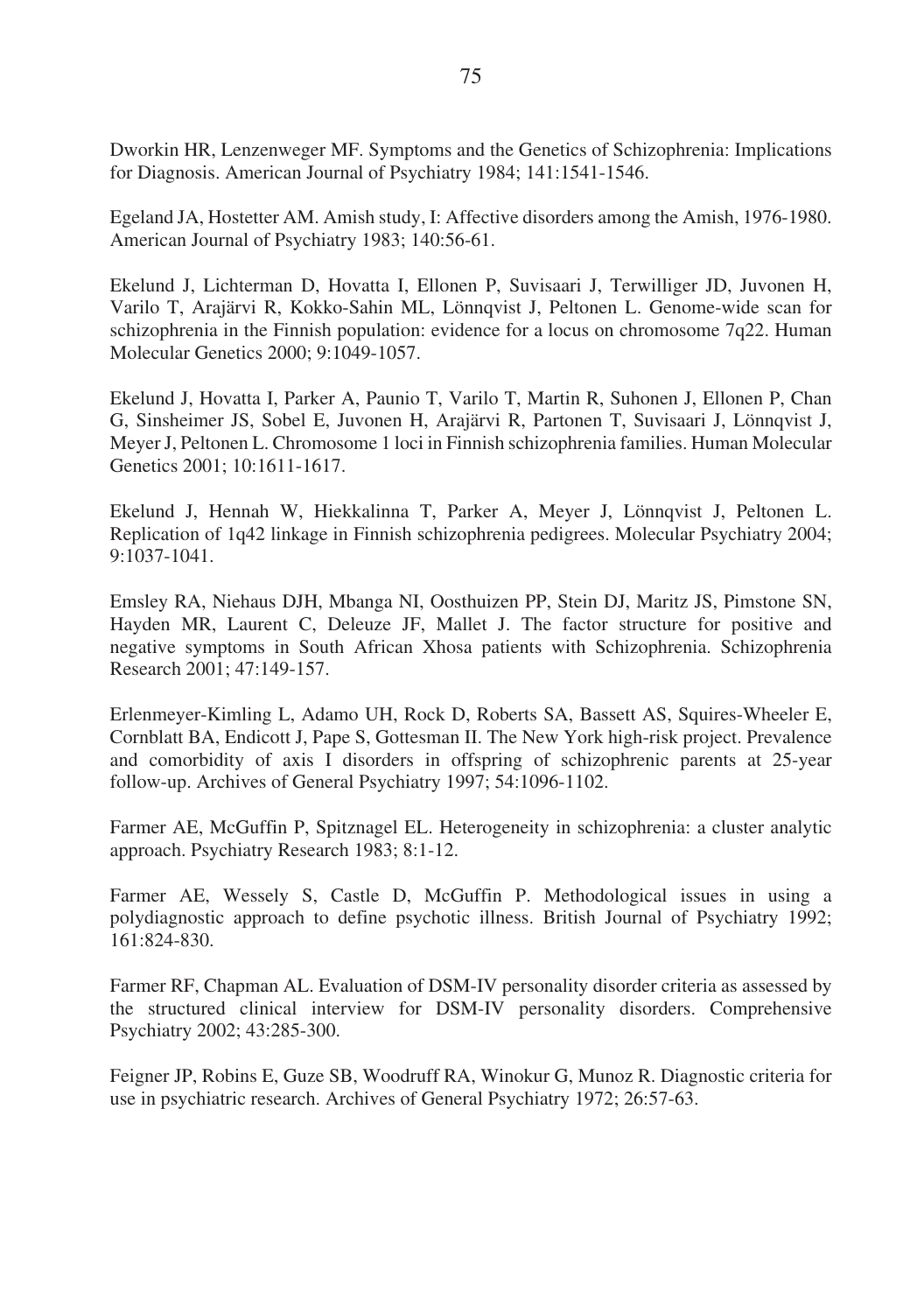Fennig S, Craig T, Lavelle J, Kovasznay B, Bromet EJ. Best-estimate versus structured interview-based diagnosis in first-admission psychosis. Comprehensive psychiatry 1994; 35:341-348.

First MB, Spitzer RL, Gibbon M, Williams JBW. Structured Clinical Interview for DSM-IV Axis I Disorders, clinician version (SCID-CV). Washington, DC: American Psychiatric Press, Inc. 1996.

First MB, Spitzer RL, Gibbon M, Williams JBW. Structured Clinical Interview for DSM-IV Personality Disorders, (SCID-II). Washington, DC: American Psychiatric Press, Inc., 1997.

Freedman R, Adler LE, Leonard S. Alternative phenotypes for the complex genetics of schizophrenia. Biological Psychiatry 1999; 45:551-558.

Goldner EM, Hsu L, Waraich P, Somers JM. Prevalence and incidence studies of schizophrenic disorders: A systematic review of the literature. Canadian Journal of Psychiatry 2002; 47:833-843.

Goodman AB, Rahav M, Popper M, Ginath Y, Pearl E. The reliability of psychiatric diagnosis in Israel's Psychiatric Case Register. Acta Psychiatrica Scandinavica 1984; 69: 392-397.

Gottesman II. Schizophrenia epigenesis: past, present, and future. Acta Psychiatrica Scandinavica 1994; 90:26-33.

Grube BS, Bilder RM, Goldman RS. Meta-analysis of symptom factors in schizophrenia. Schizophrenia Research 1998; 31:113-120.

Haukka J, Suvisaari J, Varilo T, Lönnqvist J. Regional variation in the incidence of schizophrenia in Finland: a study of birth cohorts born from 1950 to 1969. Psychological Medicine 2001; 31:1045-1053.

Hedlund JL, Vieweg BW. The Brief Psychiatric Rating Scale (BPRS): A comprehensive review. Journal of Operational Psychiatry 1980; 11:49-65.

Hennah W, Varilo T, Kestilä M, Paunio T, Arajärvi R, Haukka J, Parker A, Martin R, Levitzky S, Partonen T, Meyer J, Lönnqvist J, Peltonen L, Ekelund J. Haplotype transmission analysis provides evidence of association for DISC1 to schizophrenia and suggests sex-dependent effects. Human Molecular Genetics 2003; 12:3151-3159.

Hovatta I, Terwilliger JD, Lichtermann D, Mäkikyrö T, Suvisaari J, Peltonen L, Lönnqvist J. Schizophrenia in the genetic isolate of Finland. American Journal of Medical Genetics (Neuropsychiatric Genetics) 1997; 74:353-360.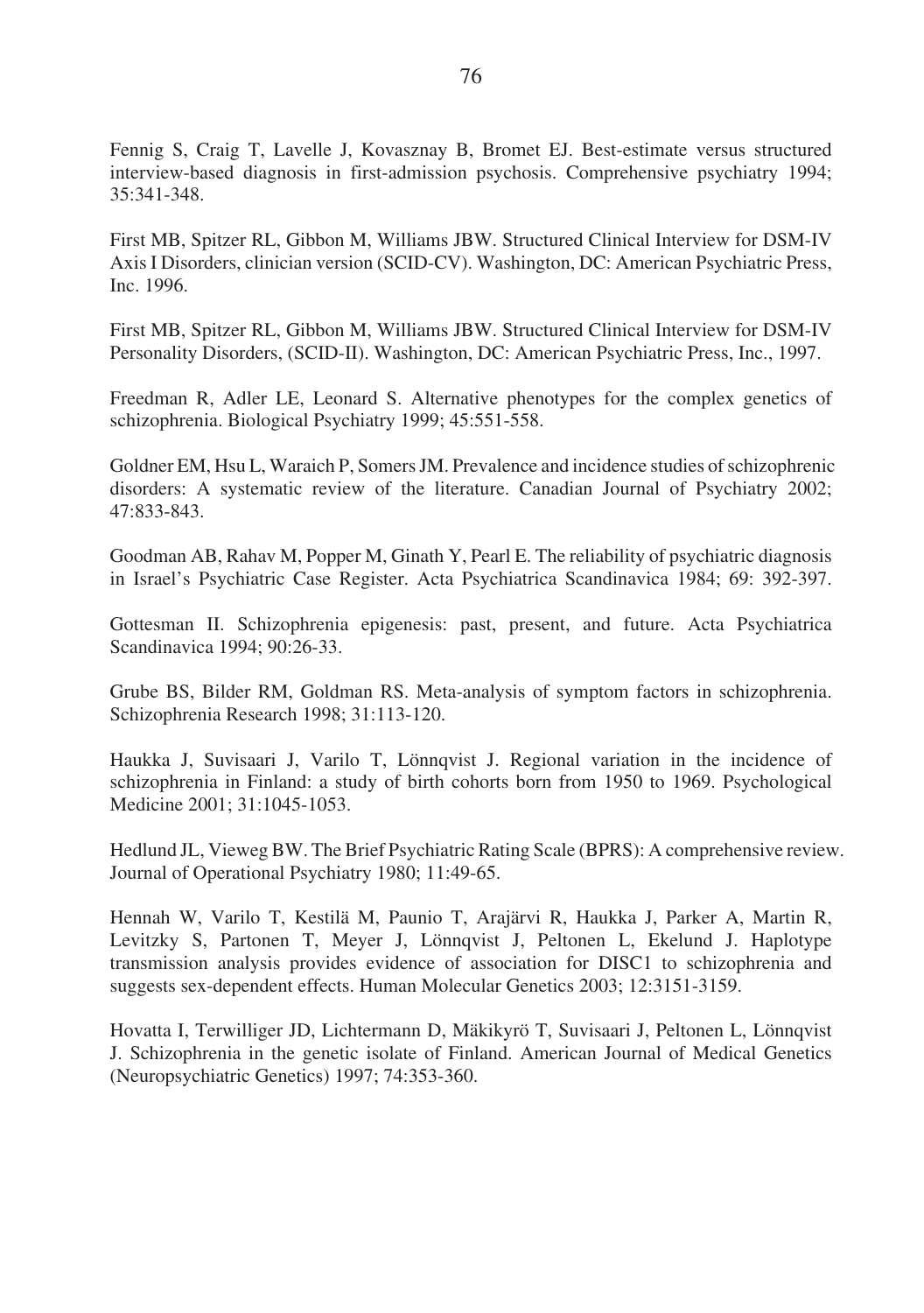Hovatta J, Lichtermann D, Juvonen H, Suvisaari J, Terwilliger JD, Arajärvi R, Kokko-Sahin ML, Ekelund J, Lönnqvist J, Peltonen L. Linkage analysis of putative schizophrenia gene candidate regions on chromosomes 3p, 5q, 6p, 8p, 20p, and 22q in a population-based sampled Finnish family set. Molecular Psychiatry 1998; 3:425-457.

Hovatta I, Varilo T, Suvisaari J, Terwilliger JD, Ollikainen V, Arajärvi R, Juvonen H, Kokko-Sahin ML, Väisänen L, Mannila H, Lönnqvist J, Peltonen L. A Genomewide screen for schizophrenia genes in an isolated Finnish subpopulation, suggesting multiple susceptibility loci. Americal Journal of Human Genetics 1999; 65:1114-1124.

Hwu HG, Yeh EK, Chang LY. Prevalence of psychiatric disorders in Taiwan defined by the Chinese Diagnostic Interview Schedule. Acta Psychiatrica Scandinavica 1989; 79:136-147.

Hwu HG, Wu YC, Lee SFC, Yeh LL, Gwo SC, Hsu HC, Chang CJ, Chen WJ. Concordance of positive and negative symptoms in coaffected sib-pairs with schizophrenia. American Journal of Medical Genetics (Neuropsychiatric Genetics) 1997; 74:1-6.

Häfner H. Gender differences in schizophrenia. Psychoneuroendocrinology 2003; 28:17-54.

Ingraham LJ, Kugelmass S, Frenkel E, Nathan M, Mirsky AF. Twenty-five-year follow-up of the Israeli high-risk study: current and lifetime psychopathology. Schizophrenia Bulletin 1995; 21:183-92.

Isohanni M, Mäkikyrö T, Moring J, Räsänen P, Hakko H, Partanen U, Koiranen M, Jones P. A comparison of clinical and research DSM-III-R diagnoses of schizophrenia in a Finnish national birth cohort: clinical and research diagnoses of schizophrenia. Social Psychiatry and Psychiatric Epidemiology 1997; 32:303-308.

Isohanni M, Jones PB, Moilanen K, Rantakallio P, Veijola J, Oja H, Koiranen M. Jokelainen J, Croudace T, Järvelin MR. Early developmental milestones in adult schizophrenia and other psychoses. A 31-year follow-up of the Northern Finland 1966 birth cohort. Schizophrenia Research 2001; 52:1-19.

Jokipii M. Folio 153 settlement. Atlas of Finland, National Board of Survey and Geographical Society of Finland 1992, Map Center, Helsinki, p.7.

Johnson RA, Wichern DW. Applied multivariate statistical analysis. New Jersey: Prentice-Hall: Englewood Cliffs, 1982.

Kay SR, Fiszbein A, Opler LA. The positive and negative syndrome Scale (PANSS) for schizophrenia. Schizophrenia Bulletin 1987; 13:261-276.

Kendler KS. Schizophrenia: genetics. In: Sadock BJ, Sadock VA, Editors. Kaplan and Sadock's comprehensive textbook of psychiatry, 7th Edition. Philadelphia, PA: Lippincott Williams & Wilkins 2000.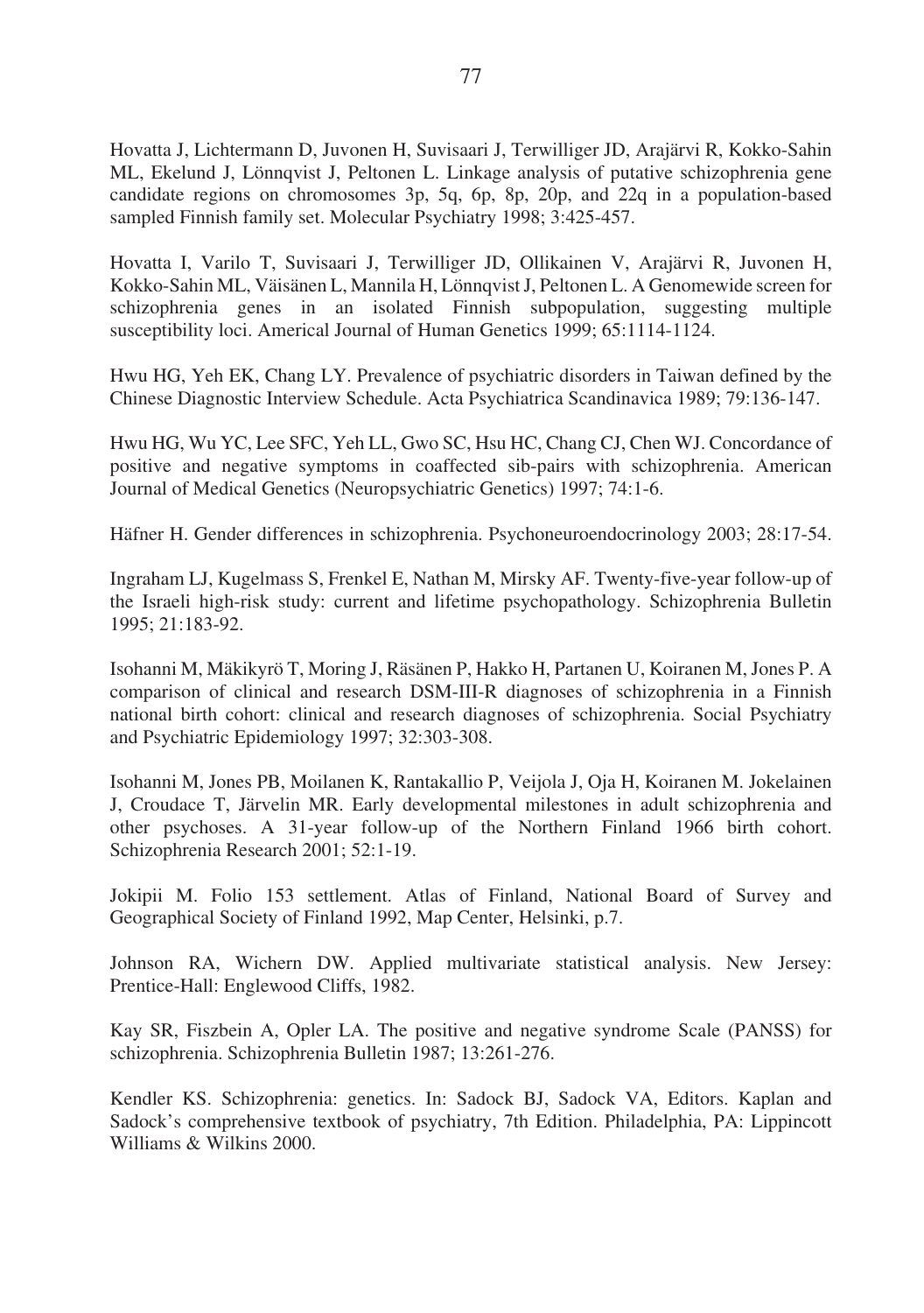Kendler KS, Gruenberg AM. An independent analysis of the Danish adoption study of schizophrenia VI. The relationship between psychiatric disorders as defined by DSM-III in the relatives and adoptees. Archives of General Psychiatry 1984; 41:555-564.

Kendler KS, McGuire M, Gruenberg AM, O'Hare A, Spellman M, Walsh D. The Roscommon Family Study: I. Methods, diagnosis of probands, and risk of schizophrenia in relatives. Archives of General Psychiatry 1993a; 50:527-540.

Kendler KS, McGuire M, Gruenberg AM, Spellman M, O'Hare A, Walsh D. The Roscommon Family Study: II. The risk of non-schizophrenic non-affective psychoses in relatives. Archives of General Psychiatry 1993b; 50:645-652.

Kendler KS, McGuire M, Gruenberg AM, Walsh D. An epidemiologic, clinical, and family study of simple schizophrenia in County Roscommon, Ireland. American Journal of Psychiatry 1994a; 151:27-34.

Kendler KS, McGuire M, Gruenberg AM, Walsh D. Clinical heterogeneity in schizophrenia and the pattern of psychopathology in relatives: results from an epidemiologically based family study. Acta Psychiatrica Scandinavica 1994b; 89:294-300.

Kendler SK, Karkowski-Shuman L, O'Neill A, Straub RE, MacLean CJ, Walsh D. Resemblance of psychotic symptoms and syndromes in affected sibling pairs from the Irish study of high-density schizophrenia families: Evidence for possible etiologic heterogeneity. American Journal of Psychiatry 1997; 154:191-198.

Kendler SK, Karkowski LM, Walsh D. The structure of psychosis: Latent class analysis of probands from the Roscommon Family Study. Archives of General Psychiatry 1998; 55:492-499.

Keskimäki I, Aro S. Accuracy of data on diagnoses, procedures and accidents in the Finnish Hospital Discharge Register. Internal Journal of Health Sciences 1991; 2:15-21.

Kety SS, Wender PH, Jacobsen B, Ingraham LJ, Jansson L, Faber B. Mental illness in the biological and adoptive relatives of schizophrenic adoptees. Replication of the Copenhagen study in the rest of Denmark. Archives of General Psychiatry 1994; 51:442-455.

Kimhy D, Goetz R, Yale S, Corcoran C, Malaspina D. Delusions in individuals with schizophrenia: factor structure, clinical correlates and putative neurobiology. Psychopathology 2005; 38:338-344.

Kirkpatrick B, Buchanan RW, McKenney PD, Alphs LD, Carpenter WT Jr. The Schedule for the Deficit Syndrome: an instrument for research in schizophrenia. Psychiatry Research 1989; 30:119-123.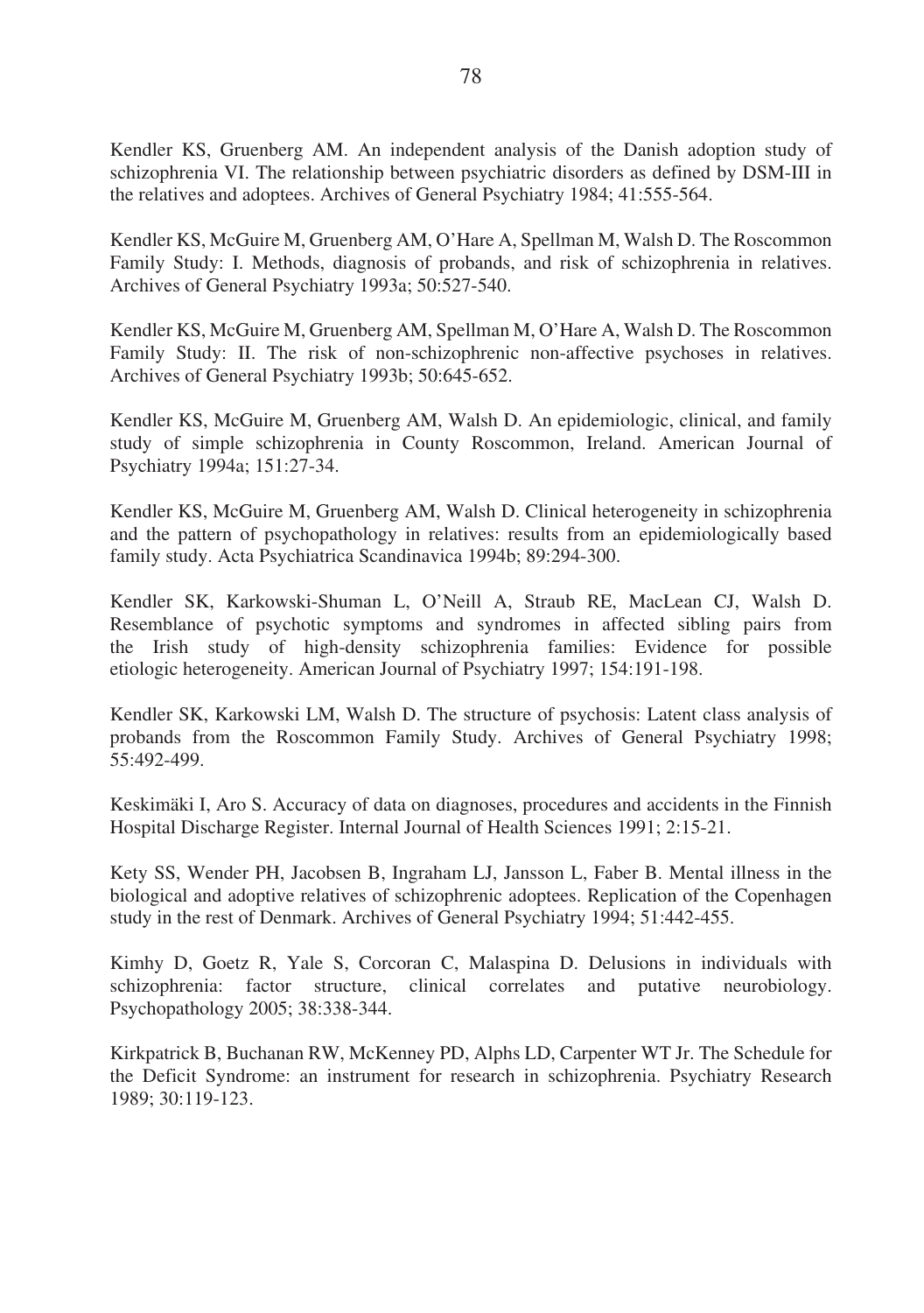Kirkpatrick B, Ross DE, Walsh D, Karkowski L, Kendler KS. Family characteristics of deficit and non-deficit schizophrenia in the Roscommon family study. Schizophrenia Research 2000; 45:57-64.

Kirkpatrick B, Buchanan RW, Ross DE, Carpenter WT Jr. A separate disease within the syndrome of schizophrenia. Archives of General Psychiatry 2001; 58:165-171.

Korkeila JA, Lehtinen V, Tuori T, Helenius H. Patterns of psychiatric hospital service use in Finland: a national register study of hospital discharges in the early 1990s. Social Psychiatry and Psychiatric Epidemiology 1998; 33:218-223.

Korkiasaari J. Suomalaiset maailmalla. Suomen siirtolaisuus ja ulkosuomalaiset entisajoista tähän päivään. Turku: Institute of Migration, 1989.

Kreitman N, Sainsbury P, Morrisey J. The reliability of psychiatric assessment: an analysis. Journal of Mental Science 1961; 107:887-908.

Kuusi K. Prognosis of schizophrenic psychoses in Helsinki in 1975-1983 [dissertation]. Monographs of Psychiatrica Fennica, No.13. Helsinki, Finland: Foundation for Psychiatric Research, 1986.

Leckman JF, Sholomskas D, Thompson WD, Belanger A, Weissman MM. Best estimate of lifetime psychiatric diagnosis: A methodological Study. Archives of General Psychiatry 1982; 39:879-883.

Lehtinen V, Joukamaa M, Lahtela K, Raitasalo R, Jyrkinen E, Maatela J, Aromaa A. Prevalence of mental disorders among adults in Finland: basic results from the Mini Finland Health Survey. Acta Psychiatrica Scandinavica 1990; 81:418-425.

Lehtinen T, Lindholm T, Veijola J, Väisänen E, Puukka P. Stability of prevalences of mental disorders in a normal population cohort followed for 16 years. Social Psychiatry and Psychiatric epidemiology 1991; 18:40-46.

Lewis G, David A, Andreasson S, Allebeck P. Schizophrenia and city life. The Lancet 1992; 340:137-40.

Maier W, Lichtermann, D, Franke P, Heun R, Falkai P, Rietschel M: The dichotomy of schizophrenia and affective disorders in extended pedigrees. Schizophrenia Research 2002; 57:259-266.

Malaspina D, Goetz RR, Yale S, Berman A, Friedman JH, Tremeau F, Printz D, Amador X, Johnson J, Brown A, Gorman JM. Relation of familial schizophrenia to negative symptoms but not to the deficit syndrome. American Journal of Psychiatry 2000; 157:994-1003.

Malla AK, Norman RMG, Williamson P, Cortese L, Diaz F. Three syndrome concept of schizophrenia: A factor analytic study. Schizophrenia Research 1993; 10:143-150.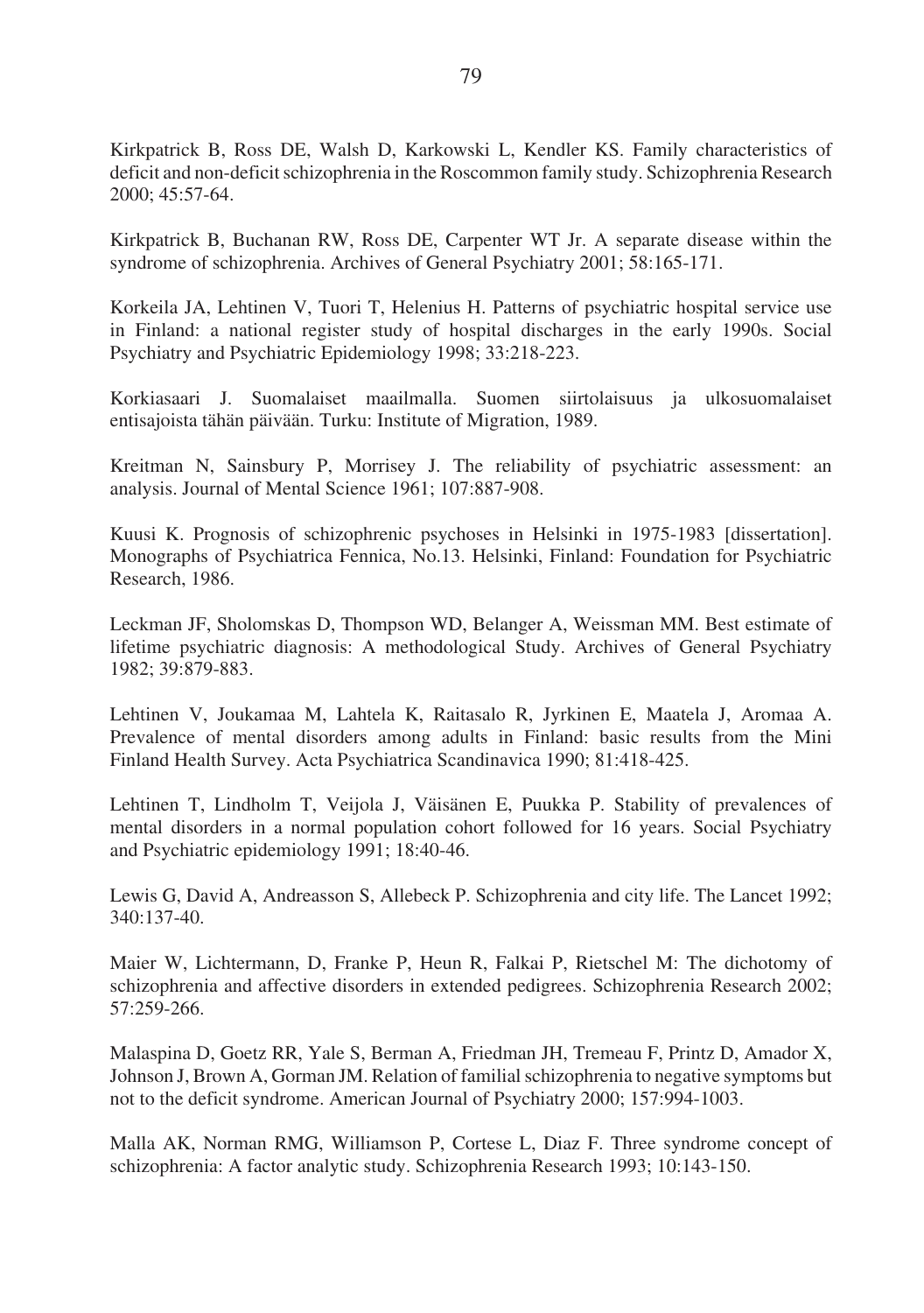Marcelis M, Navarro-Mateu F, Murray R, Selten JP, Van Os J. Urbanization and psychosis: a study of 1942-1978 birth cohorts in The Netherlands. Psychological Medicine 1998; 28:871-879.

McConville P, Walker PN. The reliability of case register diagnoses: a birth cohort analysis. Social Psychiatry Psychiatric Epidemiology 2000; 35:121-127.

McCormick LM, Flaum M. Diagnosing schizophrenia circa 2005: How and why? Current Psychiatry Reports 2005; 7:311-315.

McGorry PD, Bell RC, Dudgeon PL, Jackson HJ. The dimensional structure of first episode psychosis: an exploratory factor analysis. Psychological Medicine 1998; 28:935-947.

McGrath J, Saha S, Welham J, El Saadi O, MacCauley C, Chant DC. A systematic review of the incidence of schizophrenia: the distribution of rates and the influence of sex, urbanicity, migrant status and methodology. BioMed Central Medicine 2004a; 2:13.

McGrath J, Nestadt G, Liang KY, Lasseter VK, Wolyniec PS, Fallin MD, Thornquist MH, Luke JR, Pulver AE. Five latent factors underlying schizophrenia: Analysis and relationship to illnesses in relatives. Schizophrenia Bulletin 2004b; 30(4):855-873.

McGuffin P, Farmer A, Harvey I. A polydiagnostic application of operational criteria in studies of psychotic illness: Development and reliability of the OPCRIT System. Archives of General Psychiatry 1991; 48:764-770.

McGuffin P, Owen MJ, Farmer AE. Genetic basis of schizophrenia. The Lancet 1995; 346:689-682.

McIntosh AM, Forrester A, Lawrie SM, Byrne M, Harper A, Kestelman JN, Best JJK, Miller P, Johnstone EC, Owens DGC. A factor model of the functional psychoses and the relationship of factors to clinical variables and brain morphology. Psychological Medicine 2001; 31:159-171.

Miller PR, Dasher R, Collins R, Griffiths P, Brown F: Inpatient diagnostic assessments: 1. Accuracy of structured vs. unstructured interviews. Psychiatry Research 2001; 105:255-264.

Minas IH, Klinidis S, Stuart GW, Copolov DL, Singh BS. Positive and negative symptoms in the psychoses: Principal components analysis of items from the scale for the assessment of positive symptoms and the scale for the assessment of negative symptoms. Comprehensive Psychiatry 1994; 35:135-144.

Moilanen K, Veijola J, Läksy K, Mäkikyrö T, Miettunen J, Kantojärvi L, Kokkonen P, Karvonen JT, Herva A, Joukamaa M, Järvelin MR, Moring J, Jones PB, Isohanni M. Reasons for the diagnostic discordance between clinicians and researchers in schizophrenia in the Northern Finland 1966 birth cohort. Social Psychiatry and Psychiatric Epidemiology 2003; 38:305-310.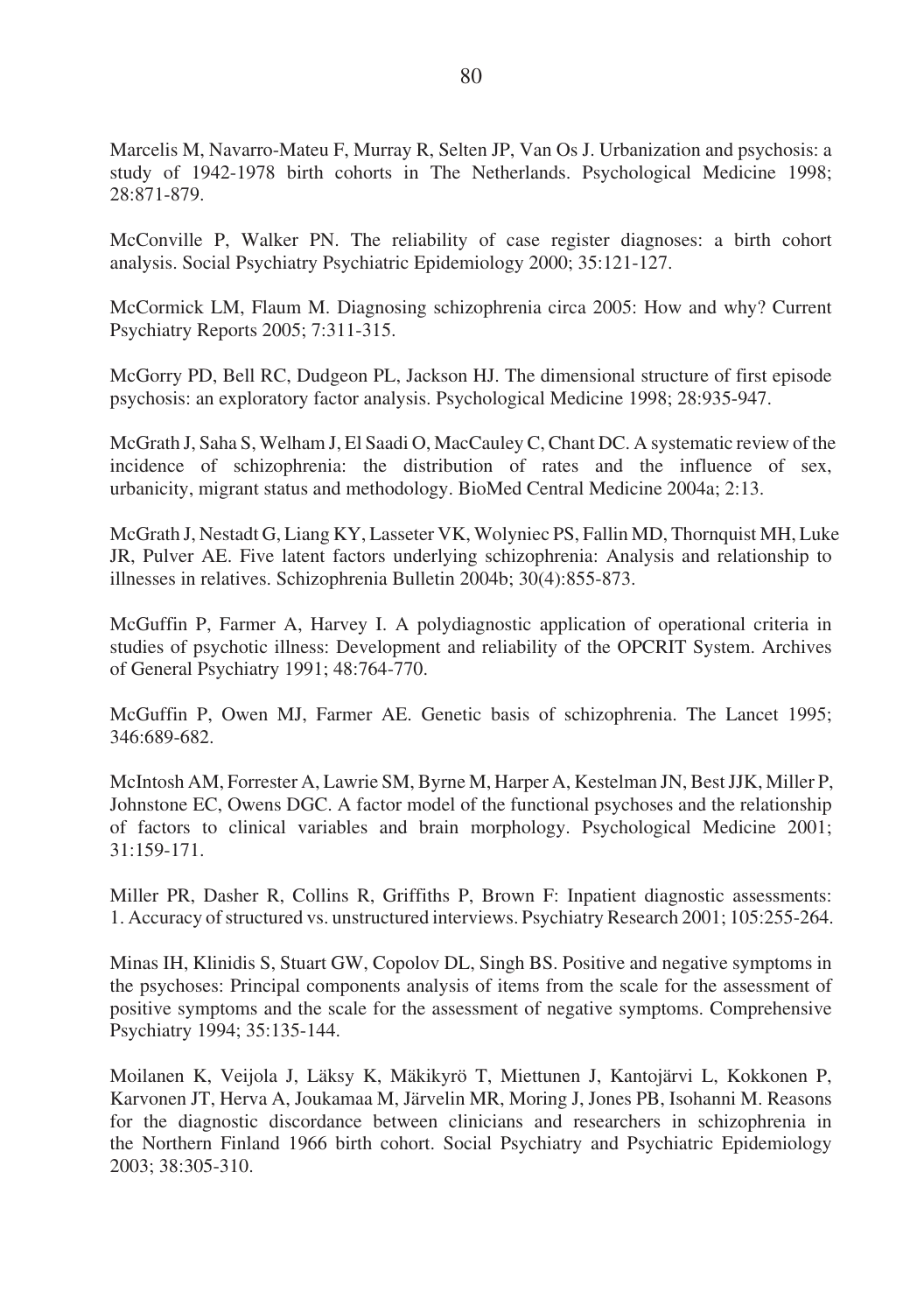Mortensen PB, Pedersen CB, Westergaard T, Wohlfahrt J, Ewald H, Mors O, Andersen PK, Melbye M. Effects of family history and place and season of birth on the risk of schizophrenia. The New England Journal of Medicine 1999; 340:603-608.

Mueser KT, Sayers SL, Schooler NR, Mance RM, Haas GL. A multisite investigation of the reliability of the scale for the assessment of negative symptoms. American Journal of Psychiatry 1994; 151:1453-1462.

Munk-Jørgensen P, Mortensen PO. Incidence and other aspects of the epidemiology of schizophrenia in Denmark, 1971-87. British Journal of Psychiatry 1992; 161:489-495.

Murray V, McKee I, Miller PM, Young D, Muir WJ, Pelosi AJ, Blackwood DHR. Dimensions and classes of psychosis in a population cohort: a four-class, four-dimension model of schizophrenia and affective psychoses. Psychological Medicine 2005; 35:499-510.

Mäkikyrö T, Isohanni M, Moring J, Hakko H, Hovatta I, Lönnqvist J. Accuracy of register-based diagnoses in a genetic study. European Psychiatry 1998; 13:57-62.

Nevanlinna, HR. The Finnish population structure. A genetic and genealogical study. Hereditas 1972; 71: 195-236.

Niehaus DJH, Koen L, Laurent C, Muller J, Deleuze JF, Mallet J, Seller C, Jordaan E, Emsley R. Positive and negative symptoms in affected sib pairs with schizophrenia: Implications for genetic studies in an African Xhosa sample. Schizophrenia Research 2005; 79:239-249.

Niemi LT, Suvisaari JM, Haukka JK, Wrede G, Lönnqvist J. Cumulative incidence of mental disorders among offspring of mothers with psychotic disorder. British Journal of Psychiatry 2004; 185:11-17.

Nimgaonkar VL, Fujiwara TM, Dutta M, Wood J, Gentry K, Maendel S, Morgan K, Eaton J. Low prevalence of psychoses among the Hutterites, an isolated religious community. American Journal of Psychiatry 2000; 157:1065-1070.

Norman RMG, Malla AK, Cortese L, Diaz F: A study of the interrelationship between and comparative interrater reliability of the SAPS, SANS and PANSS. Schizophrenia Research 1996; 19:73-85.

Oakley-Brown MA, Joyce PR, Wells JE, Bushnell JA, Hornblow AR. Christchurch psychiatric epidemiology study, Part II: Six month and other period prevalences of specific psychiatric disorders. Australian and New Zealand Journal of Psychiatry 1989; 23:327-340.

Osone A, Takahashi S. Twelve month test-retest reliability of a Japanese version of the Structured Clinical Interview for DSM-IV personality disorders. Psychiatry and Clinical Neurosciences 2003; 57:532-538.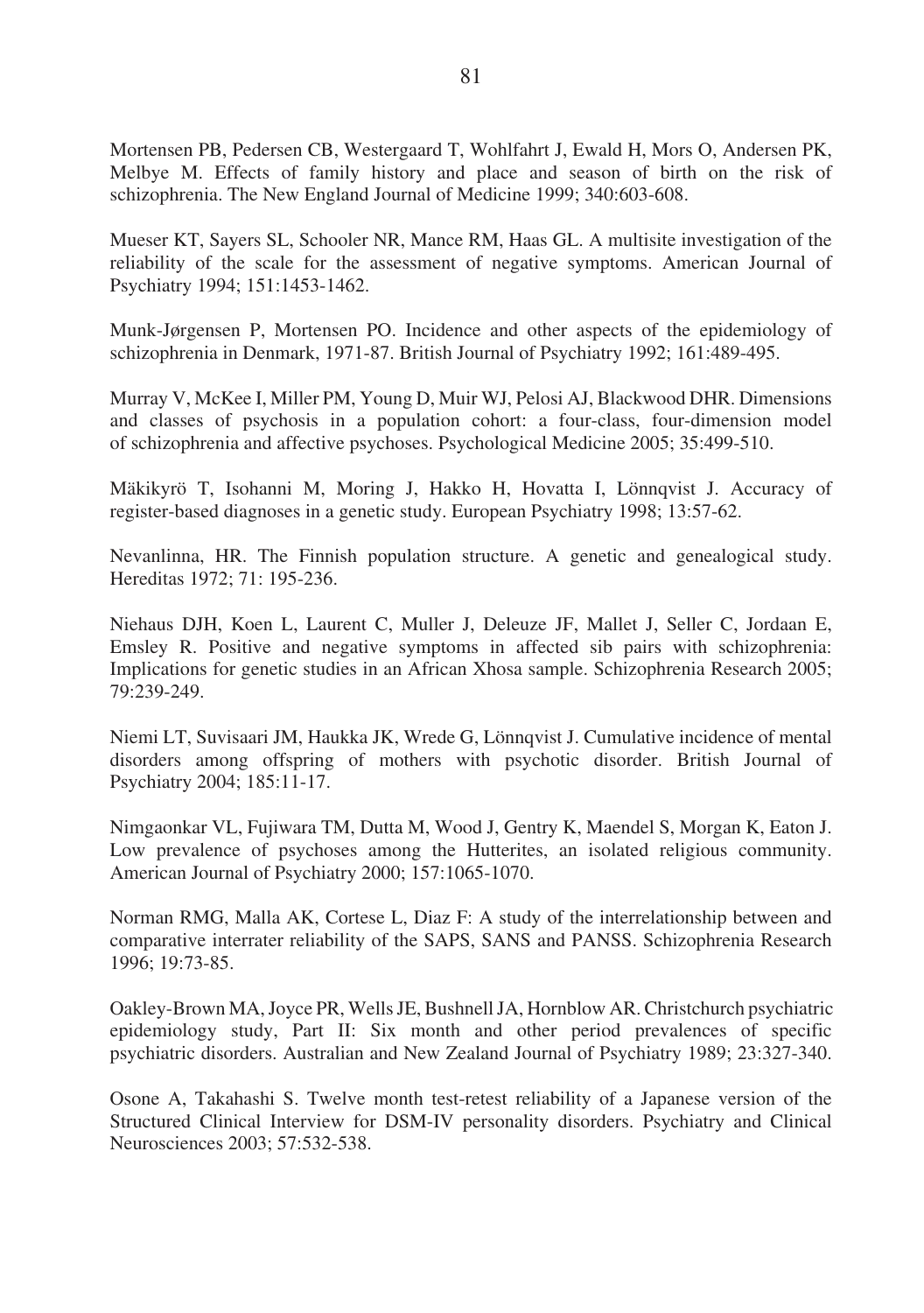Overall JE, Gorham DR. The Brief Psychiatric Rating Scale. Psychol Rep. 1962; 10:799-812.

Pakaslahti A. On the diagnosis of schizophrenic psychoses in clinical practice. Psychiatria Fennica 1987; 18:63-72.

Palmgren K. Regional differences in the degree of development in Finland. Helsinki, Finland: Publications of the national planning bureau, series A: 15, 1964.

Paunio T, Ekelund J, Varilo T, Parker A, Hovatta I, Turunen JA, Rinard K, Foti A, Terwilliger JD, Juvonen H, Suvisaari J, Arajärvi R, Suokas J, Partonen T, Lönnqvist J, Meyer J, Peltonen L. Genome-wide scan in a nationwide study sample of schizophrenia families in Finland reveals susceptibility loci on chromosomes 2q and 5q. Human Molecular Genetics 2001; 26:3037-3048.

Paunio T, Tuulio-Henriksson A, Hiekkalinna T, Perola M, Varilo T, Partonen T, Cannon TD, Lönnqvist J, Peltonen L. Search for cognitive trait components of schizophrenia reveals a locus for verbal learning and memory on 4q and for visual working memory on 2q. Human Molecular Genetics 2004; 13:1693-1702.

Peltonen L, Jalanko A, Varilo T. Molecular genetics of the Finnish disease heritage. Human Molecular Genetics 1999; 10:1913-1923.

Peralta V, Cuesta MJ. Negative symptoms in schizophrenia: A confirmatory factor analysis of competing models. American Journal of Psychiatry 1995; 152:1450-1457.

Peralta V, Cuesta MJ. Dimensional structure of psychotic symptoms: an item-level analysis of SAPS and SANS symptoms in psychotic disorders. Schizophrenia Research 1999; 38:13-26.

Pull MC, Pull C, Pichot P. Des criteres empiriques francois pour les psychoses. II. Consensus des psychiatres francais et defini tions provisoires, L'Encephale 1987; XIII: 53-57.

Ritsner M, Ratner Y, Gibel A, Weizman R. Familiality in a five-factor model of schizophrenia psychopathology: Findings from a 16-month follow-up study. Psychiatry Research 2005, 136:173-179.

Rosenman S, Korten A, Medway J, Evans M. Characterizing psychosis in the Australian National survey of mental health and wellbeing study on low prevalence (psychotic) disorders. Australian and New Zealand Journal of Psychiatry 2000; 34:792-800.

Ross DE, Kirpatrick B, Karkowski LM, Straub RE, MacLean CJ, O'Neill FA, Compton AD, Murphy B, Walsh D, Kendler KS. Sibling correlation of deficit syndrome in the Irish study of high-density schizophrenia families. American Journal of Psychiatry 2000; 157:1071-1076.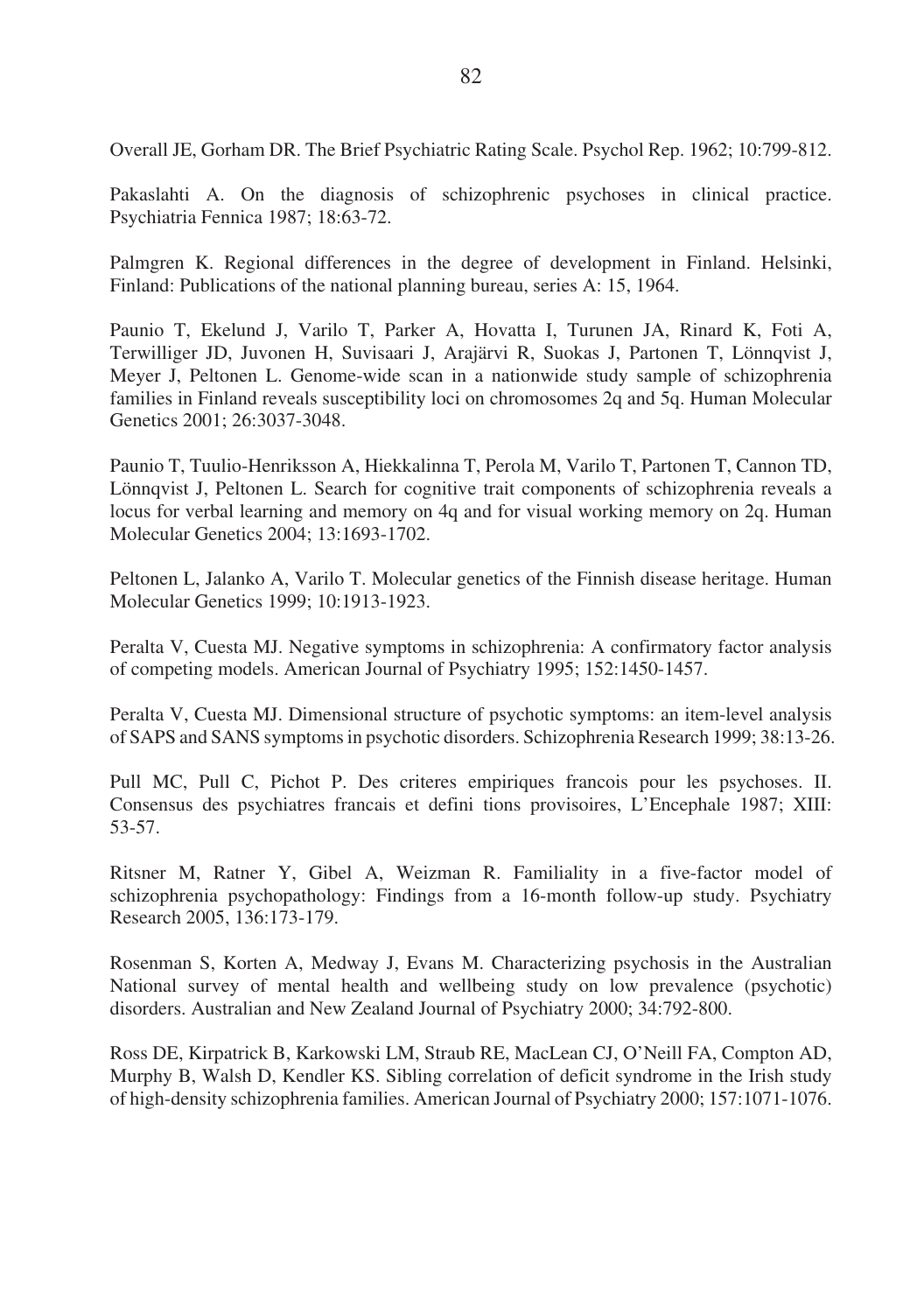Roy MA, Lanctôt G, Mérette C, Cliché D, Fournier JP, Boutin P, Rodrigue C. Charron L, Turgeon M, Hamel M, Montgrain N, Nicole L, Pirès A, Wallot H, Ponton AM, Garneau Y, Dion C, Lavallee JC, Potvin AM, Szatmari P, Maziade M. Clinical and methodological factors related to reliability of the best-estimate diagnostic procedure. American Journal of Psychiatry 1997; 154:1726-1733.

Räsänen S, Hakko H, Viilo K, Meyer-Rochow VB, Moring J. Excess mortality among long-stay psychiatric patients in Northern Finland. Social Psychiatry and Psychiatric Epidemiology 2003; 38:297-304.

Saha S, Chant D, Welham J, McGrath J. A systematic review of the prevalence of schizophrenia. Public Library of Science Medicine 2005;2:413-433.

Salokangas RKR, Marttila J, Räkköläinen V, Kaljonen A, Kytölä J. First-contact psychiatric patients. Reports of Psychiatria Fennica, Report No.75. Helsinki, Finland: Foundation for Psychiatric Research, 1987.

Salokangas RKR. First-contact rate for schizophrenia in community psychiatric care: Consideration of the oestrogen hypothesis. European Archives of Psychiatry and Clinical Neuroscience 1993; 242:337-346.

Salokangas RKR. Structure of schizophrenic symptomatology and its changes over time: prospective factor-analytical study. Acta Psychiatrica Scandinavica 1997; 95:32-39.

Sayers SL, Curran PJ, Mueser KT. Factor structure and construct validity of the Scale for the Assessment of Negative Symptoms. Psychological Assessment 1996; 8:269-289.

Schelin EM, Munk-Jørgensen P, Olesen AV, Gerlach J. Regional differences in schizophrenia incidence in Denmark. Acta Psychiatrica Scandinavica 2000; 101:293-299.

Schneider K. Clinical Psychopathology (Hamilton M., trans.) New York: Crune and Stratton 1959.

Scully PJ, Owens JM, Kinsella A, Waddington JL. Schizophrenia, schizoaffective and bipolar disorder within an epidemiologically complete, homogeneous population in rural Ireland: small area variation in rate. Schizophrenia Research 2004; 67:143-155.

Serretti A, Macciardi F, Smeraldi, E. Identification of symptomatologic patterns common to major psychoses: Proposal for a phenotype definition. American Journal of Medical Genetics (Neuropsychiatric Genetics) 1996; 67:393-400.

Serretti A, Lattuada E, Cusin C, Smeraldi E. Factor analysis of delusional disorder symptomatology. Comprehensive Psychiatry 1999; 40:143-147.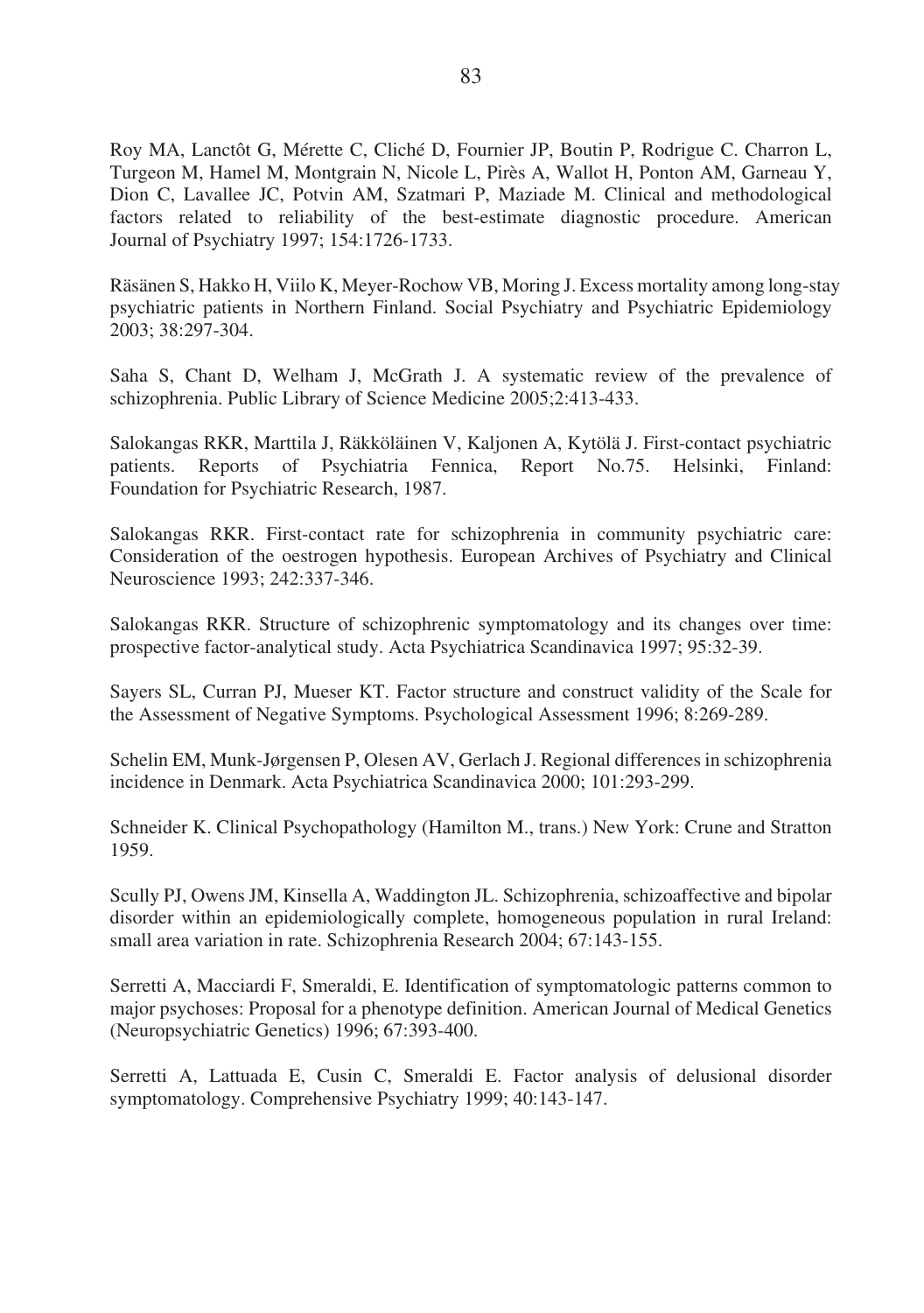Serretti A, Rietschel M, Lattuada E, Krauss H, Schulze TG, Müller DJ, Maier W, Smeraldi E. Major psychoses symptomatology: Factor analysis of 2241 psychotic subjects. European Archives of Psychiatry Clinical Neuroscience 2001; 251:193-198.

Serretti A, Olgiati P. Dimensions of major psychoses: a confirmatory factor analysis of six competing models. Psychiatry Research 2004; 127:101-109.

Skre I, Onstad S, Torgersen S, Kringlen E. High interrater reliability for the Structured Clinical Interview for DSM-III-R Axis I (SCID-I). Acta Psychiatrica Scandinavica 1991; 84:167-173.

Spitzer RL, Endicott J, Robins E. Research diagnostic criteria: rationale and reliability. Archives of General Psychiatry 1978; 35:773-782.

Sullivan PF, Kendler KS, Neale MC. Schizophrenia as a complex trait: Evidence from a meta-analysis of twin studies. Archives of General Psychiatry 2003; 60:1187-1192.

Suominen J. Psychoses as a cause of prolonged disability in Finland, [dissertation]. Helsinki, Finland: Kansaneläkelaitoksen julkaisuja AL; No 5, 1975.

Suvisaari J, Haukka J, Tanskanen A, Lönnqvist J. Age at onset and outcome in schizophrenia are related to the degree of familial loading. British Journal of Psychiatry 1998; 173:494-500.

Suvisaari J, Haukka J, Tanskanen A, Lönnqvist J. Decline in the incidence of schizophrenia in Finnish cohorts born from 1954 to 1965. Archives of General Psychiatry 1999; 56:733- 740

Taiminen T, Ranta K, Karlsson H, Lauerma H, Leinonen KM, Wallenius E, Kaljonen A, Salokangas RKR. Comparison of clinical and best-estimate research DSM-IV diagnoses in a Finnish sample of first-admission psychosis and severe affective disorder. Nordic Journal of Psychiatry 2001; 55:107-111.

Tansella M. Do we still need psychiatric case registers? Acta Psychiatrica Scandinavica 2000; 101:253-255.

Taylor MA, Abrams R. The prevalence of schizophrenia: A reassessment using modern criteria. American Journal of Psychiatry 1978; 135:945-948.

The Official Statistics of Finland. Public Health and Medical Care 1969-1970. Helsinki, Finland; 1972.

Tienari PJ, Wynne LC. Adoption studies of schizophrenia. Annals of Medicine 1994; 26:233-237.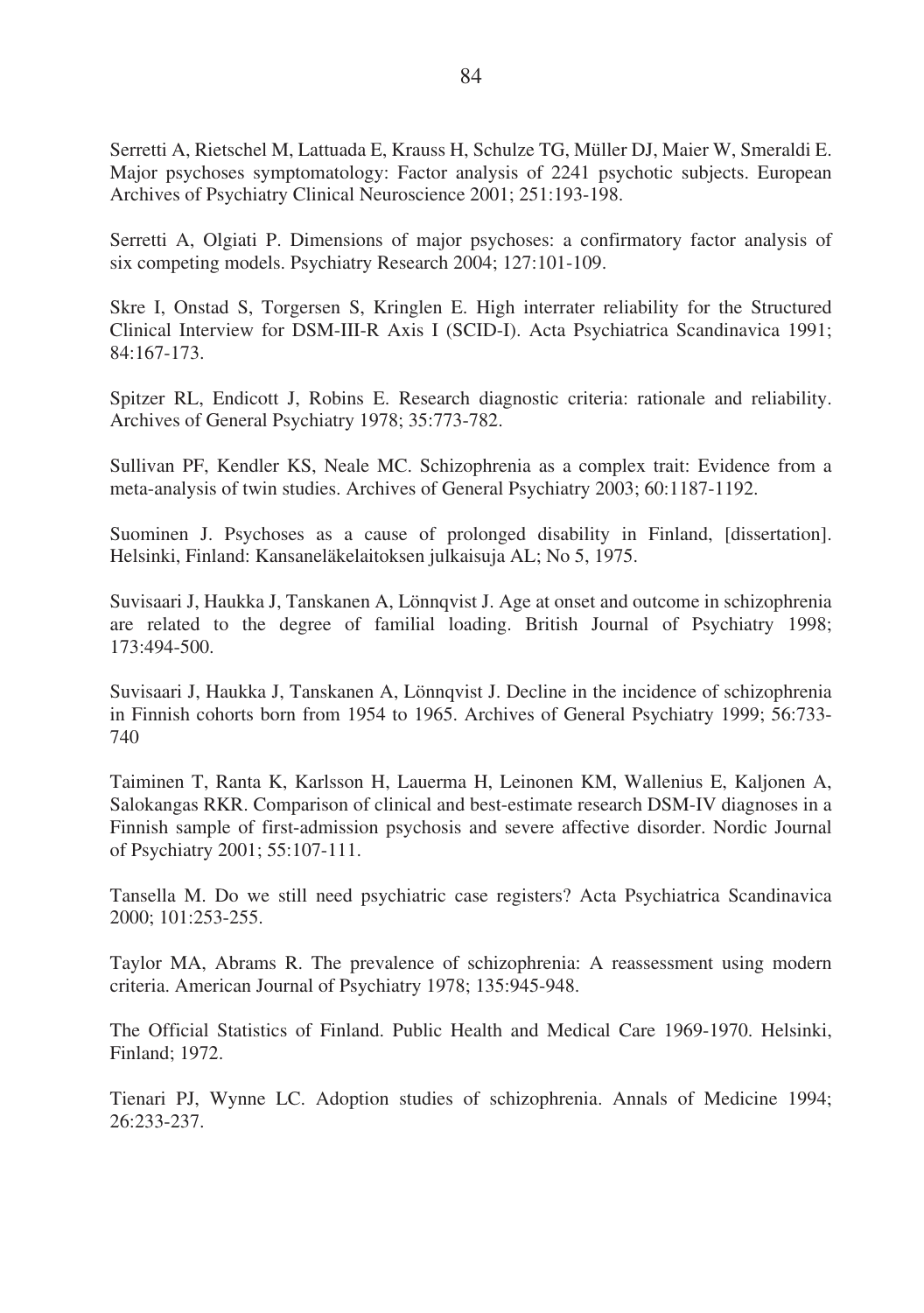Tienari P, Wynne LC, Moring J, Läksy K, Nieminen P, Sorri A, Lahti I, Wahlberg KE, Naarala M, Kurki-Suonio K, Saarento O, Koistinen P, Tarvainen T, Hakko H, Miettunen J. Finnish adoptive family study: sample selection and adoptee DSM-III-R diagnoses. Acta Psychiatrica Scandinavica 2000; 101:433-443.

Tienari P, Wynne LC, Läksy K, Moring J, Nieminen P, Sorri A, Lahti I, Wahberg KE. Genetic boundaries of the schizophrenia spectrum: Evidence from the Finnish adoptive family study of schizophrenia. American Journal of Psychiatry 2003; 160:1587-1594.

Toomey R, Kremen WS, Simpson JC, Samson JA, Seidman LJ, Lyons MJ, Faraone SV, Tsuang MT. Revisiting the factor structure for positive and negative symptoms: Evidence from a large heterogeneous group of psychiatric patients. American Journal of Psychiatry 1997; 154:371-377.

Torrey EF. Prevalence studies in schizophrenia. British Journal of Psychiatry 1987; 150:598-608.

Tsuang MT, Winokur G. Criteria for subtyping Schizophrenia: Clinical differentiation of hebephrenic and paranoid schizophrenia. Archives of General Psychiatry 1974; 31:43-47.

Tsuchiya KJ, Munk-Jørgensen P. First-admission rates of schizophrenia in Denmark, 1980-1997: have they been increasing? Schizophrenia Research 2002; 54:187-191.

Tuulio-Henriksson A, Haukka J, Partonen T, Varilo T, Paunio T, Ekelund J, Cannon TD, Meyer JM, Lönnqvist J. Heritability and number of quantitative trait loci of neurocognitive functions in families with schizophrenia. American Journal of Medical Genetics (Neuropsychiatric Genetics) 2002; 114:483-490.

Tuulio-Henriksson A, Arajärvi R, Partonen T, Haukka J, Varilo T, Schreck M, Cannon TD, Lönnqvist J. Familial loading associates with impairment in visual span among healthy siblings of schizophrenia patients. Biological Psychiatry 2003; 54:623-628.

Tuulio-Henriksson A, Partonen T, Suvisaari J, Haukka J, Lönnqvist J. Age at onset and cognitive functioning in schizophrenia. British Journal of Psychiatry 2004; 185:215-219.

Van Os J, Marcelis M, Sham P, Jones P, Gilvarry K, Murray R. Psychopathological syndromes and familial morbid risk of psychosis. British Journal of Psychiatry 1997; 170:241-246.

Van Os J, Gilvarry C, Bale R, Van Horn E, Tattan T, White I, Murray R. A comparison of the utility of dimensional and categorical representations of psychosis. Psychological Medicine 1999; 29:595-606.

Van Os J, Hanssen M, Bijl RV, Vollebergh W. Prevalence of psychotic disorder and community level of psychotic symptoms. Archives of General Psychiatry 2001; 58:663-668.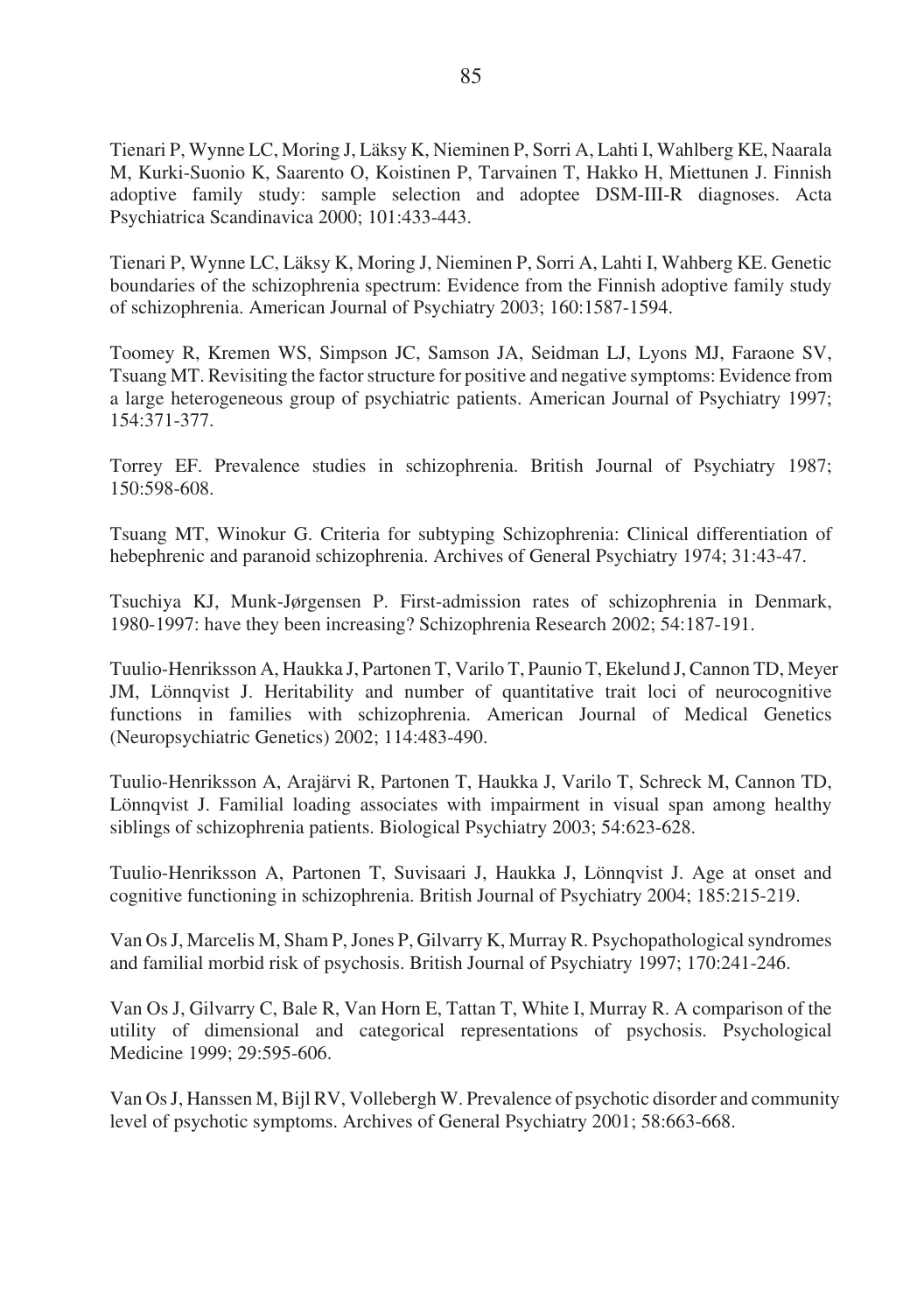Varilo T, Savukoski M, Norio R, Santavuori P, Peltonen L, Järvelä I. The age of human mutation: genealogical and linkage disequilibrium analysis of the CLN5 Mutation in the Finnish population. American Journal of Human Genetics 1996; 58:506-512.

Varilo T, Laan M, Hovatta I, Wiebe V, Terwilliger JD, Peltonen L. Linkage disequilibrium in isolated populations: Finland and a young sub-population of Kuusamo. European Journal of Human Genetics 2000; 8:604-612.

Varilo T, Paunio T, Parker A, Perola M, Meyer J, Terwilliger JD, Peltonen L. The interval of linkage disequilibrium (LD) detected with microsatellite and SNP markers in chromosomes of Finnish populations with different histories. Human Molecular Genetics 2003; 12:51-59.

Varilo T, Peltonen L. Isolates and their potential use in the complex gene mapping efforts. Current Opinion in Genetics and Development 2004; 14:1-8.

Varma SL, Zain AM, Singh S. Psychiatric morbidity in the first-degree relatives of schizophrenic patients. American Journal of Medical Genetics (Neuropsychiatric Genetics) 1997;74: 7-11.

Vázquez-Barquero JL, Lastra I, Nuez MJC, Castanedo SH, Dunn G. Patterns of positive and negative symptoms in first episode schizophrenia. British Journal of Psychiatry 1996; 168:693-701.

Weertman A, Arntz A, Dreessen L, van Velzen C, Vertommen S. Short-interval test-retest interrater reliability of the Dutch version of the Structured Clinical Interview for DSM-IV personality disorders (SCID-II). Journal of Personality Disorders 2003; 17:562-567.

Weiser M, Davidson M, Noy S. Comments on risk for schizophrenia. Schizophrenia Research 2005a; 79:15-21.

Weiser M, Van Os J, Davidson M. Time for a shift in focus in schizophrenia: from narrow phenotypes to broad endophenotypes. British Journal of Psychiatry 2005b; 187:203-205.

Verdoux H, Van Os J, Sham P, Jones P, Gilvarry K, Murray R. Does familiality predispose to both emergence and persistence of psychosis? A follow-up study. British Journal of Psychiatry 1996; 168:620-626.

Wickham H, Walsh C, Asherson, P, Taylor C, Sigmundson T, Gill M, Owen MJ, McGuffin P, Murray R, Sham P. Familiality of symptom dimensions in schizophrenia. Schizophrenia Research 2001; 47:223-232.

Williams JB, Gibbon M, First MB, Spitzer RL, Davies M, Borus J, Howes MJ, Kane J, Pope HG, Rounsaville B, Wittchen HU. The Structured Clinical Interview for DSM-III-R (SCID) II. Multisite test-retest reliability. Archives of General Psychiatry 1992; 49:630-636.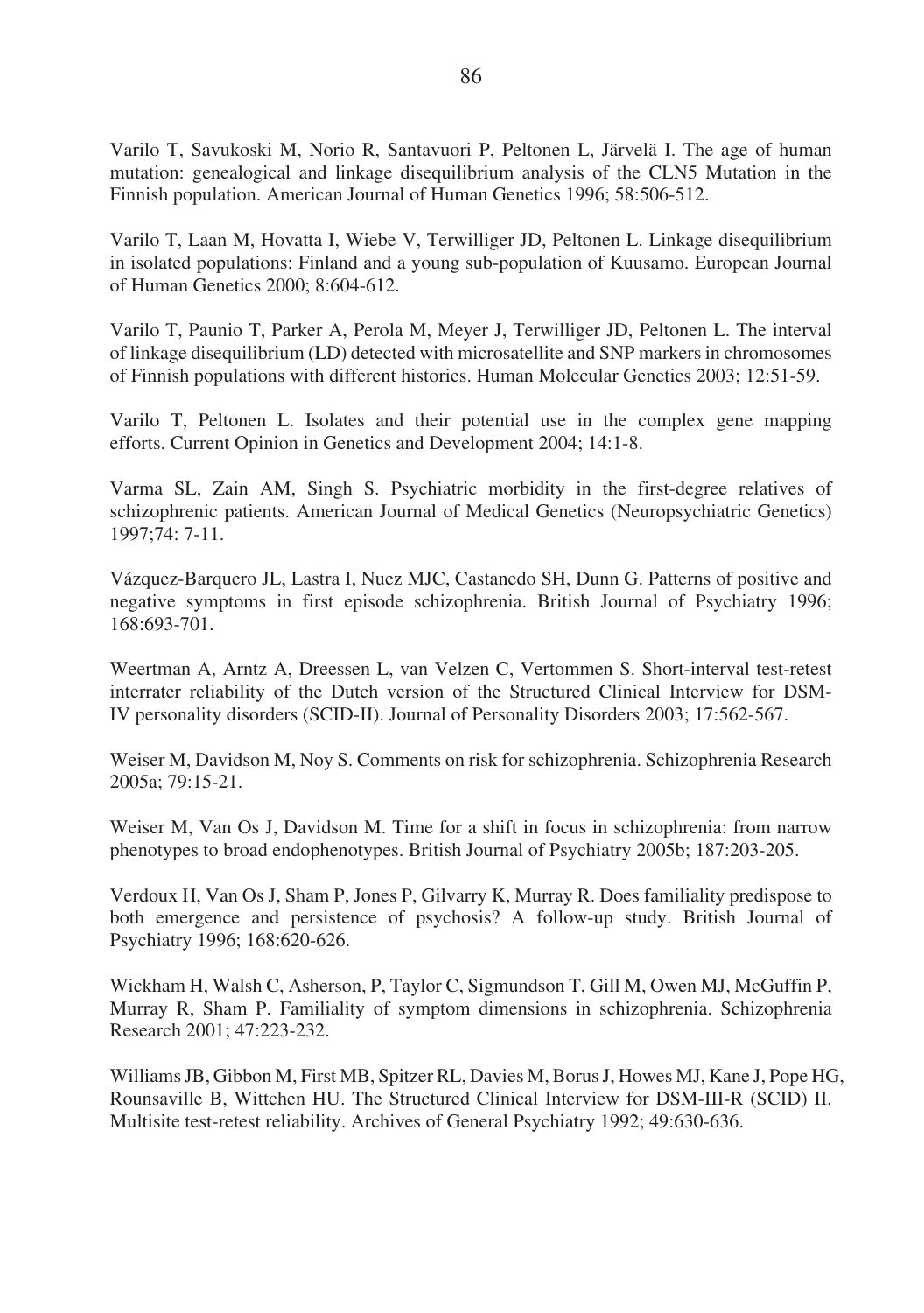Williams J, Farmer AE, Ackenheil M, Kaufmann CA, McGuffin P. A multicentre inter-rater reliability study using the OPCRIT computerized diagnostic system. Psychological Medicine 1996; 26:775-783.

Wing JK, Cooper JE, Sartorius N. Measurement and classification of psychiatric symptoms. Cambridge: Cambridge University Press, 1974.

World Health Organization. Manual of the International Statistical Classification of Diseases, Injuries and Causes of Death, 8th Edition Geneva: WHO; 1967.

World Health Organization. Manual of the International Statistical Classification of Diseases, Injuries and Causes of Death, 9th Edition Geneva: WHO; 1977.

World Health Organization. Mental Disorders: Glossary and Guide to Their Classification in Accordance with the Ninth Revision of the International Classification of Diseases. Geneva: WHO; 1978.

World Health Organization. The Tenth Revision of the International Statistical Classification of Diseases and Related Health Problems (ICD-10): Diagnostic Criteria for Research. Geneva: WHO; 1993.

Youssef HA, Scully PJ, Kinsella A, Waddington JL. Geographical variation in rate of schizophrenia in rural Ireland by place at birth vs place at onset. Schizophrenia Research 1999; 37:233-243.

Zeger SL, Liang KY. Longitudinal data analysis for discrete and continuous outcomes. Biometrics 1986; 42:121-130.

Åsberg M, Montgomery SA, Perris C, Schalling D, Sedvall G. A comprehensive psychopathological rating scale. Acta Psychiatrica Scandinavica 1978; 271:5-28.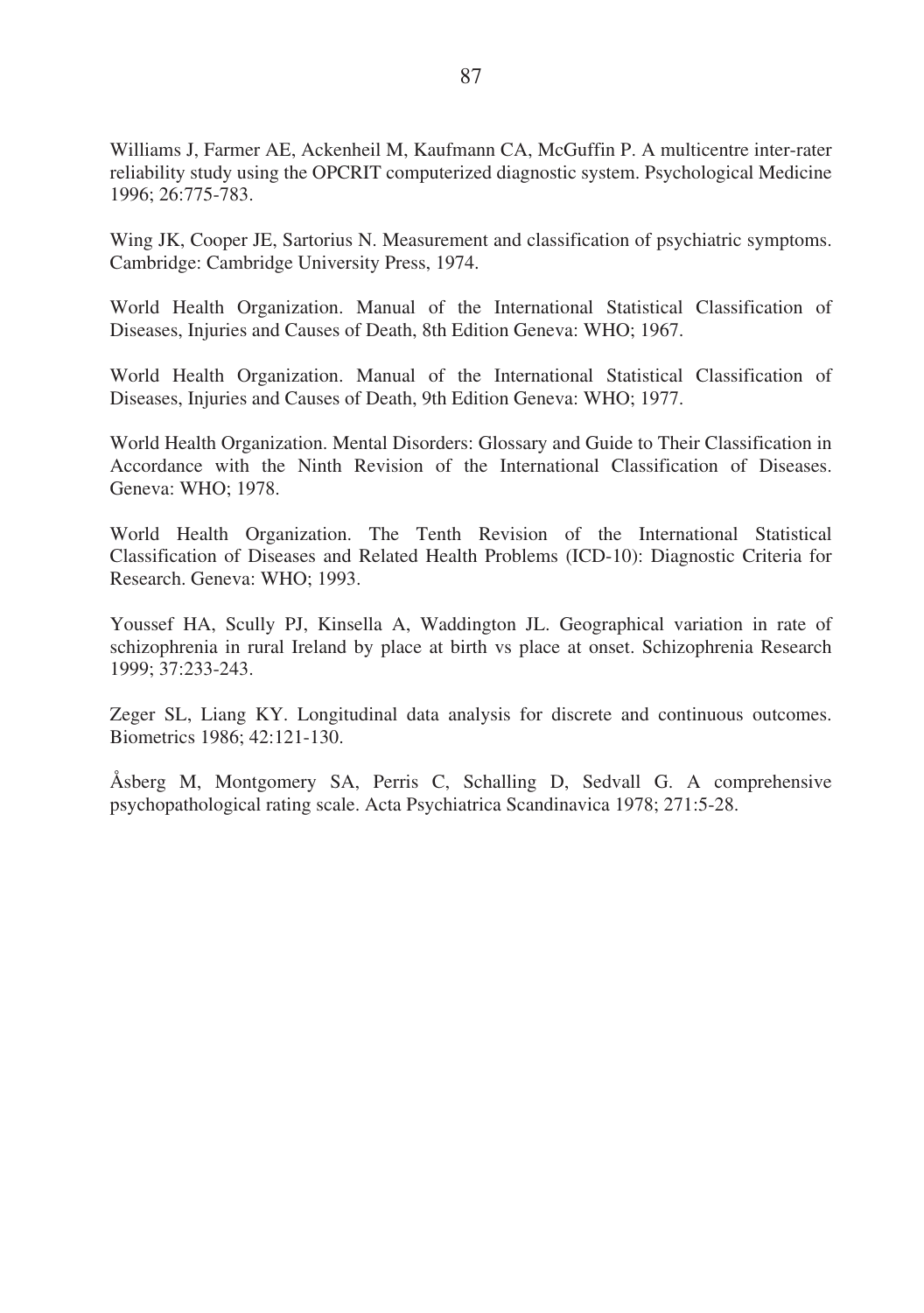# **12. APPENDIX**

### **12.1 Appendix 1**

Operational Criteria Checklist Version 3.31 (McGuffin P, Farmer A, Harvey I, 1991)

- 1. Source of rating (1-6)
- 2. Time frame (1-4)
- 3. Sec code (male 0, female 1)
- 4. Age of onset
- 5. Mode of onset (1-5)
- 6. Single (married 0, single 1)
- 7. Unemploeyed (employed 0, Unemployed 1)
- 8. Duration of illness in weeks
- 9. Poor premorbid work adjustment (0, 1)
- 10. Poor premorbid social adjustment (0,1)
- 11. Premorbid personality disorder (0, 1)
- 12. Alcohol/drug abuse within one year of onset (0, 1)
- 13. Family history on schizophrenia (0, 1)
- 14. Family history of other psychiatric disorder (0, 1)
- 15. Coarse brain disease prior to onset (0, 1)
- 16. Definite psychosocial stressor prior to onset (0, 1)

#### APPEARANCE AND BEHAVIOR

- 17. Bizarre behavior (0,1)
- 18. Catatonia (0, 1)
- 19. Excessive activity (0-2)
- 20. Reckless activity (0-2)
- 21. Distractibility (0-2)
- 22. Reduced need for sleep (0-2)
- 23. Agitated activity (0-3)
- 24. Slowed activity (0-3)
- 25. Loss of energy/tiredness (0-3)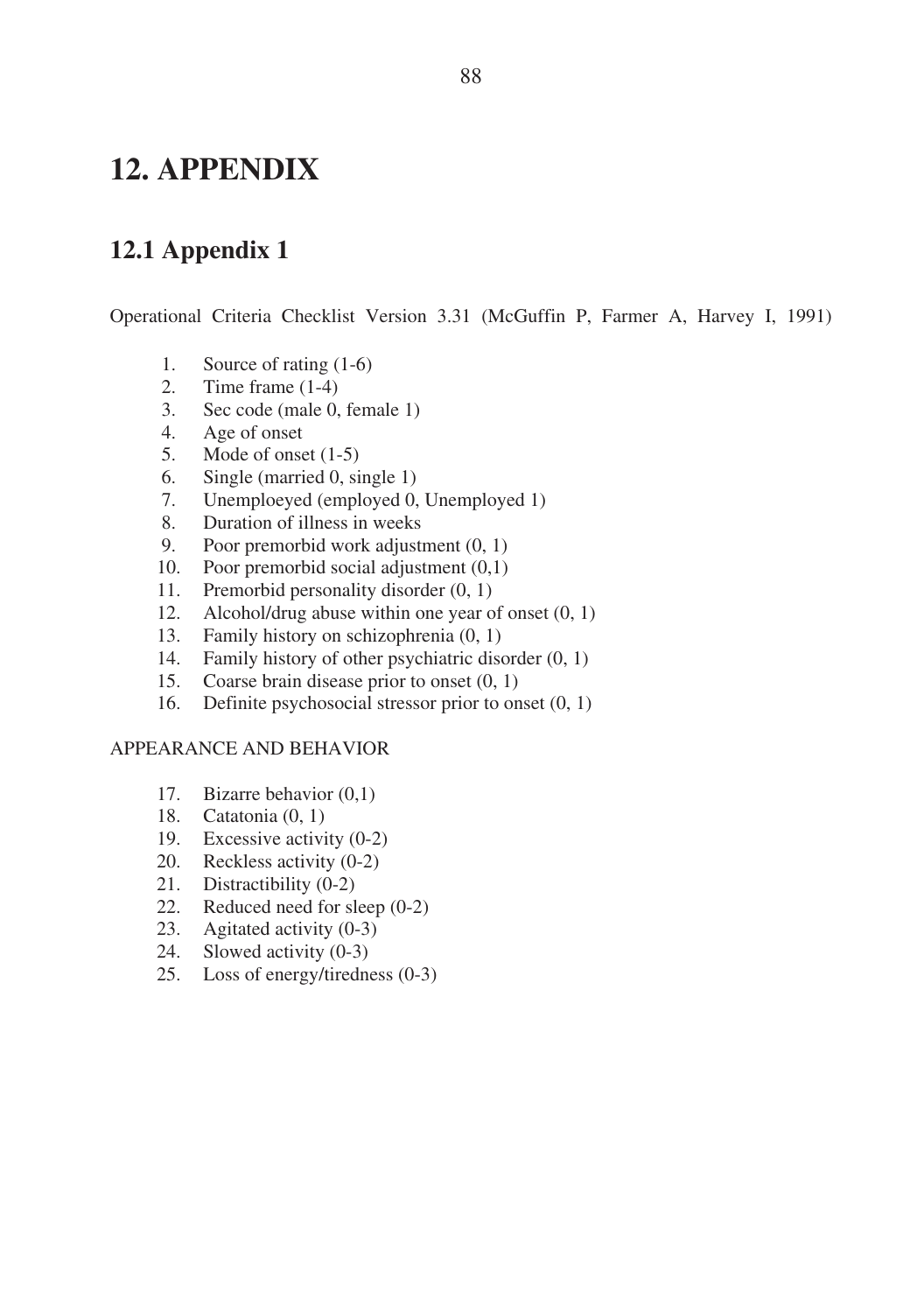#### SPEECH AND FORM OF THOUGHT

- 26. Speech difficult to understand (0, 1)
- 27. Incoherent (0, 1)
- 28. Positive formal thought disorder  $(0, 1)$
- 29. Negative formal thought disorder (0, 1)
- 30. Pressured speech (0-2)
- 31. Thought racing (0-2)

#### AFFECT AND ASSOCIATED FEATURES

- 32. Restricted affect (0,1)
- 33. Blunted affect (0, 1)
- 34. Inappropriate affect  $(0, 1)$ <br>35. Elevated mood  $(0, 1)$
- Elevated mood  $(0, 1)$
- 36. Irritable mood (0, 2)
- 37. Dysphoria (0-3)
- 38. Diurnal variation (mood worse mornings)  $(0, 1)$ <br>39. Loss of pleasure  $(0-3)$
- Loss of pleasure  $(0-3)$
- 40. Diminished libido (0, 1)
- 41. Poor concentration (0-3)
- 42. Excessive self reproach (0-3)
- 43. Suicidal ideation (0-3)
- 44. Initial insomnia (0-3)
- 45. Middle insomnia (broken sleep) (0, 1)
- 46. Early morning waking (0-3)
- 47. Excessive sleep (0-3)
- 48. Poor appetite  $(0-3)$ <br>49. Weight loss  $(0-3)$
- Weight loss  $(0-3)$
- 50. Increased appetite (0-3)
- 51. Weight gain (0-3)
- 52. Relationship psychotic / affective symptoms (0-4)
- 53. Increased sociability (0-2)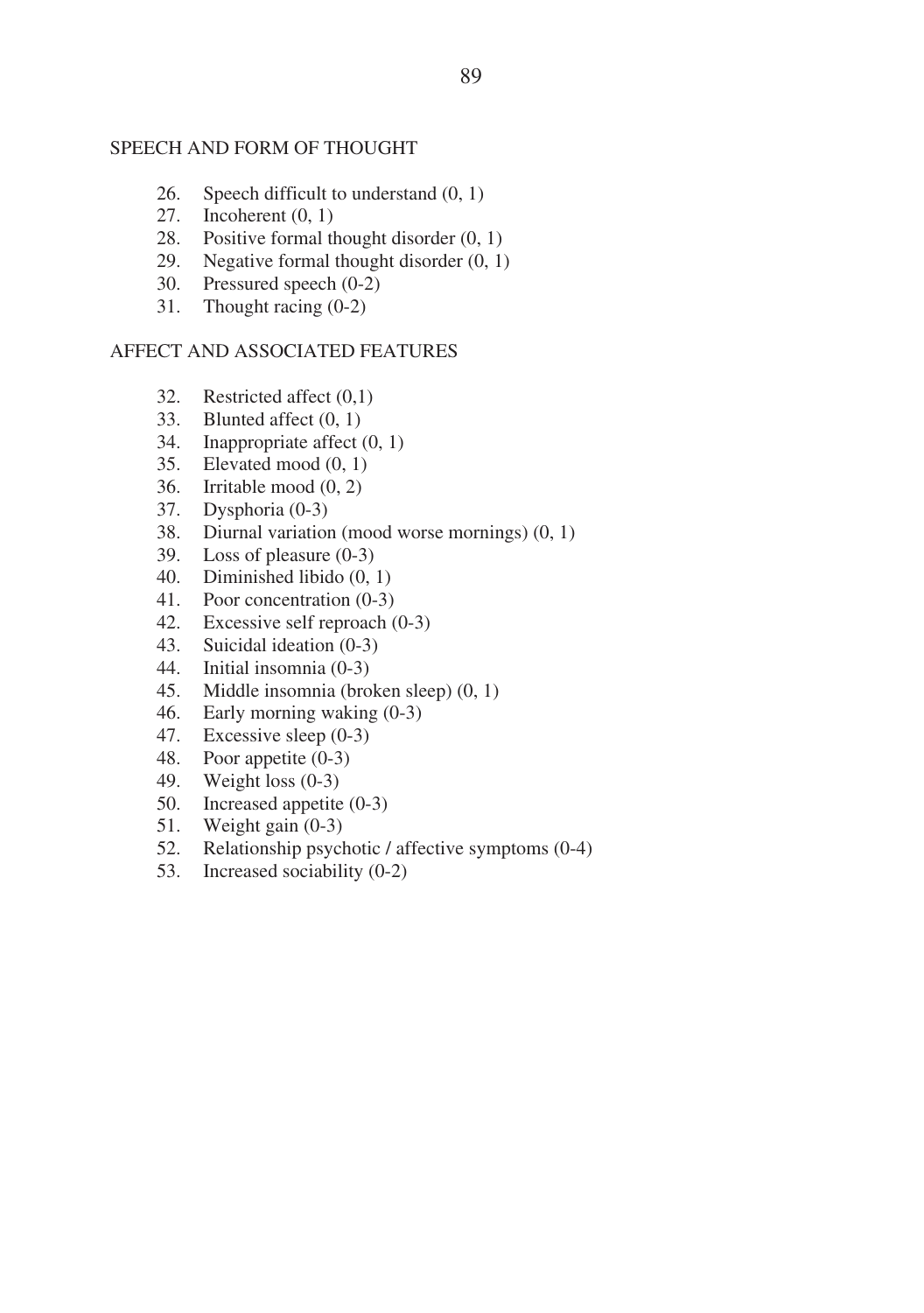#### ABNORMAL BELIEFS AND IDEAS

- 54. Persecutory delusions (0, 1)
- 55. Well organized delusions (0, 1)
- 56. Increased self esteem (0-2)
- 57. Grandiose delusions (0, 1)
- 58. Delusions of influence (0, 1)
- 59. Bizarre delusions (0, 1)
- 60. Widespread delusions (0, 1)
- 61. Delusions of passivity (0, 1)
- 62. Primary delusional perception (0, 1)
- 63. Other primary delusions (0, 1)
- 64. Delusions and hallucinations last for one week (0, 1)
- 65. Persecutory / jealous delusions and hallucinations (0, 1)
- 66. Thought insertion (0, 1)
- 67. Thought withdrawal (0, 1)
- 68. Thought broadcast (0, 1)
- 69. Delusions of guilt (0, 1)
- 70. Delusions of poverty (0, 1)
- 71. Nihilistic delusions (0, 1)

#### ABNORMAL PERCEPTIONS

- 72. Thought echo (0, 1)
- 73. Third person auditory hallucinations (0, 1)
- 74. Running commentary voices (0, 1)
- 75. Abusive /accusatory / persecutory voices (0, 1)
- 76. Other (non affective) auditory hallucinations (0, 1)
- 77. Non-affective hallucinations in any modality (0, 1)

#### SUBSTANCE ABUSE OR DEPENDENCE

- 78. Lifetime diagnosis of alcohol abuse /dependence (0, 1)
- 79. Lifetime diagnosis of cannabis abuse /dependence (0, 1)
- 80. Lifetime diagnosis of other abuse / dependence (0, 1)
- 81. Alcohol abuse /dependence with psychopathology (0-1)
- 82. Cannabis abuse / dependence with psychopathology (0-1)
- 83. Other abuse / dependence psychopathology (0-1)

#### GENERAL APPRAISAL

- 84. Information not credible  $(0, 1)$ <br>85. Lack of insight  $(0, 1)$
- Lack of insight  $(0, 1)$
- 86. Rapport difficult (0, 1)
- 87. Impairment / incapacity during disorder (0-3)
- 88. Deterioration from premorbid level of function (0, 1)
- 89. Psychotic symptoms respond to neuroleptics (0, 1)
- 90. Course of disorder (1-5)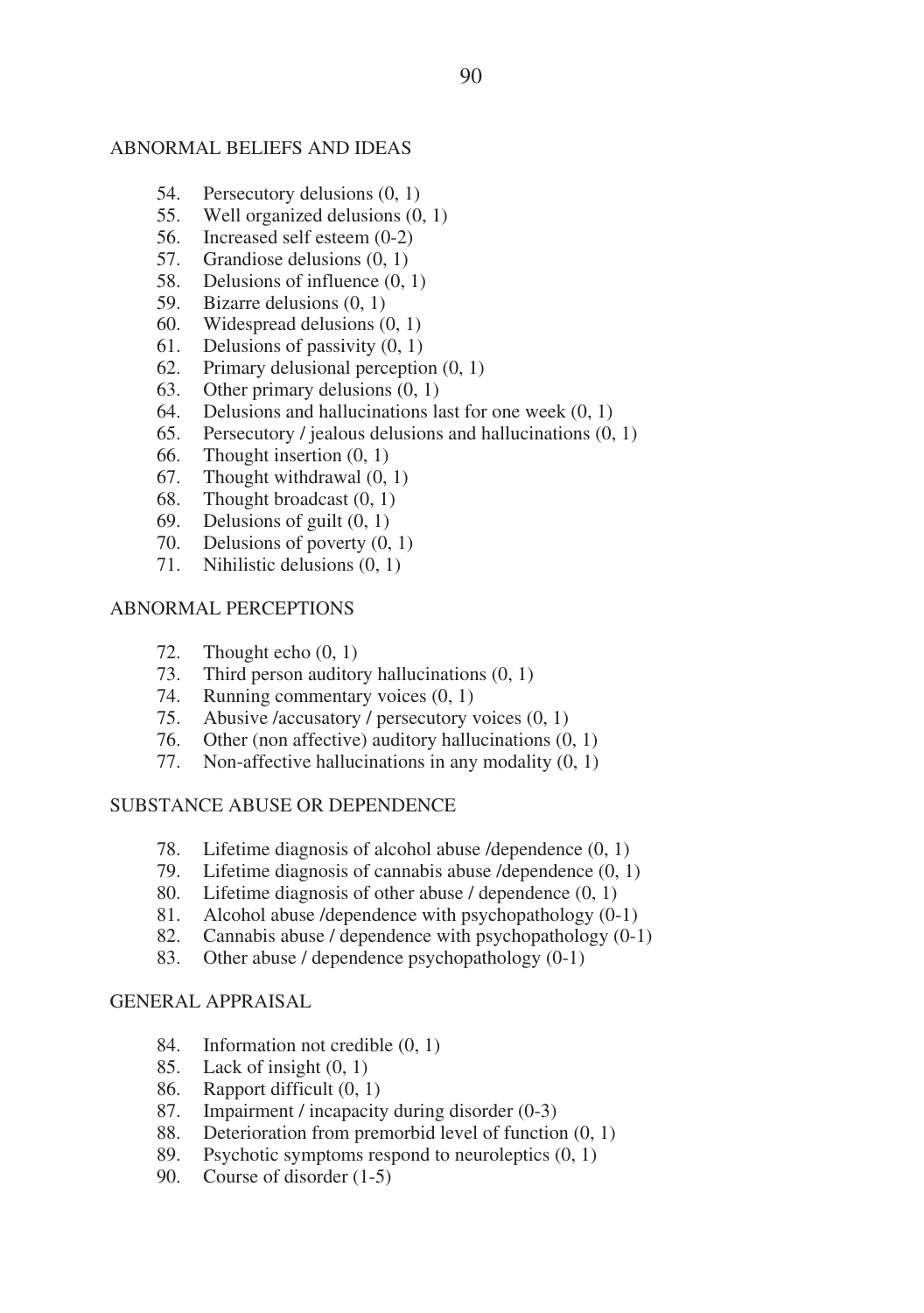## **12.2 Appendix 2.**

SCALE FOR THE ASSESSMENT OF NEGATIVE SYMPTOMS (SANS) (Andreasen 1983)

#### AFFECTIVE FLATTENING OR BLUNTING

- 1. Unchanging facial expression<br>2. Decreased spontaneous mover
- Decreased spontaneous movements
- 3. Paucity of expressive gestures
- 4. Poor eye contact
- 5. Affective non-responsivity
- 6. Inappropriate affect
- 7. Lack of vocal inflections
- 8. Global rating of affective flattening

#### ALOGIA

- 9. Poverty of speech
- 10. Poverty of content of speech
- 11. Blocking
- 12. Increased latency of response
- 13. Global rating of alogia

#### AVOLITION - APATHY

- 14. Grooming and hygiene
- 15. Impersistence at work or school
- 16. Physical anergia
- 17. Global rating of avoliton apathy

#### ANHEDONIA - ASOCIALITY

- 18. Recreational interests and activities
- 19. Sexual activity
- 20. Ability to feel intimacy and closeness
- 21. Relationships with friends and peers
- 22. Global rating of anhedonia asociality

#### **ATTENTION**

- 23. Social inattentiveness
- 24. Inattentiveness during mental status testing
- 25. Global rating of attention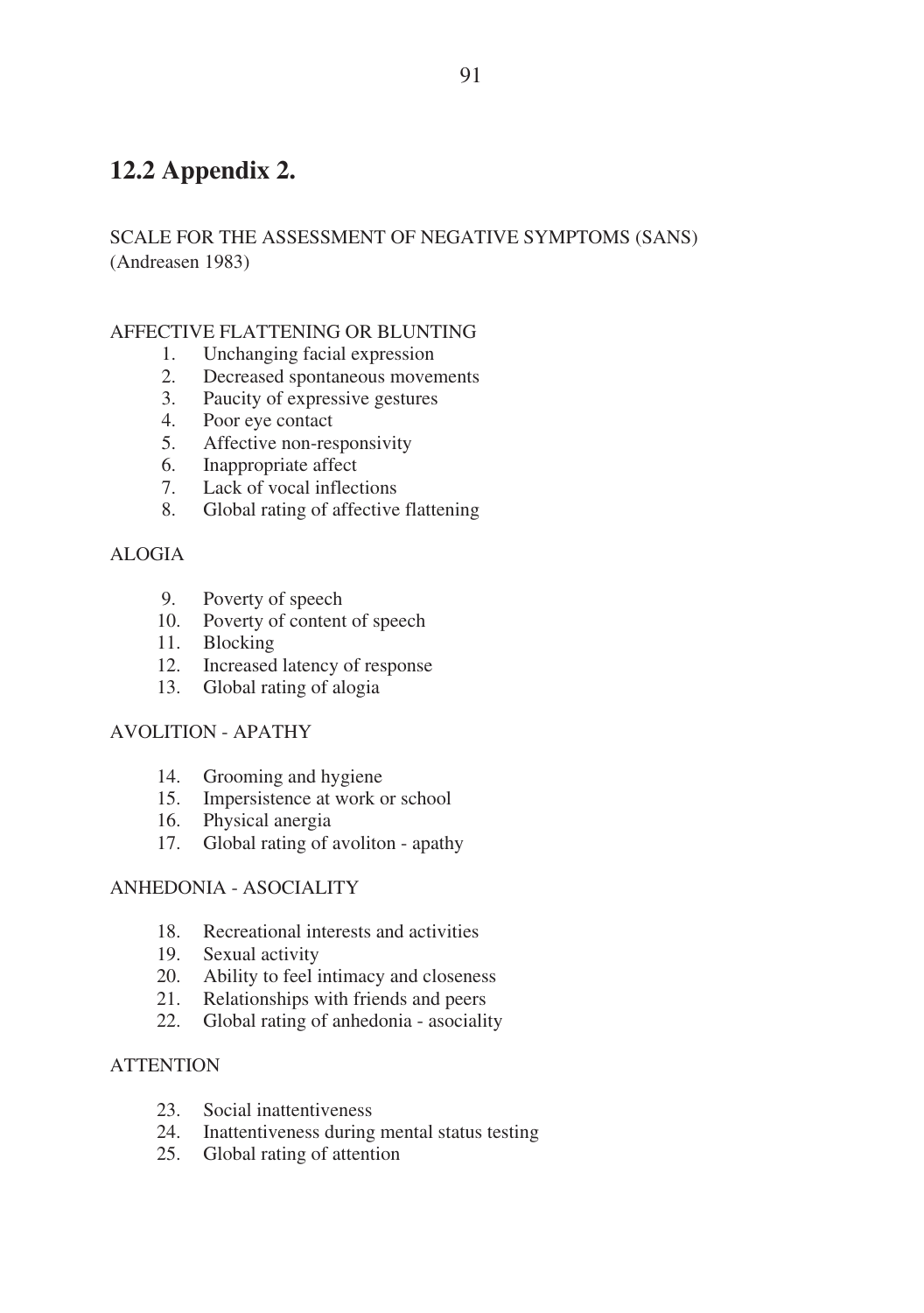## **12.3 Appendix 3.**

SCALE FOR THE ASSESSMENT OF POSITIVE SYMPTOMS (SAPS) (Andreasen 1984)

#### HALLUCINATION

- 1. Auditory hallucination<br>2. Voices commenting
- Voices commenting
- 3. Voices conversing
- 4. Somatic or tactile hallucinations
- 5. Olfactory hallucinations
- 6. Visual hallucinations
- 7. Global rating of hallucinations

#### DELUSIONS

- 8. Persecutory delusions
- 9. Delusions of jealousy
- 10. Delusions of guilt or sin
- 11. Grandiose delusions
- 12. Religious delusions
- 13. Somatic delusions
- 14. Delusions of reference
- 15. Delusions of being controlled
- 16. Delusions of mind reading
- 17. Thought broadcasting
- 18. Thought insertion
- 19. Thought withdrawal
- 20. Global rating of delusions

#### BIZARRE BEHAVIOR

- 21. Clothing and appearance
- 22. Social and sexual behavior
- 23. Aggressive and agitate behavior
- 24. Repetitive or stereotyped behavior
- 25. Global rating of bizarre behavior